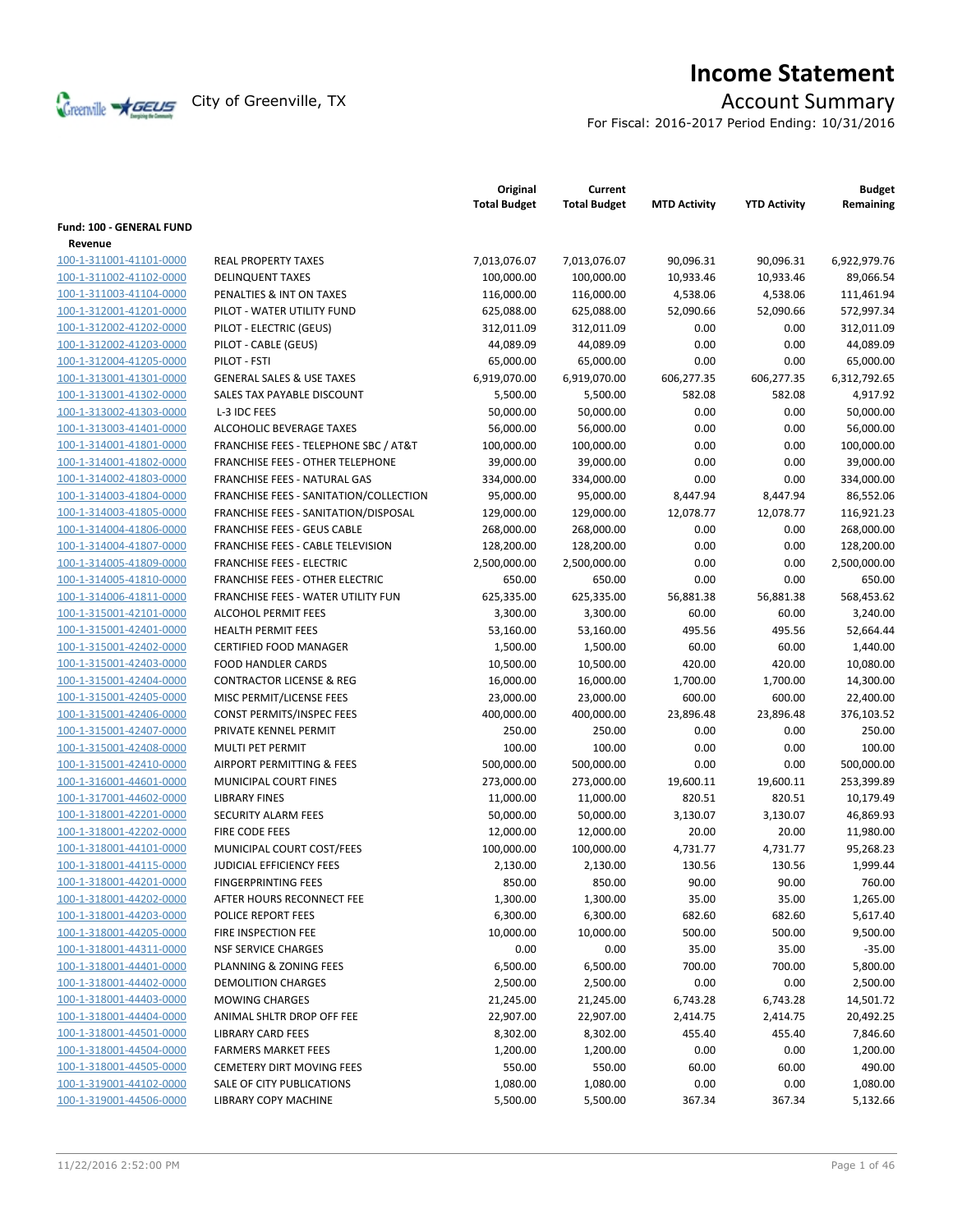| 100-1-319001-45302-0000 |
|-------------------------|
| 100-1-319001-45305-0000 |
| 100-1-319001-45401-0000 |
| 100-1-319001-45501-0000 |
| 100-1-319001-45503-0000 |
| 100-1-319001-45601-0000 |
| 100-1-319001-45602-0000 |
| 100-1-319001-45604-0000 |
| 100-1-322001-43002-0000 |
| 100-1-322001-43003-0000 |
| 100-1-322001-43004-0000 |
| 100-1-323001-46008-0000 |
| 100-1-324001-46506-0000 |
| 100-1-324001-46509-0000 |
| 100-1-324001-46537-0000 |
| 100-1-324001-46614-0000 |
| 100-1-324001-46650-0000 |
| 100-1-324001-46651-0000 |
| 100-1-324001-46801-0000 |
| 100-1-324009-46901-0000 |
| 100-1-324009-46906-0000 |

### **Expense**

|                                |                                        | Original<br><b>Total Budget</b> | Current<br><b>Total Budget</b> | <b>MTD Activity</b> | <b>YTD Activity</b> | <b>Budget</b><br>Remaining |
|--------------------------------|----------------------------------------|---------------------------------|--------------------------------|---------------------|---------------------|----------------------------|
| 100-1-319001-45302-0000        | <b>CEMETERY LOTS SALES</b>             | 150.00                          | 150.00                         | 0.00                | 0.00                | 150.00                     |
| 100-1-319001-45305-0000        | <b>AUCTION PROCEEDS</b>                | 1,500.00                        | 1,500.00                       | 0.00                | 0.00                | 1,500.00                   |
| 100-1-319001-45401-0000        | <b>INTEREST REVENUES</b>               | 30,000.00                       | 30,000.00                      | $-530.14$           | $-530.14$           | 30,530.14                  |
| 100-1-319001-45501-0000        | LIBRARY MTG ROOM RENTAL                | 600.00                          | 600.00                         | 70.00               | 70.00               | 530.00                     |
| 100-1-319001-45503-0000        | <b>PAVILION RENTALS</b>                | 13,990.00                       | 13,990.00                      | 584.74              | 584.74              | 13,405.26                  |
| 100-1-319001-45601-0000        | MISCELLANEOUS REVENUES                 | 32,000.00                       | 32,000.00                      | 0.00                | 0.00                | 32,000.00                  |
| 100-1-319001-45602-0000        | PRIOR YEAR REIMBURSEMENTS              | 10,000.00                       | 10,000.00                      | 0.00                | 0.00                | 10,000.00                  |
| 100-1-319001-45604-0000        | OTHER REVENUE / OVER/SHORT             | 0.00                            | 0.00                           | $-3,478.71$         | $-3,478.71$         | 3,478.71                   |
| 100-1-322001-43002-0000        | ANIMAL SHELTER CONTRIB                 | 100,000.00                      | 100,000.00                     | 0.00                | 0.00                | 100.000.00                 |
| 100-1-322001-43003-0000        | HUNT CO CONTRIB - FIRE                 | 28,800.00                       | 28,800.00                      | 2,400.00            | 2,400.00            | 26,400.00                  |
| 100-1-322001-43004-0000        | HUNT CO MEM HOSP REIM                  | 21,000.00                       | 21,000.00                      | 0.00                | 0.00                | 21,000.00                  |
| 100-1-323001-46008-0000        | <b>XFR - TOURISM FUND</b>              | 90,000.00                       | 90,000.00                      | 7,500.00            | 7,500.00            | 82,500.00                  |
| 100-1-324001-46506-0000        | <b>CA - RECREATION FUND</b>            | 6,157.00                        | 6,157.00                       | 513.08              | 513.08              | 5,643.92                   |
| 100-1-324001-46509-0000        | CA - VENUE MGMT FUND                   | 6,459.00                        | 6,459.00                       | 538.25              | 538.25              | 5,920.75                   |
| 100-1-324001-46537-0000        | CA - MAIL MACHINE LEASE                | 3,132.00                        | 3,132.00                       | 261.00              | 261.00              | 2,871.00                   |
| 100-1-324001-46614-0000        | CA - SANITATION FUND COLLECTION        | 25,439.00                       | 25,439.00                      | 2,119.92            | 2,119.92            | 23,319.08                  |
| 100-1-324001-46650-0000        | CA - UTILITY FUND TO GENERAL GOVERNME  | 369,256.00                      | 369,256.00                     | 30,771.33           | 30,771.33           | 338,484.67                 |
| 100-1-324001-46651-0000        | CA - UTILITY FUND TO PUBLIC WORKS      | 172,134.00                      | 172,134.00                     | 14,344.50           | 14,344.50           | 157,789.50                 |
| 100-1-324001-46801-0000        | <b>CA - SPENCE FUND</b>                | 600.00                          | 600.00                         | 50.00               | 50.00               | 550.00                     |
| 100-1-324009-46901-0000        | <b>CA - ELECTRIC UTILITY</b>           | 312,482.00                      | 312,482.00                     | 26,040.17           | 26,040.17           | 286,441.83                 |
| 100-1-324009-46906-0000        | <b>CA - CABLE UTILITY</b>              | 52,488.00                       | 52,488.00                      | 4,374.00            | 4,374.00            | 48,114.00                  |
|                                | <b>Revenue Total:</b>                  | 22,345,380.25                   | 22,345,380.25                  | 995,232.58          | 995,232.58          | 21,350,147.67              |
| <b>Expense</b>                 |                                        |                                 |                                |                     |                     |                            |
| 100-1-411000-52001-0000        | <b>OFFICE SUPPLIES</b>                 | 60.00                           | 60.00                          | 0.00                | 0.00                | 60.00                      |
| 100-1-411000-52005-0000        | PRINTED MATERIALS                      | 96.00                           | 96.00                          | 0.00                | 0.00                | 96.00                      |
| 100-1-411000-52103-0000        | <b>MEETING SUPPLIES</b>                | 1,800.00                        | 1,800.00                       | 0.00                | 0.00                | 1,800.00                   |
| 100-1-411000-54001-0000        | <b>TELEPHONE CHARGES</b>               | 4,002.00                        | 4,002.00                       | 0.00                | 0.00                | 4,002.00                   |
| 100-1-411000-54201-0000        | MEMBERSHIPS & SUBSCRIPTIONS            | 6,900.00                        | 6,900.00                       | 0.00                | 0.00                | 6,900.00                   |
| 100-1-411000-54204-0000        | <b>PUBLIC RELATIONS</b>                | 500.00                          | 500.00                         | 0.00                | 0.00                | 500.00                     |
| 100-1-411000-54213-0000        | PLAQUES AND AWARDS                     | 500.00                          | 500.00                         | 0.00                | 0.00                | 500.00                     |
| 100-1-411000-54214-0000        | <b>TRAVEL &amp; TRAINING</b>           | 14,000.00                       | 14,000.00                      | 2,614.07            | 2,614.07            | 11,385.93                  |
| 100-1-411400-51001-0000        | <b>REGULAR SALARIES</b>                | 73,620.00                       | 73,620.00                      | 5,736.48            | 5,736.48            | 67,883.52                  |
| 100-1-411400-51021-0000        | LONGEVITY                              | 1,206.00                        | 1,206.00                       | 0.00                | 0.00                | 1,206.00                   |
| 100-1-411400-51116-0000        | CAR ALLOWANCE                          | 4,200.00                        | 4,200.00                       | 323.08              | 323.08              | 3,876.92                   |
| 100-1-411400-51117-0000        | CELL PHONE ALLOWANCE                   | 696.00                          | 696.00                         | 53.54               | 53.54               | 642.46                     |
| 100-1-411400-51201-0000        | <b>FICA</b>                            | 4,943.00                        | 4,943.00                       | 367.48              | 367.48              | 4,575.52                   |
| 100-1-411400-51202-0000        | MEDICARE                               | 1,156.00                        | 1,156.00                       | 85.94               | 85.94               | 1,070.06                   |
| 100-1-411400-51203-0000        | <b>HEALTH INSURANCE</b>                | 9,700.00                        | 9,700.00                       | 808.33              | 808.33              | 8,891.67                   |
| 100-1-411400-51204-0000        | <b>WORKERS COMPENSATION</b>            | 218.00                          | 218.00                         | 18.17               | 18.17               | 199.83                     |
| <u>100-1-411400-51205-0000</u> | STATE UNEMPLOYMENT                     | 77.00                           | 77.00                          | 0.00                | 0.00                | 77.00                      |
| 100-1-411400-51301-0000        | <b>TMRS</b>                            | 8,781.00                        | 8,781.00                       | 643.10              | 643.10              | 8,137.90                   |
| 100-1-411400-52001-0000        | <b>OFFICE SUPPLIES</b>                 | 100.00                          | 100.00                         | 0.00                | 0.00                | 100.00                     |
| 100-1-411400-52002-0000        | POSTAGE / FREIGHT                      | 150.00                          | 150.00                         | 84.83               | 84.83               | 65.17                      |
| 100-1-411400-52005-0000        | PRINTED MATERIALS                      | 25.00                           | 25.00                          | 0.00                | 0.00                | 25.00                      |
| 100-1-411400-54001-0000        | <b>TELEPHONE CHARGES</b>               | 2,100.00                        | 2,100.00                       | 35.07               | 35.07               | 2,064.93                   |
| 100-1-411400-54101-0000        | PROFESSIONAL SERVICES                  | 900.00                          | 900.00                         | 375.00              | 375.00              | 525.00                     |
| 100-1-411400-54201-0000        | <b>MEMBERSHIPS &amp; SUBSCRIPTIONS</b> | 130.00                          | 130.00                         | 125.00              | 125.00              | 5.00                       |
| 100-1-411400-54206-0000        | <b>ELECTION EXPENSE</b>                | 5,125.00                        | 5,125.00                       | 123.33              | 123.33              | 5,001.67                   |
| 100-1-411400-54212-0000        | PRINTING                               | 4,160.00                        | 4,160.00                       | 0.00                | 0.00                | 4,160.00                   |
| 100-1-411400-54214-0000        | <b>TRAVEL &amp; TRAINING</b>           | 975.00                          | 975.00                         | 0.00                | 0.00                | 975.00                     |
| 100-1-412100-51001-0000        | REGULAR SALARIES                       | 171,353.00                      | 171,353.00                     | 11,867.28           | 11,867.28           | 159,485.72                 |
| 100-1-412100-51020-0000        | <b>OVERTIME</b>                        | 6,778.00                        | 6,778.00                       | 521.11              | 521.11              | 6,256.89                   |
| 100-1-412100-51021-0000        | LONGEVITY                              | 4,650.00                        | 4,650.00                       | 0.00                | 0.00                | 4,650.00                   |
| 100-1-412100-51101-0000        | <b>CERTIFICATION PAY</b>               | 3,600.00                        | 3,600.00                       | 230.78              | 230.78              | 3,369.22                   |
| 100-1-412100-51201-0000        | <b>FICA</b>                            | 11,556.00                       | 11,556.00                      | 744.96              | 744.96              | 10,811.04                  |
| 100-1-412100-51202-0000        | MEDICARE                               | 2,703.00                        | 2,703.00                       | 174.23              | 174.23              | 2,528.77                   |
| 100-1-412100-51203-0000        | <b>HEALTH INSURANCE</b>                | 38,800.00                       | 38,800.00                      | 3,233.33            | 3,233.33            | 35,566.67                  |
| 100-1-412100-51204-0000        | <b>WORKERS COMPENSATION</b>            | 510.00                          | 510.00                         | 42.50               | 42.50               | 467.50                     |
| 100-1-412100-51205-0000        | STATE UNEMPLOYMENT                     | 444.00                          | 444.00                         | 0.00                | 0.00                | 444.00                     |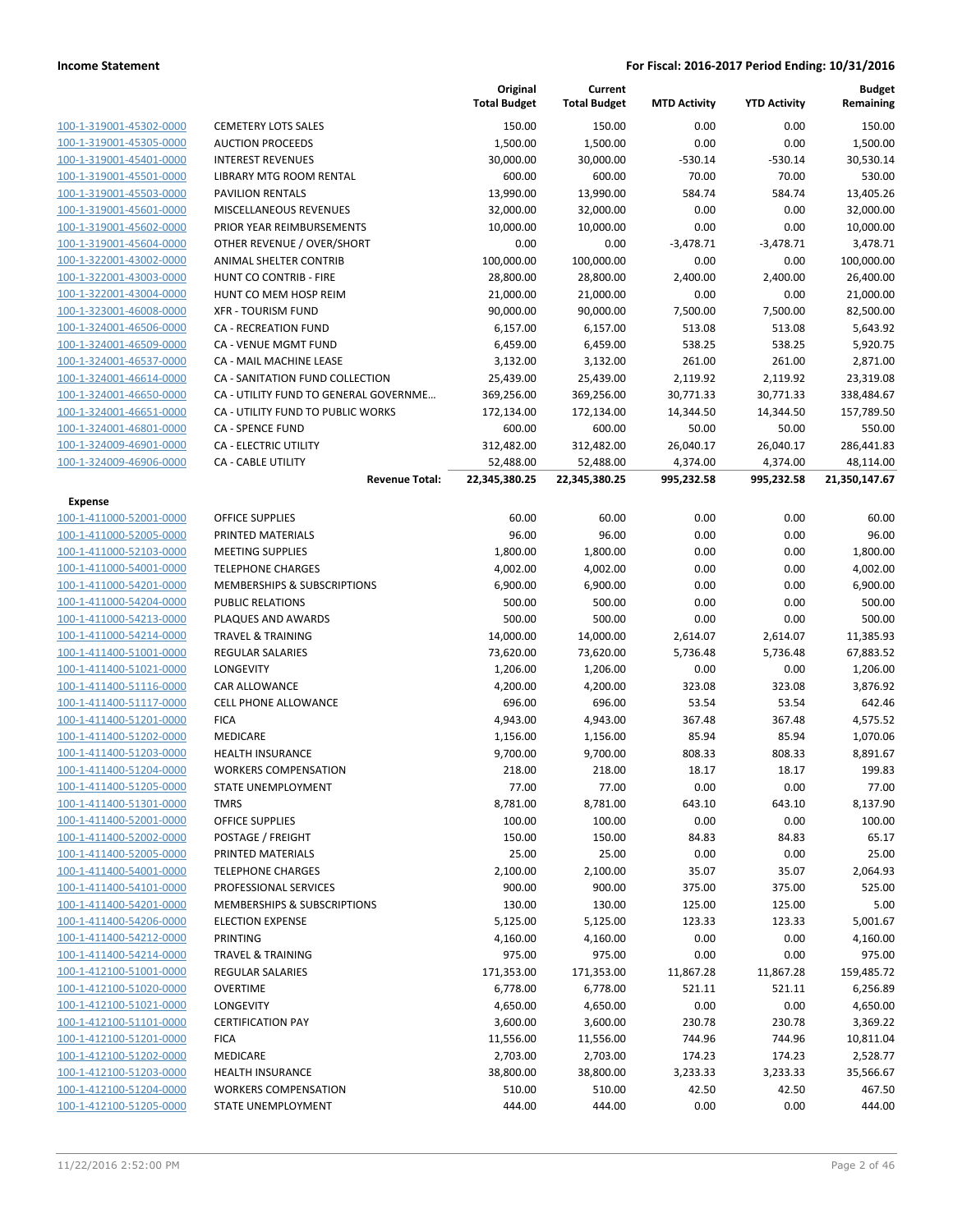**Current**

**Original**

**Budget Remaining**

|                                                    |                                     | <b>Total Budget</b> | <b>Total Budget</b> | <b>MTD Activity</b> | <b>YTD Activity</b> | Remaining            |
|----------------------------------------------------|-------------------------------------|---------------------|---------------------|---------------------|---------------------|----------------------|
| 100-1-412100-51301-0000                            | <b>TMRS</b>                         | 19,775.00           | 19,775.00           | 1,217.23            | 1,217.23            | 18,557.77            |
| 100-1-412100-52001-0000                            | <b>OFFICE SUPPLIES</b>              | 880.00              | 880.00              | $-34.68$            | $-34.68$            | 914.68               |
| 100-1-412100-52002-0000                            | POSTAGE / FREIGHT                   | 3,500.00            | 3,500.00            | 261.37              | 261.37              | 3,238.63             |
| 100-1-412100-52005-0000                            | PRINTED MATERIALS                   | 1,400.00            | 1,400.00            | 0.00                | 0.00                | 1,400.00             |
| 100-1-412100-52102-0000                            | <b>BOOKS / REF SUPPLIES</b>         | 220.00              | 220.00              | 0.00                | 0.00                | 220.00               |
| 100-1-412100-52110-0000                            | <b>TICKET WRITER SUPPLIES</b>       | 8,630.00            | 8,630.00            | 0.00                | 0.00                | 8,630.00             |
| 100-1-412100-53201-0000                            | FURNITURE & OFFICE EQUIPMENT        | 1,712.00            | 1,712.00            | 0.00                | 0.00                | 1,712.00             |
| 100-1-412100-54001-0000                            | <b>TELEPHONE CHARGES</b>            | 10,000.00           | 10,000.00           | 347.85              | 347.85              | 9,652.15             |
| 100-1-412100-54101-0000                            | PROFESSIONAL SERVICES               | 24,720.00           | 24,720.00           | 0.00                | 0.00                | 24,720.00            |
| 100-1-412100-54201-0000                            | MEMBERSHIPS & SUBSCRIPTIONS         | 850.00              | 850.00              | 0.00                | 0.00                | 850.00               |
| 100-1-412100-54207-0000                            | COURT COSTS, JURY, WIT FEES         | 360.00              | 360.00              | 36.00               | 36.00               | 324.00               |
| 100-1-412100-54214-0000                            | <b>TRAVEL &amp; TRAINING</b>        | 8,150.00            | 8,150.00            | 408.48              | 408.48              | 7,741.52             |
| 100-1-413200-51001-0000                            | <b>REGULAR SALARIES</b>             | 207,132.00          | 207,132.00          | 16,108.64           | 16,108.64           | 191,023.36           |
| 100-1-413200-51020-0000                            | <b>OVERTIME</b>                     | 120.00              | 120.00              | 24.49               | 24.49               | 95.51                |
| 100-1-413200-51021-0000                            | LONGEVITY                           | 1,800.00            | 1,800.00            | 0.00                | 0.00                | 1,800.00             |
| 100-1-413200-51101-0000                            | <b>CERTIFICATION PAY</b>            | 1,200.00            | 1,200.00            | 92.30               | 92.30               | 1,107.70             |
| 100-1-413200-51116-0000                            | <b>CAR ALLOWANCE</b>                | 7,380.00            | 7,380.00            | 567.70              | 567.70              | 6,812.30             |
| 100-1-413200-51201-0000                            | <b>FICA</b>                         | 8,734.00            | 8,734.00            | 147.79              | 147.79              | 8,586.21             |
| 100-1-413200-51202-0000                            | MEDICARE                            | 3,156.00            | 3,156.00            | 239.21              | 239.21              | 2,916.79             |
| 100-1-413200-51203-0000                            | <b>HEALTH INSURANCE</b>             | 19,400.00           | 19,400.00           | 1,616.66            | 1,616.66            | 17,783.34            |
| 100-1-413200-51204-0000                            | <b>WORKERS COMPENSATION</b>         | 595.00              | 595.00              | 49.58               | 49.58               | 545.42               |
| 100-1-413200-51205-0000                            | STATE UNEMPLOYMENT                  | 154.00              | 154.00              | 0.00                | 0.00                | 154.00               |
| 100-1-413200-51301-0000                            | <b>TMRS</b>                         | 23,972.00           | 23,972.00           | 1,766.63            | 1,766.63            | 22,205.37            |
| 100-1-413200-52001-0000                            | <b>OFFICE SUPPLIES</b>              | 550.00              | 550.00              | 0.00                | 0.00                | 550.00               |
| 100-1-413200-52002-0000                            | POSTAGE / FREIGHT                   | 200.00              | 200.00              | 1.43                | 1.43                | 198.57               |
| 100-1-413200-52102-0000                            | <b>BOOKS / REF SUPPLIES</b>         | 100.00              | 100.00              | 0.00                | 0.00                | 100.00               |
| 100-1-413200-52103-0000                            | <b>MEETING SUPPLIES</b>             | 475.00              | 475.00              | 0.00                | 0.00                | 475.00               |
| 100-1-413200-52201-0000                            | MINOR TOOLS & EQUIPMENT             | 125.00              | 125.00              | 0.00                | 0.00                | 125.00               |
| 100-1-413200-54001-0000                            | <b>TELEPHONE CHARGES</b>            | 6,000.00            | 6,000.00            | 239.90              | 239.90              | 5,760.10             |
| 100-1-413200-54101-0000                            | PROFESSIONAL SERVICES               | 0.00                | 0.00                | 60.00               | 60.00               | $-60.00$             |
| 100-1-413200-54201-0000                            | MEMBERSHIPS & SUBSCRIPTIONS         | 3,000.00            | 3,000.00            | 0.00                | 0.00                | 3,000.00             |
| 100-1-413200-54205-0000                            | <b>BUSINESS MEALS</b>               | 1,000.00            | 1,000.00            | 0.00                | 0.00                | 1,000.00             |
| 100-1-413200-54212-0000                            | PRINTING                            | 750.00              | 750.00              | 0.00                | 0.00                | 750.00               |
| 100-1-413200-54214-0000                            | <b>TRAVEL &amp; TRAINING</b>        | 6,740.00            | 6,740.00            | 1,084.26            | 1,084.26            | 5,655.74             |
| 100-1-415100-51001-0000                            | <b>REGULAR SALARIES</b>             | 301,904.00          | 301,904.00          | 19,123.04           | 19,123.04           | 282,780.96           |
| 100-1-415100-51020-0000                            | <b>OVERTIME</b><br><b>LONGEVITY</b> | 1,010.00            | 1,010.00            | 62.08               | 62.08               | 947.92               |
| 100-1-415100-51021-0000<br>100-1-415100-51116-0000 | <b>CAR ALLOWANCE</b>                | 2,994.00            | 2,994.00            | 0.00<br>184.62      | 0.00<br>184.62      | 2,994.00<br>4,015.38 |
| 100-1-415100-51117-0000                            | <b>CELL PHONE ALLOWANCE</b>         | 4,200.00<br>420.00  | 4,200.00<br>420.00  | 32.30               | 32.30               | 387.70               |
| 100-1-415100-51201-0000                            | <b>FICA</b>                         | 19,253.00           | 19,253.00           | 1,136.45            | 1,136.45            | 18,116.55            |
| 100-1-415100-51202-0000                            | <b>MEDICARE</b>                     | 4,503.00            | 4,503.00            | 265.78              | 265.78              | 4,237.22             |
| 100-1-415100-51203-0000                            | <b>HEALTH INSURANCE</b>             | 67,900.00           | 67,900.00           | 5,658.33            | 5,658.33            | 62,241.67            |
| 100-1-415100-51204-0000                            | <b>WORKERS COMPENSATION</b>         | 850.00              | 850.00              | 70.83               | 70.83               | 779.17               |
| 100-1-415100-51205-0000                            | STATE UNEMPLOYMENT                  | 539.00              | 539.00              | 76.46               | 76.46               | 462.54               |
| 100-1-415100-51301-0000                            | <b>TMRS</b>                         | 34,205.00           | 34,205.00           | 2,041.10            | 2,041.10            | 32,163.90            |
| 100-1-415100-51401-0000                            | <b>CONTRA - SALARIES</b>            | $-20,722.00$        | $-20,722.00$        | 0.00                | 0.00                | $-20,722.00$         |
| 100-1-415100-52001-0000                            | <b>OFFICE SUPPLIES</b>              | 1,950.00            | 1,950.00            | 0.00                | 0.00                | 1,950.00             |
| 100-1-415100-52002-0000                            | POSTAGE / FREIGHT                   | 5,000.00            | 5,000.00            | 443.47              | 443.47              | 4,556.53             |
| 100-1-415100-54001-0000                            | <b>TELEPHONE CHARGES</b>            | 3,400.00            | 3,400.00            | 174.15              | 174.15              | 3,225.85             |
| 100-1-415100-54110-0000                            | <b>AUDIT</b>                        | 56,650.00           | 56,650.00           | 0.00                | 0.00                | 56,650.00            |
| 100-1-415100-54201-0000                            | MEMBERSHIPS & SUBSCRIPTIONS         | 2,400.00            | 2,400.00            | 0.00                | 0.00                | 2,400.00             |
| 100-1-415100-54211-0000                            | ADVERTISING                         | 25,000.00           | 25,000.00           | 0.00                | 0.00                | 25,000.00            |
| 100-1-415100-54212-0000                            | PRINTING                            | 3,102.00            | 3,102.00            | 0.00                | 0.00                | 3,102.00             |
| 100-1-415100-54214-0000                            | <b>TRAVEL &amp; TRAINING</b>        | 6,000.00            | 6,000.00            | 0.00                | 0.00                | 6,000.00             |
| 100-1-415150-54401-0000                            | APPRAISER                           | 220,000.00          | 220,000.00          | 0.00                | 0.00                | 220,000.00           |
| 100-1-415150-54402-0000                            | <b>COLLECTOR</b>                    | 15,350.00           | 15,350.00           | 15,884.05           | 15,884.05           | $-534.05$            |
| 100-1-415300-54106-0000                            | <b>ATTORNEY FEES</b>                | 200,000.00          | 200,000.00          | 0.00                | 0.00                | 200,000.00           |
| 100-1-415500-51001-0000                            | <b>REGULAR SALARIES</b>             | 159,633.00          | 159,633.00          | 11,239.63           | 11,239.63           | 148,393.37           |
| 100-1-415500-51020-0000                            | <b>OVERTIME</b>                     | 719.00              | 719.00              | 0.00                | 0.00                | 719.00               |
|                                                    |                                     |                     |                     |                     |                     |                      |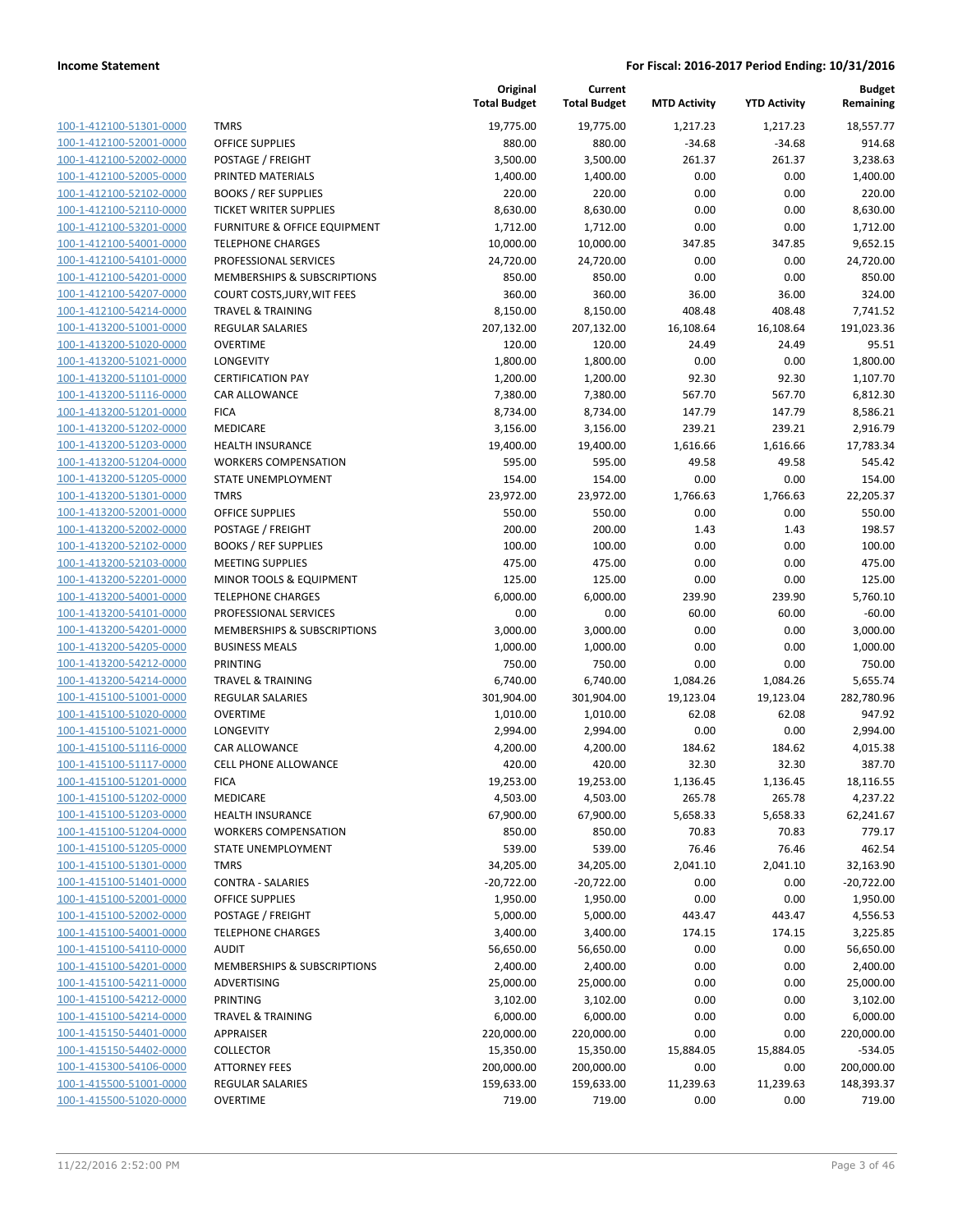| 100-1-415500-51021-0000                                          |
|------------------------------------------------------------------|
| 100-1-415500-51102-0000                                          |
| 100-1-415500-51116-0000                                          |
| 100-1-415500-51117-0000                                          |
| 100-1-415500-51201-0000                                          |
| 100-1-415500-51202-0000                                          |
|                                                                  |
| 100-1-415500-51203-0000                                          |
| 100-1-415500-51204-0000                                          |
| 100-1-415500-51205-0000                                          |
| 100-1-415500-51301-0000                                          |
| 100-1-415500-52001-0000                                          |
| 100-1-415500-52002-0000                                          |
| 100-1-415500-52303-0000                                          |
|                                                                  |
| 100-1-415500-52401-0000                                          |
| 100-1-415500-54001-0000                                          |
| 100-1-415500-54102-0000                                          |
| 100-1-415500-54103-0000                                          |
| 100-1-415500-54107-0000                                          |
| 100-1-415500-54118-0000                                          |
| 100-1-415500-54119-0000                                          |
| 100-1-415500-54201-0000                                          |
|                                                                  |
| 100-1-415500-54213-0000                                          |
| 100-1-415500-54214-0000                                          |
| 100-1-421100-51001-0000                                          |
| 100-1-421100-51020-0000                                          |
| 100-1-421100-51021-0000                                          |
| 100-1-421100-51101-0000                                          |
| 100-1-421100-51115-0000                                          |
| 100-1-421100-51117-0000                                          |
| 100-1-421100-51201-0000                                          |
|                                                                  |
| 100-1-421100-51202-0000                                          |
| 100-1-421100-51203-0000                                          |
| <u>100-1-421100-51204-0000</u>                                   |
| 100-1-421100-51205-0000                                          |
| 100-1-421100-51301-0000                                          |
| 100-1-421100-52001-0000                                          |
| 100-1-421100-52002-0000                                          |
| 100-1-421100-52004-0000                                          |
| 100-1-421100-52005-0000                                          |
|                                                                  |
| 100-1-421100-52103-0000                                          |
| 100-1-421100-52104-0000                                          |
| 100-1-421100-52201-0000                                          |
| 100-1-421100-52203-0000                                          |
| <u>100-1-421100-52302-0000</u>                                   |
| 100-1-421100-52305-0000                                          |
| 100-1-421100-53202-0000                                          |
| 100-1-421100-53205-0000                                          |
|                                                                  |
| <u>100-1-421100-54001-0000</u>                                   |
| <u>100-1-421100-54002-0000</u>                                   |
| 100-1-421100-54201-0000                                          |
| 100-1-421100-54205-0000                                          |
|                                                                  |
| 100-1-421100-54212-0000                                          |
| <u>100-1-421100-54213-0000</u>                                   |
| <u>100-1-421100-54214-0000</u>                                   |
|                                                                  |
| <u>100-1-421210-51001-0000</u>                                   |
| 100-1-421210-51020-0000                                          |
| <u>100-1-421210-51021-0000</u>                                   |
| <u>100-1-421210-51101-0000</u><br><u>100-1-421210-51115-0000</u> |

|                                                    |                                             | Original<br><b>Total Budget</b> | Current<br><b>Total Budget</b> | <b>MTD Activity</b> | <b>YTD Activity</b> | <b>Budget</b><br>Remaining |
|----------------------------------------------------|---------------------------------------------|---------------------------------|--------------------------------|---------------------|---------------------|----------------------------|
| 100-1-415500-51021-0000                            | LONGEVITY                                   | 3,030.00                        | 3,030.00                       | 0.00                | 0.00                | 3,030.00                   |
| 100-1-415500-51102-0000                            | <b>BILINGUAL PAY</b>                        | 600.00                          | 600.00                         | 0.00                | 0.00                | 600.00                     |
| 100-1-415500-51116-0000                            | <b>CAR ALLOWANCE</b>                        | 4,200.00                        | 4,200.00                       | 323.08              | 323.08              | 3,876.92                   |
| 100-1-415500-51117-0000                            | <b>CELL PHONE ALLOWANCE</b>                 | 960.00                          | 960.00                         | 73.84               | 73.84               | 886.16                     |
| 100-1-415500-51201-0000                            | <b>FICA</b>                                 | 10,487.00                       | 10,487.00                      | 710.30              | 710.30              | 9.776.70                   |
| 100-1-415500-51202-0000                            | MEDICARE                                    | 2,453.00                        | 2,453.00                       | 166.11              | 166.11              | 2,286.89                   |
| 100-1-415500-51203-0000                            | <b>HEALTH INSURANCE</b>                     | 29,100.00                       | 29,100.00                      | 2,425.00            | 2,425.00            | 26,675.00                  |
| 100-1-415500-51204-0000                            | <b>WORKERS COMPENSATION</b>                 | 463.00                          | 463.00                         | 38.58               | 38.58               | 424.42                     |
| 100-1-415500-51205-0000                            | STATE UNEMPLOYMENT                          | 231.00                          | 231.00                         | 31.57               | 31.57               | 199.43                     |
| 100-1-415500-51301-0000                            | <b>TMRS</b>                                 | 18,631.00                       | 18,631.00                      | 1,190.51            | 1,190.51            | 17,440.49                  |
| 100-1-415500-52001-0000                            | <b>OFFICE SUPPLIES</b>                      | 1,500.00                        | 1,500.00                       | 0.00                | 0.00                | 1,500.00                   |
| 100-1-415500-52002-0000                            | POSTAGE / FREIGHT                           | 700.00                          | 700.00                         | 118.93              | 118.93              | 581.07                     |
| 100-1-415500-52303-0000                            | <b>TRAINING SUPPLIES</b>                    | 500.00                          | 500.00                         | 0.00                | 0.00                | 500.00                     |
| 100-1-415500-52401-0000                            | RECREATIONAL SUPPLIES                       | 2,800.00                        | 2,800.00                       | 0.00                | 0.00                | 2,800.00                   |
| 100-1-415500-54001-0000                            | <b>TELEPHONE CHARGES</b>                    | 2,500.00                        | 2,500.00                       | 185.10              | 185.10              | 2,314.90                   |
| 100-1-415500-54102-0000                            | <b>MVR CHECKS</b>                           | 200.00                          | 200.00                         | 0.00                | 0.00                | 200.00                     |
| 100-1-415500-54103-0000                            | CONSULTING                                  | 300.00                          | 300.00                         | 0.00                | 0.00                | 300.00                     |
| 100-1-415500-54107-0000                            | <b>MEDICAL</b>                              | 5,000.00                        | 5,000.00                       | 0.00                | 0.00                | 5,000.00                   |
| 100-1-415500-54118-0000                            | <b>MEDICAL - POLICE</b>                     | 2,500.00                        | 2,500.00                       | 0.00                | 0.00                | 2,500.00                   |
| 100-1-415500-54119-0000                            | <b>MEDICAL - FIRE</b>                       | 1,000.00                        | 1,000.00                       | 0.00                | 0.00                | 1,000.00                   |
| 100-1-415500-54201-0000                            | MEMBERSHIPS & SUBSCRIPTIONS                 | 3,500.00                        | 3,500.00                       | 99.00               | 99.00               | 3,401.00                   |
| 100-1-415500-54213-0000                            | PLAQUES AND AWARDS                          | 8,500.00                        | 8,500.00                       | 0.00                | 0.00                | 8,500.00                   |
| 100-1-415500-54214-0000                            | <b>TRAVEL &amp; TRAINING</b>                | 3,550.00                        | 3,550.00                       | 0.00                | 0.00                | 3,550.00                   |
| 100-1-421100-51001-0000                            | <b>REGULAR SALARIES</b>                     | 257,202.00                      | 257,202.00                     | 19,650.41           | 19,650.41           | 237,551.59                 |
| 100-1-421100-51020-0000                            | <b>OVERTIME</b>                             | 1,651.00                        | 1,651.00                       | 0.00                | 0.00                | 1,651.00                   |
| 100-1-421100-51021-0000                            | LONGEVITY                                   | 3,480.00                        | 3,480.00                       | 0.00                | 0.00                | 3,480.00                   |
| 100-1-421100-51101-0000                            | <b>CERTIFICATION PAY</b>                    | 3,000.00                        | 3,000.00                       | 230.76              | 230.76              | 2,769.24                   |
| 100-1-421100-51115-0000                            | <b>CLOTHING ALLOWANCE</b>                   | 600.00                          | 600.00                         | 300.00              | 300.00              | 300.00                     |
| 100-1-421100-51117-0000                            | <b>CELL PHONE ALLOWANCE</b>                 | 1,560.00                        | 1,560.00                       | 120.00              | 120.00              | 1,440.00                   |
| 100-1-421100-51201-0000                            | <b>FICA</b>                                 | 16,585.00                       | 16,585.00                      | 1,186.49            | 1,186.49            | 15,398.51                  |
| 100-1-421100-51202-0000                            | MEDICARE                                    | 3,879.00                        | 3,879.00                       | 277.48              | 277.48              | 3,601.52                   |
| 100-1-421100-51203-0000                            | <b>HEALTH INSURANCE</b>                     | 38,800.00                       | 38,800.00                      | 3,233.33            | 3,233.33            | 35,566.67                  |
| 100-1-421100-51204-0000                            | <b>WORKERS COMPENSATION</b>                 | 4,915.00                        | 4,915.00                       | 409.58              | 409.58              | 4,505.42                   |
| 100-1-421100-51205-0000                            | STATE UNEMPLOYMENT<br><b>TMRS</b>           | 308.00<br>29,464.00             | 308.00                         | 0.00                | 0.00                | 308.00                     |
| 100-1-421100-51301-0000<br>100-1-421100-52001-0000 |                                             | 1,402.92                        | 29,464.00<br>1,402.92          | 2,135.68            | 2,135.68            | 27,328.32<br>1,402.92      |
| 100-1-421100-52002-0000                            | <b>OFFICE SUPPLIES</b><br>POSTAGE / FREIGHT | 240.00                          | 240.00                         | 0.00<br>11.65       | 0.00<br>11.65       | 228.35                     |
| 100-1-421100-52004-0000                            | <b>COMPUTER SUPPLIES</b>                    | 335.04                          | 335.04                         | 0.00                | 0.00                | 335.04                     |
| 100-1-421100-52005-0000                            | PRINTED MATERIALS                           | 210.00                          | 210.00                         | 0.00                | 0.00                | 210.00                     |
| 100-1-421100-52103-0000                            | <b>MEETING SUPPLIES</b>                     | 2,595.00                        | 2,595.00                       | 0.00                | 0.00                | 2,595.00                   |
| 100-1-421100-52104-0000                            | <b>WEARING APPAREL</b>                      | 312.00                          | 312.00                         | 0.00                | 0.00                | 312.00                     |
| 100-1-421100-52201-0000                            | MINOR TOOLS & EQUIPMENT                     | 632.00                          | 632.00                         | 0.00                | 0.00                | 632.00                     |
| 100-1-421100-52203-0000                            | <b>MOTOR VEHICLE FUEL</b>                   | 3,945.00                        | 3,945.00                       | 70.57               | 70.57               | 3,874.43                   |
| 100-1-421100-52302-0000                            | <b>MEDICAL SUPPLIES</b>                     | 400.00                          | 400.00                         | 0.00                | 0.00                | 400.00                     |
| 100-1-421100-52305-0000                            | PUBLIC EDUCATION                            | 8,112.00                        | 8,112.00                       | 0.00                | 0.00                | 8,112.00                   |
| 100-1-421100-53202-0000                            | MACHINE, TOOLS & IMPLMNTS                   | 150.00                          | 150.00                         | 0.00                | 0.00                | 150.00                     |
| 100-1-421100-53205-0000                            | <b>MOTOR VEHICLES</b>                       | 2,500.00                        | 2,500.00                       | 8.97                | 8.97                | 2,491.03                   |
| 100-1-421100-54001-0000                            | <b>TELEPHONE CHARGES</b>                    | 34,659.90                       | 34,659.90                      | 2,374.71            | 2,374.71            | 32,285.19                  |
| 100-1-421100-54002-0000                            | UTILITY CHARGES                             | 78,032.11                       | 78,032.11                      | 7,165.19            | 7,165.19            | 70,866.92                  |
| 100-1-421100-54201-0000                            | MEMBERSHIPS & SUBSCRIPTIONS                 | 2,479.00                        | 2,479.00                       | 1,628.00            | 1,628.00            | 851.00                     |
| 100-1-421100-54205-0000                            | <b>BUSINESS MEALS</b>                       | 200.00                          | 200.00                         | 0.00                | 0.00                | 200.00                     |
| 100-1-421100-54212-0000                            | PRINTING                                    | 200.00                          | 200.00                         | 0.00                | 0.00                | 200.00                     |
| 100-1-421100-54213-0000                            | PLAQUES AND AWARDS                          | 200.00                          | 200.00                         | 0.00                | 0.00                | 200.00                     |
| 100-1-421100-54214-0000                            | <b>TRAVEL &amp; TRAINING</b>                | 8,275.00                        | 8,275.00                       | 770.00              | 770.00              | 7,505.00                   |
| 100-1-421210-51001-0000                            | <b>REGULAR SALARIES</b>                     | 727,921.00                      | 727,921.00                     | 50,189.60           | 50,189.60           | 677,731.40                 |
| 100-1-421210-51020-0000                            | <b>OVERTIME</b>                             | 40,680.00                       | 40,680.00                      | 4,647.57            | 4,647.57            | 36,032.43                  |
| 100-1-421210-51021-0000                            | LONGEVITY                                   | 14,322.00                       | 14,322.00                      | 138.46              | 138.46              | 14,183.54                  |
| 100-1-421210-51101-0000                            | <b>CERTIFICATION PAY</b>                    | 18,600.00                       | 18,600.00                      | 1,292.28            | 1,292.28            | 17,307.72                  |
| 100-1-421210-51115-0000                            | <b>CLOTHING ALLOWANCE</b>                   | 6,600.00                        | 6,600.00                       | 2,700.00            | 2,700.00            | 3,900.00                   |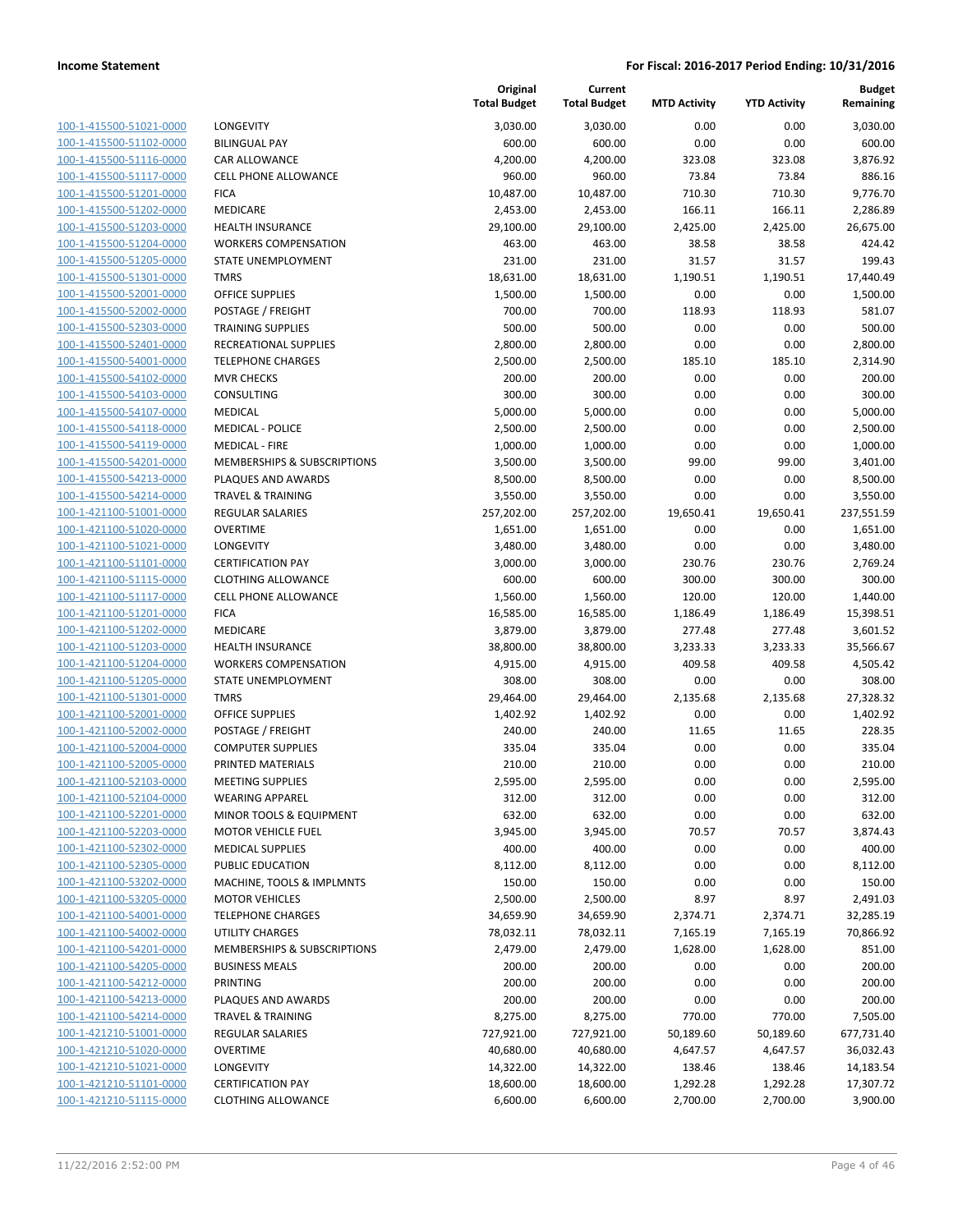| 100-1-421210-51117-0000<br>100-1-421210-51201-0000<br>100-1-421210-51202-0000<br>100-1-421210-51203-0000<br>100-1-421210-51204-0000<br>100-1-421210-51205-0000<br>100-1-421210-51301-0000<br>100-1-421210-52001-0000<br>100-1-421210-52002-0000<br>100-1-421210-52004-0000<br>100-1-421210-52005-0000<br>100-1-421210-52102-0000<br>100-1-421210-52104-0000<br>100-1-421210-52201-0000<br><u>100-1-421210-52203-0000</u><br><u>100-1-421210-53203-0000</u><br>100-1-421210-53205-0000<br>100-1-421210-54001-0000<br>100-1-421210-54201-0000<br>100-1-421210-54208-0000<br>100-1-421210-54214-0000<br>100-1-421210-54215-0000<br>100-1-421210-54216-0000<br>100-1-421230-51001-0000<br><u>100-1-421230-51020-0000</u><br>100-1-421230-51021-0000<br>100-1-421230-51101-0000<br>100-1-421230-51102-0000 |
|-------------------------------------------------------------------------------------------------------------------------------------------------------------------------------------------------------------------------------------------------------------------------------------------------------------------------------------------------------------------------------------------------------------------------------------------------------------------------------------------------------------------------------------------------------------------------------------------------------------------------------------------------------------------------------------------------------------------------------------------------------------------------------------------------------|
|                                                                                                                                                                                                                                                                                                                                                                                                                                                                                                                                                                                                                                                                                                                                                                                                       |
|                                                                                                                                                                                                                                                                                                                                                                                                                                                                                                                                                                                                                                                                                                                                                                                                       |
|                                                                                                                                                                                                                                                                                                                                                                                                                                                                                                                                                                                                                                                                                                                                                                                                       |
|                                                                                                                                                                                                                                                                                                                                                                                                                                                                                                                                                                                                                                                                                                                                                                                                       |
|                                                                                                                                                                                                                                                                                                                                                                                                                                                                                                                                                                                                                                                                                                                                                                                                       |
|                                                                                                                                                                                                                                                                                                                                                                                                                                                                                                                                                                                                                                                                                                                                                                                                       |
|                                                                                                                                                                                                                                                                                                                                                                                                                                                                                                                                                                                                                                                                                                                                                                                                       |
|                                                                                                                                                                                                                                                                                                                                                                                                                                                                                                                                                                                                                                                                                                                                                                                                       |
|                                                                                                                                                                                                                                                                                                                                                                                                                                                                                                                                                                                                                                                                                                                                                                                                       |
|                                                                                                                                                                                                                                                                                                                                                                                                                                                                                                                                                                                                                                                                                                                                                                                                       |
|                                                                                                                                                                                                                                                                                                                                                                                                                                                                                                                                                                                                                                                                                                                                                                                                       |
|                                                                                                                                                                                                                                                                                                                                                                                                                                                                                                                                                                                                                                                                                                                                                                                                       |
|                                                                                                                                                                                                                                                                                                                                                                                                                                                                                                                                                                                                                                                                                                                                                                                                       |
|                                                                                                                                                                                                                                                                                                                                                                                                                                                                                                                                                                                                                                                                                                                                                                                                       |
|                                                                                                                                                                                                                                                                                                                                                                                                                                                                                                                                                                                                                                                                                                                                                                                                       |
|                                                                                                                                                                                                                                                                                                                                                                                                                                                                                                                                                                                                                                                                                                                                                                                                       |
|                                                                                                                                                                                                                                                                                                                                                                                                                                                                                                                                                                                                                                                                                                                                                                                                       |
|                                                                                                                                                                                                                                                                                                                                                                                                                                                                                                                                                                                                                                                                                                                                                                                                       |
|                                                                                                                                                                                                                                                                                                                                                                                                                                                                                                                                                                                                                                                                                                                                                                                                       |
|                                                                                                                                                                                                                                                                                                                                                                                                                                                                                                                                                                                                                                                                                                                                                                                                       |
|                                                                                                                                                                                                                                                                                                                                                                                                                                                                                                                                                                                                                                                                                                                                                                                                       |
|                                                                                                                                                                                                                                                                                                                                                                                                                                                                                                                                                                                                                                                                                                                                                                                                       |
|                                                                                                                                                                                                                                                                                                                                                                                                                                                                                                                                                                                                                                                                                                                                                                                                       |
|                                                                                                                                                                                                                                                                                                                                                                                                                                                                                                                                                                                                                                                                                                                                                                                                       |
|                                                                                                                                                                                                                                                                                                                                                                                                                                                                                                                                                                                                                                                                                                                                                                                                       |
|                                                                                                                                                                                                                                                                                                                                                                                                                                                                                                                                                                                                                                                                                                                                                                                                       |
|                                                                                                                                                                                                                                                                                                                                                                                                                                                                                                                                                                                                                                                                                                                                                                                                       |
|                                                                                                                                                                                                                                                                                                                                                                                                                                                                                                                                                                                                                                                                                                                                                                                                       |
| 100-1-421230-51115-0000                                                                                                                                                                                                                                                                                                                                                                                                                                                                                                                                                                                                                                                                                                                                                                               |
| 100-1-421230-51117-0000                                                                                                                                                                                                                                                                                                                                                                                                                                                                                                                                                                                                                                                                                                                                                                               |
| 100-1-421230-51201-0000                                                                                                                                                                                                                                                                                                                                                                                                                                                                                                                                                                                                                                                                                                                                                                               |
| 100-1-421230-51202-0000                                                                                                                                                                                                                                                                                                                                                                                                                                                                                                                                                                                                                                                                                                                                                                               |
| 100-1-421230-51203-0000                                                                                                                                                                                                                                                                                                                                                                                                                                                                                                                                                                                                                                                                                                                                                                               |
| 100-1-421230-51204-0000                                                                                                                                                                                                                                                                                                                                                                                                                                                                                                                                                                                                                                                                                                                                                                               |
| <u>100-1-421230-51205-0000</u>                                                                                                                                                                                                                                                                                                                                                                                                                                                                                                                                                                                                                                                                                                                                                                        |
| 100-1-421230-51301-0000                                                                                                                                                                                                                                                                                                                                                                                                                                                                                                                                                                                                                                                                                                                                                                               |
| 100-1-421230-51401-0000                                                                                                                                                                                                                                                                                                                                                                                                                                                                                                                                                                                                                                                                                                                                                                               |
| 100-1-421230-52001-0000                                                                                                                                                                                                                                                                                                                                                                                                                                                                                                                                                                                                                                                                                                                                                                               |
| 100-1-421230-52002-0000                                                                                                                                                                                                                                                                                                                                                                                                                                                                                                                                                                                                                                                                                                                                                                               |
| 100-1-421230-52004-0000                                                                                                                                                                                                                                                                                                                                                                                                                                                                                                                                                                                                                                                                                                                                                                               |
| 100-1-421230-52005-0000                                                                                                                                                                                                                                                                                                                                                                                                                                                                                                                                                                                                                                                                                                                                                                               |
| <u>100-1-421230-52102-0000</u>                                                                                                                                                                                                                                                                                                                                                                                                                                                                                                                                                                                                                                                                                                                                                                        |
| 100-1-421230-52104-0000                                                                                                                                                                                                                                                                                                                                                                                                                                                                                                                                                                                                                                                                                                                                                                               |
| 100-1-421230-52108-0000                                                                                                                                                                                                                                                                                                                                                                                                                                                                                                                                                                                                                                                                                                                                                                               |
| 100-1-421230-52109-0000                                                                                                                                                                                                                                                                                                                                                                                                                                                                                                                                                                                                                                                                                                                                                                               |
| <u>100-1-421230-52111-0000</u>                                                                                                                                                                                                                                                                                                                                                                                                                                                                                                                                                                                                                                                                                                                                                                        |
| 100-1-421230-52201-0000                                                                                                                                                                                                                                                                                                                                                                                                                                                                                                                                                                                                                                                                                                                                                                               |
| <u>100-1-421230-52203-0000</u>                                                                                                                                                                                                                                                                                                                                                                                                                                                                                                                                                                                                                                                                                                                                                                        |
| 100-1-421230-52303-0000                                                                                                                                                                                                                                                                                                                                                                                                                                                                                                                                                                                                                                                                                                                                                                               |
| 100-1-421230-53202-0000                                                                                                                                                                                                                                                                                                                                                                                                                                                                                                                                                                                                                                                                                                                                                                               |
| <u>100-1-421230-53205-0000</u>                                                                                                                                                                                                                                                                                                                                                                                                                                                                                                                                                                                                                                                                                                                                                                        |
| 100-1-421230-54001-0000                                                                                                                                                                                                                                                                                                                                                                                                                                                                                                                                                                                                                                                                                                                                                                               |
| 100-1-421230-54108-0000                                                                                                                                                                                                                                                                                                                                                                                                                                                                                                                                                                                                                                                                                                                                                                               |
| 100-1-421230-54201-0000                                                                                                                                                                                                                                                                                                                                                                                                                                                                                                                                                                                                                                                                                                                                                                               |
|                                                                                                                                                                                                                                                                                                                                                                                                                                                                                                                                                                                                                                                                                                                                                                                                       |
| 100-1-421230-54214-0000                                                                                                                                                                                                                                                                                                                                                                                                                                                                                                                                                                                                                                                                                                                                                                               |
| <u>100-1-421240-51001-0000</u>                                                                                                                                                                                                                                                                                                                                                                                                                                                                                                                                                                                                                                                                                                                                                                        |
| 100-1-421240-51020-0000                                                                                                                                                                                                                                                                                                                                                                                                                                                                                                                                                                                                                                                                                                                                                                               |
| <u>100-1-421240-51021-0000</u>                                                                                                                                                                                                                                                                                                                                                                                                                                                                                                                                                                                                                                                                                                                                                                        |

|                         |                                    | Original<br><b>Total Budget</b> | Current<br><b>Total Budget</b> | <b>MTD Activity</b> | <b>YTD Activity</b> | <b>Budget</b><br>Remaining |
|-------------------------|------------------------------------|---------------------------------|--------------------------------|---------------------|---------------------|----------------------------|
| 100-1-421210-51117-0000 | <b>CELL PHONE ALLOWANCE</b>        | 4,680.00                        | 4,680.00                       | 378.48              | 378.48              | 4,301.52                   |
| 100-1-421210-51201-0000 | <b>FICA</b>                        | 50,394.00                       | 50,394.00                      | 3,480.40            | 3,480.40            | 46,913.60                  |
| 100-1-421210-51202-0000 | MEDICARE                           | 11,786.00                       | 11,786.00                      | 813.97              | 813.97              | 10,972.03                  |
| 100-1-421210-51203-0000 | <b>HEALTH INSURANCE</b>            | 106,700.00                      | 106,700.00                     | 8,891.67            | 8,891.67            | 97,808.33                  |
| 100-1-421210-51204-0000 | <b>WORKERS COMPENSATION</b>        | 20,509.00                       | 20,509.00                      | 1,709.08            | 1,709.08            | 18,799.92                  |
| 100-1-421210-51205-0000 | STATE UNEMPLOYMENT                 | 848.00                          | 848.00                         | 0.00                | 0.00                | 848.00                     |
| 100-1-421210-51301-0000 | <b>TMRS</b>                        | 89,530.00                       | 89,530.00                      | 6,243.25            | 6,243.25            | 83,286.75                  |
| 100-1-421210-52001-0000 | <b>OFFICE SUPPLIES</b>             | 1,605.00                        | 1,605.00                       | 0.00                | 0.00                | 1,605.00                   |
| 100-1-421210-52002-0000 | POSTAGE / FREIGHT                  | 150.00                          | 150.00                         | 0.00                | 0.00                | 150.00                     |
| 100-1-421210-52004-0000 | <b>COMPUTER SUPPLIES</b>           | 1,615.00                        | 1,615.00                       | 0.00                | 0.00                | 1,615.00                   |
| 100-1-421210-52005-0000 | PRINTED MATERIALS                  | 100.00                          | 100.00                         | 0.00                | 0.00                | 100.00                     |
| 100-1-421210-52102-0000 | <b>BOOKS / REF SUPPLIES</b>        | 120.00                          | 120.00                         | 0.00                | 0.00                | 120.00                     |
| 100-1-421210-52104-0000 | <b>WEARING APPAREL</b>             | 180.00                          | 180.00                         | 0.00                | 0.00                | 180.00                     |
| 100-1-421210-52201-0000 | MINOR TOOLS & EQUIPMENT            | 1,460.00                        | 1,460.00                       | 0.00                | 0.00                | 1,460.00                   |
| 100-1-421210-52203-0000 | <b>MOTOR VEHICLE FUEL</b>          | 10,427.00                       | 10,427.00                      | 129.88              | 129.88              | 10,297.12                  |
| 100-1-421210-53203-0000 | <b>INSTRUMENTS &amp; APPARATUS</b> | 300.00                          | 300.00                         | 0.00                | 0.00                | 300.00                     |
| 100-1-421210-53205-0000 | <b>MOTOR VEHICLES</b>              | 3,000.00                        | 3,000.00                       | 129.38              | 129.38              | 2,870.62                   |
| 100-1-421210-54001-0000 | <b>TELEPHONE CHARGES</b>           | 37,806.24                       | 37,806.24                      | 2,576.36            | 2,576.36            | 35,229.88                  |
| 100-1-421210-54201-0000 | MEMBERSHIPS & SUBSCRIPTIONS        | 6,997.00                        | 6,997.00                       | 0.00                | 0.00                | 6,997.00                   |
| 100-1-421210-54208-0000 | <b>LABORATORY WORK</b>             | 5,500.00                        | 5,500.00                       | 0.00                | 0.00                | 5,500.00                   |
| 100-1-421210-54214-0000 | <b>TRAVEL &amp; TRAINING</b>       | 7,350.00                        | 7,350.00                       | 450.00              | 450.00              | 6,900.00                   |
| 100-1-421210-54215-0000 | <b>EVIDENCE PURCHASES</b>          | 1,000.00                        | 1,000.00                       | 0.00                | 0.00                | 1,000.00                   |
| 100-1-421210-54216-0000 | <b>INFORMANT EXPENSES</b>          | 1,000.00                        | 1,000.00                       | 0.00                | 0.00                | 1,000.00                   |
| 100-1-421230-51001-0000 | <b>REGULAR SALARIES</b>            | 2,774,200.00                    | 2,774,200.00                   | 200,905.55          | 200,905.55          | 2,573,294.45               |
| 100-1-421230-51020-0000 | <b>OVERTIME</b>                    | 196,990.00                      | 196,990.00                     | 15,457.92           | 15,457.92           | 181,532.08                 |
| 100-1-421230-51021-0000 | LONGEVITY                          | 35,802.00                       | 35,802.00                      | 504.00              | 504.00              | 35,298.00                  |
| 100-1-421230-51101-0000 | <b>CERTIFICATION PAY</b>           | 50,400.00                       | 50,400.00                      | 3,692.26            | 3,692.26            | 46,707.74                  |
| 100-1-421230-51102-0000 | <b>BILINGUAL PAY</b>               | 900.00                          | 900.00                         | 69.24               | 69.24               | 830.76                     |
| 100-1-421230-51115-0000 | <b>CLOTHING ALLOWANCE</b>          | 600.00                          | 600.00                         | 300.00              | 300.00              | 300.00                     |
| 100-1-421230-51117-0000 | <b>CELL PHONE ALLOWANCE</b>        | 1,920.00                        | 1,920.00                       | 147.68              | 147.68              | 1,772.32                   |
| 100-1-421230-51201-0000 | <b>FICA</b>                        | 189,770.00                      | 189,770.00                     | 13,061.76           | 13,061.76           | 176,708.24                 |
| 100-1-421230-51202-0000 | MEDICARE                           | 44,382.00                       | 44,382.00                      | 3,054.77            | 3,054.77            | 41,327.23                  |
| 100-1-421230-51203-0000 | <b>HEALTH INSURANCE</b>            | 421,950.00                      | 421,950.00                     | 35,162.50           | 35,162.50           | 386,787.50                 |
| 100-1-421230-51204-0000 | <b>WORKERS COMPENSATION</b>        | 76,821.00                       | 76,821.00                      | 6,401.75            | 6,401.75            | 70,419.25                  |
| 100-1-421230-51205-0000 | STATE UNEMPLOYMENT                 | 3,352.00                        | 3,352.00                       | 68.10               | 68.10               | 3,283.90                   |
| 100-1-421230-51301-0000 | <b>TMRS</b>                        | 337,148.00                      | 337,148.00                     | 23,257.24           | 23,257.24           | 313,890.76                 |
| 100-1-421230-51401-0000 | <b>CONTRA - SALARIES</b>           | 0.00                            | 0.00                           | $-2,709.71$         | $-2,709.71$         | 2,709.71                   |
| 100-1-421230-52001-0000 | <b>OFFICE SUPPLIES</b>             | 1,200.00                        | 1,200.00                       | 0.00                | 0.00                | 1,200.00                   |
| 100-1-421230-52002-0000 | POSTAGE / FREIGHT                  | 390.00                          | 390.00                         | 0.83                | 0.83                | 389.17                     |
| 100-1-421230-52004-0000 | <b>COMPUTER SUPPLIES</b>           | 400.00                          | 400.00                         | 0.00                | 0.00                | 400.00                     |
| 100-1-421230-52005-0000 | PRINTED MATERIALS                  | 1,000.00                        | 1,000.00                       | 0.00                | 0.00                | 1,000.00                   |
| 100-1-421230-52102-0000 | <b>BOOKS / REF SUPPLIES</b>        | 800.00                          | 800.00                         | 0.00                | 0.00                | 800.00                     |
| 100-1-421230-52104-0000 | <b>WEARING APPAREL</b>             | 19,048.00                       | 19,048.00                      | 82.68               | 82.68               | 18,965.32                  |
| 100-1-421230-52108-0000 | <b>MENAGERIE SUPPLIES</b>          | 475.00                          | 475.00                         | 0.00                | 0.00                | 475.00                     |
| 100-1-421230-52109-0000 | <b>SUPPORT OF PRISONERS</b>        | 2,400.00                        | 2,400.00                       | 0.00                | 0.00                | 2,400.00                   |
| 100-1-421230-52111-0000 | <b>AMMUNITION</b>                  | 15,163.00                       | 15,163.00                      | 0.00                | 0.00                | 15,163.00                  |
| 100-1-421230-52201-0000 | MINOR TOOLS & EQUIPMENT            | 22,272.00                       | 22,272.00                      | 224.82              | 224.82              | 22,047.18                  |
| 100-1-421230-52203-0000 | <b>MOTOR VEHICLE FUEL</b>          | 109,896.00                      | 109,896.00                     | 1,502.21            | 1,502.21            | 108,393.79                 |
| 100-1-421230-52303-0000 | <b>TRAINING SUPPLIES</b>           | 97.00                           | 97.00                          | 0.00                | 0.00                | 97.00                      |
| 100-1-421230-53202-0000 | MACHINE, TOOLS & IMPLMNTS          | 1,500.00                        | 1,500.00                       | 0.00                | 0.00                | 1,500.00                   |
| 100-1-421230-53205-0000 | <b>MOTOR VEHICLES</b>              | 67,790.00                       | 67,790.00                      | $-5,477.51$         | $-5,477.51$         | 73,267.51                  |
| 100-1-421230-54001-0000 | <b>TELEPHONE CHARGES</b>           | 55,640.00                       | 55,640.00                      | 3,281.95            | 3,281.95            | 52,358.05                  |
| 100-1-421230-54108-0000 | <b>VETERINARY SERVICES</b>         | 900.00                          | 900.00                         | 0.00                | 0.00                | 900.00                     |
| 100-1-421230-54201-0000 | MEMBERSHIPS & SUBSCRIPTIONS        | 90.00                           | 90.00                          | 0.00                | 0.00                | 90.00                      |
| 100-1-421230-54214-0000 | <b>TRAVEL &amp; TRAINING</b>       | 4,049.00                        | 4,049.00                       | 100.00              | 100.00              | 3,949.00                   |
| 100-1-421240-51001-0000 | REGULAR SALARIES                   | 739,684.00                      | 739,684.00                     | 49,236.99           | 49,236.99           | 690,447.01                 |
| 100-1-421240-51020-0000 | <b>OVERTIME</b>                    | 50,174.00                       | 50,174.00                      | 3,252.35            | 3,252.35            | 46,921.65                  |
| 100-1-421240-51021-0000 | LONGEVITY                          | 10,356.00                       | 10,356.00                      | 132.92              | 132.92              | 10,223.08                  |
| 100-1-421240-51101-0000 | <b>CERTIFICATION PAY</b>           | 13,200.00                       | 13,200.00                      | 1,130.74            | 1,130.74            | 12,069.26                  |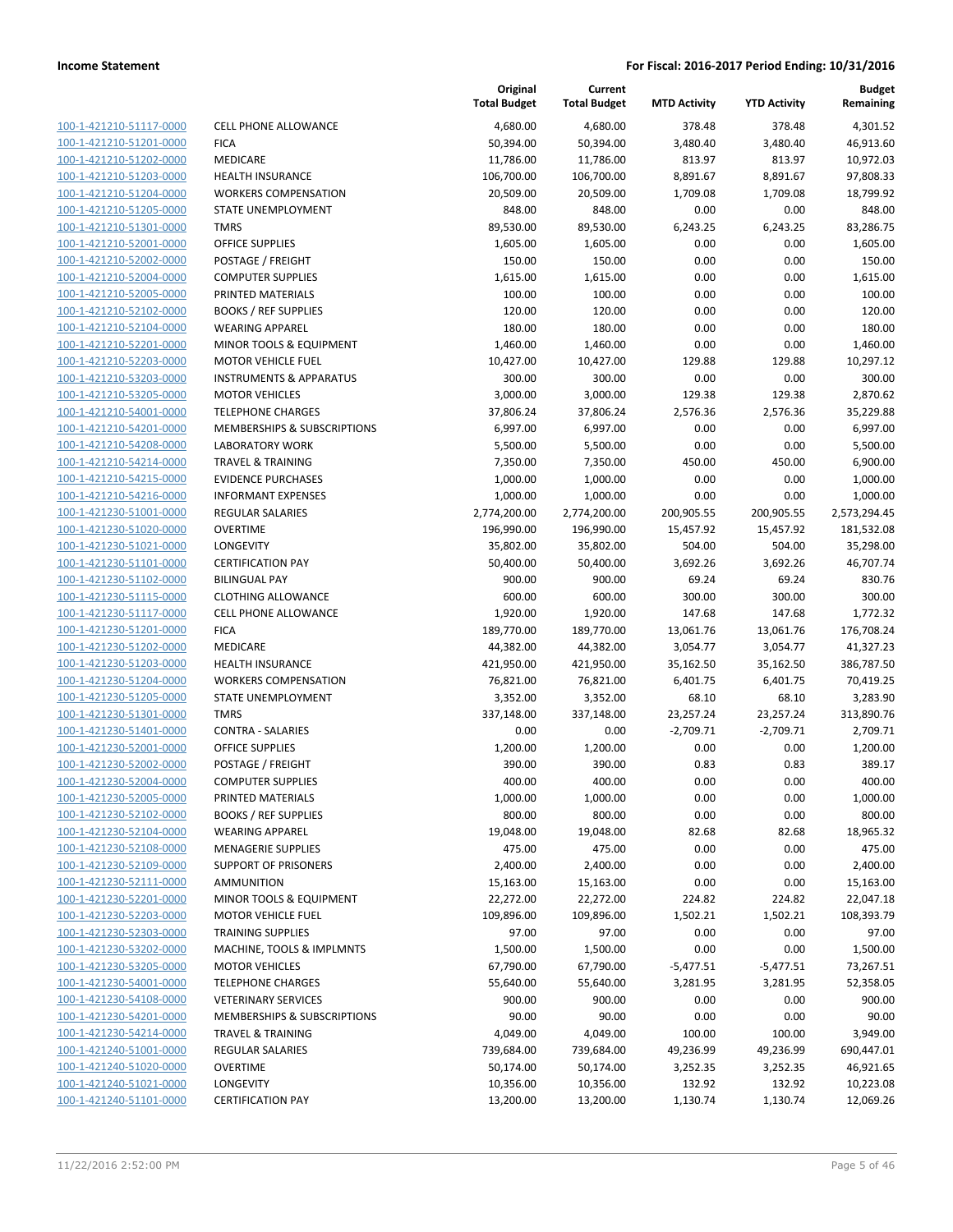| 100-1-421240-51102-0000        |
|--------------------------------|
| 100-1-421240-51117-0000        |
| 100-1-421240-51201-0000        |
| 100-1-421240-51202-0000        |
| 100-1-421240-51203-0000        |
| 100-1-421240-51204-0000        |
| 100-1-421240-51205-0000        |
| 100-1-421240-51301-0000        |
| 100-1-421240-51302-0000        |
| 100-1-421240-52001-0000        |
| 100-1-421240-52002-0000        |
| 100-1-421240-52004-0000        |
| 100-1-421240-52005-0000        |
| 100-1-421240-52102-0000        |
| 100-1-421240-52104-0000        |
|                                |
| 100-1-421240-52201-0000        |
| 100-1-421240-52203-0000        |
| 100-1-421240-52303-0000        |
| 100-1-421240-53202-0000        |
| 100-1-421240-53205-0000        |
| 100-1-421240-53207-0000        |
| 100-1-421240-54001-0000        |
| 100-1-421240-54101-0000        |
| 100-1-421240-54201-0000        |
| 100-1-421240-54212-0000        |
| 100-1-421240-54214-0000        |
| 100-1-421240-55232-0000        |
| 100-1-421600-52104-0000        |
| 100-1-421600-52111-0000        |
| 100-1-421600-52201-0000        |
| 100-1-421600-52206-0000        |
|                                |
| 100-1-421600-53202-0000        |
| 100-1-421600-54201-0000        |
| 100-1-421600-54214-0000        |
| 100-1-421600-55201-0000        |
| 100-1-422100-51001-0000        |
| 100-1-422100-51020-0000        |
| 100-1-422100-51021-0000        |
| 100-1-422100-51101-0000        |
| 100-1-422100-51116-0000        |
| 100-1-422100-51117-0000        |
| <u>100-1-422100-51201-0000</u> |
| <u>100-1-422100-51202-0000</u> |
| <u>100-1-422100-51203-0000</u> |
| 100-1-422100-51204-0000        |
| 100-1-422100-51205-0000        |
| 100-1-422100-51301-0000        |
| 100-1-422100-51302-0000        |
|                                |
| <u>100-1-422100-52001-0000</u> |
| 100-1-422100-52002-0000        |
| <u>100-1-422100-52102-0000</u> |
| 100-1-422100-52103-0000        |
| <u>100-1-422100-52104-0000</u> |
| <u>100-1-422100-53207-0000</u> |
| 100-1-422100-53402-0000        |
| 100-1-422100-54001-0000        |
| 100-1-422100-54002-0000        |
| <u>100-1-422100-54101-0000</u> |
| <u>100-1-422100-54201-0000</u> |
|                                |

| <b>BILINGUAL PAY</b>                                   |
|--------------------------------------------------------|
| CELL PHONE ALLOWANCE                                   |
| <b>ICA</b>                                             |
| MEDICARE<br><b>IEALTH INSURANCE</b>                    |
| VORKERS COMPENSATION                                   |
| TATE UNEMPLOYMENT                                      |
| <b>MRS</b>                                             |
| R&R RETIREMENT                                         |
| <b>DEFICE SUPPLIES</b>                                 |
| POSTAGE / FREIGHT                                      |
| COMPUTER SUPPLIES                                      |
| <b>PRINTED MATERIALS</b>                               |
| REFERENCE SUPPLIES                                     |
| VEARING APPAREL                                        |
| MINOR TOOLS & EQUIPMENT                                |
| MOTOR VEHICLE FUEL                                     |
| <b>RAINING SUPPLIES</b>                                |
| MACHINE, TOOLS & IMPLMNTS                              |
| <b>MOTOR VEHICLES</b>                                  |
| RADIO/COMMUNICATIONS                                   |
| <b>ELEPHONE CHARGES</b>                                |
| <b>PROFESSIONAL SERVICES</b>                           |
| MEMBERSHIPS & SUBSCRIPTIONS<br><b>RINTING</b>          |
| <b>RAVEL &amp; TRAINING</b>                            |
| <b>IREARMS PROGRAM</b>                                 |
| VEARING APPAREL                                        |
| <b>MMUNITION</b>                                       |
| MINOR TOOLS & EQUIPMENT                                |
| PECIAL OPS EQUIPMENT                                   |
| MACHINE, TOOLS & IMPLMNTS                              |
| <b>MEMBERSHIPS &amp; SUBSCRIPTIONS</b>                 |
| <b>RAVEL &amp; TRAINING</b>                            |
| <b>QUIPMENT PURCHASES</b>                              |
| REGULAR SALARIES                                       |
| <b>DVERTIME</b>                                        |
| ONGEVITY.                                              |
| <b>CERTIFICATION PAY</b>                               |
| CAR ALLOWANCE<br>CELL PHONE ALLOWANCE                  |
| <b>ICA</b>                                             |
| <b>MEDICARE</b>                                        |
| <b>IEALTH INSURANCE</b>                                |
| <b><i>NORKERS COMPENSATION</i></b>                     |
| TATE UNEMPLOYMENT                                      |
| <b>MRS</b>                                             |
| R&R RETIREMENT                                         |
| <b>DEFICE SUPPLIES</b>                                 |
| POSTAGE / FREIGHT                                      |
| REFERENCE SUPPLIES                                     |
| <b>MEETING SUPPLIES</b>                                |
| VEARING APPAREL                                        |
| RADIO/COMMUNICATIONS                                   |
| <b>BUILDING MAINTENANCE</b>                            |
| <b>ELEPHONE CHARGES</b>                                |
| <b>JTILITY CHARGES</b><br><b>PROFESSIONAL SERVICES</b> |
|                                                        |

|                                                    |                                                    | Original<br><b>Total Budget</b> | Current<br><b>Total Budget</b> | <b>MTD Activity</b> | <b>YTD Activity</b> | <b>Budget</b><br>Remaining |
|----------------------------------------------------|----------------------------------------------------|---------------------------------|--------------------------------|---------------------|---------------------|----------------------------|
| 100-1-421240-51102-0000                            | <b>BILINGUAL PAY</b>                               | 2,100.00                        | 2,100.00                       | 115.40              | 115.40              | 1,984.60                   |
| 100-1-421240-51117-0000                            | <b>CELL PHONE ALLOWANCE</b>                        | 1,920.00                        | 1,920.00                       | 147.68              | 147.68              | 1,772.32                   |
| 100-1-421240-51201-0000                            | <b>FICA</b>                                        | 22,207.00                       | 22,207.00                      | 1,320.06            | 1,320.06            | 20,886.94                  |
| 100-1-421240-51202-0000                            | MEDICARE                                           | 11,853.00                       | 11,853.00                      | 808.73              | 808.73              | 11,044.27                  |
| 100-1-421240-51203-0000                            | <b>HEALTH INSURANCE</b>                            | 179,350.00                      | 179,350.00                     | 14,945.83           | 14,945.83           | 164,404.17                 |
| 100-1-421240-51204-0000                            | <b>WORKERS COMPENSATION</b>                        | 4,381.00                        | 4,381.00                       | 365.08              | 365.08              | 4,015.92                   |
| 100-1-421240-51205-0000                            | STATE UNEMPLOYMENT                                 | 1,503.00                        | 1,503.00                       | 0.00                | 0.00                | 1,503.00                   |
| 100-1-421240-51301-0000                            | <b>TMRS</b>                                        | 50,671.00                       | 50,671.00                      | 2,428.56            | 2,428.56            | 48,242.44                  |
| 100-1-421240-51302-0000                            | <b>FR&amp;R RETIREMENT</b>                         | 62,368.00                       | 62,368.00                      | 5,620.70            | 5,620.70            | 56,747.30                  |
| 100-1-421240-52001-0000                            | <b>OFFICE SUPPLIES</b>                             | 2,247.00                        | 2,247.00                       | 0.00                | 0.00                | 2,247.00                   |
| 100-1-421240-52002-0000                            | POSTAGE / FREIGHT                                  | 2,500.00                        | 2,500.00                       | 66.00               | 66.00               | 2,434.00                   |
| 100-1-421240-52004-0000                            | <b>COMPUTER SUPPLIES</b>                           | 500.00                          | 500.00                         | 0.00                | 0.00                | 500.00                     |
| 100-1-421240-52005-0000                            | PRINTED MATERIALS                                  | 1,150.50                        | 1,150.50                       | 0.00                | 0.00                | 1,150.50                   |
| 100-1-421240-52102-0000                            | REFERENCE SUPPLIES                                 | 3,569.35                        | 3,569.35                       | 0.00                | 0.00                | 3,569.35                   |
| 100-1-421240-52104-0000                            | <b>WEARING APPAREL</b>                             | 1,800.00                        | 1,800.00                       | 0.00                | 0.00                | 1,800.00                   |
| 100-1-421240-52201-0000                            | MINOR TOOLS & EQUIPMENT                            | 2,200.00                        | 2,200.00                       | 0.00                | 0.00                | 2,200.00                   |
| 100-1-421240-52203-0000                            | <b>MOTOR VEHICLE FUEL</b>                          | 664.00                          | 664.00                         | 28.70               | 28.70               | 635.30                     |
| 100-1-421240-52303-0000                            | <b>TRAINING SUPPLIES</b>                           | 970.00                          | 970.00                         | 0.00                | 0.00                | 970.00                     |
| 100-1-421240-53202-0000                            | MACHINE, TOOLS & IMPLMNTS                          | 194.00                          | 194.00                         | 0.00                | 0.00                | 194.00                     |
| 100-1-421240-53205-0000                            | <b>MOTOR VEHICLES</b>                              | 840.00                          | 840.00                         | 0.00                | 0.00                | 840.00                     |
| 100-1-421240-53207-0000                            | RADIO/COMMUNICATIONS                               | 37,388.00                       | 37,388.00                      | 0.00                | 0.00                | 37,388.00                  |
| 100-1-421240-54001-0000                            | <b>TELEPHONE CHARGES</b>                           | 36,000.00                       | 36,000.00                      | 3,016.97            | 3,016.97            | 32,983.03                  |
| 100-1-421240-54101-0000                            | PROFESSIONAL SERVICES                              | 8,316.00                        | 8,316.00                       | 0.00                | 0.00                | 8,316.00                   |
| 100-1-421240-54201-0000                            | MEMBERSHIPS & SUBSCRIPTIONS                        | 1,263.00                        | 1,263.00                       | 0.00                | 0.00                | 1,263.00                   |
| 100-1-421240-54212-0000                            | PRINTING                                           | 485.00                          | 485.00                         | 0.00                | 0.00                | 485.00                     |
| 100-1-421240-54214-0000                            | <b>TRAVEL &amp; TRAINING</b>                       | 19,769.00                       | 19,769.00                      | 2,365.00            | 2,365.00            | 17,404.00                  |
| 100-1-421240-55232-0000                            | <b>FIREARMS PROGRAM</b>                            | 9,600.00                        | 9,600.00                       | 0.00                | 0.00                | 9,600.00                   |
| 100-1-421600-52104-0000                            | <b>WEARING APPAREL</b>                             | 2,924.62                        | 2,924.62                       | 0.00                | 0.00                | 2,924.62                   |
| 100-1-421600-52111-0000                            | <b>AMMUNITION</b>                                  | 6,500.08                        | 6,500.08                       | 0.00                | 0.00                | 6,500.08                   |
| 100-1-421600-52201-0000                            | MINOR TOOLS & EQUIPMENT                            | 5,718.88                        | 5,718.88                       | 0.00                | 0.00                | 5,718.88                   |
| 100-1-421600-52206-0000<br>100-1-421600-53202-0000 | SPECIAL OPS EQUIPMENT<br>MACHINE, TOOLS & IMPLMNTS | 5,810.19<br>50.00               | 5,810.19<br>50.00              | 0.00<br>0.00        | 0.00<br>0.00        | 5,810.19<br>50.00          |
| 100-1-421600-54201-0000                            | MEMBERSHIPS & SUBSCRIPTIONS                        | 440.00                          | 440.00                         | 0.00                | 0.00                | 440.00                     |
| 100-1-421600-54214-0000                            | <b>TRAVEL &amp; TRAINING</b>                       | 6,400.00                        | 6,400.00                       | 750.00              | 750.00              | 5,650.00                   |
| 100-1-421600-55201-0000                            | <b>EQUIPMENT PURCHASES</b>                         | 5,340.25                        | 5,340.25                       | 0.00                | 0.00                | 5,340.25                   |
| 100-1-422100-51001-0000                            | REGULAR SALARIES                                   | 235,540.00                      | 235,540.00                     | 17,911.76           | 17,911.76           | 217,628.24                 |
| 100-1-422100-51020-0000                            | <b>OVERTIME</b>                                    | 1,310.00                        | 1,310.00                       | 0.00                | 0.00                | 1,310.00                   |
| 100-1-422100-51021-0000                            | LONGEVITY                                          | 3,906.00                        | 3,906.00                       | 88.62               | 88.62               | 3,817.38                   |
| 100-1-422100-51101-0000                            | <b>CERTIFICATION PAY</b>                           | 3,720.00                        | 3,720.00                       | 295.40              | 295.40              | 3,424.60                   |
| 100-1-422100-51116-0000                            | CAR ALLOWANCE                                      | 7,800.00                        | 7,800.00                       | 507.68              | 507.68              | 7,292.32                   |
| 100-1-422100-51117-0000                            | <b>CELL PHONE ALLOWANCE</b>                        | 1,920.00                        | 1,920.00                       | 120.00              | 120.00              | 1,800.00                   |
| 100-1-422100-51201-0000                            | <b>FICA</b>                                        | 3,008.00                        | 3,008.00                       | 186.37              | 186.37              | 2,821.63                   |
| 100-1-422100-51202-0000                            | MEDICARE                                           | 3,686.00                        | 3,686.00                       | 266.89              | 266.89              | 3,419.11                   |
| 100-1-422100-51203-0000                            | <b>HEALTH INSURANCE</b>                            | 29,100.00                       | 29,100.00                      | 2,425.00            | 2,425.00            | 26,675.00                  |
| 100-1-422100-51204-0000                            | <b>WORKERS COMPENSATION</b>                        | 4,178.00                        | 4,178.00                       | 348.17              | 348.17              | 3,829.83                   |
| 100-1-422100-51205-0000                            | <b>STATE UNEMPLOYMENT</b>                          | 231.00                          | 231.00                         | 0.00                | 0.00                | 231.00                     |
| 100-1-422100-51301-0000                            | <b>TMRS</b>                                        | 5,344.00                        | 5,344.00                       | 371.18              | 371.18              | 4,972.82                   |
| 100-1-422100-51302-0000                            | <b>FR&amp;R RETIREMENT</b>                         | 34,554.00                       | 34,554.00                      | 2,509.39            | 2,509.39            | 32,044.61                  |
| 100-1-422100-52001-0000                            | OFFICE SUPPLIES                                    | 1,114.00                        | 1,114.00                       | 99.48               | 99.48               | 1,014.52                   |
| 100-1-422100-52002-0000                            | POSTAGE / FREIGHT                                  | 250.00                          | 250.00                         | 15.90               | 15.90               | 234.10                     |
| 100-1-422100-52102-0000                            | REFERENCE SUPPLIES                                 | 968.00                          | 968.00                         | 0.00                | 0.00                | 968.00                     |
| 100-1-422100-52103-0000                            | <b>MEETING SUPPLIES</b>                            | 964.00                          | 964.00                         | 0.00                | 0.00                | 964.00                     |
| 100-1-422100-52104-0000                            | <b>WEARING APPAREL</b>                             | 1,028.00                        | 1,028.00                       | 23.00               | 23.00               | 1,005.00                   |
| 100-1-422100-53207-0000                            | RADIO/COMMUNICATIONS                               | 3,500.00                        | 3,500.00                       | 0.00                | 0.00                | 3,500.00                   |
| 100-1-422100-53402-0000                            | <b>BUILDING MAINTENANCE</b>                        | 1,500.00                        | 1,500.00                       | 0.00                | 0.00                | 1,500.00                   |
| 100-1-422100-54001-0000                            | <b>TELEPHONE CHARGES</b>                           | 4,500.00                        | 4,500.00                       | 169.77              | 169.77              | 4,330.23                   |
| 100-1-422100-54002-0000                            | <b>UTILITY CHARGES</b>                             | 5,400.00                        | 5,400.00                       | 469.87              | 469.87              | 4,930.13                   |
| 100-1-422100-54101-0000                            | PROFESSIONAL SERVICES                              | 5,200.00                        | 5,200.00                       | 2,000.00            | 2,000.00            | 3,200.00                   |
| 100-1-422100-54201-0000                            | MEMBERSHIPS & SUBSCRIPTIONS                        | 7,175.00                        | 7,175.00                       | 3,760.00            | 3,760.00            | 3,415.00                   |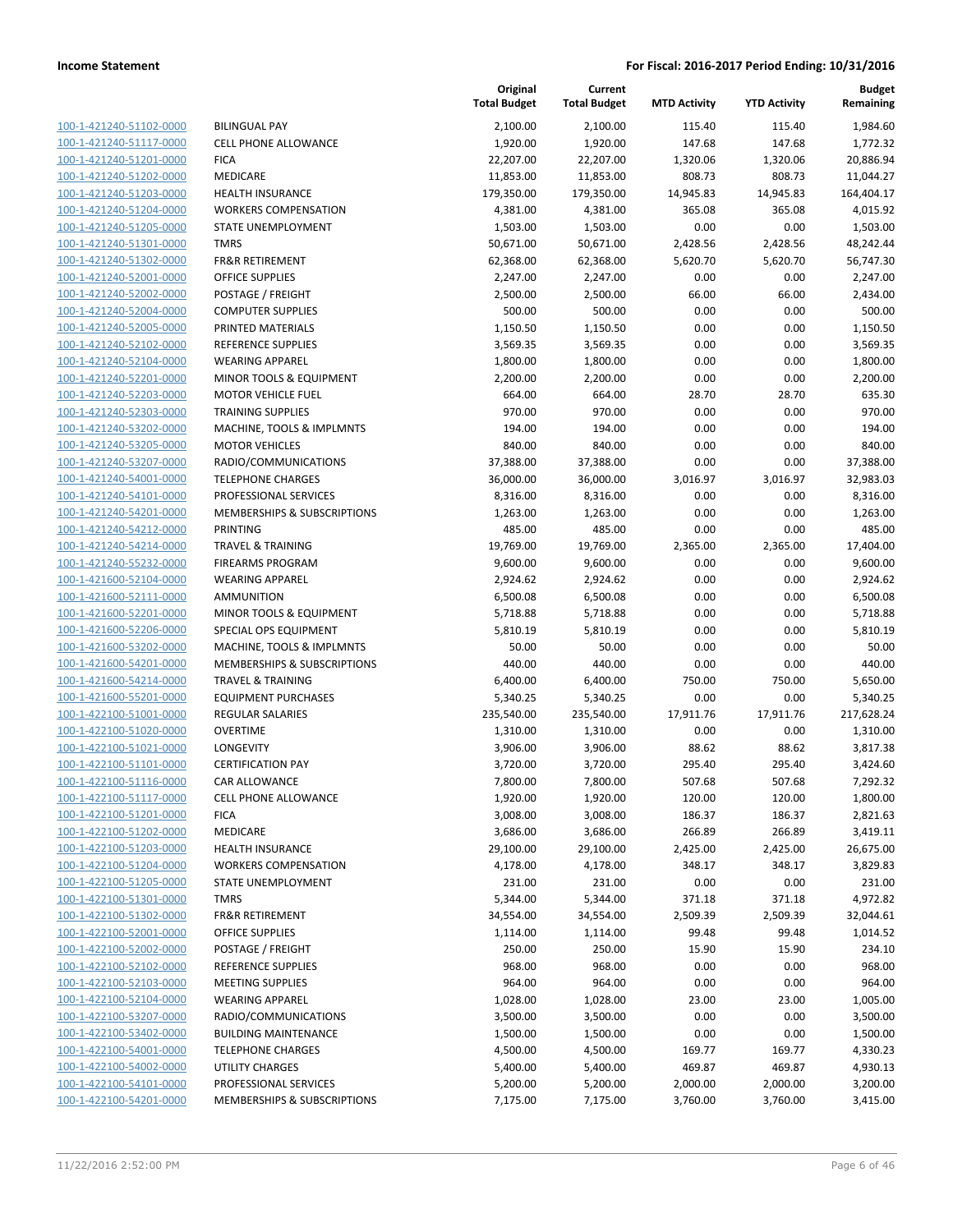| 100-1-422100-54214-0000         |
|---------------------------------|
| 100-1-422200-51001-0000         |
| 100-1-422200-51020-0000         |
| 100-1-422200-51021-0000         |
| 100-1-422200-51101-0000         |
|                                 |
| 100-1-422200-51102-0000         |
| 100-1-422200-51117-0000         |
| 100-1-422200-51202-0000         |
| 100-1-422200-51203-0000         |
| 100-1-422200-51204-0000         |
| 100-1-422200-51205-0000         |
| 100-1-422200-51302-0000         |
| 100-1-422200-52001-0000         |
| 100-1-422200-52101-0000         |
| 100-1-422200-52104-0000         |
|                                 |
| 100-1-422200-52201-0000         |
| 100-1-422200-52203-0000         |
| 100-1-422200-52205-0000         |
| 100-1-422200-52207-0000         |
| $100 - 1$<br>-422200-52306-0000 |
| 100-1-422200-53202-0000         |
| 100-1-422200-53205-0000         |
| 100-1-422200-53208-0000         |
| 100-1-422200-53213-0000         |
| 100-1-422200-53402-0000         |
|                                 |
| 100-1-422200-54001-0000         |
| 100-1-422200-54002-0000         |
| 100-1-422200-54109-0000         |
| 100-1-422200-54214-0000         |
| $100 - 1$<br>-422200-54908-0000 |
| 100-1-422200-55203-0000         |
| 100-1-422200-55207-0000         |
| <u>100-1-422300-51001-0000</u>  |
| 100-1-422300-51020-0000         |
| 100-1-422300-51021-0000         |
| 100-1-422300-51101-0000         |
|                                 |
| 100-1-422300-51117-0000         |
| 100-1-422300-51201-0000         |
| 100-1-422300-51202-0000         |
| 100-1-422300-51203-0000         |
| 100-1-422300-51204-0000         |
| 100-1-422300-51205-0000         |
| 100-1-422300-51302-0000         |
| 100-1-422300-51401-0000         |
| 100-1-422300-52001-0000         |
| 100-1-422300-52002-0000         |
| 100-1-422300-52005-0000         |
|                                 |
| 100-1-422300-52104-0000         |
| 100-1-422300-52201-0000         |
| 100-1-422300-52203-0000         |
| 100-1-422300-52304-0000         |
| 100-1-422300-53205-0000         |
| 100-1-422300-54001-0000         |
| 100-1-422300-54201-0000         |
| 100-1-422300-54208-0000         |
| 100-1-422300-54210-0000         |
| 100-1-422300-54214-0000         |
|                                 |
| <u>100-1-422300-54217-0000</u>  |
| <u>100-1-422400-53209-0000</u>  |

| <b>TRAVEL &amp; TRAINING</b>       |
|------------------------------------|
| <b>REGULAR SALARIES</b>            |
|                                    |
| <b>OVERTIME</b>                    |
| <b>LONGEVITY</b>                   |
| <b>CERTIFICATION PAY</b>           |
| <b>BILINGUAL PAY</b>               |
| <b>CELL PHONE ALLOWANCE</b>        |
|                                    |
| <b>MEDICARE</b>                    |
| <b>HEALTH INSURANCE</b>            |
| <b>WORKERS COMPENSATION</b>        |
| STATE UNEMPLOYMENT                 |
| <b>FR&amp;R RETIREMENT</b>         |
| <b>OFFICE SUPPLIES</b>             |
|                                    |
| <b>JANITORIAL SUPPLIES</b>         |
| <b>WEARING APPAREL</b>             |
| <b>MINOR TOOLS &amp; EQUIPMENT</b> |
| MOTOR VEHICLE FUEL                 |
| <b>FIRST RESPONDER SUPPLIES</b>    |
| <b>BUNKER GEAR</b>                 |
| <b>HAZMAT SUPPLIES</b>             |
|                                    |
| MACHINE, TOOLS & IMPLMNTS          |
| <b>MOTOR VEHICLES</b>              |
| FIRE HOSE/NOZZLES                  |
| <b>SCBA MAINTENANCE</b>            |
| <b>BUILDING MAINTENANCE</b>        |
| <b>TELEPHONE CHARGES</b>           |
| <b>UTILITY CHARGES</b>             |
|                                    |
| INSPECTIONS/TESTING                |
| <b>TRAVEL &amp; TRAINING</b>       |
| LEASE PURCHASE PAYMENTS            |
| <b>FURNITURE/OFFICE EQUIP</b>      |
| RADIO COMMUNICATION EQUIP          |
| REGULAR SALARIES                   |
|                                    |
| <b>OVERTIME</b>                    |
| <b>LONGEVITY</b>                   |
| <b>CERTIFICATION PAY</b>           |
| <b>CELL PHONE ALLOWANCE</b>        |
| <b>FICA</b>                        |
| <b>MEDICARE</b>                    |
| <b>HEALTH INSURANCE</b>            |
|                                    |
| <b>WORKERS COMPENSATION</b>        |
| STATE UNEMPLOYMENT                 |
| <b>FR&amp;R RETIREMENT</b>         |
| <b>CONTRA - SALARIES</b>           |
| <b>OFFICE SUPPLIES</b>             |
| <b>POSTAGE / FREIGHT</b>           |
| PRINTED MATERIALS                  |
|                                    |
| <b>WEARING APPAREL</b>             |
| <b>MINOR TOOLS &amp; EQUIPMENT</b> |
| MOTOR VEHICLE FUEL                 |
| FIRE PREVENTION SUPPLIES           |
| <b>MOTOR VEHICLES</b>              |
| <b>TELEPHONE CHARGES</b>           |
| MEMBERSHIPS & SUBSCRIPTIONS        |
|                                    |
| <b>LABORATORY WORK</b>             |
|                                    |
| PHOTO PROCESSING                   |
| <b>TRAVEL &amp; TRAINING</b>       |

|                                                    |                                                        | Original<br><b>Total Budget</b> | Current<br><b>Total Budget</b> | <b>MTD Activity</b> | <b>YTD Activity</b> | <b>Budget</b><br>Remaining |
|----------------------------------------------------|--------------------------------------------------------|---------------------------------|--------------------------------|---------------------|---------------------|----------------------------|
| 100-1-422100-54214-0000                            | <b>TRAVEL &amp; TRAINING</b>                           | 5,200.00                        | 5,200.00                       | 0.00                | 0.00                | 5,200.00                   |
| 100-1-422200-51001-0000                            | <b>REGULAR SALARIES</b>                                | 2,828,930.00                    | 2,828,930.00                   | 208,726.30          | 208,726.30          | 2,620,203.70               |
| 100-1-422200-51020-0000                            | <b>OVERTIME</b>                                        | 343,047.00                      | 343,047.00                     | 22,600.98           | 22,600.98           | 320,446.02                 |
| 100-1-422200-51021-0000                            | LONGEVITY                                              | 39,666.00                       | 39,666.00                      | 216.00              | 216.00              | 39,450.00                  |
| 100-1-422200-51101-0000                            | <b>CERTIFICATION PAY</b>                               | 61,440.00                       | 61,440.00                      | 4,763.18            | 4,763.18            | 56,676.82                  |
| 100-1-422200-51102-0000                            | <b>BILINGUAL PAY</b>                                   | 600.00                          | 600.00                         | 46.16               | 46.16               | 553.84                     |
| 100-1-422200-51117-0000                            | CELL PHONE ALLOWANCE                                   | 1,560.00                        | 1,560.00                       | 119.06              | 119.06              | 1,440.94                   |
| 100-1-422200-51202-0000                            | MEDICARE                                               | 47,491.00                       | 47,491.00                      | 3,415.00            | 3,415.00            | 44,076.00                  |
| 100-1-422200-51203-0000                            | <b>HEALTH INSURANCE</b>                                | 465,600.00                      | 465,600.00                     | 38,800.00           | 38,800.00           | 426,800.00                 |
| 100-1-422200-51204-0000                            | <b>WORKERS COMPENSATION</b>                            | 64,321.00                       | 64,321.00                      | 5,360.08            | 5,360.08            | 58,960.92                  |
| 100-1-422200-51205-0000                            | STATE UNEMPLOYMENT                                     | 3,699.00                        | 3,699.00                       | 0.00                | 0.00                | 3,699.00                   |
| 100-1-422200-51302-0000                            | <b>FR&amp;R RETIREMENT</b>                             | 550,241.00                      | 550,241.00                     | 38,544.85           | 38,544.85           | 511,696.15                 |
| 100-1-422200-52001-0000                            | <b>OFFICE SUPPLIES</b>                                 | 998.00                          | 998.00                         | 0.00                | 0.00                | 998.00                     |
| 100-1-422200-52101-0000                            | <b>JANITORIAL SUPPLIES</b>                             | 5,800.00                        | 5,800.00                       | 824.11              | 824.11              | 4,975.89                   |
| 100-1-422200-52104-0000                            | <b>WEARING APPAREL</b>                                 | 20,600.00                       | 20,600.00                      | 0.00                | 0.00                | 20,600.00                  |
| 100-1-422200-52201-0000                            | MINOR TOOLS & EQUIPMENT                                | 12,450.00                       | 12,450.00                      | 0.00                | 0.00                | 12,450.00                  |
| 100-1-422200-52203-0000                            | <b>MOTOR VEHICLE FUEL</b>                              | 30,000.00                       | 30,000.00                      | 508.48              | 508.48              | 29,491.52                  |
| 100-1-422200-52205-0000                            | <b>FIRST RESPONDER SUPPLIES</b>                        | 19,400.00                       | 19,400.00                      | 0.00                | 0.00                | 19,400.00                  |
| 100-1-422200-52207-0000                            | <b>BUNKER GEAR</b>                                     | 35,250.00                       | 35,250.00                      | 0.00                | 0.00                | 35,250.00                  |
| 100-1-422200-52306-0000                            | <b>HAZMAT SUPPLIES</b>                                 | 10,300.00                       | 10,300.00                      | 0.00                | 0.00                | 10,300.00                  |
| 100-1-422200-53202-0000                            | MACHINE, TOOLS & IMPLMNTS                              | 1,800.00                        | 1,800.00                       | 0.00                | 0.00                | 1,800.00                   |
| 100-1-422200-53205-0000<br>100-1-422200-53208-0000 | <b>MOTOR VEHICLES</b>                                  | 55,000.00                       | 55,000.00                      | 205.40              | 205.40              | 54,794.60                  |
| 100-1-422200-53213-0000                            | FIRE HOSE/NOZZLES                                      | 5,750.00                        | 5,750.00                       | 0.00                | 0.00                | 5,750.00                   |
| 100-1-422200-53402-0000                            | <b>SCBA MAINTENANCE</b><br><b>BUILDING MAINTENANCE</b> | 4,500.00<br>1,650.00            | 4,500.00<br>1,650.00           | 0.00<br>0.00        | 0.00<br>0.00        | 4,500.00                   |
| 100-1-422200-54001-0000                            | <b>TELEPHONE CHARGES</b>                               | 5,000.00                        | 5,000.00                       | 597.16              | 597.16              | 1,650.00<br>4,402.84       |
| 100-1-422200-54002-0000                            | UTILITY CHARGES                                        | 50,000.00                       | 50,000.00                      | 3,791.98            | 3,791.98            | 46,208.02                  |
| 100-1-422200-54109-0000                            | INSPECTIONS/TESTING                                    | 9,780.00                        | 9,780.00                       | 0.00                | 0.00                | 9,780.00                   |
| 100-1-422200-54214-0000                            | <b>TRAVEL &amp; TRAINING</b>                           | 20,150.00                       | 20,150.00                      | 0.00                | 0.00                | 20,150.00                  |
| 100-1-422200-54908-0000                            | LEASE PURCHASE PAYMENTS                                | 65,037.00                       | 65,037.00                      | 0.00                | 0.00                | 65,037.00                  |
| 100-1-422200-55203-0000                            | <b>FURNITURE/OFFICE EQUIP</b>                          | 1,860.00                        | 1,860.00                       | 0.00                | 0.00                | 1,860.00                   |
| 100-1-422200-55207-0000                            | RADIO COMMUNICATION EQUIP                              | 4,200.00                        | 4,200.00                       | 0.00                | 0.00                | 4,200.00                   |
| 100-1-422300-51001-0000                            | <b>REGULAR SALARIES</b>                                | 80,619.00                       | 80,619.00                      | 6,931.08            | 6,931.08            | 73,687.92                  |
| 100-1-422300-51020-0000                            | <b>OVERTIME</b>                                        | 17,556.00                       | 17,556.00                      | 1,111.02            | 1,111.02            | 16,444.98                  |
| 100-1-422300-51021-0000                            | LONGEVITY                                              | 1,272.00                        | 1,272.00                       | 0.00                | 0.00                | 1,272.00                   |
| 100-1-422300-51101-0000                            | <b>CERTIFICATION PAY</b>                               | 1,920.00                        | 1,920.00                       | 147.70              | 147.70              | 1,772.30                   |
| 100-1-422300-51117-0000                            | CELL PHONE ALLOWANCE                                   | 600.00                          | 600.00                         | 46.16               | 46.16               | 553.84                     |
| 100-1-422300-51201-0000                            | <b>FICA</b>                                            | 6,322.00                        | 6,322.00                       | 0.00                | 0.00                | 6,322.00                   |
| 100-1-422300-51202-0000                            | MEDICARE                                               | 1,479.00                        | 1,479.00                       | 117.83              | 117.83              | 1,361.17                   |
| 100-1-422300-51203-0000                            | <b>HEALTH INSURANCE</b>                                | 9,700.00                        | 9,700.00                       | 808.33              | 808.33              | 8,891.67                   |
| 100-1-422300-51204-0000                            | <b>WORKERS COMPENSATION</b>                            | 2,002.00                        | 2,002.00                       | 166.83              | 166.83              | 1,835.17                   |
| 100-1-422300-51205-0000                            | STATE UNEMPLOYMENT                                     | 77.00                           | 77.00                          | 0.00                | 0.00                | 77.00                      |
| 100-1-422300-51302-0000                            | <b>FR&amp;R RETIREMENT</b>                             | 17,130.00                       | 17,130.00                      | 1,342.46            | 1,342.46            | 15,787.54                  |
| 100-1-422300-51401-0000                            | <b>CONTRA - SALARIES</b>                               | 0.00                            | 0.00                           | $-424.62$           | $-424.62$           | 424.62                     |
| 100-1-422300-52001-0000                            | OFFICE SUPPLIES                                        | 621.00                          | 621.00                         | 0.00                | 0.00                | 621.00                     |
| 100-1-422300-52002-0000                            | POSTAGE / FREIGHT                                      | 100.00                          | 100.00                         | 0.00                | 0.00                | 100.00                     |
| 100-1-422300-52005-0000                            | PRINTED MATERIALS                                      | 424.00                          | 424.00                         | 0.00                | 0.00                | 424.00                     |
| 100-1-422300-52104-0000                            | <b>WEARING APPAREL</b>                                 | 573.00                          | 573.00                         | 0.00                | 0.00                | 573.00                     |
| 100-1-422300-52201-0000                            | <b>MINOR TOOLS &amp; EQUIPMENT</b>                     | 1,957.99                        | 1,957.99                       | 0.00                | 0.00                | 1,957.99                   |
| 100-1-422300-52203-0000                            | <b>MOTOR VEHICLE FUEL</b>                              | 2,000.00                        | 2,000.00                       | 26.56               | 26.56               | 1,973.44                   |
| 100-1-422300-52304-0000                            | FIRE PREVENTION SUPPLIES                               | 9,623.00                        | 9,623.00                       | 0.00                | 0.00                | 9,623.00                   |
| 100-1-422300-53205-0000                            | <b>MOTOR VEHICLES</b>                                  | 600.00                          | 600.00                         | 0.00                | 0.00                | 600.00                     |
| 100-1-422300-54001-0000                            | <b>TELEPHONE CHARGES</b>                               | 1,000.00                        | 1,000.00                       | 30.68               | 30.68               | 969.32                     |
| 100-1-422300-54201-0000                            | MEMBERSHIPS & SUBSCRIPTIONS                            | 1,825.00                        | 1,825.00                       | 0.00                | 0.00                | 1,825.00                   |
| 100-1-422300-54208-0000                            | LABORATORY WORK                                        | 600.00                          | 600.00                         | 0.00                | 0.00                | 600.00                     |
| 100-1-422300-54210-0000                            | PHOTO PROCESSING                                       | 100.00                          | 100.00                         | 0.00                | 0.00                | 100.00                     |
| 100-1-422300-54214-0000                            | <b>TRAVEL &amp; TRAINING</b>                           | 4,020.00                        | 4,020.00                       | 681.80              | 681.80              | 3,338.20                   |
| 100-1-422300-54217-0000                            | <b>AWARDS PROGRAM</b>                                  | 320.00                          | 320.00                         | 0.00                | 0.00                | 320.00                     |
| 100-1-422400-53209-0000                            | HARDWARE/SOFTWARE                                      | 10,000.00                       | 10,000.00                      | 0.00                | 0.00                | 10,000.00                  |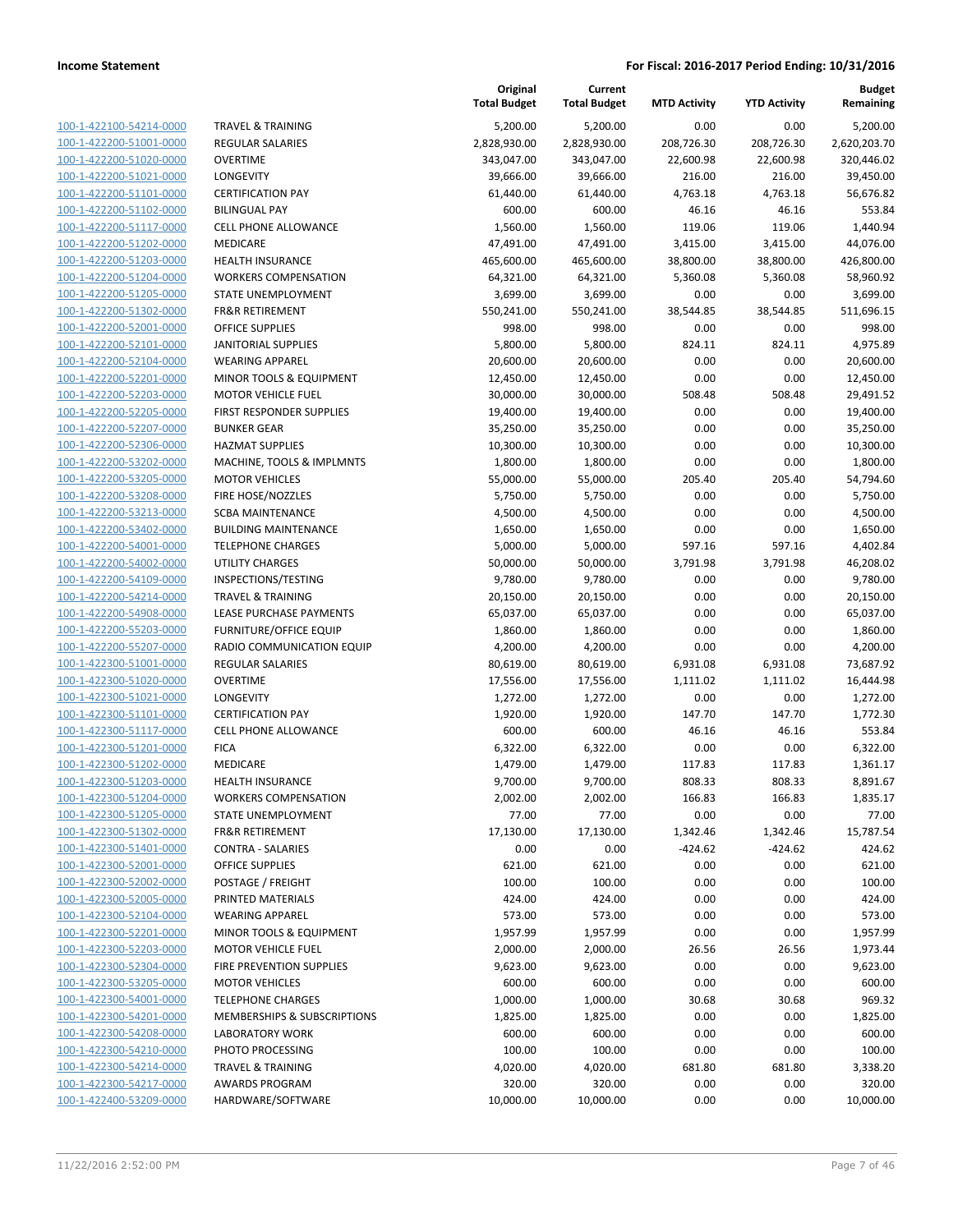|                                                    |                                                        | Original<br><b>Total Budget</b> | Current<br><b>Total Budget</b> | <b>MTD Activity</b>  | <b>YTD Activity</b>  | <b>Budget</b><br>Remaining |
|----------------------------------------------------|--------------------------------------------------------|---------------------------------|--------------------------------|----------------------|----------------------|----------------------------|
| 100-1-422400-54001-0000                            | <b>TELEPHONE CHARGES</b>                               | 4,630.00                        | 4,630.00                       | 303.91               | 303.91               | 4,326.09                   |
| 100-1-431100-51001-0000                            | <b>REGULAR SALARIES</b>                                | 127,020.00                      | 127,020.00                     | 9,717.12             | 9,717.12             | 117,302.88                 |
| 100-1-431100-51021-0000                            | LONGEVITY                                              | 258.00                          | 258.00                         | 0.00                 | 0.00                 | 258.00                     |
| 100-1-431100-51116-0000                            | <b>CAR ALLOWANCE</b>                                   | 4,200.00                        | 4,200.00                       | 323.08               | 323.08               | 3,876.92                   |
| 100-1-431100-51117-0000                            | SALARIES / CELL PHONE ALLOWANCE                        | 0.00                            | 0.00                           | 16.15                | 16.15                | $-16.15$                   |
| 100-1-431100-51201-0000                            | <b>FICA</b>                                            | 8,732.00                        | 8,732.00                       | 619.48               | 619.48               | 8,112.52                   |
| 100-1-431100-51202-0000                            | MEDICARE                                               | 1,906.00                        | 1,906.00                       | 144.88               | 144.88               | 1,761.12                   |
| 100-1-431100-51203-0000                            | <b>HEALTH INSURANCE</b>                                | 19,400.00                       | 19,400.00                      | 1,616.66             | 1,616.66             | 17,783.34                  |
| 100-1-431100-51204-0000                            | <b>WORKERS COMPENSATION</b>                            | 360.00                          | 360.00                         | 30.00                | 30.00                | 330.00                     |
| 100-1-431100-51205-0000                            | STATE UNEMPLOYMENT                                     | 154.00                          | 154.00                         | 12.47                | 12.47                | 141.53                     |
| 100-1-431100-51301-0000                            | <b>TMRS</b>                                            | 14,482.00                       | 14,482.00                      | 848.62               | 848.62               | 13,633.38                  |
| 100-1-431100-52001-0000                            | <b>OFFICE SUPPLIES</b>                                 | 600.00                          | 600.00                         | 3.30                 | 3.30                 | 596.70                     |
| 100-1-431100-52002-0000                            | POSTAGE / FREIGHT                                      | 200.00                          | 200.00                         | 0.00                 | 0.00                 | 200.00                     |
| 100-1-431100-52203-0000                            | <b>MOTOR VEHICLE FUEL</b>                              | 343.00                          | 343.00                         | 15.29                | 15.29                | 327.71                     |
| 100-1-431100-53201-0000                            | FURNITURE & OFFICE EQUIPMENT                           | 150.00                          | 150.00                         | 0.00                 | 0.00                 | 150.00                     |
| 100-1-431100-53205-0000                            | <b>MOTOR VEHICLES</b>                                  | 400.00                          | 400.00                         | 0.00                 | 0.00                 | 400.00                     |
| 100-1-431100-53207-0000                            | RADIO/COMMUNICATIONS                                   | 800.00                          | 800.00                         | 0.00                 | 0.00                 | 800.00                     |
| 100-1-431100-54001-0000                            | <b>TELEPHONE CHARGES</b>                               | 5,000.00                        | 5,000.00                       | 163.93               | 163.93               | 4,836.07                   |
| 100-1-431100-54002-0000                            | <b>UTILITY CHARGES</b>                                 | 2,000.00                        | 2,000.00                       | 7.46                 | 7.46                 | 1,992.54                   |
| 100-1-431100-54101-0000                            | PROFESSIONAL SERVICES                                  | 1,000.00                        | 1,000.00                       | 0.00                 | 0.00                 | 1,000.00                   |
| 100-1-431100-54201-0000                            | MEMBERSHIPS & SUBSCRIPTIONS                            | 600.00                          | 600.00                         | 0.00                 | 0.00                 | 600.00                     |
| 100-1-431100-54214-0000                            | <b>TRAVEL &amp; TRAINING</b>                           | 1,500.00                        | 1,500.00                       | 350.00               | 350.00               | 1,150.00                   |
| 100-1-431200-51001-0000                            | <b>REGULAR SALARIES</b>                                | 348,473.00                      | 348,473.00                     | 23,440.81            | 23,440.81            | 325,032.19                 |
| 100-1-431200-51020-0000                            | <b>OVERTIME</b>                                        | 28,497.00                       | 28,497.00                      | 452.68               | 452.68               | 28,044.32                  |
| 100-1-431200-51021-0000                            | <b>LONGEVITY</b>                                       | 6,378.00                        | 6,378.00                       | 0.00                 | 0.00                 | 6,378.00                   |
| 100-1-431200-51117-0000                            | <b>CELL PHONE ALLOWANCE</b>                            | 864.00                          | 864.00                         | 66.44                | 66.44                | 797.56                     |
| 100-1-431200-51201-0000                            | <b>FICA</b>                                            | 23,821.00                       | 23,821.00                      | 1,439.13             | 1,439.13             | 22,381.87                  |
| 100-1-431200-51202-0000                            | MEDICARE                                               | 5,571.00                        | 5,571.00                       | 336.58               | 336.58               | 5,234.42                   |
| 100-1-431200-51203-0000<br>100-1-431200-51204-0000 | <b>HEALTH INSURANCE</b><br><b>WORKERS COMPENSATION</b> | 106,700.00<br>19,082.00         | 106,700.00<br>19,082.00        | 8,891.67<br>1,590.17 | 8,891.67<br>1,590.17 | 97,808.33<br>17,491.83     |
| 100-1-431200-51205-0000                            | STATE UNEMPLOYMENT                                     | 848.00                          | 848.00                         | 35.84                | 35.84                | 812.16                     |
| 100-1-431200-51301-0000                            | <b>TMRS</b>                                            | 42,321.00                       | 42,321.00                      | 2,567.29             | 2,567.29             | 39,753.71                  |
| 100-1-431200-51401-0000                            | <b>CONTRA - SALARIES</b>                               | 0.00                            | 0.00                           | $-157.50$            | $-157.50$            | 157.50                     |
| 100-1-431200-52001-0000                            | <b>OFFICE SUPPLIES</b>                                 | 350.00                          | 350.00                         | 334.49               | 334.49               | 15.51                      |
| 100-1-431200-52002-0000                            | POSTAGE / FREIGHT                                      | 20.00                           | 20.00                          | 0.83                 | 0.83                 | 19.17                      |
| 100-1-431200-52103-0000                            | <b>MEETING SUPPLIES</b>                                | 200.00                          | 200.00                         | 0.00                 | 0.00                 | 200.00                     |
| 100-1-431200-52104-0000                            | <b>WEARING APPAREL</b>                                 | 10,000.00                       | 10,000.00                      | 0.00                 | 0.00                 | 10,000.00                  |
| 100-1-431200-52106-0000                            | <b>CHEMICAL SUPPLIES</b>                               | 2,000.00                        | 2,000.00                       | 0.00                 | 0.00                 | 2,000.00                   |
| 100-1-431200-52107-0000                            | <b>BOTANICAL SUPPLIES</b>                              | 250.00                          | 250.00                         | 0.00                 | 0.00                 | 250.00                     |
| 100-1-431200-52201-0000                            | <b>MINOR TOOLS &amp; EQUIPMENT</b>                     | 6,000.00                        | 6,000.00                       | 159.80               | 159.80               | 5,840.20                   |
| 100-1-431200-52203-0000                            | <b>MOTOR VEHICLE FUEL</b>                              | 43,000.00                       | 43,000.00                      | 741.36               | 741.36               | 42,258.64                  |
| 100-1-431200-52302-0000                            | <b>MEDICAL SUPPLIES</b>                                | 150.00                          | 150.00                         | 0.00                 | 0.00                 | 150.00                     |
| 100-1-431200-52303-0000                            | <b>TRAINING SUPPLIES</b>                               | 200.00                          | 200.00                         | 0.00                 | 0.00                 | 200.00                     |
| 100-1-431200-53202-0000                            | MACHINE, TOOLS & IMPLMNTS                              | 3,000.00                        | 3,000.00                       | 0.00                 | 0.00                 | 3,000.00                   |
| 100-1-431200-53205-0000                            | <b>MOTOR VEHICLES</b>                                  | 45,000.00                       | 45,000.00                      | 459.54               | 459.54               | 44,540.46                  |
| 100-1-431200-53207-0000                            | RADIO/COMMUNICATIONS                                   | 1,700.00                        | 1,700.00                       | 0.00                 | 0.00                 | 1,700.00                   |
| 100-1-431200-53301-0000                            | SIDEWALKS, CURBS, & GUTTERS                            | 12,000.00                       | 12,000.00                      | 0.00                 | 0.00                 | 12,000.00                  |
| 100-1-431200-53303-0000                            | MAINT - STREET /ALLEY/APRN/RNWY                        | 111,000.00                      | 111,000.00                     | 2,545.90             | 2,545.90             | 108,454.10                 |
| 100-1-431200-53305-0000                            | <b>BRIDGES &amp; CULVERTS</b>                          | 5,500.00                        | 5,500.00                       | 0.00                 | 0.00                 | 5,500.00                   |
| 100-1-431200-53308-0000                            | <b>STORM SEWERS</b>                                    | 4,000.00                        | 4,000.00                       | 0.00                 | 0.00                 | 4,000.00                   |
| 100-1-431200-54001-0000                            | <b>TELEPHONE CHARGES</b>                               | 1,975.00                        | 1,975.00                       | 161.80               | 161.80               | 1,813.20                   |
| 100-1-431200-54002-0000                            | UTILITY CHARGES                                        | 8,700.00                        | 8,700.00                       | 322.62               | 322.62               | 8,377.38                   |
| 100-1-431200-54201-0000                            | MEMBERSHIPS & SUBSCRIPTIONS                            | 300.00                          | 300.00                         | 0.00                 | 0.00                 | 300.00                     |
| 100-1-431200-54214-0000                            | <b>TRAVEL &amp; TRAINING</b>                           | 100.00                          | 100.00                         | 0.00                 | 0.00                 | 100.00                     |
| 100-1-431600-51001-0000                            | REGULAR SALARIES                                       | 67,488.00                       | 67,488.00                      | 5,139.44             | 5,139.44             | 62,348.56                  |
| 100-1-431600-51020-0000                            | <b>OVERTIME</b>                                        | 2,440.00                        | 2,440.00                       | 777.74               | 777.74               | 1,662.26                   |
| 100-1-431600-51021-0000                            | LONGEVITY                                              | 2,040.00                        | 2,040.00                       | 0.00                 | 0.00                 | 2,040.00                   |
| 100-1-431600-51101-0000                            | <b>CERTIFICATION PAY</b>                               | 600.00                          | 600.00                         | 46.16                | 46.16                | 553.84                     |
| 100-1-431600-51201-0000                            | <b>FICA</b>                                            | 4,499.00                        | 4,499.00                       | 365.03               | 365.03               | 4,133.97                   |
|                                                    |                                                        |                                 |                                |                      |                      |                            |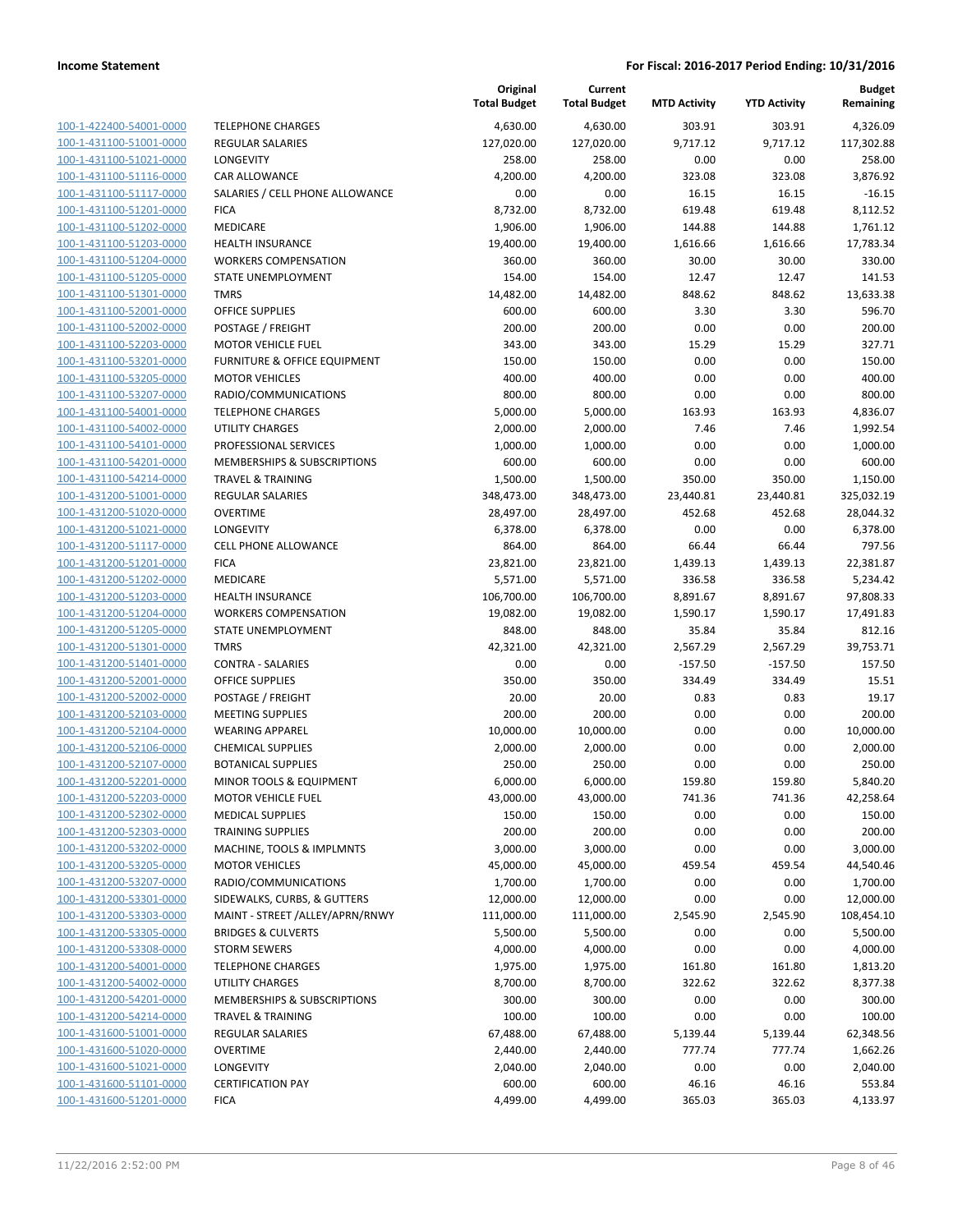| 100-1-431600-51202-0000                            |
|----------------------------------------------------|
| 100-1-431600-51203-0000                            |
| 100-1-431600-51204-0000                            |
| 100-1-431600-51205-0000                            |
| 100-1-431600-51301-0000                            |
| $100 - 1$<br>-431600-52001-0000                    |
| 100-1-431600-52104-0000                            |
| 100-1-431600-52106-0000                            |
| 100-1-431600-52201-0000                            |
| 100-1-431600-52203-0000                            |
| $100 - 1$<br>-431600-53202-0000                    |
| 100-1-431600-53205-0000                            |
| 100-1-431600-53207-0000                            |
| 100-1-431600-53303-0000                            |
| 100-1-431600-54001-0000                            |
| $100 - 1$<br>-431600-54002-0000                    |
| 100-1-431600-54214-0000                            |
| 100-1-431700-51001-0000                            |
| <u>100-1-431700-51020-0000</u>                     |
| 100-1-431700-51021-0000                            |
| -431700-51117-0000<br>$100 - 1$                    |
| 100-1-431700-51201-0000                            |
| 100-1-431700-51202-0000                            |
|                                                    |
| 100-1-431700-51203-0000<br>100-1-431700-51204-0000 |
| -431700-51205-0000                                 |
| $100 - 1$                                          |
| 100-1-431700-51301-0000                            |
| 100-1-431700-52001-0000                            |
| <u>100-1-431700-52002-0000</u>                     |
| 100-1-431700-52104-0000                            |
| -431700-52201-0000<br>$100 - 1$                    |
| 100-1-431700-52203-0000                            |
| 100-1-431700-52303-0000                            |
| <u>100-1-431700-53201-0000</u>                     |
| 100-1-431700-53205-0000                            |
| -431700-53207-0000<br>$100 - 1$                    |
| 100-1-431700-54001-0000                            |
| 100-1-431700-54002-0000                            |
| 100-1-431700-54201-0000                            |
| 100-1-431700-54212-0000                            |
| -431700-54214-0000<br>$100 - 1$                    |
| <u>100-1-431700-54410-0000</u>                     |
| 100-1-441100-51001-0000                            |
| <u>100-1-441100-51020-0000</u>                     |
| 100-1-441100-51021-0000                            |
| 100-1-441100-51102-0000                            |
| 100-1-441100-51201-0000                            |
| 100-1-441100-51202-0000                            |
| <u>100-1-441100-51203-0000</u>                     |
| 100-1-441100-51204-0000                            |
| 100-1-441100-51205-0000                            |
| 100-1-441100-51301-0000                            |
| 100-1-441100-52001-0000                            |
| <u>100-1-441100-52002-0000</u>                     |
| 100-1-441100-52005-0000                            |
| <u>100-1-441100-53207-0000</u>                     |
| 100-1-441100-54001-0000                            |
| 100-1-441100-54002-0000                            |
|                                                    |
| <u>100-1-441200-51001-0000</u>                     |

|                         |                                 | Original<br><b>Total Budget</b> | Current<br><b>Total Budget</b> | <b>MTD Activity</b> | <b>YTD Activity</b> | <b>Budget</b><br>Remaining |
|-------------------------|---------------------------------|---------------------------------|--------------------------------|---------------------|---------------------|----------------------------|
| 100-1-431600-51202-0000 | <b>MEDICARE</b>                 | 1,052.00                        | 1,052.00                       | 85.37               | 85.37               | 966.63                     |
| 100-1-431600-51203-0000 | <b>HEALTH INSURANCE</b>         | 19,400.00                       | 19,400.00                      | 1,616.66            | 1,616.66            | 17,783.34                  |
| 100-1-431600-51204-0000 | <b>WORKERS COMPENSATION</b>     | 4,650.00                        | 4,650.00                       | 387.50              | 387.50              | 4,262.50                   |
| 100-1-431600-51205-0000 | STATE UNEMPLOYMENT              | 154.00                          | 154.00                         | 0.00                | 0.00                | 154.00                     |
| 100-1-431600-51301-0000 | <b>TMRS</b>                     | 7,993.00                        | 7,993.00                       | 627.35              | 627.35              | 7,365.65                   |
| 100-1-431600-52001-0000 | <b>OFFICE SUPPLIES</b>          | 200.00                          | 200.00                         | 0.00                | 0.00                | 200.00                     |
| 100-1-431600-52104-0000 | <b>WEARING APPAREL</b>          | 1,800.00                        | 1,800.00                       | 0.00                | 0.00                | 1,800.00                   |
| 100-1-431600-52106-0000 | <b>CHEMICAL SUPPLIES</b>        | 300.00                          | 300.00                         | 0.00                | 0.00                | 300.00                     |
| 100-1-431600-52201-0000 | MINOR TOOLS & EQUIPMENT         | 2,000.00                        | 2,000.00                       | 0.00                | 0.00                | 2,000.00                   |
| 100-1-431600-52203-0000 | <b>MOTOR VEHICLE FUEL</b>       | 5,400.00                        | 5,400.00                       | 102.33              | 102.33              | 5,297.67                   |
| 100-1-431600-53202-0000 | MACHINE, TOOLS & IMPLMNTS       | 400.00                          | 400.00                         | 0.00                | 0.00                | 400.00                     |
| 100-1-431600-53205-0000 | <b>MOTOR VEHICLES</b>           | 2,628.00                        | 2,628.00                       | 0.00                | 0.00                | 2,628.00                   |
| 100-1-431600-53207-0000 | RADIO/COMMUNICATIONS            | 500.00                          | 500.00                         | 0.00                | 0.00                | 500.00                     |
| 100-1-431600-53303-0000 | MAINT - STREET /ALLEY/APRN/RNWY | 22,000.00                       | 22,000.00                      | 96.82               | 96.82               | 21,903.18                  |
| 100-1-431600-54001-0000 | <b>TELEPHONE CHARGES</b>        | 1,350.00                        | 1,350.00                       | 61.37               | 61.37               | 1,288.63                   |
| 100-1-431600-54002-0000 | <b>UTILITY CHARGES</b>          | 323,436.00                      | 323,436.00                     | 24,675.37           | 24,675.37           | 298,760.63                 |
| 100-1-431600-54214-0000 | <b>TRAVEL &amp; TRAINING</b>    | 100.00                          | 100.00                         | 0.00                | 0.00                | 100.00                     |
| 100-1-431700-51001-0000 | <b>REGULAR SALARIES</b>         | 104,022.00                      | 104,022.00                     | 7,923.11            | 7,923.11            | 96,098.89                  |
| 100-1-431700-51020-0000 | <b>OVERTIME</b>                 | 323.00                          | 323.00                         | 0.00                | 0.00                | 323.00                     |
| 100-1-431700-51021-0000 | LONGEVITY                       | 1,386.00                        | 1,386.00                       | 0.00                | 0.00                | 1,386.00                   |
| 100-1-431700-51117-0000 | <b>CELL PHONE ALLOWANCE</b>     | 432.00                          | 432.00                         | 32.30               | 32.30               | 399.70                     |
| 100-1-431700-51201-0000 | <b>FICA</b>                     | 6,582.00                        | 6,582.00                       | 456.47              | 456.47              | 6,125.53                   |
| 100-1-431700-51202-0000 | MEDICARE                        | 1,539.00                        | 1,539.00                       | 106.76              | 106.76              | 1,432.24                   |
| 100-1-431700-51203-0000 | <b>HEALTH INSURANCE</b>         | 19,400.00                       | 19,400.00                      | 1,616.66            | 1,616.66            | 17,783.34                  |
| 100-1-431700-51204-0000 | <b>WORKERS COMPENSATION</b>     | 658.00                          | 658.00                         | 54.83               | 54.83               | 603.17                     |
| 100-1-431700-51205-0000 | STATE UNEMPLOYMENT              | 154.00                          | 154.00                         | 0.00                | 0.00                | 154.00                     |
| 100-1-431700-51301-0000 | <b>TMRS</b>                     | 11,694.00                       | 11,694.00                      | 836.91              | 836.91              | 10,857.09                  |
| 100-1-431700-52001-0000 | <b>OFFICE SUPPLIES</b>          | 800.00                          | 800.00                         | 0.00                | 0.00                | 800.00                     |
| 100-1-431700-52002-0000 | POSTAGE / FREIGHT               | 100.00                          | 100.00                         | 0.00                | 0.00                | 100.00                     |
| 100-1-431700-52104-0000 | <b>WEARING APPAREL</b>          | 800.00                          | 800.00                         | 0.00                | 0.00                | 800.00                     |
| 100-1-431700-52201-0000 | MINOR TOOLS & EQUIPMENT         | 500.00                          | 500.00                         | 0.00                | 0.00                | 500.00                     |
| 100-1-431700-52203-0000 | <b>MOTOR VEHICLE FUEL</b>       | 3,240.00                        | 3,240.00                       | 24.54               | 24.54               | 3,215.46                   |
| 100-1-431700-52303-0000 | <b>TRAINING SUPPLIES</b>        | 100.00                          | 100.00                         | 0.00                | 0.00                | 100.00                     |
| 100-1-431700-53201-0000 | FURNITURE & OFFICE EQUIPMENT    | 800.00                          | 800.00                         | 0.00                | 0.00                | 800.00                     |
| 100-1-431700-53205-0000 | <b>MOTOR VEHICLES</b>           | 1,100.00                        | 1,100.00                       | 0.00                | 0.00                | 1,100.00                   |
| 100-1-431700-53207-0000 | RADIO/COMMUNICATIONS            | 100.00                          | 100.00                         | 0.00                | 0.00                | 100.00                     |
| 100-1-431700-54001-0000 | <b>TELEPHONE CHARGES</b>        | 1,440.00                        | 1,440.00                       | 92.05               | 92.05               | 1,347.95                   |
| 100-1-431700-54002-0000 | <b>UTILITY CHARGES</b>          | 1,000.00                        | 1,000.00                       | 7.46                | 7.46                | 992.54                     |
| 100-1-431700-54201-0000 | MEMBERSHIPS & SUBSCRIPTIONS     | 600.00                          | 600.00                         | 0.00                | 0.00                | 600.00                     |
| 100-1-431700-54212-0000 | PRINTING                        | 200.00                          | 200.00                         | 0.00                | 0.00                | 200.00                     |
| 100-1-431700-54214-0000 | <b>TRAVEL &amp; TRAINING</b>    | 1,300.00                        | 1,300.00                       | 0.00                | 0.00                | 1,300.00                   |
| 100-1-431700-54410-0000 | PERMITS/FEES                    | 200.00                          | 200.00                         | 0.00                | 0.00                | 200.00                     |
| 100-1-441100-51001-0000 | <b>REGULAR SALARIES</b>         | 59,575.00                       | 59,575.00                      | 4,537.04            | 4,537.04            | 55,037.96                  |
| 100-1-441100-51020-0000 | <b>OVERTIME</b>                 | 1,011.00                        | 1,011.00                       | 0.00                | 0.00                | 1,011.00                   |
| 100-1-441100-51021-0000 | LONGEVITY                       | 474.00                          | 474.00                         | 0.00                | 0.00                | 474.00                     |
| 100-1-441100-51102-0000 | <b>BILINGUAL PAY</b>            | 1,200.00                        | 1,200.00                       | 92.32               | 92.32               | 1,107.68                   |
| 100-1-441100-51201-0000 | <b>FICA</b>                     | 3,860.00                        | 3,860.00                       | 266.98              | 266.98              | 3,593.02                   |
| 100-1-441100-51202-0000 | MEDICARE                        | 903.00                          | 903.00                         | 62.43               | 62.43               | 840.57                     |
| 100-1-441100-51203-0000 | <b>HEALTH INSURANCE</b>         | 19,400.00                       | 19,400.00                      | 1,616.66            | 1,616.66            | 17,783.34                  |
| 100-1-441100-51204-0000 | <b>WORKERS COMPENSATION</b>     | 170.00                          | 170.00                         | 14.17               | 14.17               | 155.83                     |
| 100-1-441100-51205-0000 | STATE UNEMPLOYMENT              | 154.00                          | 154.00                         | 0.00                | 0.00                | 154.00                     |
| 100-1-441100-51301-0000 | <b>TMRS</b>                     | 6,858.00                        | 6,858.00                       | 487.02              | 487.02              | 6,370.98                   |
| 100-1-441100-52001-0000 | <b>OFFICE SUPPLIES</b>          | 2,680.00                        | 2,680.00                       | 0.00                | 0.00                | 2,680.00                   |
| 100-1-441100-52002-0000 | POSTAGE / FREIGHT               | 500.00                          | 500.00                         | 13.07               | 13.07               | 486.93                     |
| 100-1-441100-52005-0000 | PRINTED MATERIALS               | 285.00                          | 285.00                         | 0.00                | 0.00                | 285.00                     |
| 100-1-441100-53207-0000 | RADIO/COMMUNICATIONS            | 228.00                          | 228.00                         | 0.00                | 0.00                | 228.00                     |
| 100-1-441100-54001-0000 | <b>TELEPHONE CHARGES</b>        | 1,208.00                        | 1,208.00                       | 102.56              | 102.56              | 1,105.44                   |
| 100-1-441100-54002-0000 | <b>UTILITY CHARGES</b>          | 1,000.00                        | 1,000.00                       | 7.47                | 7.47                | 992.53                     |
| 100-1-441200-51001-0000 | <b>REGULAR SALARIES</b>         | 41,838.00                       | 41,838.00                      | 3,186.56            | 3,186.56            | 38,651.44                  |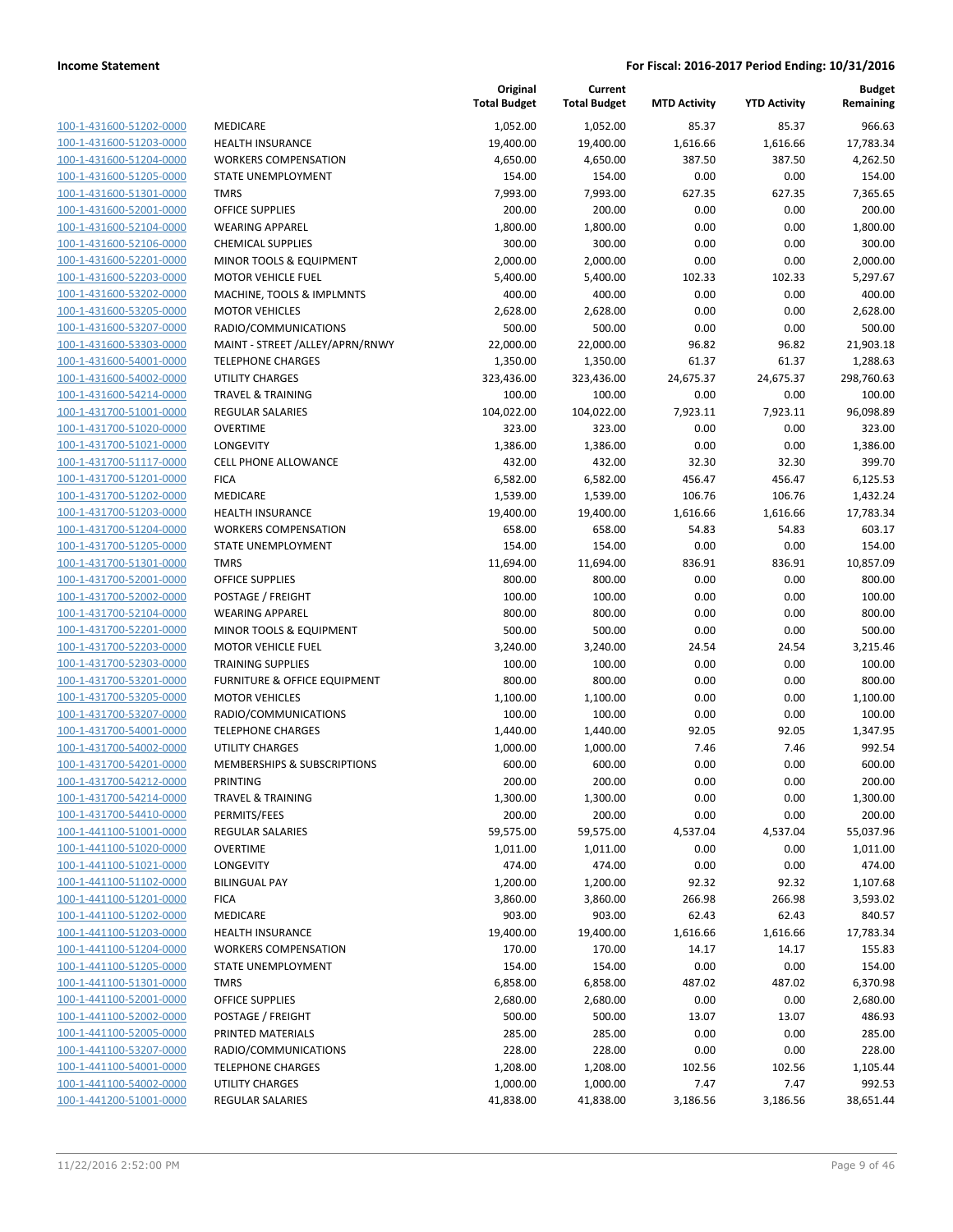| 100-1-441200-51021-0000         |
|---------------------------------|
| 100-1-441200-51101-0000         |
| 100-1-441200-51117-0000         |
| 100-1-441200-51201-0000         |
| 100-1-441200-51202-0000         |
| 100-1-441200-51203-0000         |
| 100-1-441200-51204-0000         |
| 100-1-441200-51205-0000         |
| 100-1-441200-51301-0000         |
| 100-1-441200-52102-0000         |
| 100-1-441200-52104-0000         |
| 100-1-441200-54201-0000         |
| 100-1-441200-54214-0000         |
| 100-1-441300-51001-0000         |
| 100-1-441300-51021-0000         |
| 100-1-441300-51101-0000         |
| 100-1-441300-51117-0000         |
| 100-1-441300-51201-0000         |
|                                 |
| 100-1-441300-51202-0000         |
| 100-1-441300-51203-0000         |
| 100-1-441300-51204-0000         |
| 100-1-441300-51205-0000         |
| 100-1-441300-51301-0000         |
| 100-1-441300-52002-0000         |
| 100-1-441300-52005-0000         |
| 100-1-441300-52102-0000         |
| 100-1-441300-52104-0000         |
| 100-1-441300-52201-0000         |
| 100-1-441300-52203-0000         |
| 100-1-441300-53205-0000         |
| 100-1-441300-53207-0000         |
| 100-1-441300-54001-0000         |
| 100-1-441300-54002-0000         |
| 100-1-441300-54201-0000         |
| 100-1-441300-54212-0000         |
| 100-1-441300-54214-0000         |
| 100-1-441300-54410-0000         |
| 100-1-443200-51001-0000         |
| 100-1-443200-51020-0000         |
| 100-1-443200-51021-0000         |
| $100 - 1$<br>-443200-51117-0000 |
| 100-1-443200-51201-0000         |
| 100-1-443200-51202-0000         |
| <u>100-1-443200-51203-0000</u>  |
| <u>100-1-443200-51204-0000</u>  |
| <u>100-1-443200-51205-0000</u>  |
| 100-1-443200-51301-0000         |
| 100-1-443200-52001-0000         |
| <u>100-1-443200-52002-0000</u>  |
| 100-1-443200-52101-0000         |
|                                 |
| <u>100-1-443200-52104-0000</u>  |
| 100-1-443200-52106-0000         |
| <u>100-1-443200-52108-0000</u>  |
| <u>100-1-443200-52201-0000</u>  |
| <u>100-1-443200-52203-0000</u>  |
| <u>100-1-443200-53202-0000</u>  |
| 100-1-443200-53205-0000         |
| <u>100-1-443200-53207-0000</u>  |
| <u>100-1-443200-54001-0000</u>  |

|                                                    |                                                    | Original<br><b>Total Budget</b> | Current<br><b>Total Budget</b> | <b>MTD Activity</b> | <b>YTD Activity</b> | <b>Budget</b><br>Remaining |
|----------------------------------------------------|----------------------------------------------------|---------------------------------|--------------------------------|---------------------|---------------------|----------------------------|
| 100-1-441200-51021-0000                            | LONGEVITY                                          | 150.00                          | 150.00                         | 0.00                | 0.00                | 150.00                     |
| 100-1-441200-51101-0000                            | <b>CERTIFICATION PAY</b>                           | 1,200.00                        | 1,200.00                       | 0.00                | 0.00                | 1,200.00                   |
| 100-1-441200-51117-0000                            | <b>CELL PHONE ALLOWANCE</b>                        | 432.00                          | 432.00                         | 0.00                | 0.00                | 432.00                     |
| 100-1-441200-51201-0000                            | <b>FICA</b>                                        | 2,704.00                        | 2,704.00                       | 197.57              | 197.57              | 2,506.43                   |
| 100-1-441200-51202-0000                            | <b>MEDICARE</b>                                    | 632.00                          | 632.00                         | 46.20               | 46.20               | 585.80                     |
| 100-1-441200-51203-0000                            | <b>HEALTH INSURANCE</b>                            | 9,700.00                        | 9,700.00                       | 808.33              | 808.33              | 8,891.67                   |
| 100-1-441200-51204-0000                            | <b>WORKERS COMPENSATION</b>                        | 271.00                          | 271.00                         | 22.58               | 22.58               | 248.42                     |
| 100-1-441200-51205-0000                            | STATE UNEMPLOYMENT                                 | 77.00                           | 77.00                          | 0.00                | 0.00                | 77.00                      |
| 100-1-441200-51301-0000                            | <b>TMRS</b>                                        | 4,805.00                        | 4,805.00                       | 335.23              | 335.23              | 4,469.77                   |
| 100-1-441200-52102-0000                            | <b>BOOKS / REF SUPPLIES</b>                        | 500.00                          | 500.00                         | 0.00                | 0.00                | 500.00                     |
| 100-1-441200-52104-0000                            | <b>WEARING APPAREL</b>                             | 500.04                          | 500.04                         | 0.00                | 0.00                | 500.04                     |
| 100-1-441200-54201-0000                            | MEMBERSHIPS & SUBSCRIPTIONS                        | 250.00                          | 250.00                         | 0.00                | 0.00                | 250.00                     |
| 100-1-441200-54214-0000                            | <b>TRAVEL &amp; TRAINING</b>                       | 500.00                          | 500.00                         | 0.00                | 0.00                | 500.00                     |
| 100-1-441300-51001-0000                            | <b>REGULAR SALARIES</b>                            | 243,157.00                      | 243,157.00                     | 18,811.19           | 18,811.19           | 224,345.81                 |
| 100-1-441300-51021-0000                            | LONGEVITY                                          | 1,590.00                        | 1,590.00                       | 0.00                | 0.00                | 1,590.00                   |
| 100-1-441300-51101-0000                            | <b>CERTIFICATION PAY</b>                           | 1,800.00                        | 1,800.00                       | 138.46              | 138.46              | 1,661.54                   |
| 100-1-441300-51117-0000                            | <b>CELL PHONE ALLOWANCE</b>                        | 1,824.00                        | 1,824.00                       | 98.74               | 98.74               | 1,725.26                   |
| 100-1-441300-51201-0000                            | <b>FICA</b>                                        | 15,399.00                       | 15,399.00                      | 1,220.20            | 1,220.20            | 14,178.80                  |
| 100-1-441300-51202-0000                            | MEDICARE                                           | 3,601.00                        | 3,601.00                       | 285.37              | 285.37              | 3,315.63                   |
| 100-1-441300-51203-0000                            | HEALTH INSURANCE                                   | 48,500.00                       | 48,500.00                      | 4,041.67            | 4,041.67            | 44,458.33                  |
| 100-1-441300-51204-0000                            | <b>WORKERS COMPENSATION</b>                        | 1,591.00                        | 1,591.00                       | 132.58              | 132.58              | 1,458.42                   |
| 100-1-441300-51205-0000                            | <b>STATE UNEMPLOYMENT</b>                          | 385.00                          | 385.00                         | 0.00                | 0.00                | 385.00                     |
| 100-1-441300-51301-0000                            | <b>TMRS</b>                                        | 27,358.00                       | 27,358.00                      | 2,091.13            | 2,091.13            | 25,266.87                  |
| 100-1-441300-52002-0000                            | POSTAGE / FREIGHT                                  | 6,000.00                        | 6,000.00                       | 222.37              | 222.37              | 5,777.63                   |
| 100-1-441300-52005-0000                            | PRINTED MATERIALS                                  | 400.00                          | 400.00                         | 0.00                | 0.00                | 400.00                     |
| 100-1-441300-52102-0000                            | <b>BOOKS / REF SUPPLIES</b>                        | 1,500.00                        | 1,500.00                       | 0.00                | 0.00                | 1,500.00                   |
| 100-1-441300-52104-0000                            | <b>WEARING APPAREL</b>                             | 2,400.00                        | 2,400.00                       | 0.00                | 0.00                | 2,400.00                   |
| 100-1-441300-52201-0000                            | MINOR TOOLS & EQUIPMENT                            | 500.00                          | 500.00                         | 0.00                | 0.00                | 500.00                     |
| 100-1-441300-52203-0000                            | <b>MOTOR VEHICLE FUEL</b>                          | 4,245.00                        | 4,245.00                       | 76.00               | 76.00               | 4,169.00                   |
| 100-1-441300-53205-0000<br>100-1-441300-53207-0000 | <b>MOTOR VEHICLES</b>                              | 2,500.00                        | 2,500.00                       | 0.00                | 0.00                | 2,500.00                   |
|                                                    | RADIO/COMMUNICATIONS                               | 114.00                          | 114.00                         | 0.00                | 0.00                | 114.00                     |
| 100-1-441300-54001-0000                            | <b>TELEPHONE CHARGES</b><br><b>UTILITY CHARGES</b> | 7,200.00                        | 7,200.00                       | 249.43<br>7.47      | 249.43<br>7.47      | 6,950.57<br>992.53         |
| 100-1-441300-54002-0000<br>100-1-441300-54201-0000 | MEMBERSHIPS & SUBSCRIPTIONS                        | 1,000.00<br>750.00              | 1,000.00<br>750.00             | 0.00                | 0.00                | 750.00                     |
| 100-1-441300-54212-0000                            | PRINTING                                           | 24.00                           | 24.00                          | 0.00                | 0.00                | 24.00                      |
| 100-1-441300-54214-0000                            | <b>TRAVEL &amp; TRAINING</b>                       | 4,600.00                        | 4,600.00                       | 0.00                | 0.00                | 4,600.00                   |
| 100-1-441300-54410-0000                            | PERMITS/FEES                                       | 15,600.00                       | 15,600.00                      | 0.00                | 0.00                | 15,600.00                  |
| 100-1-443200-51001-0000                            | <b>REGULAR SALARIES</b>                            | 138,053.00                      | 138,053.00                     | 10,563.61           | 10,563.61           | 127,489.39                 |
| 100-1-443200-51020-0000                            | <b>OVERTIME</b>                                    | 5,999.00                        | 5,999.00                       | 537.73              | 537.73              | 5,461.27                   |
| 100-1-443200-51021-0000                            | LONGEVITY                                          | 4,980.00                        | 4,980.00                       | 0.00                | 0.00                | 4,980.00                   |
| 100-1-443200-51117-0000                            | <b>CELL PHONE ALLOWANCE</b>                        | 432.00                          | 432.00                         | 33.22               | 33.22               | 398.78                     |
| 100-1-443200-51201-0000                            | <b>FICA</b>                                        | 9,267.00                        | 9,267.00                       | 609.33              | 609.33              | 8,657.67                   |
| 100-1-443200-51202-0000                            | MEDICARE                                           | 2,167.00                        | 2,167.00                       | 142.51              | 142.51              | 2,024.49                   |
| 100-1-443200-51203-0000                            | <b>HEALTH INSURANCE</b>                            | 38,800.00                       | 38,800.00                      | 3,233.33            | 3,233.33            | 35,566.67                  |
| 100-1-443200-51204-0000                            | <b>WORKERS COMPENSATION</b>                        | 4,689.00                        | 4,689.00                       | 390.75              | 390.75              | 4,298.25                   |
| 100-1-443200-51205-0000                            | STATE UNEMPLOYMENT                                 | 308.00                          | 308.00                         | 0.00                | 0.00                | 308.00                     |
| 100-1-443200-51301-0000                            | <b>TMRS</b>                                        | 16,463.00                       | 16,463.00                      | 1,171.36            | 1,171.36            | 15,291.64                  |
| 100-1-443200-52001-0000                            | <b>OFFICE SUPPLIES</b>                             | 1,100.00                        | 1,100.00                       | 0.00                | 0.00                | 1,100.00                   |
| 100-1-443200-52002-0000                            | POSTAGE / FREIGHT                                  | 20.00                           | 20.00                          | 0.00                | 0.00                | 20.00                      |
| 100-1-443200-52101-0000                            | JANITORIAL SUPPLIES                                | 1,000.00                        | 1,000.00                       | 7.50                | 7.50                | 992.50                     |
| 100-1-443200-52104-0000                            | <b>WEARING APPAREL</b>                             | 1,870.00                        | 1,870.00                       | 0.00                | 0.00                | 1,870.00                   |
| 100-1-443200-52106-0000                            | <b>CHEMICAL SUPPLIES</b>                           | 11,640.00                       | 11,640.00                      | 0.00                | 0.00                | 11,640.00                  |
| 100-1-443200-52108-0000                            | <b>MENAGERIE SUPPLIES</b>                          | 7,500.00                        | 7,500.00                       | 0.00                | 0.00                | 7,500.00                   |
| 100-1-443200-52201-0000                            | MINOR TOOLS & EQUIPMENT                            | 1,000.00                        | 1,000.00                       | 0.00                | 0.00                | 1,000.00                   |
| 100-1-443200-52203-0000                            | <b>MOTOR VEHICLE FUEL</b>                          | 8,000.00                        | 8,000.00                       | 162.99              | 162.99              | 7,837.01                   |
| 100-1-443200-53202-0000                            | MACHINE, TOOLS & IMPLMNTS                          | 1,500.00                        | 1,500.00                       | 0.00                | 0.00                | 1,500.00                   |
| 100-1-443200-53205-0000                            | <b>MOTOR VEHICLES</b>                              | 2,500.00                        | 2,500.00                       | 0.00                | 0.00                | 2,500.00                   |
| 100-1-443200-53207-0000                            | RADIO/COMMUNICATIONS                               | 300.00                          | 300.00                         | 0.00                | 0.00                | 300.00                     |
| 100-1-443200-54001-0000                            | <b>TELEPHONE CHARGES</b>                           | 2,400.00                        | 2,400.00                       | 165.38              | 165.38              | 2,234.62                   |
|                                                    |                                                    |                                 |                                |                     |                     |                            |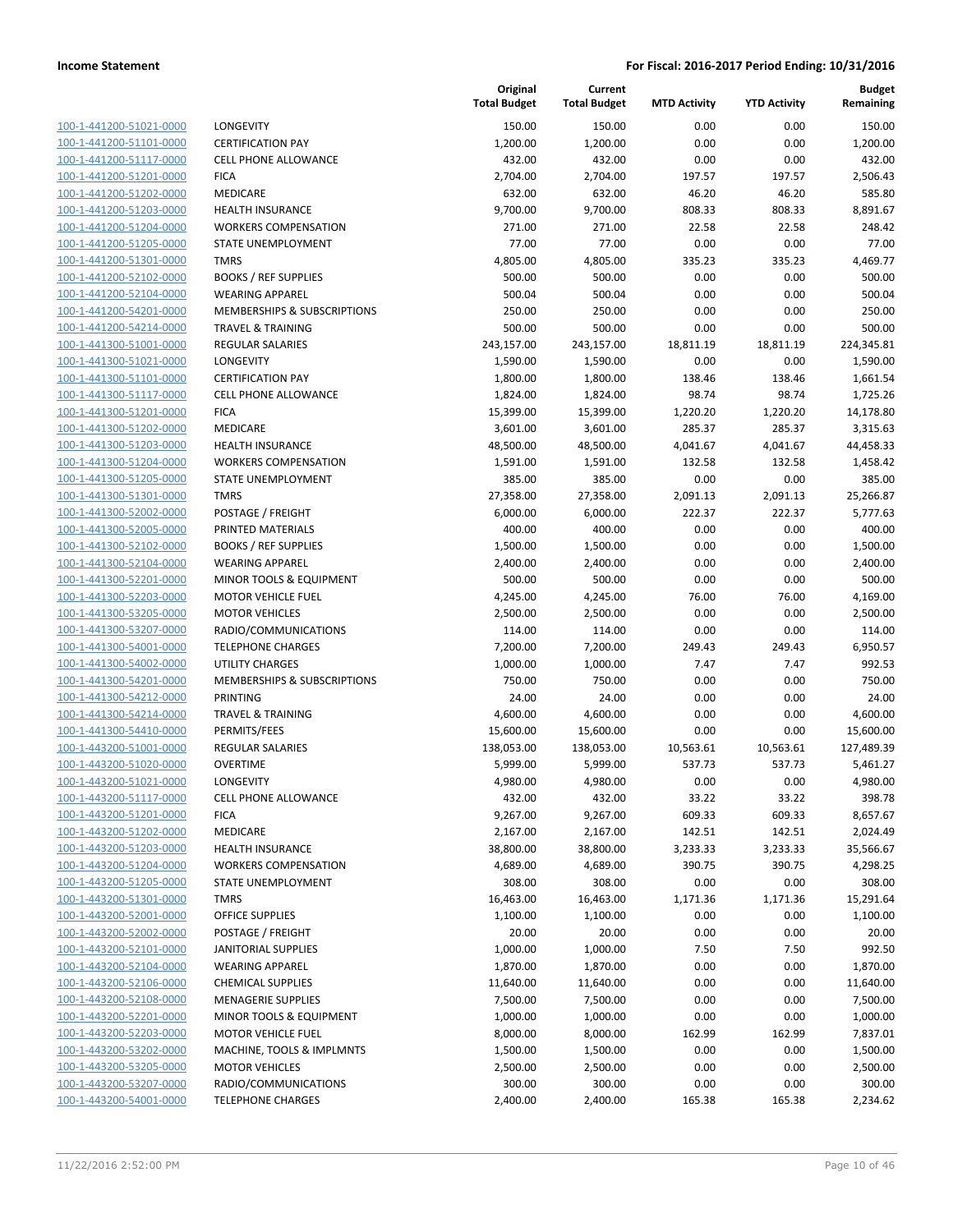| <u>100-1-443200-54002-0000</u> |
|--------------------------------|
| 100-1-443200-54107-0000        |
| 100-1-443200-54108-0000        |
| 100-1-443200-54201-0000        |
| <u>100-1-443200-54214-0000</u> |
| <u>100-1-451100-51001-0000</u> |
| 100-1-451100-51020-0000        |
| 100-1-451100-51021-0000        |
| 100-1-451100-51101-0000        |
| <u>100-1-451100-51116-0000</u> |
| <u>100-1-451100-51117-0000</u> |
| 100-1-451100-51201-0000        |
| 100-1-451100-51202-0000        |
| 100-1-451100-51203-0000        |
| <u>100-1-451100-51204-0000</u> |
| <u>100-1-451100-51205-0000</u> |
| 100-1-451100-51301-0000        |
| 100-1-451100-52001-0000        |
| 100-1-451100-52002-0000        |
| 100-1-451100-52101-0000        |
| 100-1-451100-52104-0000        |
| 100-1-451100-52106-0000        |
| 100-1-451100-52107-0000        |
| <u>100-1-451100-52201-0000</u> |
| 100-1-451100-52203-0000        |
| <u>100-1-451100-52401-0000</u> |
| 100-1-451100-53202-0000        |
| 100-1-451100-53205-0000        |
| 100-1-451100-53207-0000        |
| 100-1-451100-53402-0000        |
| <u>100-1-451100-53707-0000</u> |
| 100-1-451100-53708-0000        |
| 100-1-451100-53709-0000        |
| 100-1-451100-53710-0000        |
| <u>100-1-451100-54001-0000</u> |
| 100-1-451100-54002-0000        |
| 100-1-451100-54201-0000        |
| 100-1-451100-54211-0000        |
| 100-1-451100-54214-0000        |
| <u>100-1-451100-54301-0000</u> |
| 100-1-451100-54409-0000        |
| 455100-51001-<br>0000          |
| <u>100-1-455100-51021-0000</u> |
| <u>100-1-455100-51116-0000</u> |
| 100-1-455100-51117-0000        |
| 100-1-455100-51201-0000        |
| 100-1-455100-51202-0000        |
| 100-1-455100-51203-0000        |
| 100-1-455100-51204-0000        |
| <u>100-1-455100-51205-0000</u> |
| <u>100-1-455100-51301-0000</u> |
| 100-1-455100-52001-0000        |
| 100-1-455100-52002-0000        |
| 100-1-455100-52004-0000        |
| <u>100-1-455100-52402-0000</u> |
| <u>100-1-455100-53201-0000</u> |
|                                |
| 100-1-455100-54001-0000        |
| 100-1-455100-54002-0000        |
| 100-1-455100-54201-0000        |

|                         |                                                 | Original<br><b>Total Budget</b> | Current<br><b>Total Budget</b> | <b>MTD Activity</b> | <b>YTD Activity</b> | <b>Budget</b><br>Remaining |
|-------------------------|-------------------------------------------------|---------------------------------|--------------------------------|---------------------|---------------------|----------------------------|
| 100-1-443200-54002-0000 | <b>UTILITY CHARGES</b>                          | 30,000.00                       | 30,000.00                      | 2,459.61            | 2,459.61            | 27,540.39                  |
| 100-1-443200-54107-0000 | <b>MEDICAL</b>                                  | 3,000.00                        | 3,000.00                       | 0.00                | 0.00                | 3,000.00                   |
| 100-1-443200-54108-0000 | <b>VETERINARY SERVICES</b>                      | $-6,000.00$                     | $-6,000.00$                    | $-5,072.00$         | $-5,072.00$         | $-928.00$                  |
| 100-1-443200-54201-0000 | MEMBERSHIPS & SUBSCRIPTIONS                     | 200.00                          | 200.00                         | 0.00                | 0.00                | 200.00                     |
| 100-1-443200-54214-0000 | <b>TRAVEL &amp; TRAINING</b>                    | 600.00                          | 600.00                         | 0.00                | 0.00                | 600.00                     |
| 100-1-451100-51001-0000 | <b>REGULAR SALARIES</b>                         | 518,209.00                      | 518,209.00                     | 34,679.21           | 34,679.21           | 483,529.79                 |
| 100-1-451100-51020-0000 | <b>OVERTIME</b>                                 | 15,011.00                       | 15,011.00                      | 2,696.91            | 2,696.91            | 12,314.09                  |
| 100-1-451100-51021-0000 | LONGEVITY                                       | 6,210.00                        | 6,210.00                       | 0.00                | 0.00                | 6,210.00                   |
| 100-1-451100-51101-0000 | <b>CERTIFICATION PAY</b>                        | 3,600.00                        | 3,600.00                       | 92.32               | 92.32               | 3,507.68                   |
| 100-1-451100-51116-0000 | <b>CAR ALLOWANCE</b>                            | 2,400.00                        | 2,400.00                       | 184.62              | 184.62              | 2,215.38                   |
| 100-1-451100-51117-0000 | <b>CELL PHONE ALLOWANCE</b>                     | 1,632.00                        | 1,632.00                       | 95.53               | 95.53               | 1,536.47                   |
| 100-1-451100-51201-0000 | <b>FICA</b>                                     | 33,918.00                       | 33,918.00                      | 2,252.13            | 2,252.13            | 31,665.87                  |
| 100-1-451100-51202-0000 | MEDICARE                                        | 7,932.00                        | 7,932.00                       | 526.71              | 526.71              | 7,405.29                   |
| 100-1-451100-51203-0000 | <b>HEALTH INSURANCE</b>                         | 126,100.00                      | 126,100.00                     | 10,508.33           | 10,508.33           | 115,591.67                 |
| 100-1-451100-51204-0000 | <b>WORKERS COMPENSATION</b>                     | 12,898.00                       | 12,898.00                      | 1,074.83            | 1,074.83            | 11,823.17                  |
| 100-1-451100-51205-0000 | STATE UNEMPLOYMENT                              | 1,617.00                        | 1,617.00                       | 120.33              | 120.33              | 1,496.67                   |
| 100-1-451100-51301-0000 | <b>TMRS</b>                                     | 55,320.00                       | 55,320.00                      | 3,787.30            | 3,787.30            | 51,532.70                  |
| 100-1-451100-52001-0000 | <b>OFFICE SUPPLIES</b>                          | 500.00                          | 500.00                         | 0.00                | 0.00                | 500.00                     |
| 100-1-451100-52002-0000 |                                                 |                                 |                                |                     |                     | 88.99                      |
| 100-1-451100-52101-0000 | POSTAGE / FREIGHT<br><b>JANITORIAL SUPPLIES</b> | 150.00                          | 150.00                         | 61.01               | 61.01<br>30.09      |                            |
|                         |                                                 | 6,000.00                        | 6,000.00                       | 30.09               |                     | 5,969.91                   |
| 100-1-451100-52104-0000 | <b>WEARING APPAREL</b>                          | 9,850.00                        | 9,850.00                       | 172.99              | 172.99              | 9,677.01                   |
| 100-1-451100-52106-0000 | <b>CHEMICAL SUPPLIES</b>                        | 10,000.00                       | 10,000.00                      | 0.00                | 0.00                | 10,000.00                  |
| 100-1-451100-52107-0000 | <b>BOTANICAL SUPPLIES</b>                       | 12,000.00                       | 12,000.00                      | 0.00                | 0.00                | 12,000.00                  |
| 100-1-451100-52201-0000 | MINOR TOOLS & EQUIPMENT                         | 11,750.00                       | 11,750.00                      | 0.00                | 0.00                | 11,750.00                  |
| 100-1-451100-52203-0000 | <b>MOTOR VEHICLE FUEL</b>                       | 40,000.00                       | 40,000.00                      | 373.00              | 373.00              | 39,627.00                  |
| 100-1-451100-52401-0000 | RECREATIONAL SUPPLIES                           | 2,000.00                        | 2,000.00                       | 311.98              | 311.98              | 1,688.02                   |
| 100-1-451100-53202-0000 | MACHINE, TOOLS & IMPLMNTS                       | 4,985.00                        | 4,985.00                       | 663.35              | 663.35              | 4,321.65                   |
| 100-1-451100-53205-0000 | <b>MOTOR VEHICLES</b>                           | 18,000.00                       | 18,000.00                      | 91.93               | 91.93               | 17,908.07                  |
| 100-1-451100-53207-0000 | RADIO/COMMUNICATIONS                            | 1,210.00                        | 1,210.00                       | 0.00                | 0.00                | 1,210.00                   |
| 100-1-451100-53402-0000 | <b>BUILDING MAINTENANCE</b>                     | 850.00                          | 850.00                         | 0.00                | 0.00                | 850.00                     |
| 100-1-451100-53707-0000 | <b>MAINT - GROUNDS</b>                          | 12,000.00                       | 12,000.00                      | 850.00              | 850.00              | 11,150.00                  |
| 100-1-451100-53708-0000 | <b>ATHLETIC FIELDS</b>                          | 14,500.00                       | 14,500.00                      | 3,913.00            | 3,913.00            | 10,587.00                  |
| 100-1-451100-53709-0000 | <b>SWIMMING POOL</b>                            | 2,000.00                        | 2,000.00                       | 0.00                | 0.00                | 2,000.00                   |
| 100-1-451100-53710-0000 | PARK IMPROVEMENTS                               | 5,500.00                        | 5,500.00                       | 0.00                | 0.00                | 5,500.00                   |
| 100-1-451100-54001-0000 | <b>TELEPHONE CHARGES</b>                        | 7,500.00                        | 7,500.00                       | 468.82              | 468.82              | 7,031.18                   |
| 100-1-451100-54002-0000 | UTILITY CHARGES                                 | 151,966.30                      | 151,966.30                     | 14,993.84           | 14,993.84           | 136,972.46                 |
| 100-1-451100-54201-0000 | MEMBERSHIPS & SUBSCRIPTIONS                     | 1,507.29                        | 1,507.29                       | 0.00                | 0.00                | 1,507.29                   |
| 100-1-451100-54211-0000 | ADVERTISING                                     | 4,000.00                        | 4,000.00                       | 0.00                | 0.00                | 4,000.00                   |
| 100-1-451100-54214-0000 | <b>TRAVEL &amp; TRAINING</b>                    | 2,500.00                        | 2,500.00                       | 0.00                | 0.00                | 2,500.00                   |
| 100-1-451100-54301-0000 | <b>SPECIAL EVENTS</b>                           | 31,000.00                       | 31,000.00                      | 0.00                | 0.00                | 31,000.00                  |
| 100-1-451100-54409-0000 | <b>CEMETERY MAINTENANCE</b>                     | 72,000.00                       | 72,000.00                      | 5,500.00            | 5,500.00            | 66,500.00                  |
| 100-1-455100-51001-0000 | <b>REGULAR SALARIES</b>                         | 306,594.00                      | 306,594.00                     | 21,654.20           | 21,654.20           | 284,939.80                 |
| 100-1-455100-51021-0000 | LONGEVITY                                       | 3,204.00                        | 3,204.00                       | 0.00                | 0.00                | 3,204.00                   |
| 100-1-455100-51116-0000 | <b>CAR ALLOWANCE</b>                            | 3,600.00                        | 3,600.00                       | 276.92              | 276.92              | 3,323.08                   |
| 100-1-455100-51117-0000 | <b>CELL PHONE ALLOWANCE</b>                     | 432.00                          | 432.00                         | 33.22               | 33.22               | 398.78                     |
| 100-1-455100-51201-0000 | <b>FICA</b>                                     | 19,457.00                       | 19,457.00                      | 1,311.84            | 1,311.84            | 18,145.16                  |
| 100-1-455100-51202-0000 | MEDICARE                                        | 4,551.00                        | 4,551.00                       | 306.80              | 306.80              | 4,244.20                   |
| 100-1-455100-51203-0000 | HEALTH INSURANCE                                | 38,800.00                       | 38,800.00                      | 3,233.33            | 3,233.33            | 35,566.67                  |
| 100-1-455100-51204-0000 | <b>WORKERS COMPENSATION</b>                     | 892.00                          | 892.00                         | 74.33               | 74.33               | 817.67                     |
| 100-1-455100-51205-0000 | STATE UNEMPLOYMENT                              | 846.00                          | 846.00                         | 55.83               | 55.83               | 790.17                     |
| 100-1-455100-51301-0000 | <b>TMRS</b>                                     | 26,950.00                       | 26,950.00                      | 1,870.94            | 1,870.94            | 25,079.06                  |
| 100-1-455100-52001-0000 | <b>OFFICE SUPPLIES</b>                          | 2,710.00                        | 2,710.00                       | 366.10              | 366.10              | 2,343.90                   |
| 100-1-455100-52002-0000 | POSTAGE / FREIGHT                               | 425.00                          | 425.00                         | 0.00                | 0.00                | 425.00                     |
| 100-1-455100-52004-0000 | <b>COMPUTER SUPPLIES</b>                        | 600.00                          | 600.00                         | 0.00                | 0.00                | 600.00                     |
| 100-1-455100-52402-0000 | <b>BASIC PROGRAM EXPENSE</b>                    | 2,075.00                        | 2,075.00                       | 0.00                | 0.00                | 2,075.00                   |
| 100-1-455100-53201-0000 | FURNITURE & OFFICE EQUIPMENT                    | 600.00                          | 600.00                         | 0.00                | 0.00                | 600.00                     |
| 100-1-455100-54001-0000 | <b>TELEPHONE CHARGES</b>                        | 5,211.00                        | 5,211.00                       | 485.37              | 485.37              | 4,725.63                   |
| 100-1-455100-54002-0000 | UTILITY CHARGES                                 | 45,387.00                       | 45,387.00                      | 4,418.68            | 4,418.68            | 40,968.32                  |
| 100-1-455100-54201-0000 | MEMBERSHIPS & SUBSCRIPTIONS                     | 14,345.00                       | 14,345.00                      | 6,294.81            | 6,294.81            | 8,050.19                   |
|                         |                                                 |                                 |                                |                     |                     |                            |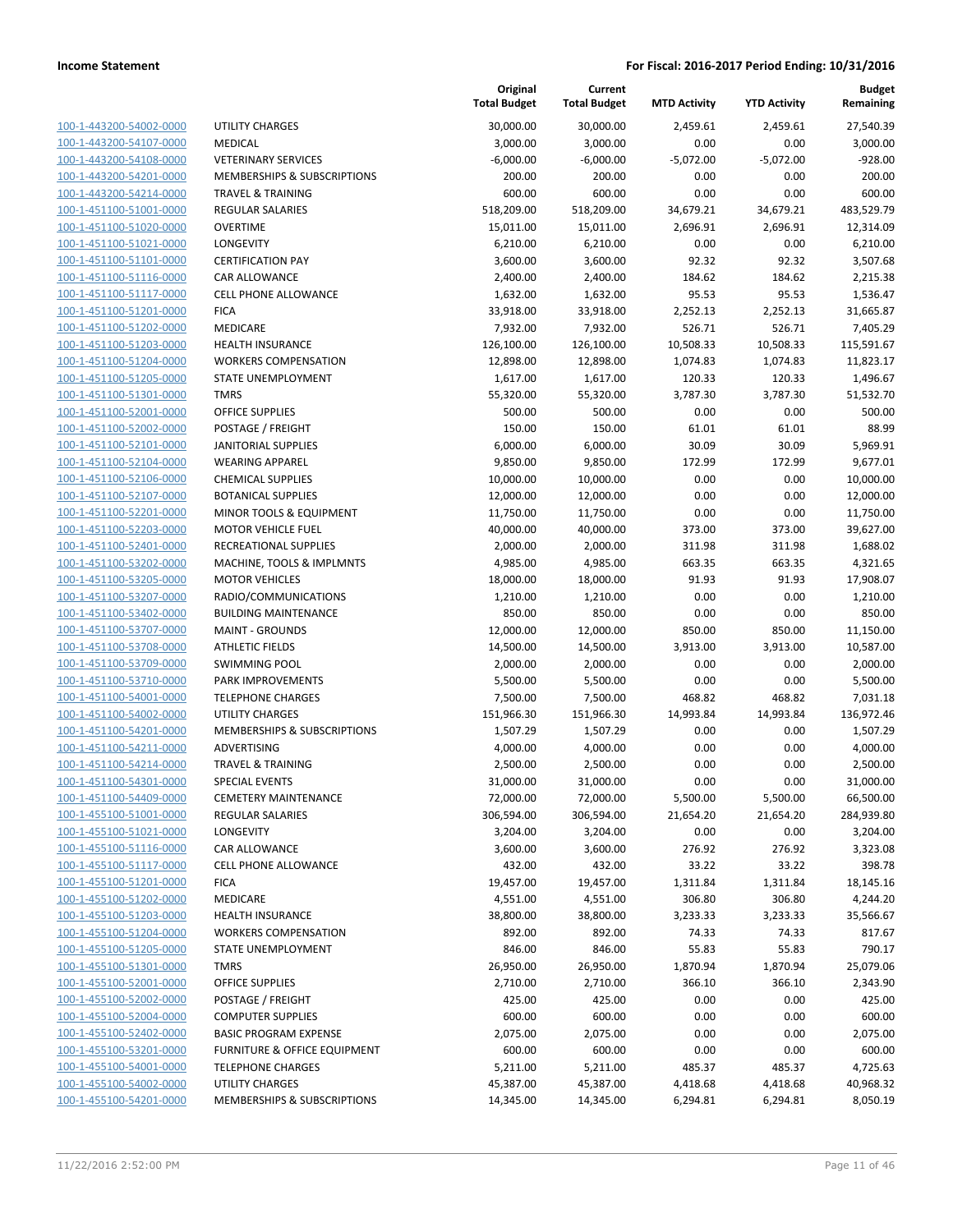| 100-1-455100-54202-0000                            | LIBI       |
|----------------------------------------------------|------------|
| 100-1-455100-54214-0000                            | TR/        |
| 100-1-455100-55203-0000                            | FUF        |
| 100-1-455100-55211-0000                            | <b>BO</b>  |
| 100-1-456100-51001-0000                            | REC        |
| 100-1-456100-51021-0000                            | LOI        |
| 100-1-456100-51116-0000                            | CAF        |
| 100-1-456100-51117-0000                            | <b>CEL</b> |
| 100-1-456100-51201-0000                            | FIC,       |
| 100-1-456100-51202-0000                            | ME         |
| 100-1-456100-51203-0000                            | HE/        |
| 100-1-456100-51204-0000                            | WC         |
| 100-1-456100-51205-0000                            | <b>STA</b> |
| 100-1-456100-51301-0000                            | TM         |
| 100-1-456100-52001-0000                            | OFF        |
| 100-1-456100-52002-0000                            | POS        |
| 100-1-456100-52005-0000                            | PRI        |
| 100-1-456100-52103-0000                            | ME         |
| 100-1-456100-54001-0000                            | TEL        |
| 100-1-456100-54201-0000                            | ME         |
| 100-1-456100-54205-0000                            | BUS        |
| 100-1-456100-54214-0000                            | TRA        |
| 100-1-456100-54301-0000                            | SPE        |
| 100-1-480000-52003-0000                            | COI        |
| 100-1-480000-52006-0000                            | COI        |
| 100-1-480000-54002-0000                            | UTI        |
| 100-1-480000-54105-0000                            | MA         |
| 100-1-480000-54201-0000                            | ME         |
| 100-1-480000-54904-0000                            | POS        |
| 100-1-480000-54905-0000                            | МA         |
| 100-1-480000-54906-0000                            | MA         |
| 100-1-480000-56309-0000                            | PA\        |
| 100-1-480000-57005-0000                            | AC(        |
| 100-1-480000-57006-0000                            | SAL        |
| 100-1-480000-57007-0000                            | COI        |
| 100-1-480000-57008-0000                            | BAI        |
| 100-1-480000-57015-0000                            | COI        |
| 100-1-491000-58040-0000                            | <b>XFR</b> |
| 100-1-491000-58204-0000                            | <b>XFR</b> |
| 100-1-495000-58702-0000                            | CA         |
| 100-1-495000-58703-0000                            | CA         |
| 100-1-495000-58704-0000                            | CA ·       |
| 100-1-495000-58705-0000                            | CA.        |
| 100-1-495000-58706-0000                            | CA -       |
| 100-1-495000-58712-0000                            | CA -       |
| 100-1-495000-58713-0000                            | CA -<br>CA |
| 100-1-495000-58714-0000<br>100-1-495000-58715-0000 | CA.        |
| 100-1-495000-58716-0000                            | CA.        |
| 100-1-495000-58722-0000                            | CA -       |
| 100-1-495000-58723-0000                            | CA -       |
| 100-1-495000-58724-0000                            | CA -       |
| 100-1-495000-58725-0000                            | CA.        |
| 100-1-495000-58726-0000                            | CA         |
|                                                    |            |
|                                                    |            |

|                                                               |                                             | Original<br><b>Total Budget</b> | Current<br><b>Total Budget</b> | <b>MTD Activity</b> | <b>YTD Activity</b> | <b>Budget</b><br>Remaining |
|---------------------------------------------------------------|---------------------------------------------|---------------------------------|--------------------------------|---------------------|---------------------|----------------------------|
| 100-1-455100-54202-0000                                       | <b>LIBRARY PERIODICALS</b>                  | 2,507.78                        | 2,507.78                       | 0.00                | 0.00                | 2,507.78                   |
| 100-1-455100-54214-0000                                       | <b>TRAVEL &amp; TRAINING</b>                | 2,000.00                        | 2,000.00                       | 574.80              | 574.80              | 1,425.20                   |
| 100-1-455100-55203-0000                                       | <b>FURNITURE/OFFICE EQUIP</b>               | 500.00                          | 500.00                         | 0.00                | 0.00                | 500.00                     |
| 100-1-455100-55211-0000                                       | <b>BOOKS</b>                                | 45,354.75                       | 45,354.75                      | 2,208.48            | 2,208.48            | 43,146.27                  |
| 100-1-456100-51001-0000                                       | <b>REGULAR SALARIES</b>                     | 54,037.00                       | 54,037.00                      | 4,115.52            | 4,115.52            | 49,921.48                  |
| 100-1-456100-51021-0000                                       | LONGEVITY                                   | 1,224.00                        | 1,224.00                       | 0.00                | 0.00                | 1,224.00                   |
| 100-1-456100-51116-0000                                       | CAR ALLOWANCE                               | 3,600.00                        | 3,600.00                       | 276.92              | 276.92              | 3,323.08                   |
| 100-1-456100-51117-0000                                       | <b>CELL PHONE ALLOWANCE</b>                 | 432.00                          | 432.00                         | 33.22               | 33.22               | 398.78                     |
| 100-1-456100-51201-0000                                       | <b>FICA</b>                                 | 3,676.00                        | 3,676.00                       | 238.49              | 238.49              | 3,437.51                   |
| 100-1-456100-51202-0000                                       | MEDICARE                                    | 860.00                          | 860.00                         | 55.78               | 55.78               | 804.22                     |
| 100-1-456100-51203-0000                                       | <b>HEALTH INSURANCE</b>                     | 9,700.00                        | 9,700.00                       | 808.33              | 808.33              | 8,891.67                   |
| 100-1-456100-51204-0000                                       | <b>WORKERS COMPENSATION</b>                 | 162.00                          | 162.00                         | 13.50               | 13.50               | 148.50                     |
| 100-1-456100-51205-0000                                       | STATE UNEMPLOYMENT                          | 77.00                           | 77.00                          | 0.00                | 0.00                | 77.00                      |
| 100-1-456100-51301-0000                                       | <b>TMRS</b>                                 | 6,531.00                        | 6,531.00                       | 465.58              | 465.58              | 6,065.42                   |
| 100-1-456100-52001-0000                                       | <b>OFFICE SUPPLIES</b>                      | 100.00                          | 100.00                         | 0.00                | 0.00                | 100.00                     |
| 100-1-456100-52002-0000                                       | POSTAGE / FREIGHT                           | 150.00                          | 150.00                         | 18.80               | 18.80               | 131.20                     |
| 100-1-456100-52005-0000                                       | PRINTED MATERIALS                           | 750.00                          | 750.00                         | 0.00                | 0.00                | 750.00                     |
| 100-1-456100-52103-0000                                       | <b>MEETING SUPPLIES</b>                     | 50.00                           | 50.00                          | 0.00                | 0.00                | 50.00                      |
| 100-1-456100-54001-0000                                       | <b>TELEPHONE CHARGES</b>                    | 300.00                          | 300.00                         | 35.07               | 35.07               | 264.93                     |
| 100-1-456100-54201-0000                                       | MEMBERSHIPS & SUBSCRIPTIONS                 | 1,180.00                        | 1,180.00                       | 0.00                | 0.00                | 1,180.00                   |
| 100-1-456100-54205-0000                                       | <b>BUSINESS MEALS</b>                       | 50.00                           | 50.00                          | 0.00                | 0.00                | 50.00                      |
| 100-1-456100-54214-0000                                       | <b>TRAVEL &amp; TRAINING</b>                | 900.00                          | 900.00                         | 0.00                | 0.00                | 900.00                     |
| 100-1-456100-54301-0000                                       | <b>SPECIAL EVENTS</b>                       | 7,000.00                        | 7,000.00                       | 1,345.00            | 1,345.00            | 5,655.00                   |
| 100-1-480000-52003-0000                                       | <b>COPIER CHARGES</b>                       | 65,000.00                       | 65,000.00                      | 3,120.72            | 3,120.72            | 61,879.28                  |
| 100-1-480000-52006-0000                                       | <b>COPIER PAPER</b>                         | 5,000.00                        | 5,000.00                       | 456.46              | 456.46              | 4,543.54                   |
| 100-1-480000-54002-0000                                       | <b>UTILITY CHARGES</b>                      | 552.00                          | 552.00                         | 45.30               | 45.30               | 506.70                     |
| 100-1-480000-54105-0000                                       | <b>MARKETING</b>                            | 7,950.00                        | 7,950.00                       | 0.00                | 0.00                | 7,950.00                   |
| 100-1-480000-54201-0000                                       | MEMBERSHIPS & SUBSCRIPTIONS                 | 8,601.00                        | 8,601.00                       | 0.00                | 0.00                | 8,601.00                   |
| 100-1-480000-54904-0000                                       | POSTAGE METER RENTAL                        | 0.00                            | 0.00                           | $-332.00$           | $-332.00$           | 332.00                     |
| 100-1-480000-54905-0000                                       | MAIL MACHINE LEASE INT                      | 247.00                          | 247.00                         | 0.00                | 0.00                | 247.00                     |
| 100-1-480000-54906-0000                                       | MAIL MACHINE LEASE PRINC                    | 2,261.00                        | 2,261.00                       | 0.00                | 0.00                | 2,261.00                   |
| 100-1-480000-56309-0000                                       | PAYOUT ARRANGEMENT LOCAL SALES TAX          | 363,095.60                      | 363,095.60                     | 20,701.71           | 20,701.71           | 342,393.89                 |
| 100-1-480000-57005-0000                                       | <b>ACCRUED VAC &amp; SICK PAY</b>           | 160,000.00                      | 160,000.00                     | 3,996.03            | 3,996.03            | 156,003.97                 |
| 100-1-480000-57006-0000                                       | SALARY ADJUSTMENTS                          | 23,000.00                       | 23,000.00                      | 0.00                | 0.00                | 23,000.00                  |
| 100-1-480000-57007-0000                                       | <b>COMMUNITY SERVICES</b>                   | 43,600.00                       | 43,600.00                      | 0.00                | 0.00                | 43,600.00                  |
| 100-1-480000-57008-0000                                       | <b>BANK CHARGES</b>                         | 20,000.00                       | 20,000.00                      | 880.53              | 880.53              | 19,119.47                  |
| 100-1-480000-57015-0000                                       | <b>CONTINGENCY EXPENSE</b>                  | 150,000.00                      | 150,000.00                     | 0.00                | 0.00                | 150,000.00                 |
| 100-1-491000-58040-0000                                       | <b>XFR - GENERAL CIP</b>                    | 2,055,000.00                    | 2,055,000.00                   | 171,250.00          | 171,250.00          | 1,883,750.00               |
| 100-1-491000-58204-0000                                       | XFR - VEHICLE/EQUIP RPLCMNT                 | 313,593.00                      | 313,593.00                     | $-26,132.75$        | $-26,132.75$        | 339,725.75                 |
| 100-1-495000-58702-0000                                       | CA - GEN GOV TO CENTRAL SERVICE FUND        | 4,171.00                        | 4,171.00                       | 347.58              | 347.58              | 3,823.42                   |
| 100-1-495000-58703-0000                                       | CA - PUBLIC WORKS TO CENTRAL SERVICE FU     | 82,772.00                       | 82,772.00                      | 6,897.67            | 6,897.67            | 75,874.33                  |
| 100-1-495000-58704-0000                                       | CA - PUBLIC SAFETY TO CENTRAL SERVICE FU    | 207,390.00                      | 207,390.00                     | 17,282.50           | 17,282.50           | 190,107.50                 |
| 100-1-495000-58705-0000                                       | CA - COM DEV TO CENTRAL SERVICE FUND        | 38,244.00                       | 38,244.00                      | 3,187.00            | 3,187.00            | 35,057.00                  |
| 100-1-495000-58706-0000                                       | CA - PARKS & REC TO CENTRAL SERVICE FUND    | 174,594.00                      | 174,594.00                     | 14,549.50           | 14,549.50           | 160,044.50                 |
| 100-1-495000-58712-0000                                       | CA - GEN GOV TO INSURANCE FUND              | 2,593.00                        | 2,593.00                       | 216.08              | 216.08              | 2,376.92                   |
| 100-1-495000-58713-0000                                       | CA - PUBLIC WORKS TO INSURANCE FUND         | 24,239.00                       | 24,239.00                      | 2,019.92            | 2,019.92            | 22,219.08                  |
| 100-1-495000-58714-0000                                       | CA - PUBLIC SAFETY TO INSURANCE FUND        | 115,537.00                      | 115,537.00                     | 9,628.08            | 9,628.08            | 105,908.92                 |
| 100-1-495000-58715-0000                                       | CA - COM DEV TO INSURANCE FUND              | 10,387.00                       | 10,387.00                      | 865.58              | 865.58              | 9,521.42                   |
| 100-1-495000-58716-0000                                       | CA - PARKS & REC TO INSURANCE FUND          | 33,236.00                       | 33,236.00                      | 2,769.67            | 2,769.67            | 30,466.33                  |
| 100-1-495000-58722-0000                                       | CA - GEN GOVERNMENT TO MIS FUND             | 51,261.00                       | 51,261.00                      | 4,271.75            | 4,271.75            | 46,989.25                  |
| 100-1-495000-58723-0000                                       | CA - PUBLIC WORKS TO MIS FUND               | 21,038.00                       | 21,038.00                      | 1,753.17            | 1,753.17            | 19,284.83                  |
| 100-1-495000-58724-0000                                       | CA - PUBLIC SAFETY TO MIS FUND              | 232,871.00                      | 232,871.00                     | 19,405.92           | 19,405.92           | 213,465.08                 |
| 100-1-495000-58725-0000                                       | CA - COM DEV TO MIS FUND                    | 73,574.00                       | 73,574.00                      | 6,131.17            | 6,131.17            | 67,442.83                  |
| 100-1-495000-58726-0000                                       | CA - PARKS & REC TO MIS FUND                | 103,144.00                      | 103,144.00                     | 8,595.33            | 8,595.33            | 94,548.67                  |
|                                                               | <b>Expense Total:</b>                       | 23,436,084.83                   | 23,436,084.83                  | 1,555,629.92        | 1,555,629.92        | 21,880,454.91              |
|                                                               | Fund: 100 - GENERAL FUND Surplus (Deficit): | $-1,090,704.58$                 | $-1,090,704.58$                | -560,397.34         | -560,397.34         | -530,307.24                |
| Fund: 101 - MUNICIPAL COURT BUILDING SECURITY FEES<br>Revenue |                                             |                                 |                                |                     |                     |                            |
| 101-1-318001-44101-0000                                       | MUNICIPAL COURT COST/FEES                   | 0.00                            | 0.00                           | 600.34              | 600.34              | $-600.34$                  |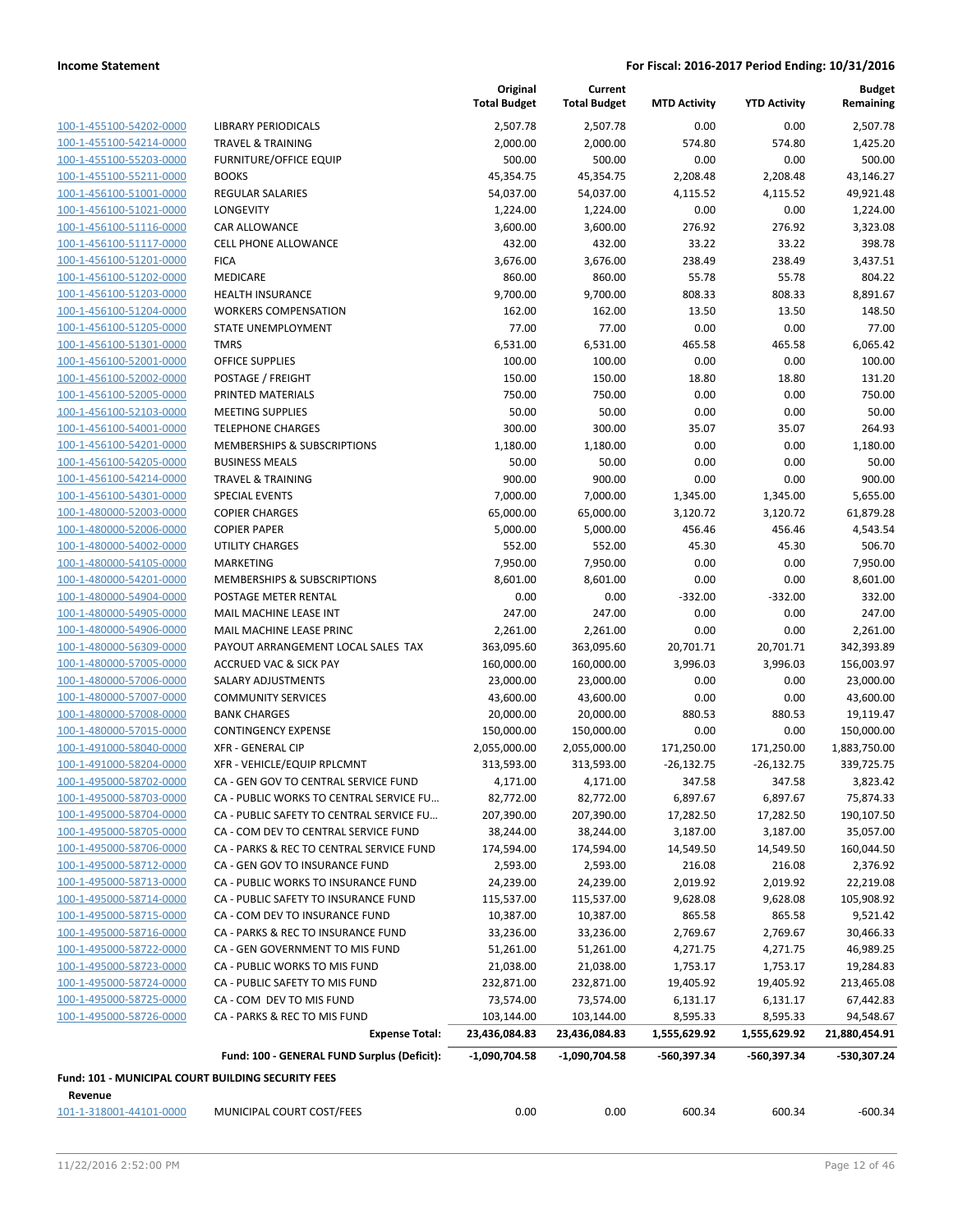|                                                    |                                                                       | Original<br><b>Total Budget</b> | Current<br><b>Total Budget</b> | <b>MTD Activity</b>   | <b>YTD Activity</b>   | <b>Budget</b><br>Remaining |
|----------------------------------------------------|-----------------------------------------------------------------------|---------------------------------|--------------------------------|-----------------------|-----------------------|----------------------------|
|                                                    | <b>INTEREST REVENUES</b>                                              | 0.00                            | 0.00                           | $-5.01$               | $-5.01$               | 5.01                       |
| 101-1-319001-45401-0000                            | <b>Revenue Total:</b>                                                 | 0.00                            | 0.00                           | 595.33                | 595.33                | $-595.33$                  |
| <b>Expense</b>                                     |                                                                       |                                 |                                |                       |                       |                            |
| 101-1-480000-57008-0000                            | <b>BANK CHARGES</b>                                                   | 0.00                            | 0.00                           | 2.25                  | 2.25                  | $-2.25$                    |
|                                                    | <b>Expense Total:</b>                                                 | 0.00                            | 0.00                           | 2.25                  | 2.25                  | $-2.25$                    |
|                                                    | Fund: 101 - MUNICIPAL COURT BUILDING SECURITY FEES Surplus (Deficit): | 0.00                            | 0.00                           | 593.08                | 593.08                | $-593.08$                  |
| Fund: 102 - MUNICIPAL COURT TECH FUND              |                                                                       |                                 |                                |                       |                       |                            |
| Revenue                                            |                                                                       |                                 |                                |                       |                       |                            |
| 102-1-318001-44101-0000                            | MUNICIPAL COURT COST/FEES                                             | 0.00                            | 0.00                           | 800.51                | 800.51                | $-800.51$                  |
| 102-1-319001-45401-0000                            | <b>INTEREST REVENUES</b>                                              | 0.00                            | 0.00                           | $-1.34$               | $-1.34$               | 1.34                       |
|                                                    | <b>Revenue Total:</b>                                                 | 0.00                            | 0.00                           | 799.17                | 799.17                | -799.17                    |
| <b>Expense</b>                                     |                                                                       |                                 |                                |                       |                       |                            |
| 102-1-480000-57008-0000                            | <b>BANK CHARGES</b>                                                   | 0.00                            | 0.00                           | 0.61                  | 0.61                  | $-0.61$                    |
|                                                    | <b>Expense Total:</b>                                                 | 0.00                            | 0.00                           | 0.61                  | 0.61                  | $-0.61$                    |
|                                                    | Fund: 102 - MUNICIPAL COURT TECH FUND Surplus (Deficit):              | 0.00                            | 0.00                           | 798.56                | 798.56                | $-798.56$                  |
| Fund: 103 - MUNICIPAL COURT CHILD SAFETY FUND      |                                                                       |                                 |                                |                       |                       |                            |
| Revenue                                            |                                                                       |                                 |                                |                       |                       |                            |
| 103-1-318001-44101-0000                            | MUNICIPAL COURT COST/FEES                                             | 4,200.00                        | 4,200.00                       | 231.94                | 231.94                | 3,968.06                   |
| 103-1-318001-44110-0000                            | OPTIONAL COUNTY FEE - CHILD SAFETY                                    | 25,500.00                       | 25,500.00                      | 0.00                  | 0.00                  | 25,500.00                  |
| 103-1-319001-45401-0000                            | <b>INTEREST REVENUES</b>                                              | 60.00                           | 60.00                          | $-1.42$               | $-1.42$               | 61.42                      |
|                                                    | <b>Revenue Total:</b>                                                 | 29.760.00                       | 29.760.00                      | 230.52                | 230.52                | 29,529.48                  |
| <b>Expense</b>                                     |                                                                       |                                 |                                |                       |                       |                            |
| 103-1-480000-57007-0000                            | <b>COMMUNITY SERVICES</b>                                             | 27,000.00                       | 27,000.00                      | 0.00                  | 0.00                  | 27,000.00                  |
| 103-1-480000-57008-0000                            | <b>BANK CHARGES</b><br><b>Expense Total:</b>                          | 20.00<br>27,020.00              | 20.00<br>27,020.00             | 0.64<br>0.64          | 0.64<br>0.64          | 19.36<br>27,019.36         |
|                                                    |                                                                       |                                 |                                |                       |                       |                            |
|                                                    | Fund: 103 - MUNICIPAL COURT CHILD SAFETY FUND Surplus (Deficit):      | 2,740.00                        | 2,740.00                       | 229.88                | 229.88                | 2,510.12                   |
| <b>Fund: 111 - RECREATION ACTIVITIES FUND</b>      |                                                                       |                                 |                                |                       |                       |                            |
| Revenue                                            |                                                                       |                                 |                                |                       |                       |                            |
| 111-1-319010-45306-0000<br>111-1-319011-44507-0000 | <b>PARK CONCESSIONS</b><br><b>ADULT RECREATION FEES</b>               | 60,000.00<br>42,000.00          | 60,000.00<br>42,000.00         | 4,949.87<br>$-300.10$ | 4,949.87<br>$-300.10$ | 55,050.13<br>42,300.10     |
| 111-1-319011-44508-0000                            | YOUTH RECREATION FEES                                                 | 96,855.00                       | 96,855.00                      | 991.18                | 991.18                | 95,863.82                  |
| 111-1-319012-44509-0000                            | SPECIAL EVENT FUNDING                                                 | 46,410.00                       | 46,410.00                      | 35.50                 | 35.50                 | 46,374.50                  |
| 111-1-319012-45504-0000                            | PARKS & RECREATION / FIELD RENTALS                                    | 16,000.00                       | 16,000.00                      | 735.00                | 735.00                | 15,265.00                  |
|                                                    | <b>Revenue Total:</b>                                                 | 261,265.00                      | 261,265.00                     | 6,411.45              | 6,411.45              | 254,853.55                 |
| <b>Expense</b>                                     |                                                                       |                                 |                                |                       |                       |                            |
| 111-1-451200-52001-0000                            | <b>OFFICE SUPPLIES</b>                                                | 500.00                          | 500.00                         | 0.00                  | 0.00                  | 500.00                     |
| 111-1-451200-52101-0000                            | <b>JANITORIAL SUPPLIES</b>                                            | 1,500.00                        | 1,500.00                       | 0.00                  | 0.00                  | 1,500.00                   |
| 111-1-451200-52401-0000                            | RECREATIONAL SUPPLIES                                                 | 75,790.00                       | 75,790.00                      | 0.00                  | 0.00                  | 75,790.00                  |
| 111-1-451200-52403-0000                            | RESALE ITEMS                                                          | 38,000.00                       | 38,000.00                      | 2,194.54              | 2,194.54              | 35,805.46                  |
| 111-1-451200-54301-0000                            | SPECIAL EVENTS                                                        | 46,410.00                       | 46,410.00                      | 4,915.00              | 4,915.00              | 41,495.00                  |
| 111-1-451200-54302-0000                            | <b>TEAM REGISTRATION</b>                                              | 6,000.00                        | 6,000.00                       | 0.00                  | 0.00                  | 6,000.00                   |
| 111-1-451200-54303-0000                            | OFFICALS/INSTRUCTORS                                                  | 59,440.00                       | 59,440.00                      | 2,305.00              | 2,305.00              | 57,135.00                  |
| 111-1-451200-54304-0000                            | <b>CONCESSION STD WRKR CONTR</b>                                      | 15,000.00                       | 15,000.00                      | 873.20                | 873.20                | 14,126.80                  |
| 111-1-480000-52003-0000<br>111-1-480000-57008-0000 | <b>COPIER CHARGES</b><br><b>BANK CHARGES</b>                          | 2,050.00<br>1,500.00            | 2,050.00<br>1,500.00           | 63.95<br>0.00         | 63.95<br>0.00         | 1,986.05<br>1,500.00       |
| 111-1-495000-58501-0000                            | CA - GENERAL FUND                                                     | 6,157.00                        | 6,157.00                       | 513.08                | 513.08                | 5,643.92                   |
| 111-1-495000-58701-0000                            | CA - CENTRAL SERVICE FUND                                             | 386.00                          | 386.00                         | 32.17                 | 32.17                 | 353.83                     |
| 111-1-495000-58710-0000                            | <b>CA - INSURANCE FUND</b>                                            | 270.00                          | 270.00                         | 22.50                 | 22.50                 | 247.50                     |
| 111-1-495000-58720-0000                            | CA - MIS FUN                                                          | 1,264.00                        | 1,264.00                       | 105.33                | 105.33                | 1,158.67                   |
|                                                    | <b>Expense Total:</b>                                                 | 254,267.00                      | 254,267.00                     | 11,024.77             | 11,024.77             | 243,242.23                 |
|                                                    | Fund: 111 - RECREATION ACTIVITIES FUND Surplus (Deficit):             | 6,998.00                        | 6,998.00                       | -4,613.32             | $-4,613.32$           | 11,611.32                  |
| Fund: 112 - GUN RANGE FUND                         |                                                                       |                                 |                                |                       |                       |                            |
| Revenue                                            |                                                                       |                                 |                                |                       |                       |                            |
| 112-1-319001-45401-0000                            | <b>INTEREST REVENUES</b>                                              | 120.00                          | 120.00                         | $-3.25$               | $-3.25$               | 123.25                     |
|                                                    |                                                                       |                                 |                                |                       |                       |                            |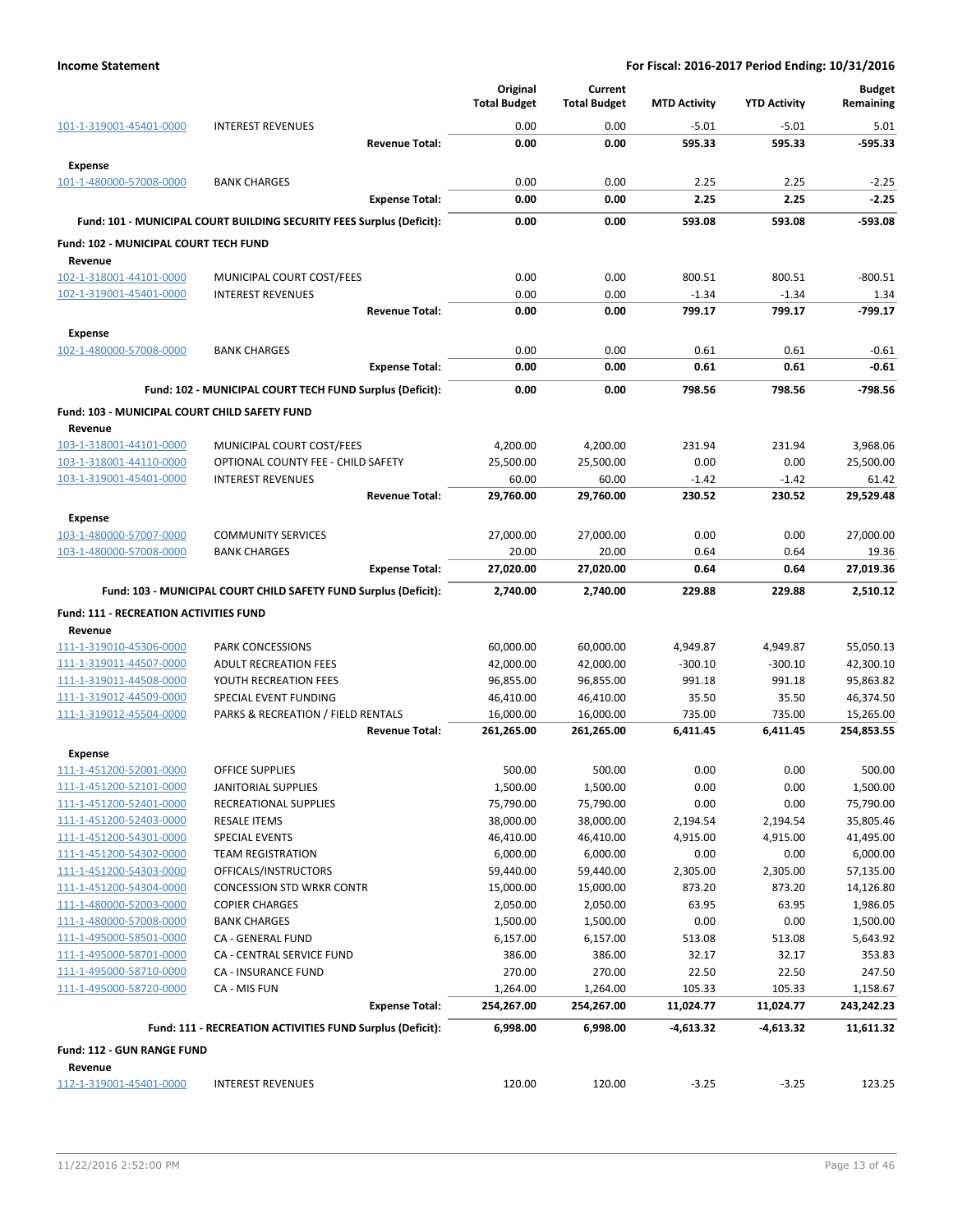|                                              |                                                                 |                       | Original            | Current                |                     |                     | <b>Budget</b> |
|----------------------------------------------|-----------------------------------------------------------------|-----------------------|---------------------|------------------------|---------------------|---------------------|---------------|
|                                              |                                                                 |                       | <b>Total Budget</b> | <b>Total Budget</b>    | <b>MTD Activity</b> | <b>YTD Activity</b> | Remaining     |
| 112-1-319001-45601-0000                      | MISCELLANEOUS REVENUES                                          |                       | 5,004.00            | 5,004.00               | 80.00               | 80.00               | 4,924.00      |
|                                              |                                                                 | <b>Revenue Total:</b> | 5,124.00            | 5,124.00               | 76.75               | 76.75               | 5,047.25      |
| Expense                                      |                                                                 |                       |                     |                        |                     |                     |               |
| 112-1-421700-54501-0000                      | <b>SPECIAL SERVICES</b>                                         |                       | 1,000.00            | 1,000.00               | 70.00               | 70.00               | 930.00        |
| 112-1-480000-57008-0000                      | <b>BANK CHARGES</b>                                             |                       | 40.00               | 40.00                  | 1.47                | 1.47                | 38.53         |
|                                              |                                                                 | <b>Expense Total:</b> | 1,040.00            | 1,040.00               | 71.47               | 71.47               | 968.53        |
|                                              | Fund: 112 - GUN RANGE FUND Surplus (Deficit):                   |                       | 4,084.00            | 4,084.00               | 5.28                | 5.28                | 4.078.72      |
| Fund: 113 - HOTEL / MOTEL OCCUPANCY TAX FUND |                                                                 |                       |                     |                        |                     |                     |               |
| Revenue                                      |                                                                 |                       |                     |                        |                     |                     |               |
| 113-1-313005-41402-0000                      | HOTEL/MOTEL OCCUPANCY TAX                                       |                       | 540,000.00          | 540,000.00             | 57,667.11           | 57,667.11           | 482,332.89    |
| 113-1-319001-45401-0000                      | <b>INTEREST REVENUES</b>                                        |                       | 1,200.00            | 1,200.00               | $-52.91$            | $-52.91$            | 1,252.91      |
|                                              |                                                                 | <b>Revenue Total:</b> | 541,200.00          | 541,200.00             | 57,614.20           | 57,614.20           | 483,585.80    |
| Expense                                      |                                                                 |                       |                     |                        |                     |                     |               |
| 113-1-458100-51001-0000                      | <b>REGULAR</b>                                                  |                       | 35,303.00           | 35,303.00              | 2,610.53            | 2,610.53            | 32,692.47     |
| 113-1-458100-51020-0000                      | <b>OVERTIME</b>                                                 |                       | 715.00              | 715.00                 | 88.43               | 88.43               | 626.57        |
| 113-1-458100-51021-0000                      | <b>LONGEVITY</b>                                                |                       | 120.00              | 120.00                 | 0.00                | 0.00                | 120.00        |
| 113-1-458100-51116-0000                      | SALARIES / CAR ALLOWANCE                                        |                       | 1,200.00            | 1,200.00               | 92.32               | 92.32               | 1,107.68      |
| 113-1-458100-51117-0000                      | <b>CELL PHONE ALLOWANCE</b>                                     |                       | 348.00              | 348.00                 | 16.14               | 16.14               | 331.86        |
| 113-1-458100-51201-0000                      | <b>FICA</b>                                                     |                       | 2,337.00            | 2,337.00               | 168.33              | 168.33              | 2,168.67      |
| 113-1-458100-51202-0000                      | <b>MEDICARE</b>                                                 |                       | 546.00              | 546.00                 | 39.37               | 39.37               | 506.63        |
| 113-1-458100-51203-0000                      | <b>HEALTH INSURANCE</b>                                         |                       | 9,700.00            | 9,700.00               | 808.33              | 808.33              | 8,891.67      |
| 113-1-458100-51204-0000                      | <b>WORKERS COMPENSATION</b>                                     |                       | 658.00              | 658.00                 | 54.83               | 54.83               | 603.17        |
| 113-1-458100-51205-0000                      | UNEMPLOYMENT                                                    |                       | 77.00               | 77.00                  | 0.00                | 0.00                | 77.00         |
| 113-1-458100-51301-0000                      | <b>TMRS</b>                                                     |                       | 4,151.00            | 4,151.00               | 285.62              | 285.62              | 3,865.38      |
| 113-1-458100-52001-0000                      | <b>OFFICE SUPPLIES</b>                                          |                       | 500.00              | 500.00                 | 0.00                | 0.00                | 500.00        |
| 113-1-458100-52002-0000                      | POSTAGE / FREIGHT                                               |                       | 1,200.00            | 1,200.00               | 0.00                | 0.00                | 1,200.00      |
| 113-1-458100-54101-0000                      | PROFESSIONAL SERVICES                                           |                       | 18,000.00           | 18,000.00              | 0.00                | 0.00                | 18,000.00     |
| 113-1-458100-54105-0000                      | <b>MARKETING</b>                                                |                       | 23,200.00           | 23,200.00              | 150.00              | 150.00              | 23,050.00     |
| 113-1-458100-54106-0000                      | <b>ATTORNEY FEES</b>                                            |                       | 500.00              | 500.00                 | 0.00                | 0.00                | 500.00        |
| 113-1-458100-54201-0000                      | MEMBERSHIPS & SUBSCRIPTIONS                                     |                       | 1,400.00            | 1,400.00               | 0.00                | 0.00                | 1,400.00      |
| 113-1-458100-54211-0000                      | <b>ADVERTISING</b>                                              |                       | 50,000.00           | 50,000.00              | 6,410.00            | 6,410.00            | 43,590.00     |
| 113-1-458100-54212-0000                      | PRINTING                                                        |                       | 7,200.00            | 7,200.00               | 0.00                | 0.00                | 7,200.00      |
| 113-1-458100-54214-0000                      | TRAVEL/TRAINING EXPENSE                                         |                       | 3,000.00            | 3,000.00               | 0.00                | 0.00                | 3,000.00      |
| 113-1-458100-54301-0000                      | <b>SPECIAL EVENTS</b>                                           |                       | 13,500.00           | 13,500.00              | 980.00              | 980.00              | 12,520.00     |
| 113-1-458100-54523-0000                      | PROPOSED EVENTS                                                 |                       | 75,000.00           | 75,000.00              | 0.00                | 0.00                | 75,000.00     |
| 113-1-458100-54525-0000                      | <b>SPORTS TOURNAMENTS</b>                                       |                       | 25,000.00           | 25,000.00              | 1,780.00            | 1,780.00            | 23,220.00     |
| 113-1-480000-57008-0000                      | <b>BANK CHARGES</b>                                             |                       | 550.00              | 550.00                 | 23.87               | 23.87               | 526.13        |
| 113-1-491000-58001-0000                      | <b>XFR - GENERAL FUND</b>                                       |                       | 90,000.00           | 90,000.00              | 7,500.00            | 7,500.00            | 82,500.00     |
| 113-1-491000-58014-0000                      | XFR - VENUE MGMT FUND                                           |                       | 26,000.00           | 26,000.00              | 2,166.67            | 2,166.67            | 23,833.33     |
| 113-1-491000-58035-0000                      | XFR - DEBT SERVICE FUND                                         |                       | 35,000.00           | 35,000.00              | 2,916.67            | 2,916.67            | 32,083.33     |
| 113-1-491000-58101-0000                      | TRANSFER TO UTILITY FUND                                        |                       | 45,000.00           | 45,000.00              | 3,750.00            | 3,750.00            | 41,250.00     |
|                                              |                                                                 | <b>Expense Total:</b> | 470,205.00          | 470,205.00             | 29,841.11           | 29,841.11           | 440,363.89    |
|                                              |                                                                 |                       |                     |                        |                     |                     |               |
|                                              | Fund: 113 - HOTEL / MOTEL OCCUPANCY TAX FUND Surplus (Deficit): |                       | 70,995.00           | 70,995.00              | 27,773.09           | 27,773.09           | 43,221.91     |
| Fund: 114 - VENUE MANAGEMENT FUND<br>Revenue |                                                                 |                       |                     |                        |                     |                     |               |
| 114-1-319001-45604-0000                      | OTHER REVENUE / OVER/SHORT                                      |                       | 0.00                | 0.00                   | 380.00              | 380.00              | $-380.00$     |
| 114-1-319010-45306-0000                      | <b>CONCESSIONS</b>                                              |                       | 1,800.00            | 1,800.00               | 0.00                | 0.00                | 1,800.00      |
| 114-1-319030-45506-0000                      | AUDITORIUM RENTALS                                              |                       |                     |                        |                     |                     | 19,555.86     |
|                                              | <b>CIVIC CENTER RENTALS</b>                                     |                       | 24,000.00           | 24,000.00<br>40,643.00 | 4,444.14            | 4,444.14            |               |
| 114-1-319031-45505-0000                      |                                                                 |                       | 40,643.00           |                        | 5,883.00            | 5,883.00            | 34,760.00     |
| 114-1-319032-44509-0000                      | SPECIAL EVENTS/SPONSORS                                         |                       | 60,000.00           | 60,000.00              | 2,575.00            | 2,575.00            | 57,425.00     |
| 114-1-319033-45307-0000                      | <b>TICKET SALES</b>                                             |                       | 100,000.00          | 100,000.00             | 37,322.00           | 37,322.00           | 62,678.00     |
| 114-1-323001-46008-0000                      | <b>XFR - TOURISM FUND</b>                                       |                       | 26,000.00           | 26,000.00              | 2,166.67            | 2,166.67            | 23,833.33     |
|                                              |                                                                 | <b>Revenue Total:</b> | 252,443.00          | 252,443.00             | 52,770.81           | 52,770.81           | 199,672.19    |
| <b>Expense</b>                               |                                                                 |                       |                     |                        |                     |                     |               |
| 114-1-457100-51001-0000                      | REGULAR SALARIES                                                |                       | 22,669.00           | 22,669.00              | 2,259.39            | 2,259.39            | 20,409.61     |
| 114-1-457100-51020-0000                      | <b>OVERTIME</b>                                                 |                       | 0.00                | 0.00                   | 168.08              | 168.08              | $-168.08$     |
| 114-1-457100-51021-0000                      | LONGEVITY                                                       |                       | 51.00               | 51.00                  | 0.00                | 0.00                | 51.00         |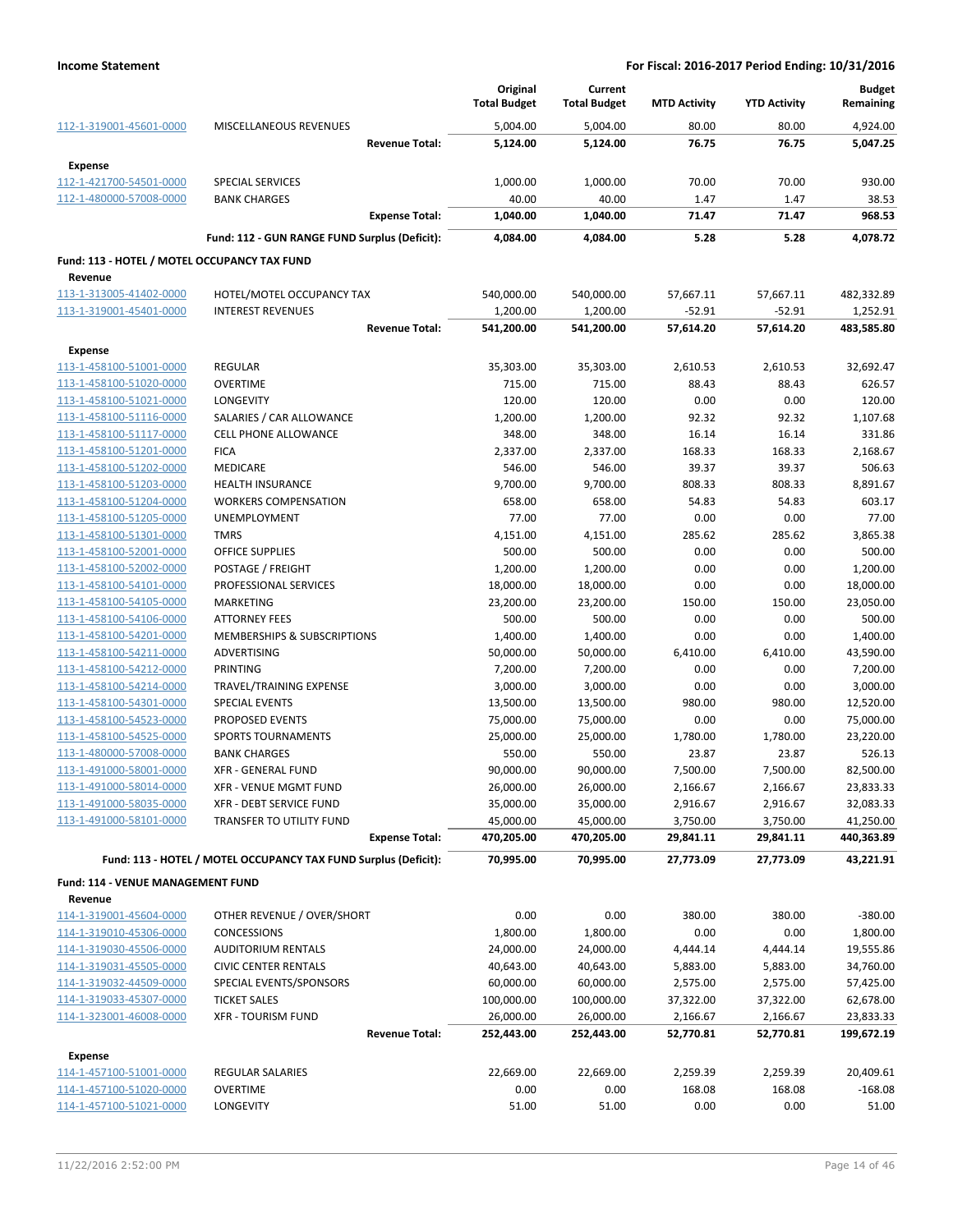|                                  |                                                                           |                       | Original<br><b>Total Budget</b> | Current<br><b>Total Budget</b> | <b>MTD Activity</b> | <b>YTD Activity</b> | <b>Budget</b><br>Remaining |
|----------------------------------|---------------------------------------------------------------------------|-----------------------|---------------------------------|--------------------------------|---------------------|---------------------|----------------------------|
| 114-1-457100-51116-0000          | CAR ALLOWANCE                                                             |                       | 1,200.00                        | 1,200.00                       | 92.30               | 92.30               | 1,107.70                   |
| 114-1-457100-51117-0000          | <b>CELL PHONE ALLOWANCE</b>                                               |                       | 348.00                          | 348.00                         | 32.31               | 32.31               | 315.69                     |
| 114-1-457100-51201-0000          | <b>FICA</b>                                                               |                       | 1,505.00                        | 1,505.00                       | 163.52              | 163.52              | 1,341.48                   |
| 114-1-457100-51202-0000          | <b>MEDICARE</b>                                                           |                       | 352.00                          | 352.00                         | 38.25               | 38.25               | 313.75                     |
| 114-1-457100-51203-0000          | <b>HEALTH INSURANCE</b>                                                   |                       | 4,850.00                        | 4,850.00                       | 404.17              | 404.17              | 4,445.83                   |
| 114-1-457100-51204-0000          | <b>WORKERS COMPENSATION</b>                                               |                       | 621.00                          | 621.00                         | 51.75               | 51.75               | 569.25                     |
| 114-1-457100-51205-0000          | STATE UNEMPLOYMENT                                                        |                       | 39.00                           | 39.00                          | 1.74                | 1.74                | 37.26                      |
| 114-1-457100-51301-0000          | <b>TMRS</b>                                                               |                       | 2,673.00                        | 2,673.00                       | 278.18              | 278.18              | 2,394.82                   |
| 114-1-457100-52001-0000          | <b>OFFICE SUPPLIES</b>                                                    |                       | 500.00                          | 500.00                         | 0.00                | 0.00                | 500.00                     |
| 114-1-457100-52002-0000          | POSTAGE / FREIGHT                                                         |                       | 150.00                          | 150.00                         | 2.48                | 2.48                | 147.52                     |
| 114-1-457100-52201-0000          | MINOR TOOLS & EQUIPMENT                                                   |                       | 2,500.00                        | 2,500.00                       | 0.00                | 0.00                | 2,500.00                   |
| 114-1-457100-52403-0000          | <b>RESALE ITEMS</b>                                                       |                       | 1,500.00                        | 1,500.00                       | 0.00                | 0.00                | 1,500.00                   |
| 114-1-457100-53702-0000          | AUDTIORIUM MAINTENANCE                                                    |                       | 7,000.00                        | 7,000.00                       | 1,251.46            | 1,251.46            | 5,748.54                   |
| 114-1-457100-53704-0000          | <b>CIVIC CENTER</b>                                                       |                       | 7,760.00                        | 7,760.00                       | 0.00                | 0.00                | 7,760.00                   |
| 114-1-457100-54001-0000          | <b>TELEPHONE CHARGES</b>                                                  |                       | 100.00                          | 100.00                         | 0.00                | 0.00                | 100.00                     |
| 114-1-457100-54005-0000          | <b>CIVIC CENTER UTILITY CHARGES</b>                                       |                       | 24,500.00                       | 24,500.00                      | 2,375.79            | 2,375.79            | 22,124.21                  |
| 114-1-457100-54105-0000          | <b>MARKETING</b>                                                          |                       | 10,000.00                       | 10,000.00                      | 0.00                | 0.00                | 10,000.00                  |
| 114-1-457100-54106-0000          | <b>ATTORNEY FEES</b>                                                      |                       | 1,000.00                        | 1,000.00                       | 0.00                | 0.00                | 1,000.00                   |
| 114-1-457100-54201-0000          | MEMBERSHIPS & SUBSCRIPTIONS                                               |                       | 2,000.00                        | 2,000.00                       | 0.00                | 0.00                | 2,000.00                   |
| 114-1-457100-54205-0000          | <b>BUSINESS MEALS</b>                                                     |                       | 250.00                          | 250.00                         | 0.00                | 0.00                | 250.00                     |
| 114-1-457100-54211-0000          | <b>ADVERTISING</b>                                                        |                       | 19,000.00                       | 19,000.00                      | 0.00                | 0.00                | 19,000.00                  |
| 114-1-457100-54214-0000          | <b>TRAVEL &amp; TRAINING</b>                                              |                       | 1,000.00                        | 1,000.00                       | 0.00                | 0.00                | 1,000.00                   |
| 114-1-457100-54301-0000          | SPECIAL EVENTS                                                            |                       | 100,000.00                      | 100,000.00                     | 48,346.73           | 48,346.73           | 51,653.27                  |
| 114-1-480000-52003-0000          | <b>COPIER CHARGES</b>                                                     |                       | 2,150.00                        | 2,150.00                       | 63.95               | 63.95               | 2,086.05                   |
| 114-1-480000-57008-0000          | <b>BANK CHARGES</b>                                                       |                       | 800.00                          | 800.00                         | 108.05              | 108.05              | 691.95                     |
| 114-1-495000-58501-0000          | CA - GENERAL FUND                                                         |                       | 6,459.00                        | 6,459.00                       | 538.25              | 538.25              | 5,920.75                   |
| 114-1-495000-58701-0000          | CA - CENTRAL SERVICE FUND                                                 |                       | 23,621.00                       | 23,621.00                      | 1,968.42            | 1,968.42            | 21,652.58                  |
| 114-1-495000-58710-0000          | CA - INSURANCE FUND                                                       |                       | 397.00                          | 397.00                         | 33.08               | 33.08               | 363.92                     |
| 114-1-495000-58720-0000          | CA - MIS FUN                                                              |                       | 1,582.00                        | 1,582.00                       | 131.83              | 131.83              | 1,450.17                   |
|                                  |                                                                           |                       |                                 |                                |                     |                     |                            |
|                                  |                                                                           | <b>Expense Total:</b> | 246,577.00                      | 246,577.00                     | 58,309.73           | 58,309.73           | 188,267.27                 |
|                                  | Fund: 114 - VENUE MANAGEMENT FUND Surplus (Deficit):                      |                       | 5,866.00                        | 5,866.00                       | $-5,538.92$         | -5,538.92           | 11,404.92                  |
| Fund: 116 - ROADWAY IMPACT FEE 1 |                                                                           |                       |                                 |                                |                     |                     |                            |
| Revenue                          |                                                                           |                       |                                 |                                |                     |                     |                            |
| 116-1-319001-45401-0000          | <b>INTEREST REVENUES</b>                                                  |                       | 0.00                            | 0.00                           | $-1.62$             | $-1.62$             | 1.62                       |
|                                  |                                                                           | <b>Revenue Total:</b> | 0.00                            | 0.00                           | $-1.62$             | $-1.62$             | 1.62                       |
| <b>Expense</b>                   |                                                                           |                       |                                 |                                |                     |                     |                            |
| 116-1-480000-57008-0000          | <b>BANK CHARGES</b>                                                       |                       | 0.00                            | 0.00                           | 0.73                | 0.73                | $-0.73$                    |
|                                  |                                                                           | <b>Expense Total:</b> | 0.00                            | 0.00                           | 0.73                | 0.73                | $-0.73$                    |
|                                  |                                                                           |                       |                                 |                                |                     |                     |                            |
|                                  | Fund: 116 - ROADWAY IMPACT FEE 1 Surplus (Deficit):                       |                       | 0.00                            | 0.00                           | $-2.35$             | -2.35               | 2.35                       |
| Fund: 117 - ROADWAY IMPACT FEE 2 |                                                                           |                       |                                 |                                |                     |                     |                            |
| Revenue                          |                                                                           |                       |                                 |                                |                     |                     |                            |
| 117-1-319001-45401-0000          | <b>INTEREST REVENUES</b>                                                  |                       | 0.00                            | 0.00                           | $-0.01$             | $-0.01$             | 0.01                       |
|                                  |                                                                           | <b>Revenue Total:</b> | 0.00                            | 0.00                           | $-0.01$             | $-0.01$             | 0.01                       |
|                                  | Fund: 117 - ROADWAY IMPACT FEE 2 Total:                                   |                       | 0.00                            | 0.00                           | $-0.01$             | $-0.01$             | 0.01                       |
| Fund: 118 - ROADWAY IMPACT FEE 3 |                                                                           |                       |                                 |                                |                     |                     |                            |
| Revenue                          |                                                                           |                       |                                 |                                |                     |                     |                            |
| 118-1-319001-45401-0000          | <b>INTEREST REVENUES</b>                                                  |                       | 0.00                            | 0.00                           | $-0.01$             | $-0.01$             | 0.01                       |
|                                  |                                                                           | <b>Revenue Total:</b> | 0.00                            | 0.00                           | $-0.01$             | $-0.01$             | 0.01                       |
| Expense                          |                                                                           |                       |                                 |                                |                     |                     |                            |
| 118-1-480000-57008-0000          | <b>BANK CHARGES</b>                                                       |                       | 0.00                            | 0.00                           | 0.01                | 0.01                | $-0.01$                    |
|                                  |                                                                           | <b>Expense Total:</b> | 0.00                            | 0.00                           | 0.01                | 0.01                | -0.01                      |
|                                  | Fund: 118 - ROADWAY IMPACT FEE 3 Surplus (Deficit):                       |                       | 0.00                            | 0.00                           | $-0.02$             | $-0.02$             | 0.02                       |
|                                  | <b>Fund: 123 - PTRAIN - POLICE REIMBURSEMENT GRANTS &amp; CONT EDUCAT</b> |                       |                                 |                                |                     |                     |                            |
| Revenue                          |                                                                           |                       |                                 |                                |                     |                     |                            |
| 123-1-319001-45401-0000          | <b>INTEREST REVENUES</b>                                                  | <b>Revenue Total:</b> | 0.00<br>0.00                    | 0.00<br>0.00                   | $-0.81$<br>$-0.81$  | $-0.81$<br>-0.81    | 0.81<br>0.81               |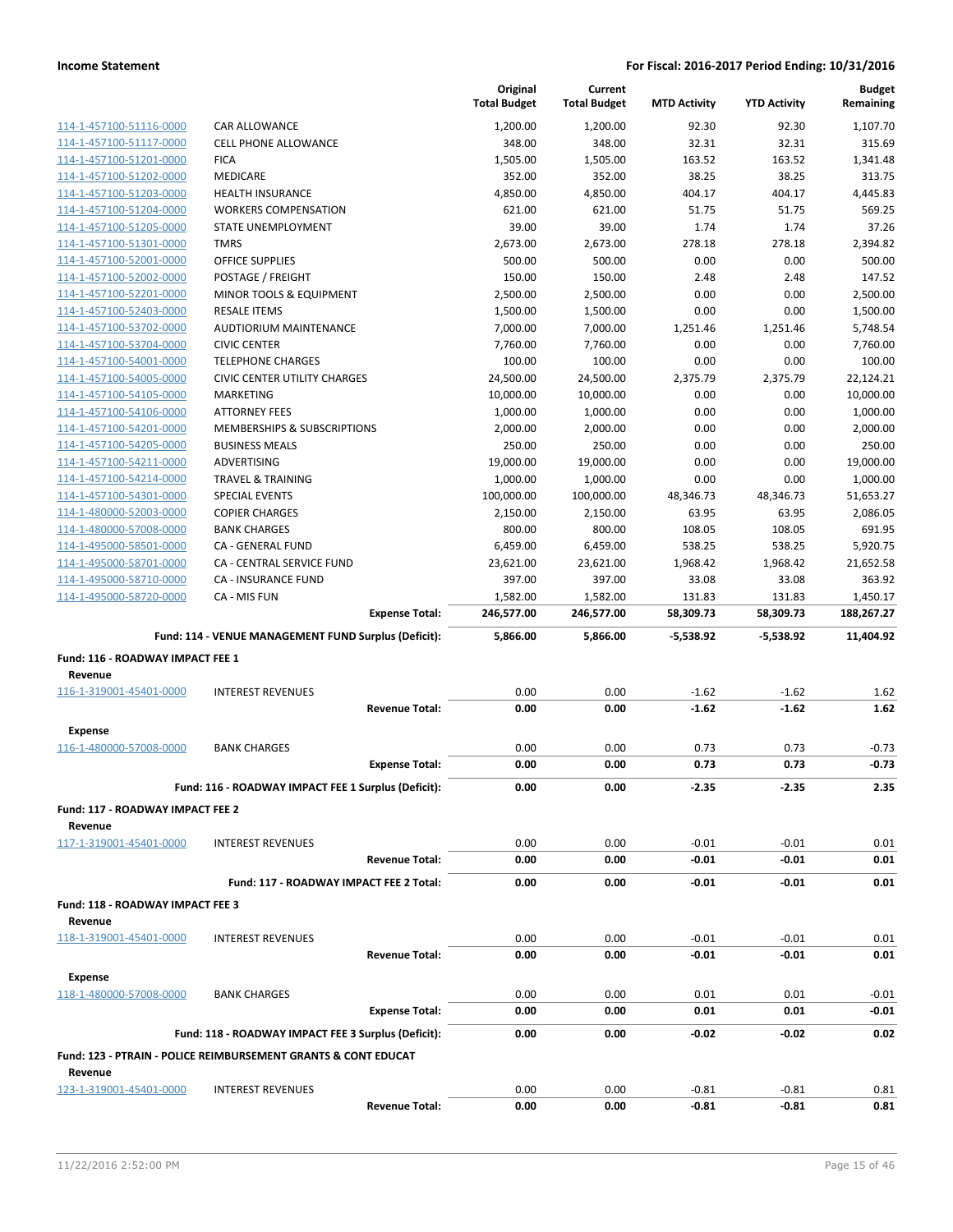|                                                                    | <b>Total Budget</b> | <b>Total Budget</b> | <b>MTD Activity</b> | <b>YTD Activity</b> | <b>Budget</b><br>Remaining |
|--------------------------------------------------------------------|---------------------|---------------------|---------------------|---------------------|----------------------------|
| <b>Expense</b>                                                     |                     |                     |                     |                     |                            |
| 123-1-421240-54214-0000<br><b>TRAVEL &amp; TRAINING</b>            | 0.00                | 0.00                | 250.00              | 250.00              | $-250.00$                  |
| 123-1-480000-57008-0000<br><b>BANK CHARGES</b>                     | 0.00                | 0.00                | 0.37                | 0.37                | $-0.37$                    |
| <b>Expense Total:</b>                                              | 0.00                | 0.00                | 250.37              | 250.37              | $-250.37$                  |
| Fund: 123 - PTRAIN - POLICE REIMBURSEMENT GRANTS & CONT EDUCAT Sur | 0.00                | 0.00                | $-251.18$           | $-251.18$           | 251.18                     |
| Fund: 140 - DEBT SERVICE FUND<br>Revenue                           |                     |                     |                     |                     |                            |
| 140-1-311001-41101-0000<br><b>REAL PROPERTY TAXES</b>              | 4,398,433.00        | 4,398,433.00        | 55,336.52           | 55,336.52           | 4,343,096.48               |
| <b>DELINQUENT TAXES</b><br>140-1-311002-41102-0000                 | 40,000.00           | 40,000.00           | 5,130.65            | 5,130.65            | 34,869.35                  |
| 140-1-319001-45401-0000<br><b>INTEREST REVENUES</b>                | 6,829.00            | 6,829.00            | $-91.78$            | $-91.78$            | 6,920.78                   |
| 140-1-319001-45601-0000<br>MISCELLANEOUS REVENUES                  | 3,000.00            | 3,000.00            | 0.00                | 0.00                | 3,000.00                   |
| 140-1-323001-46008-0000<br><b>XFR - TOURISM FUND</b>               | 35,000.00           | 35,000.00           | 2,916.67            | 2,916.67            | 32,083.33                  |
| 140-1-323001-46100-0000<br><b>XFR - UTILITY FUND</b>               | 1,580,613.00        | 1,580,613.00        | 131,717.75          | 131,717.75          | 1,448,895.25               |
| 140-1-323001-46107-0000<br><b>XFR - AIRPORT FUND</b>               | 52,000.00           | 52,000.00           | 4,333.33            | 4,333.33            | 47,666.67                  |
| <b>Revenue Total:</b>                                              | 6,115,875.00        | 6,115,875.00        | 199,343.14          | 199,343.14          | 5,916,531.86               |
| <b>Expense</b>                                                     |                     |                     |                     |                     |                            |
| 140-1-471100-56105-0000<br>2010 CO - PRINCIPAL                     | 150,000.00          | 150,000.00          | 0.00                | 0.00                | 150,000.00                 |
| 140-1-471100-56106-0000<br>2013 CO PRINCIPAL                       | 230,000.00          | 230,000.00          | 0.00                | 0.00                | 230,000.00                 |
| 140-1-471100-56304-0000<br>2006 GO REFUNDING PRINC                 | 1,595,000.00        | 1,595,000.00        | 0.00                | 0.00                | 1,595,000.00               |
| 140-1-471100-56306-0000<br>2010 GO REFUND PRINCIPAL                | 595,000.00          | 595,000.00          | 0.00                | 0.00                | 595,000.00                 |
| 2011 GO REFUND PRINCIPAL<br>140-1-471100-56308-0000                | 1,045,000.00        | 1,045,000.00        | 0.00                | 0.00                | 1,045,000.00               |
| 140-1-471100-56310-0000<br>2014 GO REFUND PRINCIPAL                | 176,000.00          | 176,000.00          | 0.00                | 0.00                | 176,000.00                 |
| 140-1-471100-56311-0000<br>2014 GENERAL OBLIGATIONS PRINCIPAL      | 290,000.00          | 290,000.00          | 0.00                | 0.00                | 290,000.00                 |
| 2015 GENERAL OBLIGATIONS PRINCIPAL<br>140-1-471100-56312-0000      | 438,000.00          | 438,000.00          | 0.00                | 0.00                | 438,000.00                 |
| 140-1-471200-56205-0000<br>2010 CO - INTEREST                      | 191,788.00          | 191,788.00          | 0.00                | 0.00                | 191,788.00                 |
| 140-1-471200-56206-0000<br>2013 CO INTEREST                        | 30,349.00           | 30,349.00           | 0.00                | 0.00                | 30,349.00                  |
| 140-1-471200-56404-0000<br>2006 GO REFUNDING INT                   | 522,375.00          | 522,375.00          | 0.00                | 0.00                | 522,375.00                 |
| 140-1-471200-56406-0000<br>2010 GO REFUND INTEREST                 | 348,848.00          | 348,848.00          | 0.00                | 0.00                | 348,848.00                 |
| 140-1-471200-56408-0000<br>2011 GO REFUND INTEREST                 | 139,758.00          | 139,758.00          | 0.00                | 0.00                | 139,758.00                 |
| 140-1-471200-56409-0000<br>2014 GENERAL OBLIGATIONS - INTEREST     | 117,392.00          | 117,392.00          | 0.00                | 0.00                | 117,392.00                 |
| 2015 GO - INTEREST<br>140-1-471200-56410-0000                      | 164,256.00          | 164,256.00          | 0.00                | 0.00                | 164,256.00                 |
| 2014 GO REFUND INTEREST<br>140-1-471200-56411-0000                 | 32,280.00           | 32,280.00           | 0.00                | 0.00                | 32,280.00                  |
| 140-1-475100-56002-0000<br><b>AGENT FEE</b>                        | 1,200.00            | 1,200.00            | 0.00                | 0.00                | 1,200.00                   |
| 140-1-475100-56005-0000<br>ARBITRAGE                               | 12,500.00           | 12,500.00           | 0.00                | 0.00                | 12,500.00                  |
| 140-1-480000-57008-0000<br><b>BANK CHARGES</b>                     | 1,900.00            | 1,900.00            | 41.42               | 41.42               | 1,858.58                   |
| <b>Expense Total:</b>                                              | 6,081,646.00        | 6,081,646.00        | 41.42               | 41.42               | 6,081,604.58               |
| Fund: 140 - DEBT SERVICE FUND Surplus (Deficit):                   | 34,229.00           | 34,229.00           | 199,301.72          | 199,301.72          | $-165,072.72$              |
| Fund: 160 - GENERAL CAPITAL IMPROVEMENT FUND<br>Revenue            |                     |                     |                     |                     |                            |
| 160-1-310002-45611-0000<br>DONATIONS FOR PROJECTS                  | 0.00                | 0.00                | 3,900.00            | 3,900.00            | $-3,900.00$                |
| 160-1-314004-41808-0000<br>FRANCHISE FEES/CABLE-SICFA              | 22,400.00           | 22,400.00           | 0.00                | 0.00                | 22,400.00                  |
| 160-1-319001-45401-0000<br><b>INTEREST REVENUES</b>                | 13,000.00           | 13,000.00           | 716.76              | 716.76              | 12,283.24                  |
| <b>XFR - GENERAL FUND</b><br>160-1-323001-46001-0000               | 2,055,000.00        | 2,055,000.00        | 171,250.00          | 171,250.00          | 1,883,750.00               |
| <b>Revenue Total:</b>                                              | 2,090,400.00        | 2,090,400.00        | 175,866.76          | 175,866.76          | 1,914,533.24               |
| <b>Expense</b>                                                     |                     |                     |                     |                     |                            |
| 160-1-422200-55201-0000<br><b>EQUIPMENT PURCHASES</b>              | 0.00                | 100,000.00          | 0.00                | 0.00                | 100,000.00                 |
| 160-1-431200-53304-0000<br>STREET IMPROV PROGRAM                   | 1,600,000.00        | 1,600,000.00        | 338,326.08          | 338,326.08          | 1,261,673.92               |
| 160-1-451100-55012-0000<br><b>CWIP / CONSTRUCTION</b>              | 140,000.00          | 140,000.00          | 0.00                | 0.00                | 140,000.00                 |
| 160-1-456100-55204-0000<br><b>OLD TOWN GREENVILLE</b>              | 15,000.00           | 15,000.00           | 0.00                | 0.00                | 15,000.00                  |
| <b>SPECIAL EVENTS</b><br>160-1-457100-54301-0000                   | 0.00                | 0.00                | 851.30              | 851.30              | $-851.30$                  |
| 160-1-480000-55002-0000<br><b>IMPROVEMENTS</b>                     | 0.00                | 0.00                | 11,235.00           | 11,235.00           | $-11,235.00$               |
| 160-1-480000-55201-0000<br><b>EQUIPMENT PURCHASES</b>              | 0.00                | 0.00                | 6,550.00            | 6,550.00            | $-6,550.00$                |
| 160-1-480000-57008-0000<br><b>BANK CHARGES</b>                     | 6,300.00            | 6,300.00            | 150.83              | 150.83              | 6,149.17                   |
| <b>Expense Total:</b>                                              | 1,761,300.00        | 1,861,300.00        | 357,113.21          | 357,113.21          | 1,504,186.79               |
| Fund: 160 - GENERAL CAPITAL IMPROVEMENT FUND Surplus (Deficit):    | 329,100.00          | 229,100.00          | $-181,246.45$       | $-181,246.45$       | 410,346.45                 |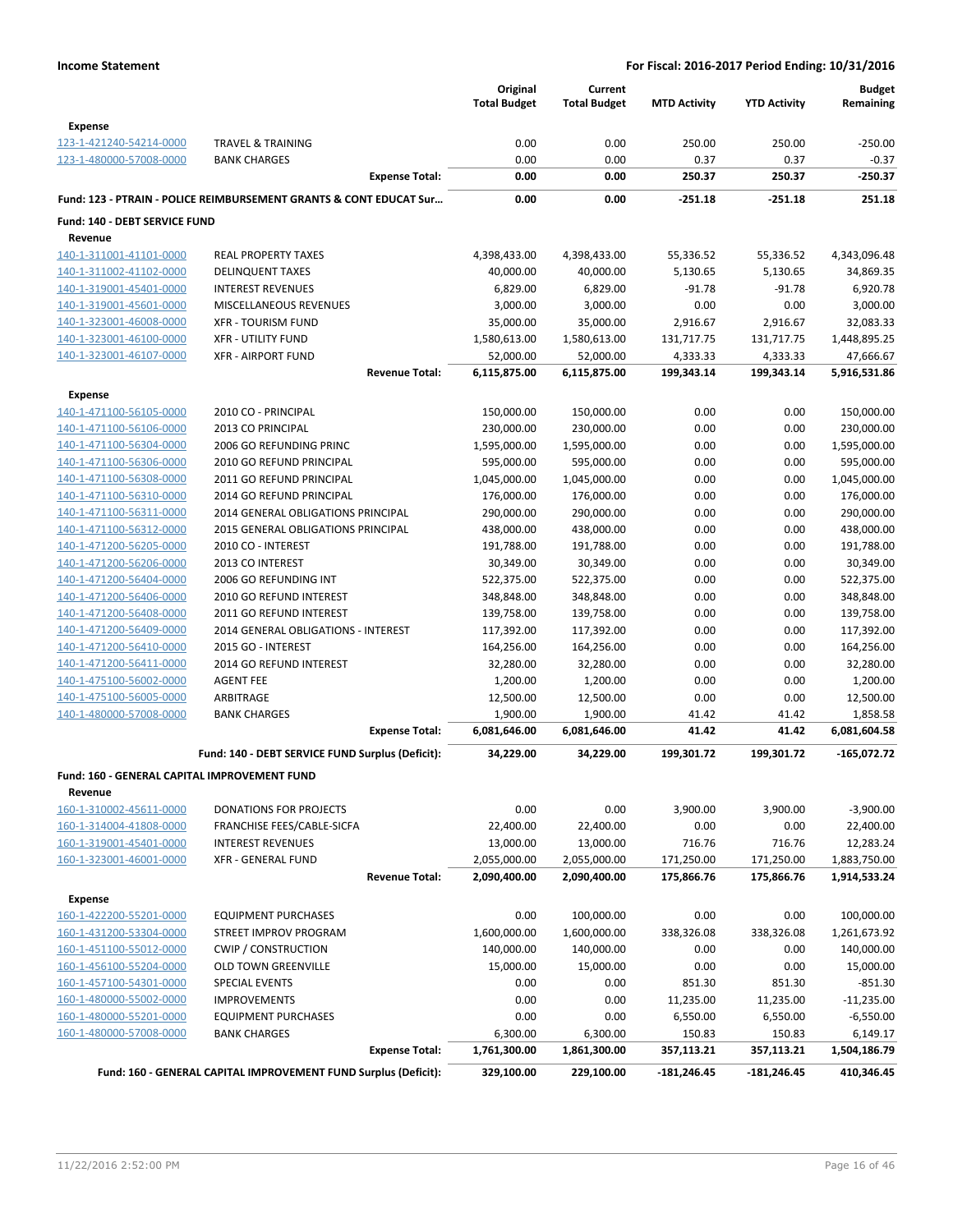|                                                           |                                                               | Original<br><b>Total Budget</b> | Current<br><b>Total Budget</b> | <b>MTD Activity</b> | <b>YTD Activity</b> | <b>Budget</b><br>Remaining |
|-----------------------------------------------------------|---------------------------------------------------------------|---------------------------------|--------------------------------|---------------------|---------------------|----------------------------|
| Fund: 161 - STREET CONSTRUCTION FUND<br>Revenue           |                                                               |                                 |                                |                     |                     |                            |
| 161-1-319001-45401-0000                                   | <b>INTEREST REVENUES</b>                                      | 0.00                            | 0.00                           | $-104.41$           | $-104.41$           | 104.41                     |
|                                                           | <b>Revenue Total:</b>                                         | 0.00                            | 0.00                           | $-104.41$           | $-104.41$           | 104.41                     |
|                                                           | Fund: 161 - STREET CONSTRUCTION FUND Total:                   | 0.00                            | 0.00                           | $-104.41$           | $-104.41$           | 104.41                     |
| Fund: 164 - 2013 CO CAPITAL FUND<br>Revenue               |                                                               |                                 |                                |                     |                     |                            |
| 164-1-319001-45401-0000                                   | <b>INTEREST REVENUES</b>                                      | 0.00                            | 0.00                           | 13.31               | 13.31               | $-13.31$                   |
|                                                           | Revenue Total:                                                | 0.00                            | 0.00                           | 13.31               | 13.31               | $-13.31$                   |
|                                                           | Fund: 164 - 2013 CO CAPITAL FUND Total:                       | 0.00                            | 0.00                           | 13.31               | 13.31               | $-13.31$                   |
| Fund: 165 - 2014 GO FUND<br>Revenue                       |                                                               |                                 |                                |                     |                     |                            |
| 165-1-319001-45401-0000                                   | <b>INTEREST REVENUES</b>                                      | 0.00                            | 0.00                           | 2,173.63            | 2,173.63            | $-2,173.63$                |
|                                                           | <b>Revenue Total:</b>                                         | 0.00                            | 0.00                           | 2,173.63            | 2,173.63            | $-2,173.63$                |
| <b>Expense</b>                                            |                                                               |                                 |                                |                     |                     |                            |
| 165-1-480000-57008-0000                                   | <b>BANK CHARGES</b>                                           | 0.00                            | 0.00                           | 47.11               | 47.11               | $-47.11$                   |
|                                                           | <b>Expense Total:</b>                                         | 0.00                            | 0.00                           | 47.11               | 47.11               | $-47.11$                   |
|                                                           | Fund: 165 - 2014 GO FUND Surplus (Deficit):                   | 0.00                            | 0.00                           | 2,126.52            | 2,126.52            | $-2,126.52$                |
| Fund: 171 - MAIN STREET SPECIAL REVENUE<br><b>Expense</b> |                                                               |                                 |                                |                     |                     |                            |
| 171-1-456100-54501-0000                                   | <b>SPECIAL SERVICES</b>                                       | 0.00                            | 0.00                           | 5,000.00            | 5,000.00            | $-5,000.00$                |
|                                                           | <b>Expense Total:</b>                                         | 0.00                            | 0.00                           | 5,000.00            | 5,000.00            | $-5,000.00$                |
|                                                           | Fund: 171 - MAIN STREET SPECIAL REVENUE Total:                | 0.00                            | 0.00                           | 5,000.00            | 5,000.00            | $-5,000.00$                |
| Fund: 172 - MINOR GRANTS FUND                             |                                                               |                                 |                                |                     |                     |                            |
| Revenue                                                   |                                                               |                                 |                                |                     |                     |                            |
| 172-1-310001-43105-0000                                   | MISCELLANEOUS / GRANTS<br><b>Revenue Total:</b>               | 0.00<br>0.00                    | 25,000.00<br>25,000.00         | 0.00<br>0.00        | 0.00<br>0.00        | 25,000.00<br>25,000.00     |
| <b>Expense</b>                                            |                                                               |                                 |                                |                     |                     |                            |
| 172-1-421240-55207-0000                                   | RADIO COMMUNICATION EQUIP                                     | 0.00                            | 25,000.00                      | 0.00                | 0.00                | 25,000.00                  |
| 172-1-455100-55211-0000                                   | DEPARTMENTAL CAPITAL / BOOKS<br><b>Expense Total:</b>         | 0.00<br>0.00                    | 0.00<br>25,000.00              | 351.18<br>351.18    | 351.18<br>351.18    | $-351.18$<br>24,648.82     |
|                                                           |                                                               |                                 |                                |                     |                     |                            |
| Fund: 174 - FEMA GRANT                                    | Fund: 172 - MINOR GRANTS FUND Surplus (Deficit):              | 0.00                            | 0.00                           | -351.18             | $-351.18$           | 351.18                     |
| <b>Expense</b>                                            |                                                               |                                 |                                |                     |                     |                            |
| 174-1-422200-55201-0000                                   | <b>EQUIPMENT PURCHASES</b>                                    | 0.00                            | 0.00                           | 0.00                | 0.00                | 0.00                       |
|                                                           | <b>Expense Total:</b>                                         | 0.00                            | 0.00                           | 0.00                | 0.00                | 0.00                       |
|                                                           | Fund: 174 - FEMA GRANT Total:                                 | 0.00                            | 0.00                           | 0.00                | 0.00                | 0.00                       |
| Fund: 175 - JUSTICE ASSISTANCE GRANT - JAG                |                                                               |                                 |                                |                     |                     |                            |
| Revenue<br>175-1-310001-43102-0000                        | <b>GRANTS / GRANT REVENUE</b>                                 | 0.00                            | 0.00                           | 6,165.00            | 6,165.00            | $-6,165.00$                |
|                                                           | <b>Revenue Total:</b>                                         | 0.00                            | 0.00                           | 6,165.00            | 6,165.00            | $-6,165.00$                |
| <b>Expense</b>                                            |                                                               |                                 |                                |                     |                     |                            |
| 175-1-421230-55201-0000                                   | <b>EQUIPMENT PURCHASES</b>                                    | 0.00                            | 0.00                           | 0.00                | 0.00                | 0.00                       |
|                                                           | <b>Expense Total:</b>                                         | 0.00                            | 0.00                           | 0.00                | 0.00                | 0.00                       |
|                                                           | Fund: 175 - JUSTICE ASSISTANCE GRANT - JAG Surplus (Deficit): | 0.00                            | 0.00                           | 6,165.00            | 6,165.00            | $-6,165.00$                |
| Fund: 200 - WATER / WASTEWATER FUND<br>Revenue            |                                                               |                                 |                                |                     |                     |                            |
| 200-2-318003-44302-0000                                   | WATER REVENUES / SERVICE CHARGES                              | 62,000.00                       | 62,000.00                      | 4,440.75            | 4,440.75            | 57,559.25                  |
| 200-2-318003-44304-0000                                   | <b>NEW SERVICES - WATER</b>                                   | 20,000.00                       | 20,000.00                      | 2,200.00            | 2,200.00            | 17,800.00                  |
| 200-2-318003-44305-0000                                   | LATE CHARGES - WATER                                          | 50,000.00                       | 50,000.00                      | 3,617.29            | 3,617.29            | 46,382.71                  |
| 200-2-318003-44312-0000<br>200-2-318003-45103-0000        | <b>METER TAMPERING</b><br><b>GEUS RAW WATER CONSUMPTN</b>     | 3,000.00<br>131,216.00          | 3,000.00<br>131,216.00         | 750.00<br>0.00      | 750.00<br>0.00      | 2,250.00<br>131,216.00     |
| 200-2-318003-45120-0000                                   | OTHER RAW WATER SALES                                         | 25,000.00                       | 25,000.00                      | 0.00                | 0.00                | 25,000.00                  |
| 200-2-318004-42303-0000                                   | <b>WASTE HAULER PERMITS</b>                                   | 2,600.00                        | 2,600.00                       | 600.00              | 600.00              | 2,000.00                   |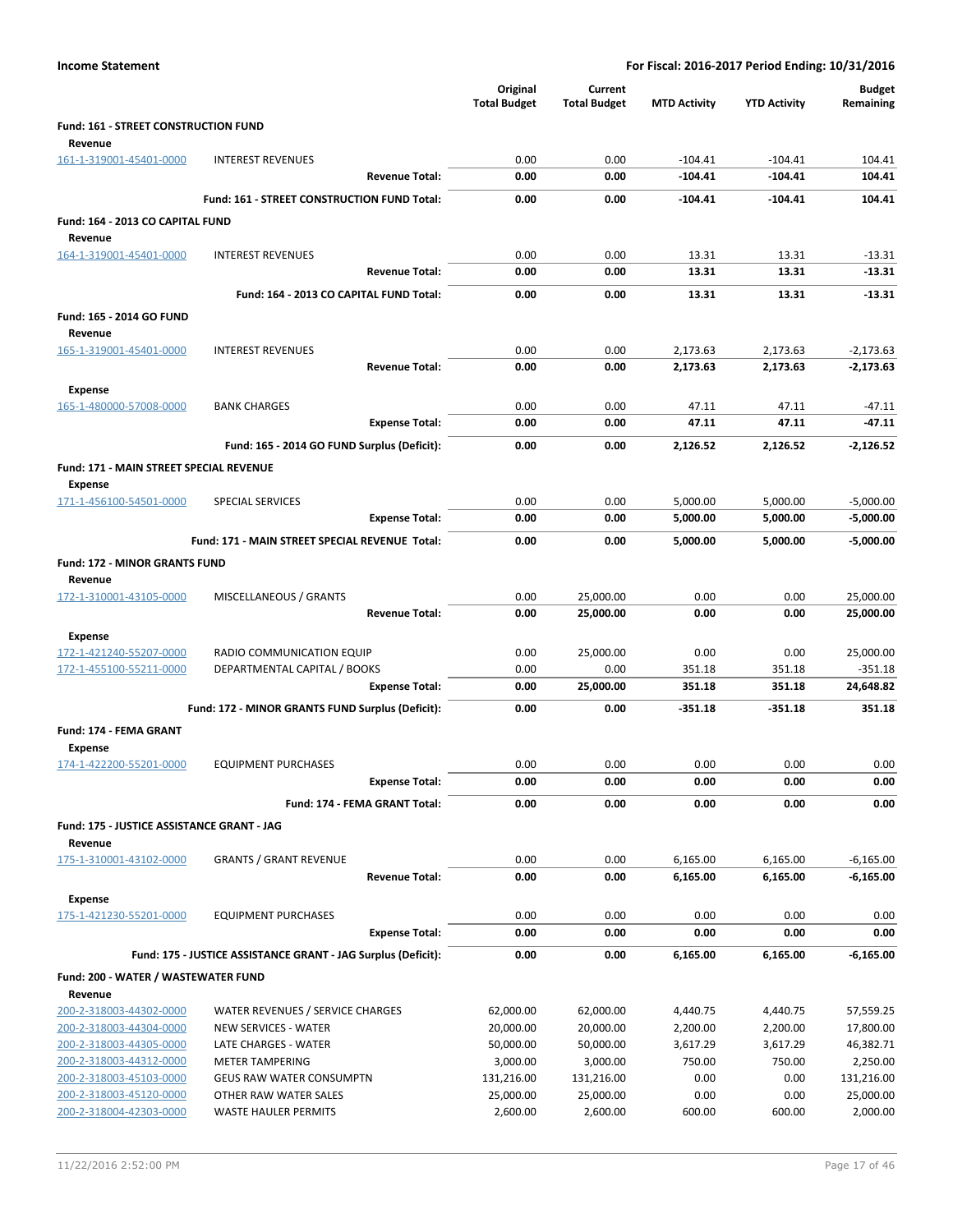|                                           |                                                    | Original<br><b>Total Budget</b> | Current<br><b>Total Budget</b> | <b>MTD Activity</b>      | <b>YTD Activity</b>      | <b>Budget</b><br>Remaining |
|-------------------------------------------|----------------------------------------------------|---------------------------------|--------------------------------|--------------------------|--------------------------|----------------------------|
| 200-2-318004-44307-0000                   | NEW SERVICES - SEWER                               | 3,800.00                        | 3,800.00                       | 0.00                     | 0.00                     | 3,800.00                   |
| 200-2-318004-44309-0000                   | SEWER REVENUES / SERVICE CHARGES                   | 58,404.00                       | 58,404.00                      | 4,018.12                 | 4,018.12                 | 54,385.88                  |
| 200-2-318004-44310-0000                   | LATE CHARGES - SEWER                               | 52,692.00                       | 52,692.00                      | 2,973.77                 | 2,973.77                 | 49,718.23                  |
| 200-2-318004-45106-0000                   | L-3 COMM COD DISCHARGE                             | 126,360.00                      | 126,360.00                     | 10,530.00                | 10,530.00                | 115,830.00                 |
| 200-2-318004-45201-0000                   | SEWER REV/ SEWER HAULER FEES                       | 437,906.00                      | 437,906.00                     | 21,862.50                | 21,862.50                | 416,043.50                 |
| 200-2-319003-45101-0000                   | WATER REVENUES / METERED SALES                     | 6,081,744.00                    | 6,081,744.00                   | 615,399.52               | 615,399.52               | 5,466,344.48               |
| 200-2-319004-45104-0000                   | SEWER COLLECTION FEES                              | 5,500,000.00                    | 5,500,000.00                   | 468,107.35               | 468,107.35               | 5,031,892.65               |
| 200-2-319004-45105-0000                   | SEWER REVENUES / EPA REVENUE                       | 0.00                            | 0.00                           | 8.43                     | 8.43                     | $-8.43$                    |
| 200-2-320003-45401-0000                   | <b>INTEREST REVENUES</b>                           | 25,000.00                       | 25,000.00                      | $-677.18$                | $-677.18$                | 25,677.18                  |
| 200-2-320003-45601-0000                   | MISCELLANEOUS REVENUES                             | 3,500.00                        | 3,500.00                       | 0.00                     | 0.00                     | 3,500.00                   |
| 200-2-323001-58013-0000                   | <b>XFR - TOURISM FUND</b><br><b>Revenue Total:</b> | 45,000.00<br>12,628,222.00      | 45,000.00<br>12,628,222.00     | 3,750.00<br>1,137,580.55 | 3,750.00<br>1,137,580.55 | 41,250.00<br>11,490,641.45 |
|                                           |                                                    |                                 |                                |                          |                          |                            |
| <b>Expense</b><br>200-2-436100-51001-0000 | REGULAR SALARIES                                   | 70,416.00                       | 70,416.00                      | 5,688.81                 | 5,688.81                 | 64,727.19                  |
| 200-2-436100-51020-0000                   | <b>OVERTIME</b>                                    | 285.00                          | 285.00                         | 0.00                     | 0.00                     | 285.00                     |
| 200-2-436100-51021-0000                   | LONGEVITY                                          | 816.00                          | 816.00                         | 0.00                     | 0.00                     | 816.00                     |
| 200-2-436100-51101-0000                   | <b>CERTIFICATION PAY</b>                           | 600.00                          | 600.00                         | 0.00                     | 0.00                     | 600.00                     |
| 200-2-436100-51117-0000                   | <b>CELL PHONE ALLOWANCE</b>                        | 432.00                          | 432.00                         | 33.22                    | 33.22                    | 398.78                     |
| 200-2-436100-51201-0000                   | <b>FICA</b>                                        | 4,498.00                        | 4,498.00                       | 352.02                   | 352.02                   | 4,145.98                   |
| 200-2-436100-51202-0000                   | MEDICARE                                           | 1,052.00                        | 1,052.00                       | 82.33                    | 82.33                    | 969.67                     |
| 200-2-436100-51203-0000                   | <b>HEALTH INSURANCE</b>                            | 19,400.00                       | 19,400.00                      | 1,616.66                 | 1,616.66                 | 17,783.34                  |
| 200-2-436100-51204-0000                   | <b>WORKERS COMPENSATION</b>                        | 344.00                          | 344.00                         | 28.67                    | 28.67                    | 315.33                     |
| 200-2-436100-51205-0000                   | STATE UNEMPLOYMENT                                 | 154.00                          | 154.00                         | 0.00                     | 0.00                     | 154.00                     |
| 200-2-436100-51301-0000                   | <b>TMRS</b>                                        | 7,991.00                        | 7,991.00                       | 601.96                   | 601.96                   | 7,389.04                   |
| 200-2-436100-52001-0000                   | <b>OFFICE SUPPLIES</b>                             | 500.00                          | 500.00                         | 184.80                   | 184.80                   | 315.20                     |
| 200-2-436100-52002-0000                   | POSTAGE / FREIGHT                                  | 7,500.00                        | 7,500.00                       | 9.11                     | 9.11                     | 7,490.89                   |
| 200-2-436100-52305-0000                   | PUBLIC EDUCATION                                   | 3,400.00                        | 3,400.00                       | 0.00                     | 0.00                     | 3,400.00                   |
| 200-2-436100-53402-0000                   | <b>BUILDING MAINTENANCE</b>                        | 500.00                          | 500.00                         | 72.21                    | 72.21                    | 427.79                     |
| 200-2-436100-54001-0000                   | <b>TELEPHONE CHARGES</b>                           | 4,000.08                        | 4,000.08                       | 77.71                    | 77.71                    | 3,922.37                   |
| 200-2-436100-54002-0000                   | UTILITY CHARGES                                    | 26,821.00                       | 26,821.00                      | 1,996.42                 | 1,996.42                 | 24,824.58                  |
| 200-2-436100-54101-0000                   | PROFESSIONAL SERVICES                              | 2,000.00                        | 2,000.00                       | 0.00                     | 0.00                     | 2,000.00                   |
| 200-2-436100-54106-0000                   | <b>ATTORNEY FEES</b>                               | 3,400.00                        | 3,400.00                       | 0.00                     | 0.00                     | 3,400.00                   |
| 200-2-436100-54201-0000                   | MEMBERSHIPS & SUBSCRIPTIONS                        | 350.00                          | 350.00                         | 0.00                     | 0.00                     | 350.00                     |
| 200-2-436100-54214-0000                   | <b>TRAVEL &amp; TRAINING</b>                       | 500.00                          | 500.00                         | 0.00                     | 0.00                     | 500.00                     |
| 200-2-436200-51001-0000                   | <b>REGULAR SALARIES</b>                            | 308,221.00                      | 308,221.00                     | 23,936.47                | 23,936.47                | 284,284.53                 |
| 200-2-436200-51020-0000                   | <b>OVERTIME</b>                                    | 13,500.00                       | 13,500.00                      | 330.74                   | 330.74                   | 13,169.26                  |
| 200-2-436200-51021-0000                   | LONGEVITY                                          | 3,678.00                        | 3,678.00                       | 0.00                     | 0.00                     | 3,678.00                   |
| 200-2-436200-51101-0000                   | <b>CERTIFICATION PAY</b>                           | 3,000.00                        | 3,000.00                       | 184.62                   | 184.62                   | 2,815.38                   |
| 200-2-436200-51117-0000                   | <b>CELL PHONE ALLOWANCE</b>                        | 432.00                          | 432.00                         | 33.22                    | 33.22                    | 398.78                     |
| <u>200-2-436200-51201-0000</u>            | <b>FICA</b>                                        | 20,847.00                       | 20,847.00                      | 1,433.90                 | 1,433.90                 | 19,413.10                  |
| 200-2-436200-51202-0000                   | MEDICARE                                           | 4,876.00                        | 4,876.00                       | 335.35                   | 335.35                   | 4,540.65                   |
| 200-2-436200-51203-0000                   | <b>HEALTH INSURANCE</b>                            | 77,600.00                       | 77,600.00                      | 6,466.67                 | 6,466.67                 | 71,133.33                  |
| 200-2-436200-51204-0000                   | <b>WORKERS COMPENSATION</b>                        | 11,081.00                       | 11,081.00                      | 923.42                   | 923.42                   | 10,157.58                  |
| 200-2-436200-51205-0000                   | <b>STATE UNEMPLOYMENT</b>                          | 681.00                          | 681.00                         | 7.87                     | 7.87                     | 673.13                     |
| 200-2-436200-51301-0000                   | <b>TMRS</b>                                        | 36,206.00                       | 36,206.00                      | 2,532.24                 | 2,532.24                 | 33,673.76                  |
| 200-2-436200-52001-0000                   | <b>OFFICE SUPPLIES</b>                             | 450.00                          | 450.00                         | 0.00                     | 0.00                     | 450.00                     |
| 200-2-436200-52002-0000                   | POSTAGE / FREIGHT                                  | 2,300.00                        | 2,300.00                       | 14.79                    | 14.79                    | 2,285.21                   |
| 200-2-436200-52101-0000                   | <b>JANITORIAL SUPPLIES</b>                         | 2,000.00                        | 2,000.00                       | 0.00                     | 0.00                     | 2,000.00                   |
| 200-2-436200-52104-0000                   | <b>WEARING APPAREL</b>                             | 4,847.00                        | 4,847.00                       | 0.00                     | 0.00                     | 4,847.00                   |
| 200-2-436200-52105-0000                   | <b>LABORATORY</b>                                  | 14,433.00                       | 14,433.00                      | 0.00                     | 0.00                     | 14,433.00                  |
| 200-2-436200-52106-0000                   | <b>CHEMICAL SUPPLIES</b>                           | 296,400.00                      | 296,400.00                     | 0.00                     | 0.00                     | 296,400.00                 |
| 200-2-436200-52201-0000                   | MINOR TOOLS & EQUIPMENT                            | 1,470.00                        | 1,470.00                       | 0.00                     | 0.00                     | 1,470.00                   |
| 200-2-436200-52202-0000                   | <b>MECHANICAL SUPPLIES</b>                         | 1,486.00                        | 1,486.00                       | 0.00                     | 0.00                     | 1,486.00                   |
| 200-2-436200-52203-0000                   | <b>MOTOR VEHICLE FUEL</b>                          | 7,500.00                        | 7,500.00                       | 89.73                    | 89.73                    | 7,410.27                   |
| 200-2-436200-52301-0000                   | <b>SAFETY SUPPLIES</b>                             | 1,500.00                        | 1,500.00                       | 0.00                     | 0.00                     | 1,500.00                   |
| 200-2-436200-53201-0000                   | <b>FURNITURE &amp; OFFICE EQUIPMENT</b>            | 250.00                          | 250.00                         | 0.00                     | 0.00                     | 250.00                     |
| 200-2-436200-53202-0000                   | MACHINE, TOOLS & IMPLMNTS                          | 2,130.00                        | 2,130.00                       | 0.00                     | 0.00                     | 2,130.00                   |
| 200-2-436200-53203-0000                   | <b>INSTRUMENTS &amp; APPARATUS</b>                 | 3,725.00                        | 3,725.00                       | 0.00                     | 0.00                     | 3,725.00                   |
| 200-2-436200-53205-0000                   | <b>MOTOR VEHICLES</b>                              | 3,200.00                        | 3,200.00                       | 0.00                     | 0.00                     | 3,200.00                   |
|                                           |                                                    |                                 |                                |                          |                          |                            |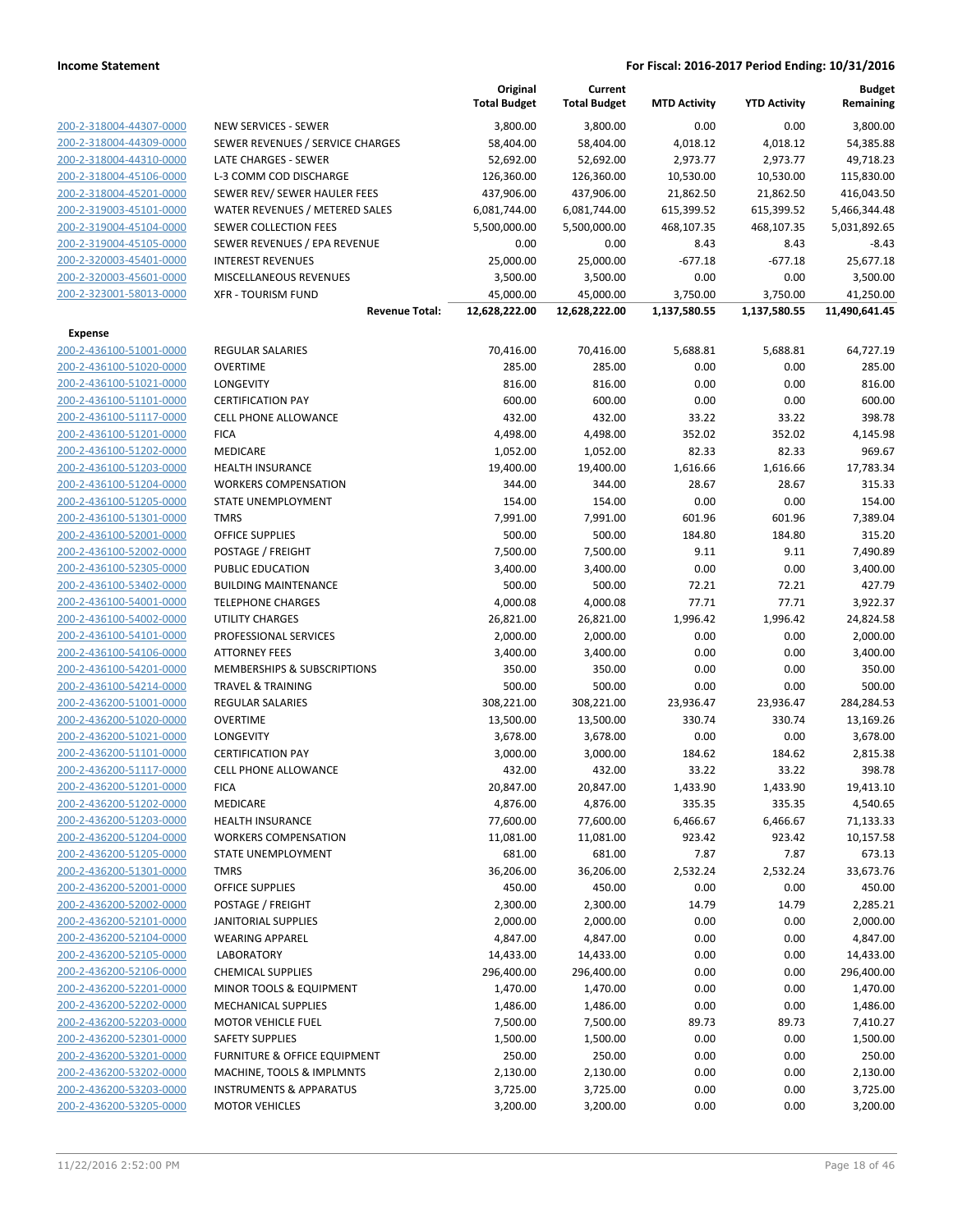|                         |                                         | Original<br><b>Total Budget</b> | Current<br><b>Total Budget</b> | <b>MTD Activity</b> | <b>YTD Activity</b> | <b>Budget</b><br>Remaining |
|-------------------------|-----------------------------------------|---------------------------------|--------------------------------|---------------------|---------------------|----------------------------|
| 200-2-436200-53207-0000 | RADIO/COMMUNICATIONS                    | 900.00                          | 900.00                         | 0.00                | 0.00                | 900.00                     |
| 200-2-436200-53310-0000 | RESVRS/STRG TANKS/ST PIPE               | 20,070.00                       | 20,070.00                      | 0.00                | 0.00                | 20,070.00                  |
| 200-2-436200-53312-0000 | <b>WATER LINE EASEMENTS</b>             | 50,000.00                       | 50,000.00                      | 0.00                | 0.00                | 50,000.00                  |
| 200-2-436200-53402-0000 | <b>BUILDING MAINTENANCE</b>             | 1,400.00                        | 1,400.00                       | 0.00                | 0.00                | 1,400.00                   |
| 200-2-436200-53403-0000 | <b>HEATING &amp; COOLING SYSTEMS</b>    | 3,500.00                        | 3,500.00                       | 0.00                | 0.00                | 3,500.00                   |
| 200-2-436200-53404-0000 | STRUCTURES / EXTERIOR STRUCTURES        | 430.00                          | 430.00                         | 0.00                | 0.00                | 430.00                     |
| 200-2-436200-53605-0000 | STRUCTURES / FILTRATION PLANT           | 35,950.00                       | 35,950.00                      | 0.00                | 0.00                | 35,950.00                  |
| 200-2-436200-53606-0000 | <b>MAINT - GROUNDS</b>                  | 300.00                          | 300.00                         | 0.00                | 0.00                | 300.00                     |
| 200-2-436200-54001-0000 | <b>TELEPHONE CHARGES</b>                | 13,800.00                       | 13,800.00                      | 1,635.36            | 1,635.36            | 12,164.64                  |
| 200-2-436200-54002-0000 | <b>UTILITY CHARGES</b>                  | 360,000.00                      | 360,000.00                     | 17,859.84           | 17,859.84           | 342,140.16                 |
| 200-2-436200-54201-0000 | MEMBERSHIPS & SUBSCRIPTIONS             | 1,720.00                        | 1,720.00                       | 0.00                | 0.00                | 1,720.00                   |
| 200-2-436200-54208-0000 | <b>LABORATORY WORK</b>                  | 20,232.00                       | 20,232.00                      | 0.00                | 0.00                | 20,232.00                  |
| 200-2-436200-54212-0000 | <b>PRINTING</b>                         | 800.00                          | 800.00                         | 0.00                | 0.00                | 800.00                     |
| 200-2-436200-54214-0000 | <b>TRAVEL &amp; TRAINING</b>            | 5,288.00                        | 5,288.00                       | 0.00                | 0.00                | 5,288.00                   |
| 200-2-436200-54219-0000 | SABINE RIVER AUTHORITY                  | 1,011,606.00                    | 1,011,606.00                   | 0.00                | 0.00                | 1,011,606.00               |
| 200-2-436200-54410-0000 | PERMITS/FEES                            | 22,000.00                       | 22,000.00                      | 0.00                | 0.00                | 22,000.00                  |
| 200-2-436300-51001-0000 | REGULAR SALARIES                        | 418,692.00                      | 418,692.00                     | 25,984.52           | 25,984.52           | 392,707.48                 |
| 200-2-436300-51020-0000 | <b>OVERTIME</b>                         | 50,045.00                       | 50,045.00                      | 5,263.37            | 5,263.37            | 44,781.63                  |
| 200-2-436300-51021-0000 | LONGEVITY                               | 7,806.00                        | 7,806.00                       | 0.00                | 0.00                | 7,806.00                   |
| 200-2-436300-51101-0000 | <b>CERTIFICATION PAY</b>                | 900.00                          | 900.00                         | 92.32               | 92.32               | 807.68                     |
| 200-2-436300-51117-0000 | <b>CELL PHONE ALLOWANCE</b>             | 216.00                          | 216.00                         | 0.00                | 0.00                | 216.00                     |
| 200-2-436300-51201-0000 | <b>FICA</b>                             | 29,615.00                       | 29,615.00                      | 1,873.51            | 1,873.51            | 27,741.49                  |
| 200-2-436300-51202-0000 | MEDICARE                                | 6,926.00                        | 6,926.00                       | 438.16              | 438.16              | 6,487.84                   |
| 200-2-436300-51203-0000 | <b>HEALTH INSURANCE</b>                 | 121,250.00                      | 121,250.00                     | 10,104.17           | 10,104.17           | 111,145.83                 |
| 200-2-436300-51204-0000 | <b>WORKERS COMPENSATION</b>             | 15,548.00                       | 15,548.00                      | 1,295.67            | 1,295.67            | 14,252.33                  |
| 200-2-436300-51205-0000 | STATE UNEMPLOYMENT                      | 991.00                          | 991.00                         | 44.83               | 44.83               | 946.17                     |
| 200-2-436300-51301-0000 | <b>TMRS</b>                             | 51,914.00                       | 51,914.00                      | 3,297.00            | 3,297.00            | 48,617.00                  |
| 200-2-436300-52001-0000 | <b>OFFICE SUPPLIES</b>                  | 300.00                          | 300.00                         | 45.78               | 45.78               | 254.22                     |
| 200-2-436300-52002-0000 | POSTAGE / FREIGHT                       | 50.00                           | 50.00                          | 0.00                | 0.00                | 50.00                      |
| 200-2-436300-52005-0000 | PRINTED MATERIALS                       | 100.00                          | 100.00                         | 0.00                | 0.00                | 100.00                     |
| 200-2-436300-52101-0000 | JANITORIAL SUPPLIES                     | 100.00                          | 100.00                         | 0.00                | 0.00                | 100.00                     |
| 200-2-436300-52103-0000 | <b>MEETING SUPPLIES</b>                 | 100.00                          | 100.00                         | 0.00                | 0.00                | 100.00                     |
| 200-2-436300-52104-0000 | <b>WEARING APPAREL</b>                  | 11,000.00                       | 11,000.00                      | 0.00                | 0.00                | 11,000.00                  |
| 200-2-436300-52106-0000 | <b>CHEMICAL SUPPLIES</b>                | 500.00                          | 500.00                         | 0.00                | 0.00                | 500.00                     |
| 200-2-436300-52201-0000 | MINOR TOOLS & EQUIPMENT                 | 8,500.00                        | 8,500.00                       | 325.00              | 325.00              | 8,175.00                   |
| 200-2-436300-52203-0000 | <b>MOTOR VEHICLE FUEL</b>               | 36,711.00                       | 36,711.00                      | 450.48              | 450.48              | 36,260.52                  |
| 200-2-436300-52303-0000 | <b>TRAINING SUPPLIES</b>                | 200.00                          | 200.00                         | 0.00                | 0.00                | 200.00                     |
| 200-2-436300-53201-0000 | <b>FURNITURE &amp; OFFICE EQUIPMENT</b> | 100.00                          | 100.00                         | 0.00                | 0.00                | 100.00                     |
| 200-2-436300-53202-0000 | MACHINE, TOOLS & IMPLMNTS               | 5,000.00                        | 5,000.00                       | 0.00                | 0.00                | 5,000.00                   |
| 200-2-436300-53205-0000 | <b>MOTOR VEHICLES</b>                   | 50,000.00                       | 50,000.00                      | 361.51              | 361.51              | 49,638.49                  |
| 200-2-436300-53207-0000 | RADIO/COMMUNICATIONS                    | 1,500.00                        | 1,500.00                       | 0.00                | 0.00                | 1,500.00                   |
| 200-2-436300-53210-0000 | <b>FIRE HYDRANTS</b>                    | 8,000.00                        | 8,000.00                       | 0.00                | 0.00                | 8,000.00                   |
| 200-2-436300-53211-0000 | <b>METERS &amp; SETTINGS</b>            | 70,000.00                       | 70,000.00                      | 0.00                | 0.00                | 70,000.00                  |
| 200-2-436300-53306-0000 | <b>WATER MAINS</b>                      | 165,000.00                      | 165,000.00                     | 268.42              | 268.42              | 164,731.58                 |
| 200-2-436300-54001-0000 | <b>TELEPHONE CHARGES</b>                | 1,750.00                        | 1,750.00                       | 100.43              | 100.43              | 1,649.57                   |
| 200-2-436300-54214-0000 | TRAVEL & TRAINING                       | 4,000.00                        | 4,000.00                       | 0.00                | 0.00                | 4,000.00                   |
| 200-2-436300-55201-0000 | <b>EQUIPMENT PURCHASES</b>              | 4,000.00                        | 4,000.00                       | 0.00                | 0.00                | 4,000.00                   |
| 200-2-437200-51001-0000 | <b>REGULAR SALARIES</b>                 | 347,110.00                      | 347,110.00                     | 23,725.49           | 23,725.49           | 323,384.51                 |
| 200-2-437200-51020-0000 | <b>OVERTIME</b>                         | 52,145.00                       | 52,145.00                      | 3,139.16            | 3,139.16            | 49,005.84                  |
| 200-2-437200-51021-0000 | LONGEVITY                               | 10,248.00                       | 10,248.00                      | 0.00                | 0.00                | 10,248.00                  |
| 200-2-437200-51101-0000 | <b>CERTIFICATION PAY</b>                | 1,500.00                        | 1,500.00                       | 92.30               | 92.30               | 1,407.70                   |
| 200-2-437200-51117-0000 | <b>CELL PHONE ALLOWANCE</b>             | 216.00                          | 216.00                         | 0.00                | 0.00                | 216.00                     |
| 200-2-437200-51201-0000 | <b>FICA</b>                             | 25,496.00                       | 25,496.00                      | 1,625.16            | 1,625.16            | 23,870.84                  |
| 200-2-437200-51202-0000 | MEDICARE                                | 5,963.00                        | 5,963.00                       | 380.08              | 380.08              | 5,582.92                   |
| 200-2-437200-51203-0000 | <b>HEALTH INSURANCE</b>                 | 97,000.00                       | 97,000.00                      | 8,083.33            | 8,083.33            | 88,916.67                  |
| 200-2-437200-51204-0000 | <b>WORKERS COMPENSATION</b>             | 9,424.00                        | 9,424.00                       | 785.33              | 785.33              | 8,638.67                   |
| 200-2-437200-51205-0000 | STATE UNEMPLOYMENT                      | 798.00                          | 798.00                         | 0.00                | 0.00                | 798.00                     |
| 200-2-437200-51301-0000 | <b>TMRS</b>                             | 44,595.00                       | 44,595.00                      | 2,835.88            | 2,835.88            | 41,759.12                  |
| 200-2-437200-52001-0000 | <b>OFFICE SUPPLIES</b>                  | 300.00                          | 300.00                         | 104.64              | 104.64              | 195.36                     |
|                         |                                         |                                 |                                |                     |                     |                            |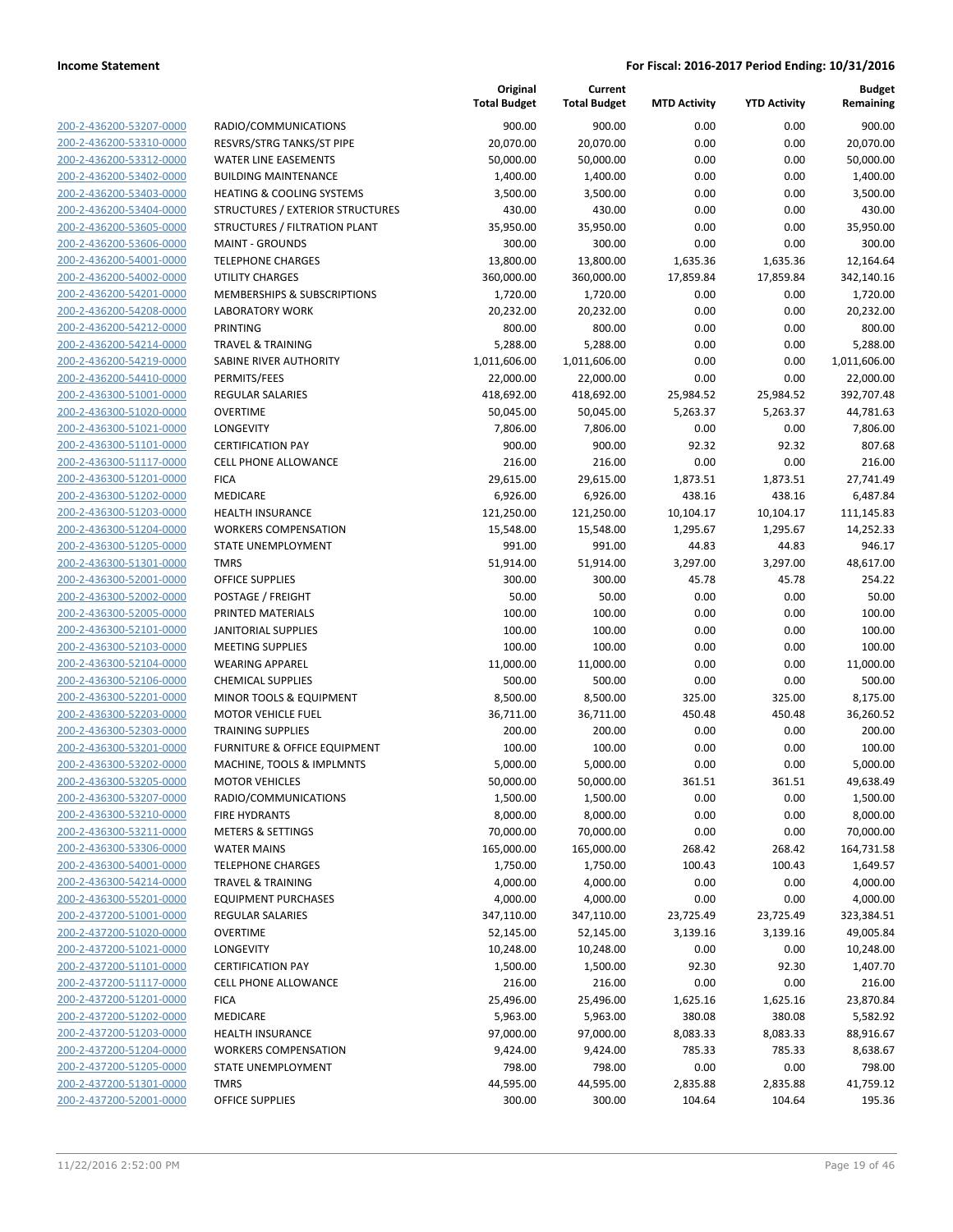**Current**

**Original**

**Budget Remaining**

| 200-2-437200-52103-0000                                          |
|------------------------------------------------------------------|
| 200-2-437200-52104-0000                                          |
| 200-2-437200-52106-0000                                          |
| 200-2-437200-52107-0000                                          |
| 200-2-437200-52201-0000                                          |
|                                                                  |
| 200-2-437200-52203-0000                                          |
| 200-2-437200-52303-0000                                          |
| 200-2-437200-53202-0000                                          |
| 200-2-437200-53205-0000                                          |
| 200-2-437200-53207-0000                                          |
| 200-2-437200-53309-0000                                          |
| 200-2-437200-53311-0000                                          |
| 200-2-437200-54001-0000                                          |
| 200-2-437200-54002-0000                                          |
|                                                                  |
| 200-2-437200-54214-0000                                          |
| 200-2-437300-51001-0000                                          |
| 200-2-437300-51020-0000                                          |
| 200-2-437300-51021-0000                                          |
| 200-2-437300-51101-0000                                          |
| 200-2-437300-51117-0000                                          |
| 200-2-437300-51201-0000                                          |
| 200-2-437300-51202-0000                                          |
| 200-2-437300-51203-0000                                          |
|                                                                  |
| 200-2-437300-51204-0000                                          |
| 200-2-437300-51205-0000                                          |
| 200-2-437300-51301-0000                                          |
| 200-2-437300-52001-0000                                          |
| 200-2-437300-52002-0000                                          |
| 200-2-437300-52005-0000                                          |
| 200-2-437300-52101·<br>-0000                                     |
| 200-2-437300-52102-0000                                          |
| 200-2-437300-52103-0000                                          |
|                                                                  |
| 200-2-437300-52104-0000                                          |
| 200-2-437300-52105-0000                                          |
| 200-2-437300-52106-0000                                          |
| 200-2-437300-52107-0000                                          |
| 200-2-437300-52201-0000                                          |
| 200-2-437300-52202-0000                                          |
| 200-2-437300-52203-0000                                          |
| 200-2-437300-52301-0000                                          |
| 200-2-437300-53202-0000                                          |
|                                                                  |
| 200-2-437300-53203-0000                                          |
| 200-2-437300-53205-0000                                          |
| 200-2-437300-53402-0000                                          |
| 200-2-437300-54001-0000                                          |
| 200-2-437300-54002-0000                                          |
| 200-2-437300-54103-0000                                          |
| 200-2-437300-54201-0000                                          |
| 200-2-437300-54208-0000                                          |
|                                                                  |
|                                                                  |
| 200-2-437300-54214-0000                                          |
| 200-2-437300-54403-0000                                          |
| 200-2-437300-54410-0000                                          |
| 200-2-471100-56507-0000                                          |
| 200-2-471100-56508-0000                                          |
| 200-2-471200-56607-0000                                          |
| 200-2-475100-56002-0000                                          |
| 200-2-475100-56005-0000                                          |
|                                                                  |
| <u>200-2-480000-52003-0000</u><br><u>200-2-480000-52006-0000</u> |

|                         |                                    | <b>Total Budget</b> | <b>Total Budget</b> | <b>MTD Activity</b> | <b>YTD Activity</b> | Remaining  |
|-------------------------|------------------------------------|---------------------|---------------------|---------------------|---------------------|------------|
| 200-2-437200-52103-0000 | <b>MEETING SUPPLIES</b>            | 150.00              | 150.00              | 0.00                | 0.00                | 150.00     |
| 200-2-437200-52104-0000 | <b>WEARING APPAREL</b>             | 11,600.00           | 11,600.00           | 0.00                | 0.00                | 11,600.00  |
| 200-2-437200-52106-0000 | <b>CHEMICAL SUPPLIES</b>           | 2,400.00            | 2,400.00            | 0.00                | 0.00                | 2,400.00   |
| 200-2-437200-52107-0000 | <b>BOTANICAL SUPPLIES</b>          | 400.00              | 400.00              | 0.00                | 0.00                | 400.00     |
| 200-2-437200-52201-0000 | MINOR TOOLS & EQUIPMENT            | 6,500.00            | 6,500.00            | 0.00                | 0.00                | 6,500.00   |
| 200-2-437200-52203-0000 | <b>MOTOR VEHICLE FUEL</b>          | 24,030.00           | 24,030.00           | 332.15              | 332.15              | 23,697.85  |
| 200-2-437200-52303-0000 | <b>TRAINING SUPPLIES</b>           | 150.00              | 150.00              | 0.00                | 0.00                | 150.00     |
| 200-2-437200-53202-0000 | MACHINE, TOOLS & IMPLMNTS          | 5,000.00            | 5,000.00            | 0.00                | 0.00                | 5,000.00   |
| 200-2-437200-53205-0000 | <b>MOTOR VEHICLES</b>              | 21,000.00           | 21,000.00           | 389.96              | 389.96              | 20,610.04  |
| 200-2-437200-53207-0000 | RADIO/COMMUNICATIONS               | 700.00              | 700.00              | 0.00                | 0.00                | 700.00     |
| 200-2-437200-53309-0000 | SANITARY SEWER & TCEQ SSO          | 69,000.00           | 69,000.00           | 0.00                | 0.00                | 69,000.00  |
| 200-2-437200-53311-0000 | <b>LIFT STATIONS</b>               | 15,000.00           | 15,000.00           | 0.00                | 0.00                | 15,000.00  |
| 200-2-437200-54001-0000 | <b>TELEPHONE CHARGES</b>           | 9,000.00            | 9,000.00            | 391.88              | 391.88              | 8,608.12   |
| 200-2-437200-54002-0000 | <b>UTILITY CHARGES</b>             | 27,000.00           | 27,000.00           | 1,731.98            | 1,731.98            | 25,268.02  |
| 200-2-437200-54214-0000 | <b>TRAVEL &amp; TRAINING</b>       | 3,000.00            | 3,000.00            | 0.00                | 0.00                | 3,000.00   |
| 200-2-437300-51001-0000 | <b>REGULAR SALARIES</b>            | 482,269.00          | 482,269.00          | 35,996.95           | 35,996.95           | 446,272.05 |
| 200-2-437300-51020-0000 | <b>OVERTIME</b>                    | 33,684.00           | 33,684.00           | 2,394.18            | 2,394.18            | 31,289.82  |
| 200-2-437300-51021-0000 | LONGEVITY                          | 11,004.00           | 11,004.00           | 0.00                | 0.00                | 11,004.00  |
| 200-2-437300-51101-0000 | <b>CERTIFICATION PAY</b>           | 7,200.00            | 7,200.00            | 461.54              | 461.54              | 6,738.46   |
| 200-2-437300-51117-0000 | CELL PHONE ALLOWANCE               | 432.00              | 432.00              | 33.22               | 33.22               | 398.78     |
| 200-2-437300-51201-0000 | <b>FICA</b>                        | 33,145.00           | 33,145.00           | 2,281.78            | 2,281.78            | 30,863.22  |
| 200-2-437300-51202-0000 | MEDICARE                           | 7,752.00            | 7,752.00            | 533.64              | 533.64              | 7,218.36   |
| 200-2-437300-51203-0000 | HEALTH INSURANCE                   | 116,400.00          | 116,400.00          | 9,700.00            | 9,700.00            | 106,700.00 |
| 200-2-437300-51204-0000 | <b>WORKERS COMPENSATION</b>        | 11,571.00           | 11,571.00           | 964.25              | 964.25              | 10,606.75  |
| 200-2-437300-51205-0000 | STATE UNEMPLOYMENT                 | 925.00              | 925.00              | 0.00                | 0.00                | 925.00     |
| 200-2-437300-51301-0000 | <b>TMRS</b>                        | 58,885.00           | 58,885.00           | 4,090.81            | 4,090.81            | 54,794.19  |
| 200-2-437300-52001-0000 | <b>OFFICE SUPPLIES</b>             | 600.00              | 600.00              | 12.99               | 12.99               | 587.01     |
| 200-2-437300-52002-0000 | POSTAGE / FREIGHT                  | 600.00              | 600.00              | 184.73              | 184.73              | 415.27     |
| 200-2-437300-52005-0000 | PRINTED MATERIALS                  | 1,300.00            | 1,300.00            | 0.00                | 0.00                | 1,300.00   |
| 200-2-437300-52101-0000 | <b>JANITORIAL SUPPLIES</b>         | 1,650.00            | 1,650.00            | 0.00                | 0.00                | 1,650.00   |
| 200-2-437300-52102-0000 | REFERENCE SUPPLIES                 | 500.00              | 500.00              | 0.00                | 0.00                | 500.00     |
| 200-2-437300-52103-0000 | <b>MEETING SUPPLIES</b>            | 500.00              | 500.00              | 0.00                | 0.00                | 500.00     |
| 200-2-437300-52104-0000 | <b>WEARING APPAREL</b>             | 10,240.00           | 10,240.00           | 0.00                | 0.00                | 10,240.00  |
| 200-2-437300-52105-0000 | <b>LABORATORY</b>                  | 15,000.00           | 15,000.00           | 0.00                | 0.00                | 15,000.00  |
| 200-2-437300-52106-0000 | <b>CHEMICAL SUPPLIES</b>           | 52,000.00           | 52,000.00           | 0.00                | 0.00                | 52,000.00  |
| 200-2-437300-52107-0000 | <b>BOTANICAL SUPPLIES</b>          | 900.00              | 900.00              | 0.00                | 0.00                | 900.00     |
| 200-2-437300-52201-0000 | MINOR TOOLS & EQUIPMENT            | 6,300.00            | 6,300.00            | 0.00                | 0.00                | 6,300.00   |
| 200-2-437300-52202-0000 | <b>MECHANICAL SUPPLIES</b>         | 18,400.00           | 18,400.00           | 169.10              | 169.10              | 18,230.90  |
| 200-2-437300-52203-0000 | <b>MOTOR VEHICLE FUEL</b>          | 7,500.00            | 7,500.00            | 29.13               | 29.13               | 7,470.87   |
| 200-2-437300-52301-0000 | <b>SAFETY SUPPLIES</b>             | 2,300.00            | 2,300.00            | 0.00                | 0.00                | 2,300.00   |
| 200-2-437300-53202-0000 | MACHINE, TOOLS & IMPLMNTS          | 60,000.00           | 60,000.00           | 0.00                | 0.00                | 60,000.00  |
| 200-2-437300-53203-0000 | <b>INSTRUMENTS &amp; APPARATUS</b> | 6,000.00            | 6,000.00            | 0.00                | 0.00                | 6,000.00   |
| 200-2-437300-53205-0000 | <b>MOTOR VEHICLES</b>              | 4,000.00            | 4,000.00            | 1.99                | 1.99                | 3,998.01   |
| 200-2-437300-53402-0000 | <b>BUILDING MAINTENANCE</b>        | 6,000.00            | 6,000.00            | 0.00                | 0.00                | 6,000.00   |
| 200-2-437300-54001-0000 | <b>TELEPHONE CHARGES</b>           | 6,300.00            | 6,300.00            | 353.88              | 353.88              | 5,946.12   |
| 200-2-437300-54002-0000 | UTILITY CHARGES                    | 420,000.00          | 420,000.00          | 29,944.05           | 29,944.05           | 390,055.95 |
| 200-2-437300-54103-0000 | <b>CONSULTING</b>                  | 140,000.00          | 140,000.00          | 0.00                | 0.00                | 140,000.00 |
| 200-2-437300-54201-0000 | MEMBERSHIPS & SUBSCRIPTIONS        | 11,500.00           | 11,500.00           | 0.00                | 0.00                | 11,500.00  |
| 200-2-437300-54208-0000 | <b>LABORATORY WORK</b>             | 14,000.00           | 14,000.00           | 0.00                | 0.00                | 14,000.00  |
| 200-2-437300-54214-0000 | TRAVEL & TRAINING                  | 6,000.00            | 6,000.00            | 0.00                | 0.00                | 6,000.00   |
| 200-2-437300-54403-0000 | DISPOSAL CHARGES                   | 95,000.00           | 95,000.00           | 6,213.51            | 6,213.51            | 88,786.49  |
| 200-2-437300-54410-0000 | PERMITS/FEES                       | 74,000.00           | 74,000.00           | 0.00                | 0.00                | 74,000.00  |
| 200-2-471100-56507-0000 | 08 REV BONDS - PRINCIPAL           | 910,000.00          | 910,000.00          | 0.00                | 0.00                | 910,000.00 |
| 200-2-471100-56508-0000 | 09 TWDP REV BOND - PRINC           | 15,000.00           | 15,000.00           | 0.00                | 0.00                | 15,000.00  |
| 200-2-471200-56607-0000 | 08 REV BONDS - INTEREST            | 343,480.00          | 343,480.00          | 0.00                | 0.00                | 343,480.00 |
| 200-2-475100-56002-0000 | MISCELLANEOUS DEBT EXP / AGENT FEE | 750.00              | 750.00              | 0.00                | 0.00                | 750.00     |
| 200-2-475100-56005-0000 | ARBITRAGE                          | 1,750.00            | 1,750.00            | 0.00                | 0.00                | 1,750.00   |
| 200-2-480000-52003-0000 | <b>COPIER CHARGES</b>              | 10,600.00           | 10,600.00           | 240.31              | 240.31              | 10,359.69  |
| 200-2-480000-52006-0000 | <b>COPIER PAPER</b>                | 500.00              | 500.00              | 0.00                | 0.00                | 500.00     |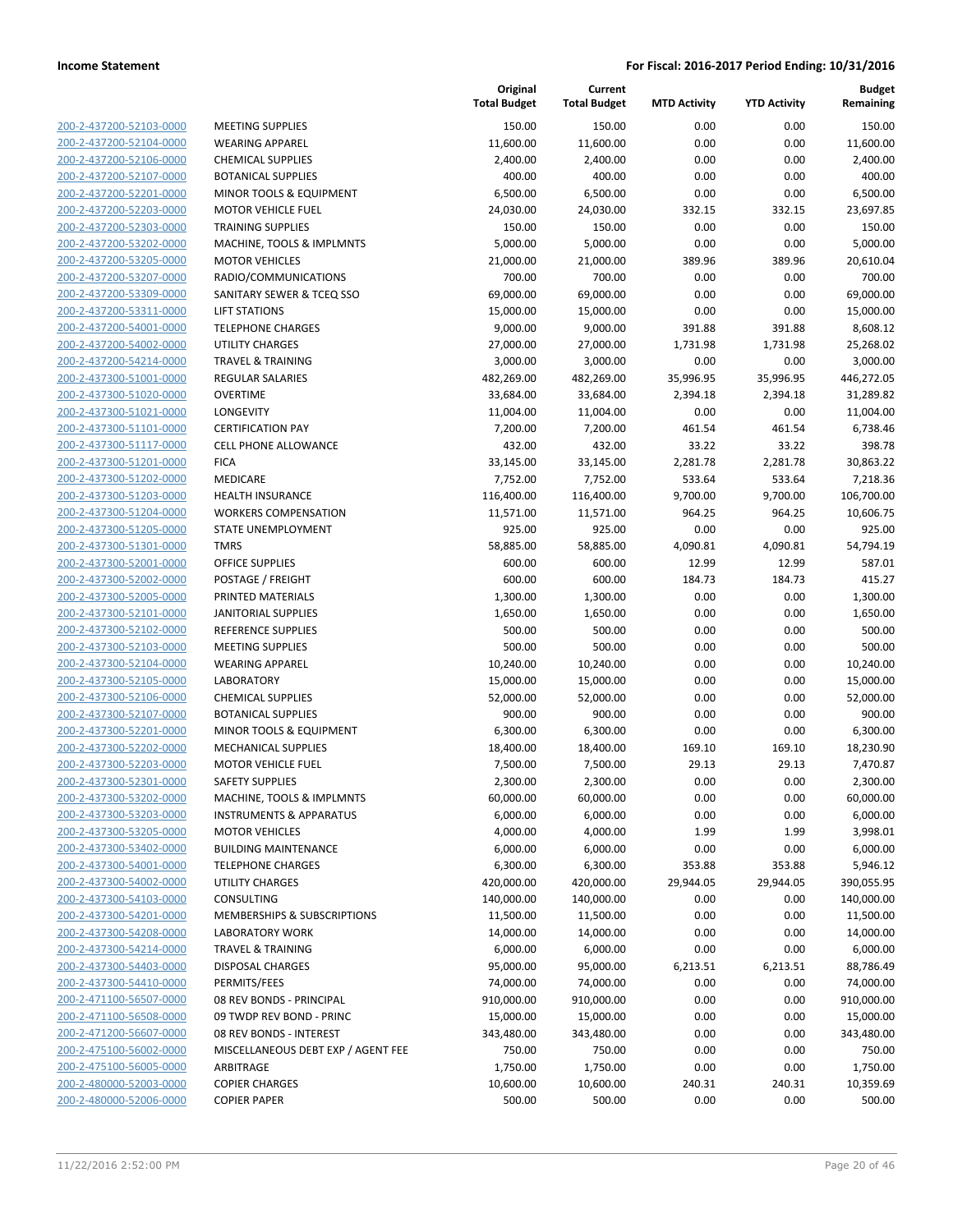|                                                    |                                                               | Original<br><b>Total Budget</b> | Current<br><b>Total Budget</b> | <b>MTD Activity</b>     | <b>YTD Activity</b> | <b>Budget</b><br>Remaining |
|----------------------------------------------------|---------------------------------------------------------------|---------------------------------|--------------------------------|-------------------------|---------------------|----------------------------|
| 200-2-480000-54002-0000                            | UTILITY CHARGES                                               | 6,500.00                        | 6,500.00                       | 192.06                  | 192.06              | 6,307.94                   |
| 200-2-480000-54226-0000                            | <b>INSURANCE EXPENSE</b>                                      | 41,390.00                       | 41,390.00                      | 30,000.00               | 30,000.00           | 11,390.00                  |
| 200-2-480000-57002-0000                            | <b>BAD DEBT EXPENSE</b>                                       | 16,450.00                       | 16,450.00                      | 0.00                    | 0.00                | 16,450.00                  |
| 200-2-480000-57005-0000                            | <b>ACCRUED VAC &amp; SICK PAY</b>                             | 25,000.00                       | 25,000.00                      | 0.00                    | 0.00                | 25,000.00                  |
| 200-2-480000-57008-0000                            | <b>BANK CHARGES</b>                                           | 27,000.00                       | 27,000.00                      | 1,985.95                | 1,985.95            | 25,014.05                  |
| 200-2-491000-58001-0000                            | <b>XFR - GENERAL FUND</b>                                     | 1,250,423.00                    | 1,250,423.00                   | 108,972.04              | 108,972.04          | 1,141,450.96               |
| 200-2-491000-58037-0000                            | <b>XFR - DEBT SERVICE FUND</b>                                | 1,580,613.00                    | 1,580,613.00                   | 131,717.75              | 131,717.75          | 1,448,895.25               |
| 200-2-491000-58120-0000                            | <b>XFR - UTILITY CIP FUND</b>                                 | 2,961,447.00                    | 2,961,447.00                   | 246,787.25              | 246,787.25          | 2,714,659.75               |
| 200-2-495000-58580-0000                            | CA - GENERAL FUND - GENERAL GOVERNMENT                        | 369,256.00                      | 369,256.00                     | 30,771.33               | 30,771.33           | 338,484.67                 |
| 200-2-495000-58581-0000                            | CA - GENERAL FUND - PUBLIC WORKS                              | 172,134.00                      | 172,134.00                     | 14,344.50               | 14,344.50           | 157,789.50                 |
| 200-2-495000-58701-0000                            | CA - CENTRAL SERVICE FUND                                     | 180,374.00                      | 180,374.00                     | 15,031.17               | 15,031.17           | 165,342.83                 |
| 200-2-495000-58710-0000                            | CA - INSURANCE FUND                                           | 82,937.00                       | 82,937.00                      | 6,911.42                | 6,911.42            | 76,025.58                  |
| 200-2-495000-58720-0000                            | CA - MIS FUN                                                  | 111,955.00                      | 111,955.00                     | 9,329.58                | 9,329.58            | 102,625.42                 |
| 200-2-495000-58900-0000                            | <b>CA - ELECTRIC FUND</b>                                     | 603,626.00                      | 603,626.00                     | 50,302.17               | 50,302.17           | 553,323.83                 |
|                                                    | <b>Expense Total:</b>                                         | 14,820,349.08                   | 14,820,349.08                  | 900,041.93              | 900,041.93          | 13,920,307.15              |
|                                                    | Fund: 200 - WATER / WASTEWATER FUND Surplus (Deficit):        | $-2,192,127.08$                 | -2,192,127.08                  | 237,538.62              | 237,538.62          | -2,429,665.70              |
| <b>Fund: 211 - WASTEWATER IMPACT FEES</b>          |                                                               |                                 |                                |                         |                     |                            |
| Revenue                                            |                                                               |                                 |                                |                         |                     |                            |
| 211-2-319001-45401-0000                            | <b>INTEREST REVENUES</b>                                      | 0.00                            | 0.00                           | $-0.25$                 | $-0.25$             | 0.25                       |
|                                                    | <b>Revenue Total:</b>                                         | 0.00                            | 0.00                           | $-0.25$                 | $-0.25$             | 0.25                       |
| <b>Expense</b>                                     |                                                               |                                 |                                |                         |                     |                            |
| 211-2-480000-57008-0000                            | <b>BANK CHARGES</b>                                           | 0.00                            | 0.00                           | 0.11                    | 0.11                | $-0.11$                    |
|                                                    | <b>Expense Total:</b>                                         | 0.00                            | 0.00                           | 0.11                    | 0.11                | $-0.11$                    |
|                                                    | Fund: 211 - WASTEWATER IMPACT FEES Surplus (Deficit):         | 0.00                            | 0.00                           | $-0.36$                 | $-0.36$             | 0.36                       |
| Fund: 216 - UTILIITY CIP FUND                      |                                                               |                                 |                                |                         |                     |                            |
| Revenue                                            |                                                               |                                 |                                |                         | $-466.27$           |                            |
| 216-2-319001-45401-0000<br>216-2-323001-46100-0000 | <b>INTEREST REVENUES</b><br><b>XFR - UTILITY FUND</b>         | 6,000.00<br>2,961,447.00        | 6,000.00<br>2,961,447.00       | $-466.27$<br>246,787.25 | 246,787.25          | 6,466.27<br>2,714,659.75   |
|                                                    | <b>Revenue Total:</b>                                         | 2,967,447.00                    | 2,967,447.00                   | 246,320.98              | 246,320.98          | 2,721,126.02               |
|                                                    |                                                               |                                 |                                |                         |                     |                            |
| <b>Expense</b>                                     |                                                               |                                 |                                |                         |                     |                            |
| 216-2-436200-55002-0000<br>216-2-436300-55201-0000 | <b>IMPROVEMENTS</b>                                           | 31,000.00                       | 31,000.00                      | 0.00<br>0.00            | 0.00<br>0.00        | 31,000.00<br>90,000.00     |
| 216-2-437300-55002-0000                            | <b>EQUIPMENT PURCHASES</b><br><b>IMPROVEMENTS</b>             | 90,000.00<br>100,000.00         | 90,000.00<br>100,000.00        | 0.00                    | 0.00                | 100,000.00                 |
| 216-2-480000-57008-0000                            | <b>BANK CHARGES</b>                                           | 4,000.00                        | 4,000.00                       | 210.40                  | 210.40              | 3,789.60                   |
|                                                    | <b>Expense Total:</b>                                         | 225,000.00                      | 225,000.00                     | 210.40                  | 210.40              | 224,789.60                 |
|                                                    | Fund: 216 - UTILIITY CIP FUND Surplus (Deficit):              | 2,742,447.00                    | 2,742,447.00                   | 246,110.58              | 246,110.58          | 2,496,336.42               |
| Fund: 217 - WASTEWATER RECLAMATION FUND            |                                                               |                                 |                                |                         |                     |                            |
| Revenue                                            |                                                               |                                 |                                |                         |                     |                            |
| 217-2-319001-45401-0000                            | <b>INTEREST REVENUES</b>                                      | 0.00                            | 0.00                           | 292.28                  | 292.28              | $-292.28$                  |
|                                                    | <b>Revenue Total:</b>                                         | 0.00                            | 0.00                           | 292.28                  | 292.28              | $-292.28$                  |
|                                                    | Fund: 217 - WASTEWATER RECLAMATION FUND Total:                | 0.00                            | 0.00                           | 292.28                  | 292.28              | -292.28                    |
| <b>Fund: 300 - AIRPORT FUND</b>                    |                                                               |                                 |                                |                         |                     |                            |
| Revenue                                            |                                                               |                                 |                                |                         |                     |                            |
| 300-2-319001-44315-0000                            | <b>AIRPORT FUEL FEES</b>                                      | 1,000.00                        | 1,000.00                       | 0.00                    | 0.00                | 1,000.00                   |
| 300-2-319001-45401-0000                            | <b>INTEREST REVENUES</b>                                      | 1,200.00                        | 1,200.00                       | $-481.25$               | $-481.25$           | 1,681.25                   |
| 300-2-321001-45507-0000                            | L-3 COMM LEASE                                                | 572,500.00                      | 572,500.00                     | 0.00                    | 0.00                | 572,500.00                 |
| 300-2-321001-45508-0000                            | AIR EVAC HANGAR FEES                                          | 8,776.00                        | 8,776.00                       | 1,350.18                | 1,350.18            | 7,425.82                   |
| 300-2-321001-45509-0000                            | BLUE SKY T-HANGAR LEASE                                       | 4,769.00                        | 4,769.00                       | 0.00                    | 0.00                | 4,769.00                   |
| 300-2-321001-45510-0000                            | ARKOMA - HORIZONS AHEAD LEASE                                 | 46,800.00                       | 46,800.00                      | 3,900.00                | 3,900.00            | 42,900.00                  |
| 300-2-321001-45513-0000                            | MAJORS FLYING CLUB LAND LEASE                                 | 1,396.00                        | 1,396.00                       | 116.33                  | 116.33              | 1,279.67                   |
| 300-2-321001-45515-0000                            | <b>TEXSAN AVIATION LAND LEASE</b>                             | 972.00                          | 972.00                         | 0.00                    | 0.00                | 972.00                     |
| 300-2-321001-45516-0000                            | MFC PARTNERS LAND LEASE                                       | 1,260.00                        | 1,260.00                       | 0.00                    | 0.00                | 1,260.00                   |
| 300-2-321001-45517-0000                            | <b>INNOVATION FIRST MAINT HANGAR</b><br><b>Revenue Total:</b> | 16,671.00<br>655,344.00         | 16,671.00<br>655,344.00        | 0.00<br>4,885.26        | 0.00<br>4,885.26    | 16,671.00<br>650,458.74    |
|                                                    |                                                               |                                 |                                |                         |                     |                            |
| <b>Expense</b><br>300-2-438100-51001-0000          | REGULAR SALARIES                                              | 46,675.00                       | 46,675.00                      | 3,555.20                | 3,555.20            | 43,119.80                  |
|                                                    |                                                               |                                 |                                |                         |                     |                            |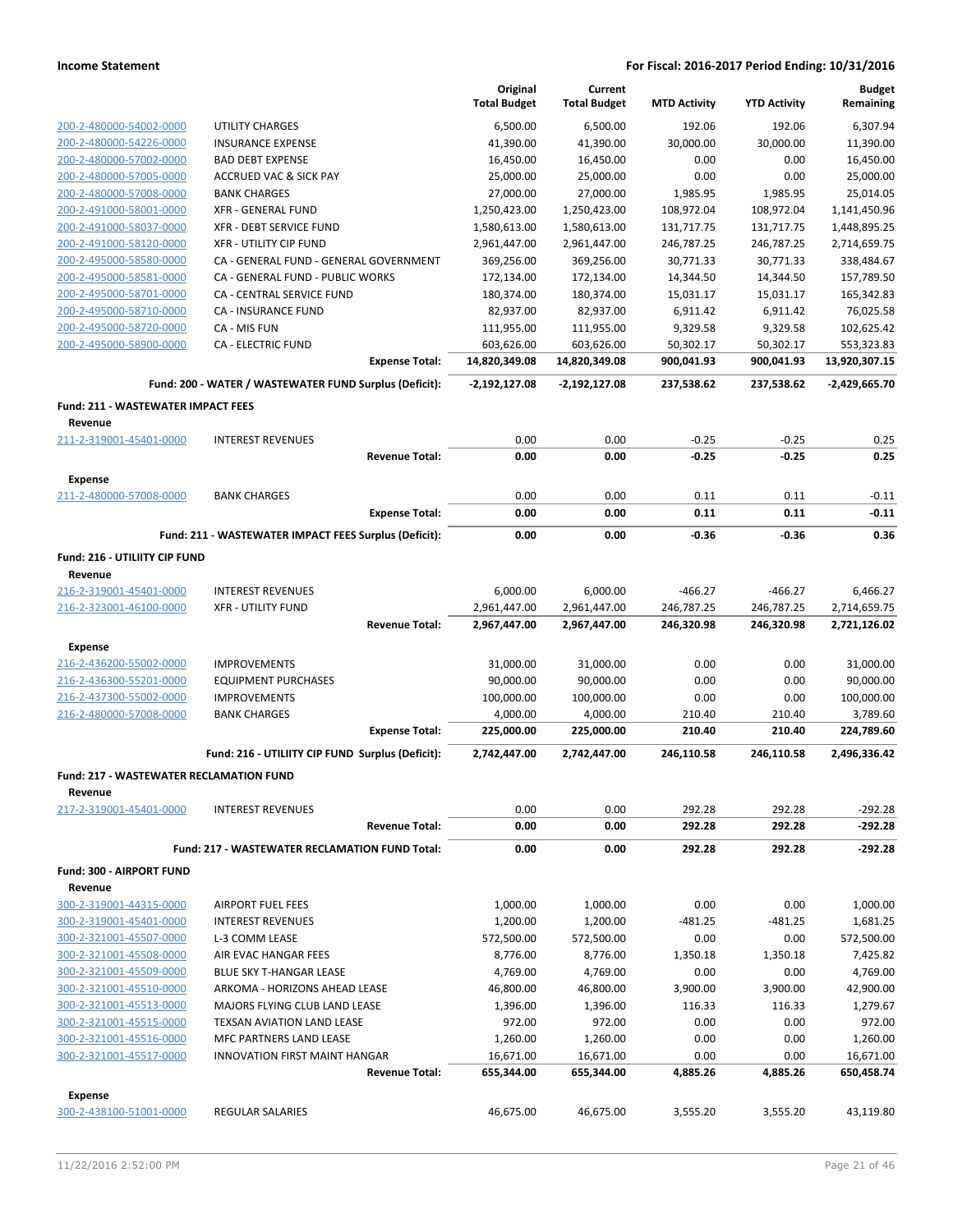|                                  |                                                     | Original<br><b>Total Budget</b> | Current<br><b>Total Budget</b> | <b>MTD Activity</b> | <b>YTD Activity</b> | <b>Budget</b><br>Remaining |
|----------------------------------|-----------------------------------------------------|---------------------------------|--------------------------------|---------------------|---------------------|----------------------------|
| 300-2-438100-51021-0000          | LONGEVITY                                           | 78.00                           | 78.00                          | 0.00                | 0.00                | 78.00                      |
| 300-2-438100-51117-0000          | <b>CELL PHONE ALLOWANCE</b>                         | 432.00                          | 432.00                         | 33.24               | 33.24               | 398.76                     |
| 300-2-438100-51201-0000          | <b>FICA</b>                                         | 2,925.00                        | 2,925.00                       | 222.48              | 222.48              | 2,702.52                   |
| 300-2-438100-51202-0000          | <b>MEDICARE</b>                                     | 684.00                          | 684.00                         | 52.03               | 52.03               | 631.97                     |
| 300-2-438100-51203-0000          | <b>HEALTH INSURANCE</b>                             | 9,700.00                        | 9,700.00                       | 808.33              | 808.33              | 8,891.67                   |
| 300-2-438100-51204-0000          | <b>WORKERS COMPENSATION</b>                         | 955.00                          | 955.00                         | 79.58               | 79.58               | 875.42                     |
| 300-2-438100-51205-0000          | STATE UNEMPLOYMENT                                  | 154.00                          | 154.00                         | 0.00                | 0.00                | 154.00                     |
| 300-2-438100-51301-0000          | <b>TMRS</b>                                         | 5,197.00                        | 5,197.00                       | 377.50              | 377.50              | 4,819.50                   |
| 300-2-438100-52001-0000          | OFFICE SUPPLIES                                     | 150.00                          | 150.00                         | 0.00                | 0.00                | 150.00                     |
| 300-2-438100-52002-0000          | POSTAGE / FREIGHT                                   | 50.00                           | 50.00                          | 0.00                | 0.00                | 50.00                      |
| 300-2-438100-52201-0000          | MINOR TOOLS & EQUIPMENT                             | 100.00                          | 100.00                         | 0.00                | 0.00                | 100.00                     |
| 300-2-438100-53202-0000          | MACHINE, TOOLS & IMPLMNTS                           | 100.00                          | 100.00                         | 0.00                | 0.00                | 100.00                     |
| 300-2-438100-53205-0000          | <b>MOTOR VEHICLES</b>                               | 1,500.00                        | 1,500.00                       | 0.00                | 0.00                | 1,500.00                   |
| 300-2-438100-53303-0000          | MAINT - STREET /ALLEY/APRN/RNWY                     | 1,500.00                        | 1,500.00                       | 0.00                | 0.00                | 1,500.00                   |
| 300-2-438100-53402-0000          | <b>BUILDING MAINTENANCE</b>                         | 10,000.00                       | 10,000.00                      | 0.00                | 0.00                | 10,000.00                  |
| 300-2-438100-54001-0000          | <b>TELEPHONE CHARGES</b>                            | 1,400.00                        | 1,400.00                       | 124.92              | 124.92              | 1,275.08                   |
| 300-2-438100-54002-0000          | <b>UTILITY CHARGES</b>                              | 13,000.00                       | 13,000.00                      | 1,085.20            | 1,085.20            | 11,914.80                  |
| 300-2-438100-54105-0000          | <b>MARKETING</b>                                    | 200.00                          | 200.00                         | 0.00                | 0.00                | 200.00                     |
| 300-2-438100-54106-0000          | <b>ATTORNEY FEES</b>                                | 5,000.00                        | 5,000.00                       | 0.00                | 0.00                | 5,000.00                   |
| 300-2-438100-54110-0000          | <b>AUDIT</b>                                        | 10,000.00                       | 10,000.00                      | 0.00                | 0.00                | 10,000.00                  |
| 300-2-438100-54201-0000          | MEMBERSHIPS & SUBSCRIPTIONS                         | 200.00                          | 200.00                         | 0.00                | 0.00                | 200.00                     |
| 300-2-438100-54214-0000          | <b>TRAVEL &amp; TRAINING</b>                        | 1,500.00                        | 1,500.00                       | 0.00                | 0.00                | 1,500.00                   |
| 300-2-438100-54408-0000          | OTHER / INSURANCE EXPENSE                           | 15,000.00                       | 15,000.00                      | 3,000.00            | 3,000.00            | 12,000.00                  |
| 300-2-438100-54410-0000          | PERMITS/FEES                                        | 1,500.00                        | 1,500.00                       | 0.00                | 0.00                | 1,500.00                   |
| 300-2-480000-57008-0000          | <b>BANK CHARGES</b>                                 | 1,200.00                        | 1,200.00                       | 217.16              | 217.16              | 982.84                     |
| 300-2-491000-58035-0000          | <b>XFR - DEBT SERVICE FUND</b>                      | 52,000.00                       | 52,000.00                      | 4,333.33            | 4,333.33            | 47,666.67                  |
|                                  | <b>Expense Total:</b>                               | 181,200.00                      | 181,200.00                     | 13,888.97           | 13,888.97           | 167,311.03                 |
|                                  | Fund: 300 - AIRPORT FUND Surplus (Deficit):         | 474,144.00                      | 474,144.00                     | $-9,003.71$         | $-9,003.71$         | 483,147.71                 |
| Fund: 320 - AIRPORT TXDOT GRANT  |                                                     |                                 |                                |                     |                     |                            |
| Revenue                          |                                                     |                                 |                                |                     |                     |                            |
| 320-2-310001-43109-0000          | <b>GRANT MATCH / L-3 MATCHING FUNDS</b>             | 0.00                            | 0.00                           | 200,000.00          | 200,000.00          | $-200,000.00$              |
|                                  | <b>Revenue Total:</b>                               | 0.00                            | 0.00                           | 200,000.00          | 200,000.00          | $-200,000.00$              |
|                                  | Fund: 320 - AIRPORT TXDOT GRANT Total:              | 0.00                            | 0.00                           | 200,000.00          | 200,000.00          | $-200,000.00$              |
| Fund: 360 - AIRPORT CAPITAL FUND |                                                     |                                 |                                |                     |                     |                            |
| Revenue                          |                                                     |                                 |                                |                     |                     |                            |
| 360-2-310002-45611-0000          | DONATIONS FOR AP PROJECTS                           | 300,000.00                      | 300,000.00                     | 0.00                | 0.00                | 300,000.00                 |
| 360-2-319001-45401-0000          | <b>INTEREST REVENUES</b>                            | 1,500.00                        | 1,500.00                       | $-106.66$           | $-106.66$           | 1,606.66                   |
|                                  | <b>Revenue Total:</b>                               | 301,500.00                      | 301,500.00                     | $-106.66$           | $-106.66$           | 301,606.66                 |
|                                  |                                                     |                                 |                                |                     |                     |                            |
| <b>Expense</b>                   |                                                     |                                 |                                |                     |                     |                            |
| 360-2-438100-55012-0000          | <b>CWIP / CONSTRUCTION</b>                          | 500,000.00                      | 500,000.00                     | 0.00                | 0.00                | 500,000.00                 |
| 360-2-480000-57008-0000          | <b>BANK CHARGES</b>                                 | 1,200.00                        | 1,200.00                       | 48.13               | 48.13               | 1,151.87                   |
|                                  | <b>Expense Total:</b>                               | 501,200.00                      | 501,200.00                     | 48.13               | 48.13               | 501,151.87                 |
|                                  | Fund: 360 - AIRPORT CAPITAL FUND Surplus (Deficit): | $-199,700.00$                   | -199,700.00                    | $-154.79$           | -154.79             | $-199,545.21$              |
| Fund: 362 - AIRPORT FBO FUEL     |                                                     |                                 |                                |                     |                     |                            |
| Revenue                          |                                                     |                                 |                                |                     |                     |                            |
| 362-2-319001-44315-0000          | <b>AIRPORT - FUEL FEES</b>                          | 0.00                            | 0.00                           | 32,726.38           | 32,726.38           | $-32,726.38$               |
| 362-2-319001-44316-0000          | AIRPORT - PARKING, TIE DOWNS, & RAMP FE             | 0.00                            | 0.00                           | 220.00              | 220.00              | $-220.00$                  |
| 362-2-319001-44320-0000          | AIRPORT - OIL                                       | 0.00                            | 0.00                           | 39.00               | 39.00               | $-39.00$                   |
| 362-2-319001-44321-0000          | <b>AIRPORT - CHARTS</b>                             | 0.00                            | 0.00                           | 19.50               | 19.50               | $-19.50$                   |
| 362-2-319001-44322-0000          | AIRPORT - PILOT SUPPLIES                            | 0.00                            | 0.00                           | 78.65               | 78.65               | $-78.65$                   |
| 362-2-319001-45401-0000          | <b>INTEREST REVENUES</b>                            | 0.00                            | 0.00                           | $-6.46$             | $-6.46$             | 6.46                       |
|                                  | <b>Revenue Total:</b>                               | 0.00                            | 0.00                           | 33,077.07           | 33,077.07           | -33,077.07                 |
| <b>Expense</b>                   |                                                     |                                 |                                |                     |                     |                            |
| 362-2-438100-57003-0000          | <b>CREDIT CARD FEES</b>                             | 0.00                            | 0.00                           | 1,035.02            | 1,035.02            | $-1,035.02$                |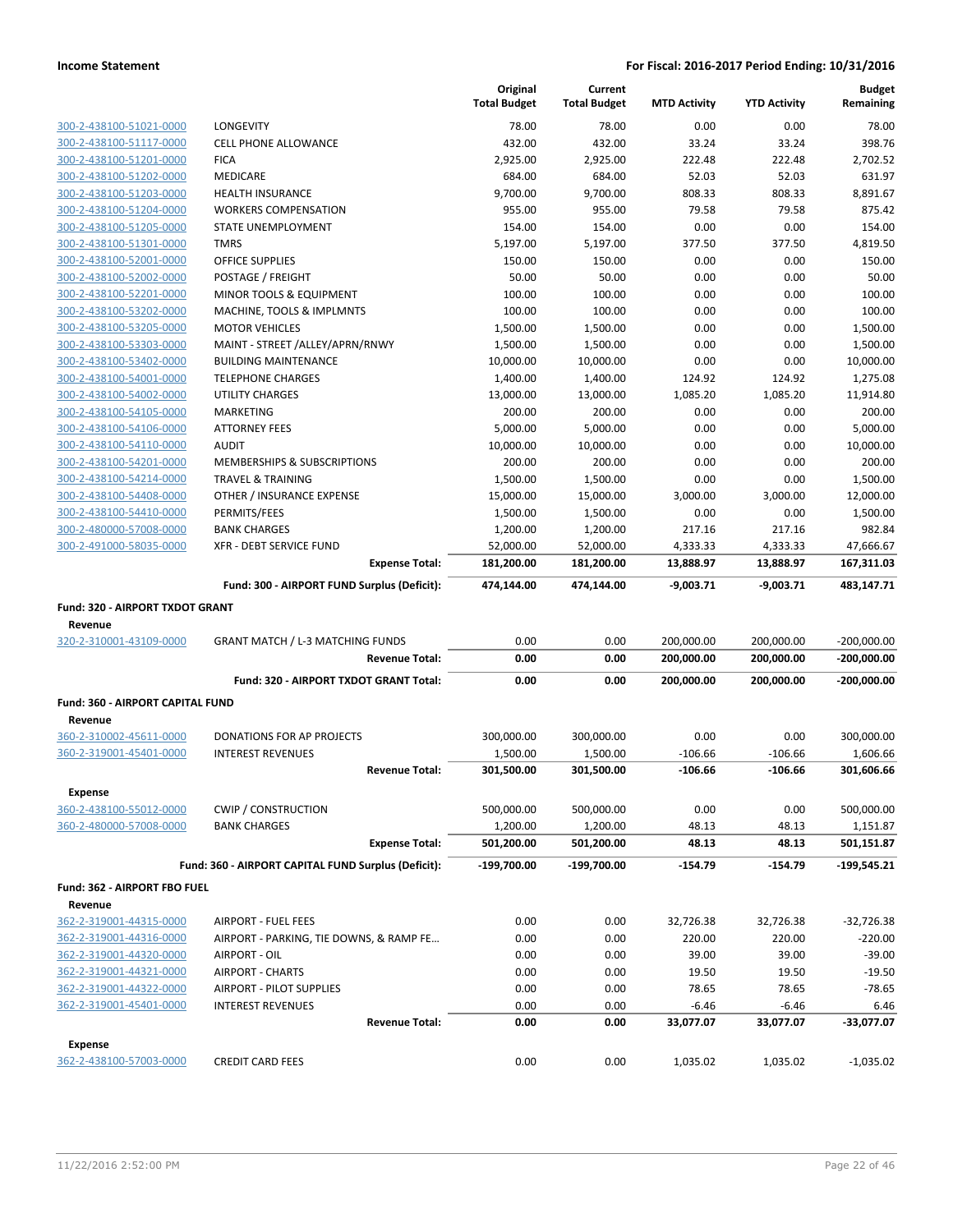|                             |                                                 | Original<br><b>Total Budget</b> | Current<br><b>Total Budget</b> | <b>MTD Activity</b> | <b>YTD Activity</b> | <b>Budget</b><br>Remaining |
|-----------------------------|-------------------------------------------------|---------------------------------|--------------------------------|---------------------|---------------------|----------------------------|
| 362-2-480000-57008-0000     | <b>BANK CHARGES</b>                             | 0.00                            | 0.00                           | 2.92                | 2.92                | $-2.92$                    |
|                             | <b>Expense Total:</b>                           | 0.00                            | 0.00                           | 1,037.94            | 1,037.94            | $-1,037.94$                |
|                             | Fund: 362 - AIRPORT FBO FUEL Surplus (Deficit): | 0.00                            | 0.00                           | 32,039.13           | 32,039.13           | $-32,039.13$               |
| Fund: 400 - GOLF FUND       |                                                 |                                 |                                |                     |                     |                            |
| Revenue                     |                                                 |                                 |                                |                     |                     |                            |
| 400-2-319001-45604-0000     | OTHER REVENUE / OVER/SHORT                      | 50.00                           | 50.00                          | 7.04                | 7.04                | 42.96                      |
| 400-2-319005-44510-0000     | <b>GREENS FEES</b>                              | 120,000.00                      | 120,000.00                     | 12,119.74           | 12,119.74           | 107,880.26                 |
| 400-2-319006-45308-0000     | PRO SHOP CONCESSIONS                            | 8,691.00                        | 8,691.00                       | 843.95              | 843.95              | 7,847.05                   |
| 400-2-319007-45309-0000     | <b>MERCHANDISE SALES</b>                        | 8,787.00                        | 8,787.00                       | 332.99              | 332.99              | 8,454.01                   |
| 400-2-319008-45511-0000     | <b>CART RENTALS</b>                             | 69,000.00                       | 69,000.00                      | 7,394.40            | 7,394.40            | 61,605.60                  |
| 400-2-319009-45512-0000     | <b>GOLF LEASES / MEMBERSHIPS</b>                | 66,000.00                       | 66,000.00                      | 8,494.51            | 8,494.51            | 57,505.49                  |
|                             | <b>Revenue Total:</b>                           | 272,528.00                      | 272,528.00                     | 29,192.63           | 29,192.63           | 243,335.37                 |
| <b>Expense</b>              |                                                 |                                 |                                |                     |                     |                            |
| 400-2-451250-51001-0000     | <b>REGULAR SALARIES</b>                         | 103,704.00                      | 103,704.00                     | 7,744.33            | 7,744.33            | 95,959.67                  |
| 400-2-451250-51020-0000     | <b>OVERTIME</b>                                 | 5,033.00                        | 5,033.00                       | 395.44              | 395.44              | 4,637.56                   |
| 400-2-451250-51021-0000     | LONGEVITY                                       | 5,352.00                        | 5,352.00                       | 0.00                | 0.00                | 5,352.00                   |
| 400-2-451250-51101-0000     | <b>CERTIFICATION PAY</b>                        | 600.00                          | 600.00                         | 46.16               | 46.16               | 553.84                     |
| 400-2-451250-51117-0000     | <b>CELL PHONE ALLOWANCE</b>                     | 696.00                          | 696.00                         | 53.54               | 53.54               | 642.46                     |
| 400-2-451250-51201-0000     | <b>FICA</b>                                     | 7,154.00                        | 7,154.00                       | 500.33              | 500.33              | 6,653.67                   |
| 400-2-451250-51202-0000     | MEDICARE                                        | 1,673.00                        | 1,673.00                       | 117.01              | 117.01              | 1,555.99                   |
| 400-2-451250-51203-0000     | <b>HEALTH INSURANCE</b>                         | 9,700.00                        | 9,700.00                       | 808.33              | 808.33              | 8,891.67                   |
| 400-2-451250-51204-0000     | <b>WORKERS COMPENSATION</b>                     | 3,311.00                        | 3,311.00                       | 275.92              | 275.92              | 3,035.08                   |
| 400-2-451250-51205-0000     | STATE UNEMPLOYMENT                              | 449.00                          | 449.00                         | 63.67               | 63.67               | 385.33                     |
| 400-2-451250-51301-0000     | <b>TMRS</b>                                     | 9,825.00                        | 9,825.00                       | 686.27              | 686.27              | 9,138.73                   |
| 400-2-451250-52001-0000     | <b>OFFICE SUPPLIES</b>                          | 1,400.00                        | 1,400.00                       | 0.00                | 0.00                | 1,400.00                   |
| 400-2-451250-52101-0000     | <b>JANITORIAL SUPPLIES</b>                      | 400.00                          | 400.00                         | 0.00                | 0.00                | 400.00                     |
| 400-2-451250-52104-0000     | <b>WEARING APPAREL</b>                          | 500.00                          | 500.00                         | 0.00                | 0.00                | 500.00                     |
| 400-2-451250-52107-0000     | <b>BOTANICAL SUPPLIES</b>                       | 8,600.00                        | 8,600.00                       | 0.00                | 0.00                | 8,600.00                   |
| 400-2-451250-52201-0000     | MINOR TOOLS & EQUIPMENT                         | 800.00                          | 800.00                         | 0.00                | 0.00                | 800.00                     |
| 400-2-451250-52203-0000     | <b>MOTOR VEHICLE FUEL</b>                       | 1,100.00                        | 1,100.00                       | 45.59               | 45.59               | 1,054.41                   |
| 400-2-451250-52401-0000     | RECREATIONAL SUPPLIES                           | 1,200.00                        | 1,200.00                       | 0.00                | 0.00                | 1,200.00                   |
| 400-2-451250-52403-0000     | <b>RESALE ITEMS</b>                             | 15,000.00                       | 15,000.00                      | 432.71              | 432.71              | 14,567.29                  |
| 400-2-451250-52404-0000     | RESALE ITEMS - PRO SHOP                         | 3,500.00                        | 3,500.00                       | 0.00                | 0.00                | 3,500.00                   |
| 400-2-451250-53202-0000     | MACHINE, TOOLS & IMPLMNTS                       | 6,000.00                        | 6,000.00                       | 0.00                | 0.00                | 6,000.00                   |
| 400-2-451250-53205-0000     | <b>MOTOR VEHICLES</b>                           | 400.00                          | 400.00                         | 0.00                | 0.00                | 400.00                     |
| 400-2-451250-53307-0000     | <b>IRRIGATION</b>                               | 1,500.00                        | 1,500.00                       | 0.00                | 0.00                | 1,500.00                   |
| 400-2-451250-53402-0000     | <b>BUILDING MAINTENANCE</b>                     | 2,000.00                        | 2,000.00                       | 0.00                | 0.00                | 2,000.00                   |
| 400-2-451250-54001-0000     | <b>TELEPHONE CHARGES</b>                        | 1,250.00                        | 1,250.00                       | 61.37               | 61.37               | 1,188.63                   |
| 400-2-451250-54002-0000     | UTILITY CHARGES                                 | 9,300.00                        | 9,300.00                       | 1,061.64            | 1,061.64            | 8,238.36                   |
| 400-2-451250-54105-0000     | <b>MARKETING</b>                                | 1,000.00                        | 1,000.00                       | 0.00                | 0.00                | 1,000.00                   |
| 400-2-451250-54201-0000     | MEMBERSHIPS & SUBSCRIPTIONS                     | 765.00                          | 765.00                         | 0.00                | 0.00                | 765.00                     |
| 400-2-451250-54214-0000     | TRAVEL & TRAINING                               | 2,100.00                        | 2,100.00                       | 0.00                | 0.00                | 2,100.00                   |
| 400-2-451250-54226-0000     | <b>INSURANCE EXPENSE</b>                        | 300.00                          | 300.00                         | 300.00              | 300.00              | 0.00                       |
| 400-2-451250-54909-0000     | <b>GOLF CART LEASE EXPENSE</b>                  | 31,000.00                       | 31,000.00                      | 0.00                | 0.00                | 31,000.00                  |
| 400-2-480000-57008-0000     | <b>BANK CHARGES</b>                             | 3,000.00                        | 3,000.00                       | 0.00                | 0.00                | 3,000.00                   |
|                             | <b>Expense Total:</b>                           | 238,612.00                      | 238,612.00                     | 12,592.31           | 12,592.31           | 226,019.69                 |
|                             | Fund: 400 - GOLF FUND Surplus (Deficit):        | 33,916.00                       | 33,916.00                      | 16,600.32           | 16,600.32           | 17,315.68                  |
| Fund: 500 - SANITATION FUND |                                                 |                                 |                                |                     |                     |                            |
| Revenue                     |                                                 |                                 |                                |                     |                     |                            |
| 500-2-318001-44314-0000     | LATE CHARGES                                    | 84,050.00                       | 84,050.00                      | 6,703.15            | 6,703.15            | 77,346.85                  |
| 500-2-319001-45401-0000     | <b>INTEREST REVENUES</b>                        | 5,000.00                        | 5,000.00                       | $-176.52$           | $-176.52$           | 5,176.52                   |
| 500-2-319020-44313-0000     | <b>FUEL SURCHARGE</b>                           | 147,160.00                      | 147,160.00                     | 12,509.38           | 12,509.38           | 134,650.62                 |
| 500-2-319020-45107-0000     | <b>COLLECTION CHARGES</b>                       | 2,149,958.00                    | 2,149,958.00                   | 185,923.18          | 185,923.18          | 1,964,034.82               |
| 500-2-319021-45108-0000     | DISPOSAL CHARGES                                | 1,167,200.00                    | 1,167,200.00                   | 113,499.51          | 113,499.51          | 1,053,700.49               |
| 500-2-319022-45612-0000     | REG HH HAZ WASTE COL CTR                        | 15,636.00                       | 15,636.00                      | 0.00                | 0.00                | 15,636.00                  |
| 500-2-324001-46612-0000     | CA - SANITATION FD COL & FUEL                   | 139,700.00                      | 139,700.00                     | 12,671.91           | 12,671.91           | 127,028.09                 |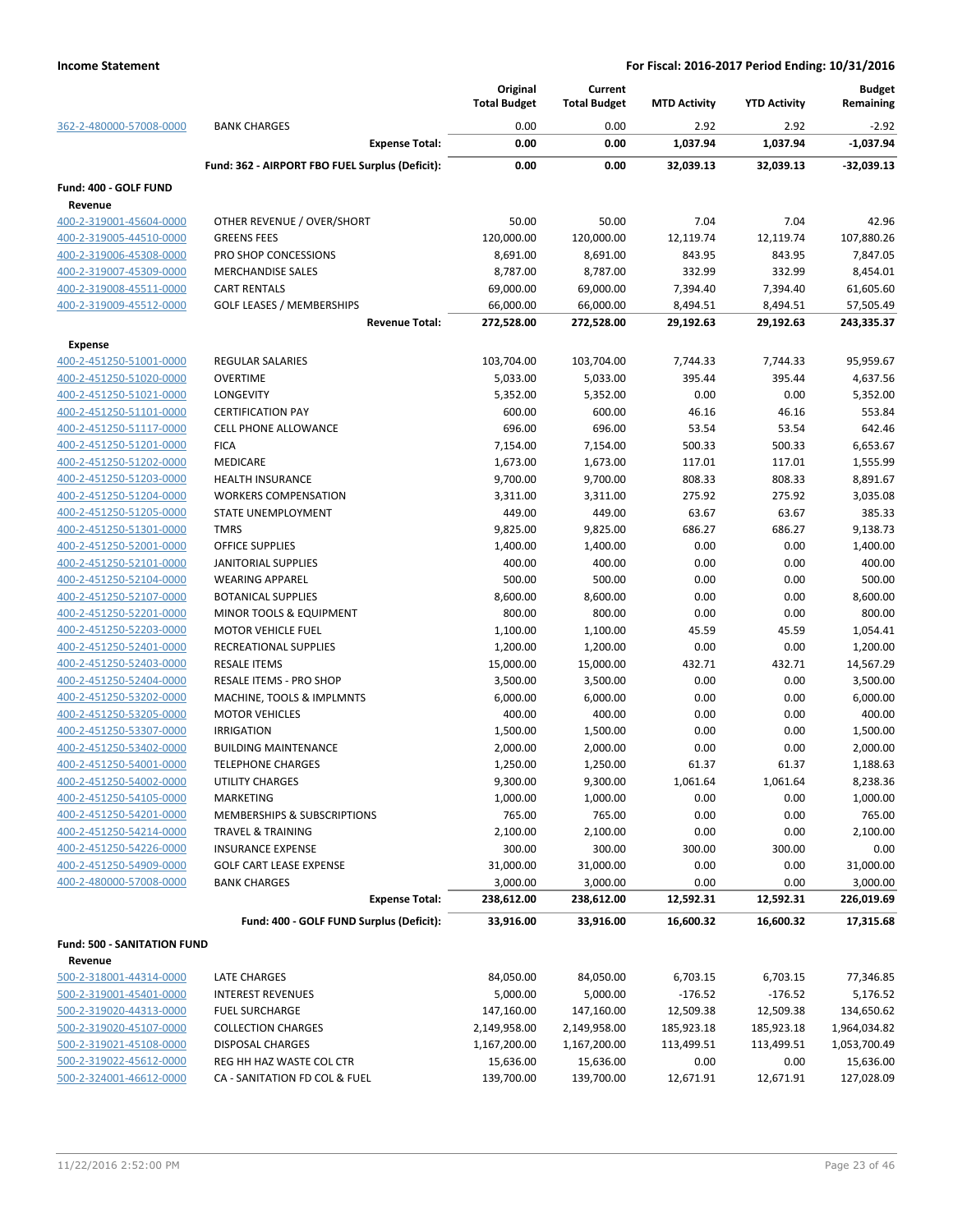|                                                    |                                                | Original              | Current               |                     |                     | <b>Budget</b>      |
|----------------------------------------------------|------------------------------------------------|-----------------------|-----------------------|---------------------|---------------------|--------------------|
|                                                    |                                                | <b>Total Budget</b>   | <b>Total Budget</b>   | <b>MTD Activity</b> | <b>YTD Activity</b> | Remaining          |
| 500-2-324001-46614-0000                            | CA - SANITATION FD-DISPOSAL                    | 74,500.00             | 74,500.00             | 7,247.26            | 7,247.26            | 67,252.74          |
|                                                    | <b>Revenue Total:</b>                          | 3,783,204.00          | 3,783,204.00          | 338,377.87          | 338,377.87          | 3,444,826.13       |
| <b>Expense</b>                                     |                                                |                       |                       |                     |                     |                    |
| 500-2-432300-54412-0000                            | <b>COLLECTION CHARGES</b>                      | 1,946,422.33          | 1,946,422.33          | 29,849.92           | 29,849.92           | 1,916,572.41       |
| 500-2-432400-54403-0000                            | <b>DISPOSAL CHARGES</b>                        | 980,448.00            | 980,448.00            | 0.00                | 0.00                | 980,448.00         |
| 500-2-432500-51401-0000                            | <b>CONTRA - SALARIES</b>                       | 8,000.00              | 8,000.00              | 0.00                | 0.00                | 8,000.00           |
| 500-2-432500-54002-0000                            | UTILITY CHARGES                                | 2,208.00              | 2,208.00              | 163.20              | 163.20              | 2,044.80           |
| 500-2-432500-54403-0000                            | <b>DISPOSAL CHARGES</b>                        | 16,000.00             | 16,000.00             | 0.00                | 0.00                | 16,000.00          |
| 500-2-442200-51001-0000                            | <b>REGULAR SALARIES</b>                        | 107,548.00            | 107,548.00            | 3,979.01            | 3,979.01            | 103,568.99         |
| 500-2-442200-51020-0000                            | <b>OVERTIME</b>                                | 2,106.00              | 2,106.00              | 10.53               | 10.53               | 2,095.47           |
| 500-2-442200-51021-0000                            | LONGEVITY                                      | 1,266.00              | 1,266.00              | 0.00                | 0.00                | 1,266.00           |
| 500-2-442200-51101-0000                            | <b>CERTIFICATION PAY</b>                       | 600.00                | 600.00                | 0.00                | 0.00                | 600.00             |
| 500-2-442200-51201-0000                            | <b>FICA</b>                                    | 6,914.00              | 6,914.00              | 260.61              | 260.61              | 6,653.39           |
| 500-2-442200-51202-0000                            | <b>MEDICARE</b>                                | 1,617.00              | 1,617.00              | 60.95               | 60.95               | 1,556.05           |
| 500-2-442200-51203-0000                            | <b>HEALTH INSURANCE</b>                        | 9,700.00              | 9,700.00              | 808.33              | 808.33              | 8,891.67           |
| 500-2-442200-51204-0000                            | <b>WORKERS COMPENSATION</b>                    | 2,855.00<br>617.00    | 2,855.00<br>617.00    | 237.92              | 237.92              | 2,617.08<br>575.99 |
| 500-2-442200-51205-0000<br>500-2-442200-51301-0000 | STATE UNEMPLOYMENT<br><b>TMRS</b>              |                       |                       | 41.01<br>391.23     | 41.01<br>391.23     | 11,892.77          |
| 500-2-442200-52203-0000                            | <b>MOTOR VEHICLE FUEL</b>                      | 12,284.00<br>7,700.00 | 12,284.00<br>5,090.39 | 6.39                | 6.39                | 5,084.00           |
| 500-2-442200-53202-0000                            | MACHINE, TOOLS & IMPLMNTS                      | 5,400.00              | 5,400.00              | 0.00                | 0.00                | 5,400.00           |
| 500-2-442200-53205-0000                            | <b>MOTOR VEHICLES</b>                          | 2,500.00              | 2,500.00              | 0.00                | 0.00                | 2,500.00           |
| 500-2-442200-55201-0000                            | <b>EQUIPMENT PURCHASES</b>                     | 400.00                | 400.00                | 0.00                | 0.00                | 400.00             |
| 500-2-480000-54901-0000                            | <b>RENTALS / LEASES</b>                        | 30,000.00             | 32,609.61             | 0.00                | 0.00                | 32,609.61          |
| 500-2-480000-57005-0000                            | <b>ACCRUED VAC &amp; SICK PAY</b>              | 0.00                  | 0.00                  | 441.28              | 441.28              | -441.28            |
| 500-2-480000-57007-0000                            | <b>COMMUNITY SERVICES</b>                      | 30,650.00             | 30,650.00             | 0.00                | 0.00                | 30,650.00          |
| 500-2-480000-57008-0000                            | <b>BANK CHARGES</b>                            | 7,500.00              | 7,500.00              | 618.87              | 618.87              | 6,881.13           |
| 500-2-491000-58001-0000                            | <b>XFR - GENERAL FUND</b>                      | 208,605.00            | 208,605.00            | 20,526.71           | 20,526.71           | 188,078.29         |
| 500-2-495000-58501-0000                            | CA - GENERAL FUND                              | 25,439.00             | 25,439.00             | 2,119.92            | 2,119.92            | 23,319.08          |
| 500-2-495000-58701-0000                            | CA - CENTRAL SERVICE FUND                      | 4,459.00              | 4,459.00              | 371.33              | 371.33              | 4,087.67           |
| 500-2-495000-58710-0000                            | <b>CA - INSURANCE FUND</b>                     | 2,788.00              | 2,788.00              | 232.33              | 232.33              | 2,555.67           |
| 500-2-495000-58720-0000                            | CA - MIS FUN                                   | 6,233.00              | 6,233.00              | 519.42              | 519.42              | 5,713.58           |
| 500-2-495000-58900-0000                            | <b>CA - ELECTRIC FUND</b>                      | 84,347.00             | 84,347.00             | 7,028.92            | 7,028.92            | 77,318.08          |
|                                                    | <b>Expense Total:</b>                          | 3,514,606.33          | 3,514,606.33          | 67,667.88           | 67,667.88           | 3,446,938.45       |
|                                                    | Fund: 500 - SANITATION FUND Surplus (Deficit): | 268,597.67            | 268,597.67            | 270,709.99          | 270,709.99          | $-2,112.32$        |
| Fund: 601 - CENTRAL SERVICE FUND                   |                                                |                       |                       |                     |                     |                    |
| Revenue                                            |                                                |                       |                       |                     |                     |                    |
| 601-2-324001-46501-0000                            | CA - GENERAL FUND                              | 507,171.00            | 507,171.00            | 42,264.25           | 42,264.25           | 464,906.75         |
| 601-2-324001-46506-0000                            | <b>CA - RECREATION FUND</b>                    | 386.00                | 386.00                | 32.17               | 32.17               | 353.83             |
| 601-2-324001-46509-0000                            | CA - VENUE MGMT FUND                           | 23,621.00             | 23,621.00             | 1,968.42            | 1,968.42            | 21,652.58          |
| 601-2-324001-46611-0000                            | <b>CA - UTILITY FUND</b>                       | 180,374.00            | 180,374.00            | 15,031.17           | 15,031.17           | 165,342.83         |
| 601-2-324001-46614-0000                            | CA - SANITATION FUND COLLECTION                | 4,456.00              | 4,456.00              | 371.33              | 371.33              | 4,084.67           |
| 601-2-324009-46901-0000                            | CA - ELECTRIC UTILITY                          | 80,716.00             | 80,716.00             | 6,726.33            | 6,726.33            | 73,989.67          |
| 601-2-324009-46906-0000                            | CA - CABLE UTILITY                             | 16,482.00             | 16,482.00             | 1,373.50            | 1,373.50            | 15,108.50          |
|                                                    | <b>Revenue Total:</b>                          | 813,206.00            | 813,206.00            | 67,767.17           | 67,767.17           | 745,438.83         |
| <b>Expense</b>                                     |                                                |                       |                       |                     |                     |                    |
| 601-2-461100-51001-0000                            | <b>REGULAR SALARIES</b>                        | 228,922.00            | 228,922.00            | 18,094.48           | 18,094.48           | 210,827.52         |
| 601-2-461100-51020-0000                            | <b>OVERTIME</b>                                | 27,919.00             | 27,919.00             | 687.88              | 687.88              | 27,231.12          |
| 601-2-461100-51021-0000                            | LONGEVITY                                      | 5,334.00              | 5,334.00              | 0.00                | 0.00                | 5,334.00           |
| 601-2-461100-51101-0000                            | <b>CERTIFICATION PAY</b>                       | 1,200.00              | 1,200.00              | 92.32               | 92.32               | 1,107.68           |
| 601-2-461100-51117-0000                            | <b>CELL PHONE ALLOWANCE</b>                    | 432.00                | 432.00                | 33.22               | 33.22               | 398.78             |
| 601-2-461100-51201-0000                            | <b>FICA</b>                                    | 15,674.00             | 15,674.00             | 1,131.20            | 1,131.20            | 14,542.80          |
| 601-2-461100-51202-0000                            | MEDICARE                                       | 3,666.00              | 3,666.00              | 264.56              | 264.56              | 3,401.44           |
| 601-2-461100-51203-0000                            | <b>HEALTH INSURANCE</b>                        | 58,200.00             | 58,200.00             | 4,850.00            | 4,850.00            | 53,350.00          |
| 601-2-461100-51204-0000                            | <b>WORKERS COMPENSATION</b>                    | 7,727.00              | 7,727.00              | 643.92              | 643.92              | 7,083.08           |
| 601-2-461100-51205-0000                            | STATE UNEMPLOYMENT                             | 771.00                | 771.00                | 37.68               | 37.68               | 733.32             |
| 601-2-461100-51301-0000                            | <b>TMRS</b>                                    | 26,508.00             | 26,508.00             | 1,776.01            | 1,776.01            | 24,731.99          |
| 601-2-461100-52001-0000                            | OFFICE SUPPLIES                                | 150.00                | 150.00                | 0.00                | 0.00                | 150.00             |
| 601-2-461100-52002-0000                            | POSTAGE / FREIGHT                              | 20.00                 | 20.00                 | 0.00                | 0.00                | 20.00              |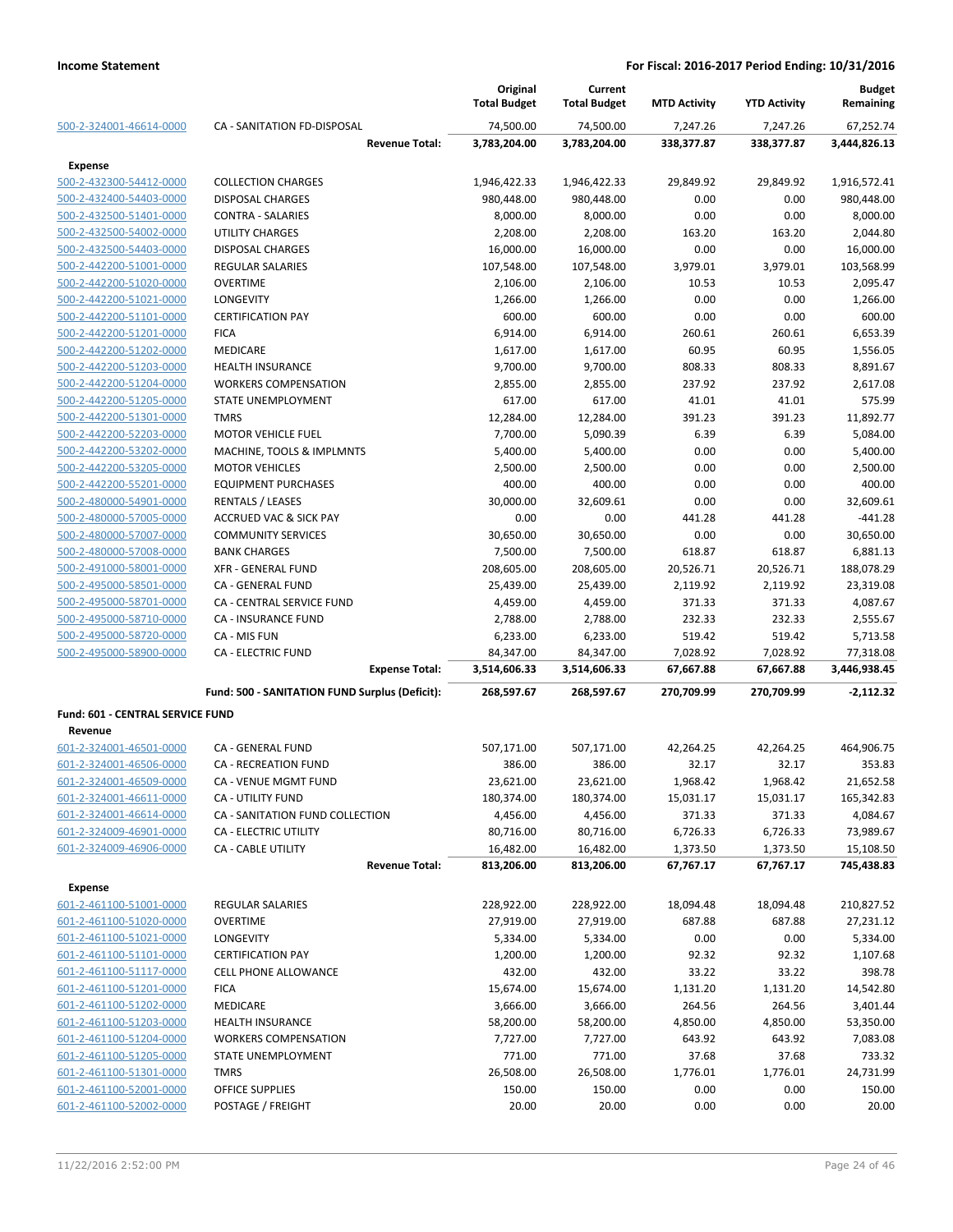|                                                    |                                                      | Original<br><b>Total Budget</b> | Current<br><b>Total Budget</b> | <b>MTD Activity</b> | <b>YTD Activity</b> | <b>Budget</b><br>Remaining |
|----------------------------------------------------|------------------------------------------------------|---------------------------------|--------------------------------|---------------------|---------------------|----------------------------|
| 601-2-461100-52101-0000                            | <b>JANITORIAL SUPPLIES</b>                           | 17,000.00                       | 17,000.00                      | 1,701.86            | 1,701.86            | 15,298.14                  |
| 601-2-461100-52104-0000                            | <b>WEARING APPAREL</b>                               | 3,282.00                        | 3,282.00                       | 0.00                | 0.00                | 3,282.00                   |
| 601-2-461100-52201-0000                            | <b>MINOR TOOLS &amp; EQUIPMENT</b>                   | 1,908.00                        | 1,908.00                       | 0.00                | 0.00                | 1,908.00                   |
| 601-2-461100-52203-0000                            | <b>MOTOR VEHICLE FUEL</b>                            | 4,434.00                        | 4,434.00                       | 60.49               | 60.49               | 4,373.51                   |
| 601-2-461100-53201-0000                            | <b>FURNITURE &amp; OFFICE EQUIPMENT</b>              | 500.00                          | 500.00                         | 0.00                | 0.00                | 500.00                     |
| 601-2-461100-53205-0000                            | <b>MOTOR VEHICLES</b>                                | 2,024.40                        | 2,024.40                       | 0.00                | 0.00                | 2,024.40                   |
| 601-2-461100-53302-0000                            | <b>WALKS &amp; PARKING LOTS</b>                      | 2,500.00                        | 2,500.00                       | 153.60              | 153.60              | 2,346.40                   |
| 601-2-461100-53406-0000                            | <b>CITY HALL</b>                                     | 30,000.00                       | 30,000.00                      | 6,458.15            | 6,458.15            | 23,541.85                  |
| 601-2-461100-53407-0000                            | <b>ANIMAL SHELTER</b>                                | 2,500.00                        | 2,500.00                       | 0.00                | 0.00                | 2,500.00                   |
| 601-2-461100-53408-0000                            | <b>FLEET MAINTENANCE</b>                             | 3,500.00                        | 3,500.00                       | 0.00                | 0.00                | 3,500.00                   |
| 601-2-461100-53501-0000                            | POLICE & COURTS BLDG                                 | 20,000.00                       | 20,000.00                      | 6,042.94            | 6,042.94            | 13,957.06                  |
| 601-2-461100-53503-0000                            | FIRE ADMINISTRATION                                  | 1,000.00                        | 1,000.00                       | 59.48               | 59.48               | 940.52                     |
| 601-2-461100-53504-0000                            | <b>FIRE STATION 1</b>                                | 2,418.00                        | 2,418.00                       | 59.48               | 59.48               | 2,358.52                   |
| 601-2-461100-53505-0000                            | <b>FIRE STATION 2</b>                                | 2,418.00                        | 2,418.00                       | 0.00                | 0.00                | 2,418.00                   |
| 601-2-461100-53506-0000                            | <b>FIRE STATION 3</b>                                | 3,000.00                        | 3,000.00                       | 94.81               | 94.81               | 2,905.19                   |
| 601-2-461100-53507-0000<br>601-2-461100-53601-0000 | <b>FIRE STATION 4</b>                                | 2,000.00                        | 2,000.00                       | 0.00                | 0.00                | 2,000.00                   |
|                                                    | ANNEX<br><b>SERVICE CENTER</b>                       | 2,972.00                        | 2,972.00                       | 0.00                | 0.00                | 2,972.00                   |
| 601-2-461100-53602-0000<br>601-2-461100-53603-0000 | <b>WATER TREATMENT BLDG</b>                          | 5,000.00<br>750.00              | 5,000.00<br>750.00             | 550.00<br>0.00      | 550.00<br>0.00      | 4,450.00<br>750.00         |
| 601-2-461100-53604-0000                            | <b>WASTEWATER TRTMNT BLDG</b>                        | 500.00                          | 500.00                         | 0.00                | 0.00                | 500.00                     |
| 601-2-461100-53701-0000                            | LIBRARY                                              | 10,000.00                       | 10,000.00                      | 0.00                | 0.00                | 10,000.00                  |
| 601-2-461100-53703-0000                            | <b>REECY DAVIS REC CENTER</b>                        | 12,444.00                       | 12,444.00                      | 63.35               | 63.35               | 12,380.65                  |
| 601-2-461100-53704-0000                            | <b>CIVIC CENTER</b>                                  | 0.00                            | 0.00                           | 5,100.00            | 5,100.00            | $-5,100.00$                |
| 601-2-461100-53705-0000                            | <b>GOLF COURSE</b>                                   | 898.00                          | 898.00                         | 0.00                | 0.00                | 898.00                     |
| 601-2-461100-53706-0000                            | SPORTSPARK                                           | 1,440.00                        | 1,440.00                       | 298.40              | 298.40              | 1,141.60                   |
| 601-2-461100-54001-0000                            | <b>TELEPHONE CHARGES</b>                             | 3,500.00                        | 3,500.00                       | 289.29              | 289.29              | 3,210.71                   |
| 601-2-461100-54002-0000                            | <b>UTILITY CHARGES</b>                               | 99,996.00                       | 99,996.00                      | 6,433.03            | 6,433.03            | 93,562.97                  |
| 601-2-461100-54112-0000                            | <b>ALARM MONITOR SERVICE</b>                         | 300.00                          | 300.00                         | 0.00                | 0.00                | 300.00                     |
| 601-2-461100-54214-0000                            | <b>TRAVEL &amp; TRAINING</b>                         | 1,500.00                        | 1,500.00                       | 0.00                | 0.00                | 1,500.00                   |
| 601-2-461200-51001-0000                            | <b>REGULAR SALARIES</b>                              | 141,617.00                      | 141,617.00                     | 10,230.96           | 10,230.96           | 131,386.04                 |
| 601-2-461200-51020-0000                            | <b>OVERTIME</b>                                      | 3,246.00                        | 3,246.00                       | 447.64              | 447.64              | 2,798.36                   |
| 601-2-461200-51021-0000                            | <b>LONGEVITY</b>                                     | 2,262.00                        | 2,262.00                       | 0.00                | 0.00                | 2,262.00                   |
| 601-2-461200-51101-0000                            | <b>CERTIFICATION PAY</b>                             | 2,400.00                        | 2,400.00                       | 184.64              | 184.64              | 2,215.36                   |
| 601-2-461200-51117-0000                            | <b>CELL PHONE ALLOWANCE</b>                          | 960.00                          | 960.00                         | 73.84               | 73.84               | 886.16                     |
| 601-2-461200-51201-0000                            | <b>FICA</b>                                          | 9,330.00                        | 9,330.00                       | 615.33              | 615.33              | 8,714.67                   |
| 601-2-461200-51202-0000                            | <b>MEDICARE</b>                                      | 2,182.00                        | 2,182.00                       | 143.90              | 143.90              | 2,038.10                   |
| 601-2-461200-51203-0000                            | <b>HEALTH INSURANCE</b>                              | 38,800.00                       | 38,800.00                      | 3,233.33            | 3,233.33            | 35,566.67                  |
| 601-2-461200-51204-0000                            | <b>WORKERS COMPENSATION</b>                          | 5,718.00                        | 5,718.00                       | 476.50              | 476.50              | 5,241.50                   |
| 601-2-461200-51205-0000                            | <b>STATE UNEMPLOYMENT</b>                            | 308.00                          | 308.00                         | 0.00                | 0.00                | 308.00                     |
| 601-2-461200-51301-0000                            | TMRS                                                 | 16,576.00                       | 16,576.00                      | 1,150.57            | 1,150.57            | 15,425.43                  |
| 601-2-461200-52001-0000                            | OFFICE SUPPLIES                                      | 100.00                          | 100.00                         | 0.00                | 0.00                | 100.00                     |
| 601-2-461200-52002-0000                            | POSTAGE / FREIGHT                                    | 50.00                           | 50.00                          | 0.00                | 0.00                | 50.00                      |
| 601-2-461200-52104-0000                            | <b>WEARING APPAREL</b>                               | 2,900.00                        | 2,900.00                       | 0.00                | 0.00                | 2,900.00                   |
| 601-2-461200-52106-0000                            | <b>CHEMICAL SUPPLIES</b>                             | 1,000.00                        | 1,000.00                       | 0.00                | 0.00                | 1,000.00                   |
| 601-2-461200-52201-0000                            | MINOR TOOLS & EQUIPMENT                              | 1,950.00                        | 1,950.00                       | 0.00                | 0.00                | 1,950.00                   |
| 601-2-461200-52202-0000                            | MECHANICAL SUPPLIES                                  | 10,000.00                       | 10,000.00                      | 127.90              | 127.90              | 9,872.10                   |
| 601-2-461200-52203-0000                            | <b>MOTOR VEHICLE FUEL</b>                            | 4,500.00                        | 4,500.00                       | 49.44               | 49.44               | 4,450.56                   |
| 601-2-461200-53202-0000<br>601-2-461200-53205-0000 | MACHINE, TOOLS & IMPLMNTS                            | 1,650.00                        | 1,650.00                       | 0.00                | 0.00                | 1,650.00                   |
| 601-2-461200-53402-0000                            | <b>MOTOR VEHICLES</b><br><b>BUILDING MAINTENANCE</b> | 1,500.00<br>500.00              | 1,500.00<br>500.00             | 0.00<br>0.00        | 0.00<br>0.00        | 1,500.00<br>500.00         |
| 601-2-461200-54001-0000                            | <b>TELEPHONE CHARGES</b>                             |                                 |                                |                     | 124.92              |                            |
| 601-2-461200-54002-0000                            | UTILITY CHARGES                                      | 1,500.00<br>9,264.00            | 1,500.00<br>9,264.00           | 124.92<br>618.57    | 618.57              | 1,375.08<br>8,645.43       |
| 601-2-461200-54201-0000                            | MEMBERSHIPS & SUBSCRIPTIONS                          | 1,500.00                        | 1,500.00                       | 0.00                | 0.00                | 1,500.00                   |
| 601-2-461200-54214-0000                            | TRAVEL & TRAINING                                    | 1,500.00                        | 1,500.00                       | 0.00                | 0.00                | 1,500.00                   |
|                                                    | <b>Expense Total:</b>                                | 875,620.40                      | 875,620.40                     | 72,453.69           | 72,453.69           | 803,166.71                 |
|                                                    |                                                      |                                 |                                |                     |                     |                            |
| <b>Fund: 602 - INSURANCE FUND</b>                  | Fund: 601 - CENTRAL SERVICE FUND Surplus (Deficit):  | $-62,414.40$                    | $-62,414.40$                   | -4,686.52           | -4,686.52           | -57,727.88                 |
| Revenue                                            |                                                      |                                 |                                |                     |                     |                            |
| 602-2-319001-45401-0000                            | <b>INTEREST REVENUES</b>                             | 2,000.00                        | 2,000.00                       | -48.70              | $-48.70$            | 2,048.70                   |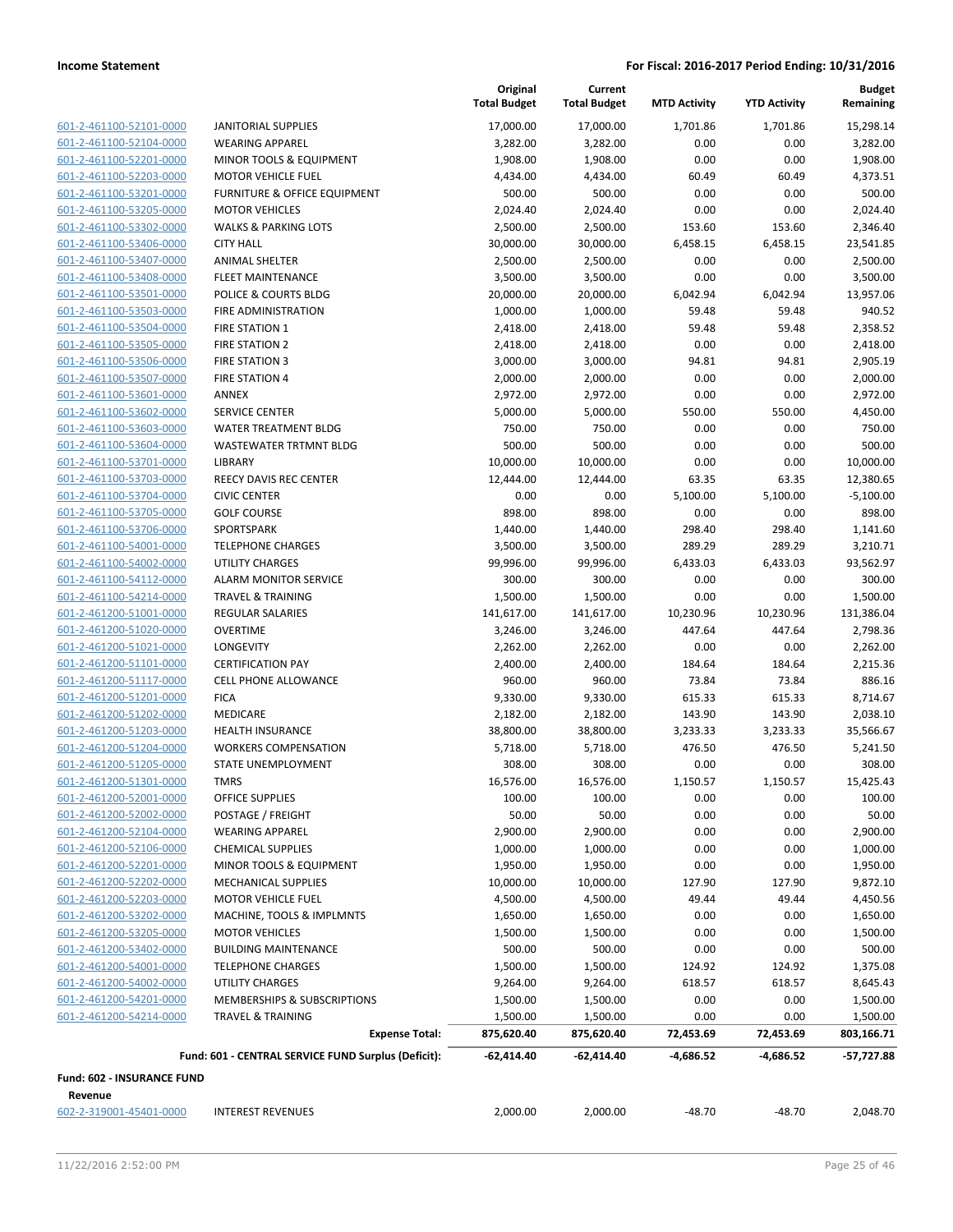|                                |                                               | Original<br><b>Total Budget</b> | Current<br><b>Total Budget</b> | <b>MTD Activity</b>   | <b>YTD Activity</b>   | <b>Budget</b><br>Remaining |
|--------------------------------|-----------------------------------------------|---------------------------------|--------------------------------|-----------------------|-----------------------|----------------------------|
| 602-2-322001-43201-0000        | <b>EMPLOYEE PORTION</b>                       | 390,000.00                      | 390,000.00                     | 236,150.06            | 236,150.06            | 153,849.94                 |
| 602-2-322001-43202-0000        | <b>CITY PORTION-HEALTH</b>                    | 2,478,250.00                    | 2,478,250.00                   | 1,706.43              | 1,706.43              | 2,476,543.57               |
| 602-2-322001-43203-0000        | <b>CITY PORTION-WORK COMP</b>                 | 296,128.00                      | 296,128.00                     | 24,700.79             | 24,700.79             | 271,427.21                 |
| 602-2-322001-43204-0000        | <b>CITY PORTION-TWC FUTA</b>                  | 596.00                          | 596.00                         | 19.26                 | 19.26                 | 576.74                     |
| 602-2-322001-43205-0000        | <b>GEUS EMPLOYEE PORTION</b>                  | 198,000.00                      | 198,000.00                     | 16,696.00             | 16,696.00             | 181,304.00                 |
| 602-2-322001-43206-0000        | <b>GEUS PORTION-HEALTH</b>                    | 1,193,100.00                    | 1,193,100.00                   | 100,233.33            | 100,233.33            | 1,092,866.67               |
| 602-2-322001-43207-0000        | <b>GEUS PORTION-WORK COMP</b>                 | 56,000.00                       | 56,000.00                      | 5,823.00              | 5,823.00              | 50,177.00                  |
| 602-2-322001-48610-0000        | OTHER REV / CITY EMPL-DEPENDENT CARE          | 6,538.00                        | 6,538.00                       | 1,967.26              | 1,967.26              | 4,570.74                   |
| 602-2-324001-46501-0000        | CA - GENERAL FUND                             | 185,992.00                      | 185,992.00                     | 15,499.33             | 15,499.33             | 170,492.67                 |
| 602-2-324001-46506-0000        | CA - RECREATION FUND                          | 270.00                          | 270.00                         | 22.50                 | 22.50                 | 247.50                     |
| 602-2-324001-46509-0000        | CA - VENUE MGMT FUND                          | 397.00                          | 397.00                         | 33.08                 | 33.08                 | 363.92                     |
| 602-2-324001-46611-0000        | CA - UTILITY FUND                             | 82,937.00                       | 82,937.00                      | 6,911.42              | 6,911.42              | 76,025.58                  |
| 602-2-324001-46614-0000        | CA - SANITATION FUND COLLECTION               | 2,788.00                        | 2,788.00                       | 232.33                | 232.33                | 2,555.67                   |
| 602-2-324009-46612-0000        | CA - ELECTRIC UTILITY                         | 23,595.00                       | 23,595.00                      | 1,966.25              | 1,966.25              | 21,628.75                  |
| 602-2-324009-46613-0000        | CA - CABLE UTILITY<br><b>Revenue Total:</b>   | 4,628.00<br>4,921,219.00        | 4,628.00<br>4,921,219.00       | 385.67<br>412,298.01  | 385.67<br>412,298.01  | 4,242.33<br>4,508,920.99   |
| <b>Expense</b>                 |                                               |                                 |                                |                       |                       |                            |
| 602-2-462100-54101-0000        | PROFESSIONAL SERVICES                         | 15,000.00                       | 15,000.00                      | 7,712.50              | 7,712.50              | 7,287.50                   |
| 602-2-462100-54801-0000        | <b>WELLNESS PROGRAM</b>                       | 10,000.00                       | 10,000.00                      | 0.00                  | 0.00                  | 10,000.00                  |
| 602-2-462100-54802-0000        | MEDICAL CLAIMS                                | 500.00                          | 500.00                         | 0.00                  | 0.00                  | 500.00                     |
| 602-2-462100-54808-0000        | <b>ADMINISTRATIVE FEES</b>                    | 6,420.00                        | 6,420.00                       | 0.00                  | 0.00                  | 6,420.00                   |
| 602-2-462100-54809-0000        | HEALTH AND DENTAL / PREMIUMS                  | 4,627,750.00                    | 4,627,750.00                   | 405,786.54            | 405,786.54            | 4,221,963.46               |
| 602-2-462100-54810-0000        | RETIREE INSURANCE PREMIUM                     | 100,000.00                      | 100,000.00                     | 6,690.47              | 6,690.47              | 93,309.53                  |
| 602-2-462100-54812-0000        | LONG TERM DISABILITY                          | 53,500.00                       | 53,500.00                      | 3,899.43              | 3,899.43              | 49,600.57                  |
| 602-2-462100-54813-0000        | LIFE / AD & D INSURANCE                       | 30,000.00                       | 30,000.00                      | 419.52                | 419.52                | 29,580.48                  |
| 602-2-462100-54820-0000        | AIR EVAC PREMIUMS                             | 18,000.00                       | 18,000.00                      | 0.00                  | 0.00                  | 18,000.00                  |
| 602-2-462100-54821-0000        | <b>WORKERS' COMPENSATION</b>                  | 383,124.00                      | 383,124.00                     | 375,461.52            | 375,461.52            | 7,662.48                   |
| 602-2-462100-54822-0000        | STATE UNEMPLOYMENT INS.                       | 0.00                            | 0.00                           | $-0.02$               | $-0.02$               | 0.02                       |
| 602-2-462100-54823-0000        | HEALTH CARE-125 FLEX PLAN                     | 12,000.00                       | 12,000.00                      | 0.00                  | 0.00                  | 12,000.00                  |
| 602-2-480000-54101-0000        | PROFESSIONAL SERVICES                         | 85,000.00                       | 85,000.00                      | 2,641.37              | 2,641.37              | 82,358.63                  |
| 602-2-480000-54226-0000        | <b>INSURANCE EXPENSE</b>                      | 240,000.00                      | 240,000.00                     | 222,308.53            | 222,308.53            | 17,691.47                  |
| 602-2-480000-57008-0000        | <b>BANK CHARGES</b><br><b>Expense Total:</b>  | 1,500.00<br>5,582,794.00        | 1,500.00<br>5,582,794.00       | 21.98<br>1,024,941.84 | 21.98<br>1,024,941.84 | 1,478.02<br>4,557,852.16   |
|                                | Fund: 602 - INSURANCE FUND Surplus (Deficit): | $-661,575.00$                   | $-661,575.00$                  | $-612,643.83$         | $-612,643.83$         | -48,931.17                 |
| Fund: 604 - MIS FUND           |                                               |                                 |                                |                       |                       |                            |
| Revenue                        |                                               |                                 |                                |                       |                       |                            |
| 604-2-324001-46501-0000        | CA - GENERAL FUND                             | 481,888.00                      | 481,888.00                     | 40,157.34             | 40,157.34             | 441,730.66                 |
| 604-2-324001-46506-0000        | <b>CA - RECREATION FUND</b>                   | 1,264.00                        | 1,264.00                       | 105.33                | 105.33                | 1,158.67                   |
| <u>604-2-324001-46509-0000</u> | CA - VENUE MGMT FUND                          | 1,582.00                        | 1,582.00                       | 131.83                | 131.83                | 1,450.17                   |
| 604-2-324001-46611-0000        | CA - UTILITY FUND                             | 111,955.00                      | 111,955.00                     | 9,329.58              | 9,329.58              | 102,625.42                 |
| 604-2-324001-46614-0000        | CA - SANITATION FUND COLLECTION               | 6,233.00                        | 6,233.00                       | 519.42                | 519.42                | 5,713.58                   |
| 604-2-324009-46901-0000        | <b>ELECTRIC UTILITY</b>                       | 172,869.00                      | 172,869.00                     | 14,405.75             | 14,405.75             | 158,463.25                 |
| 604-2-324009-46906-0000        | <b>CABLE UTILITY</b><br><b>Revenue Total:</b> | 32,360.00<br>808,151.00         | 32,360.00<br>808,151.00        | 2,696.67<br>67,345.92 | 2,696.67<br>67,345.92 | 29,663.33<br>740,805.08    |
| <b>Expense</b>                 |                                               |                                 |                                |                       |                       |                            |
| 604-2-441400-54001-0000        | <b>TELEPHONE CHARGES</b>                      | 0.00                            | 0.00                           | 30.68                 | 30.68                 | $-30.68$                   |
| 604-2-441400-54002-0000        | UTILITY CHARGES                               | 0.00                            | 0.00                           | 7.46                  | 7.46                  | $-7.46$                    |
| 604-2-441400-54101-0000        | PROFESSIONAL SERVICES                         | 20,000.00                       | 20,000.00                      | 0.00                  | 0.00                  | 20,000.00                  |
| 604-2-465100-51001-0000        | <b>REGULAR SALARIES</b>                       | 223,639.00                      | 223,639.00                     | 15,829.84             | 15,829.84             | 207,809.16                 |
| 604-2-465100-51020-0000        | <b>OVERTIME</b>                               | 7,833.00                        | 7,833.00                       | 501.65                | 501.65                | 7,331.35                   |
| 604-2-465100-51021-0000        | <b>LONGEVITY</b>                              | 2,976.00                        | 2,976.00                       | 0.00                  | 0.00                  | 2,976.00                   |
| 604-2-465100-51116-0000        | CAR ALLOWANCE                                 | 3,600.00                        | 3,600.00                       | 276.92                | 276.92                | 3,323.08                   |
| 604-2-465100-51117-0000        | CELL PHONE ALLOWANCE                          | 2,880.00                        | 2,880.00                       | 221.52                | 221.52                | 2,658.48                   |
| 604-2-465100-51201-0000        | <b>FICA</b>                                   | 14,938.00                       | 14,938.00                      | 1,010.41              | 1,010.41              | 13,927.59                  |
| 604-2-465100-51202-0000        | MEDICARE                                      | 3,493.00                        | 3,493.00                       | 236.30                | 236.30                | 3,256.70                   |
| 604-2-465100-51203-0000        | HEALTH INSURANCE                              | 29,100.00                       | 29,100.00                      | 2,425.00              | 2,425.00              | 26,675.00                  |
| 604-2-465100-51204-0000        | <b>WORKERS COMPENSATION</b>                   | 659.00                          | 659.00                         | 54.92                 | 54.92                 | 604.08                     |
| 604-2-465100-51205-0000        | STATE UNEMPLOYMENT                            | 231.00                          | 231.00                         | 0.00                  | 0.00                  | 231.00                     |
|                                |                                               |                                 |                                |                       |                       |                            |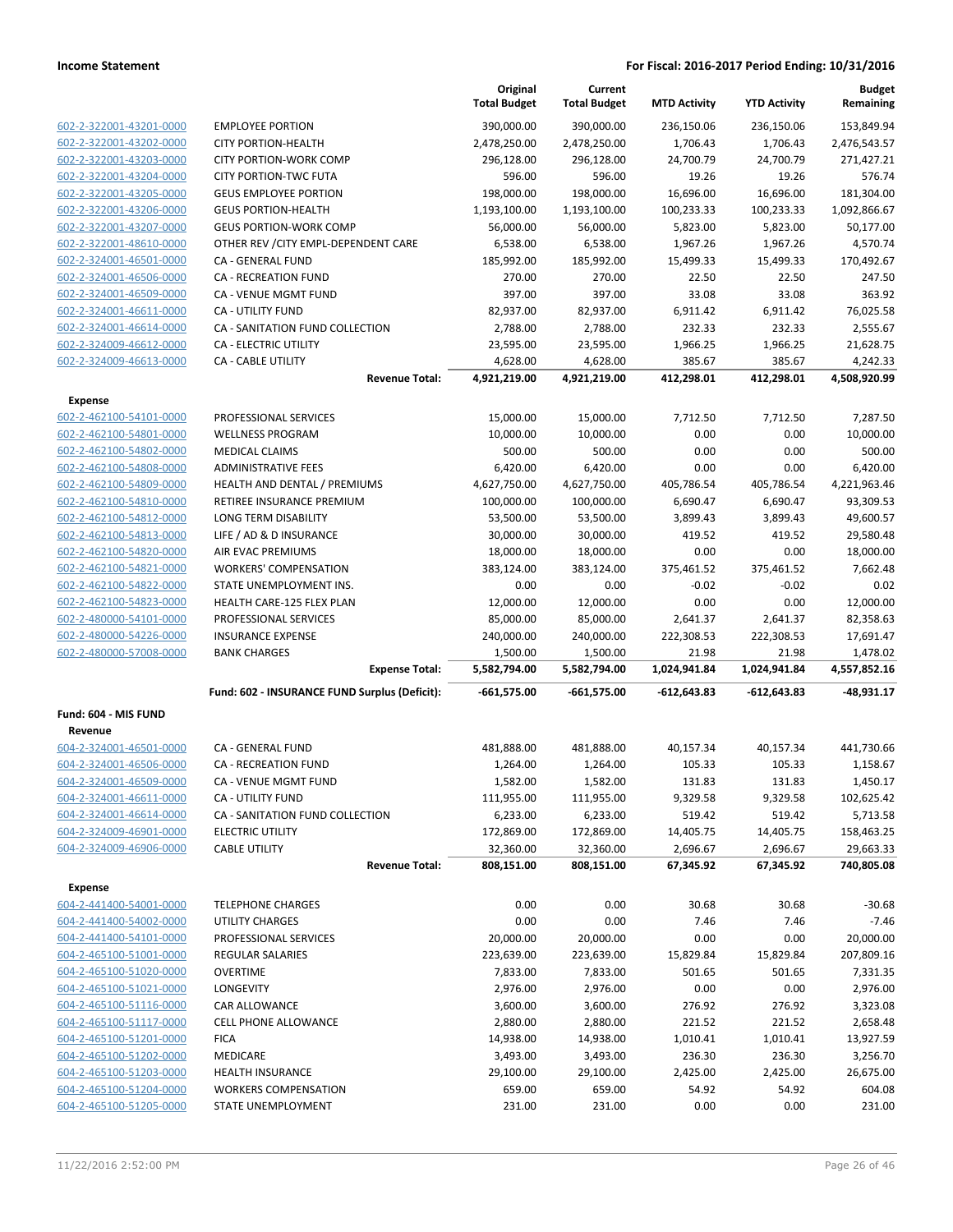|                                         |                                                         | Original            | Current             |                     |                     | <b>Budget</b> |
|-----------------------------------------|---------------------------------------------------------|---------------------|---------------------|---------------------|---------------------|---------------|
|                                         |                                                         | <b>Total Budget</b> | <b>Total Budget</b> | <b>MTD Activity</b> | <b>YTD Activity</b> | Remaining     |
| 604-2-465100-51301-0000                 | <b>TMRS</b>                                             | 26,538.00           | 26,538.00           | 1,770.51            | 1,770.51            | 24,767.49     |
| 604-2-465100-52001-0000                 | <b>OFFICE SUPPLIES</b>                                  | 300.00              | 300.00              | 0.00                | 0.00                | 300.00        |
| 604-2-465100-52002-0000                 | POSTAGE / FREIGHT                                       | 25.00               | 25.00               | 0.00                | 0.00                | 25.00         |
| 604-2-465100-52004-0000                 | <b>COMPUTER SUPPLIES</b>                                | 2,000.00            | 2,000.00            | 0.00                | 0.00                | 2,000.00      |
| 604-2-465100-52201-0000                 | MINOR TOOLS & EQUIPMENT                                 | 500.00              | 500.00              | 0.00                | 0.00                | 500.00        |
| 604-2-465100-52203-0000                 | <b>MOTOR VEHICLE FUEL</b>                               | 600.00              | 600.00              | 60.06               | 60.06               | 539.94        |
| 604-2-465100-52303-0000                 | <b>TRAINING SUPPLIES</b>                                | 1,100.00            | 1,100.00            | 0.00                | 0.00                | 1,100.00      |
| 604-2-465100-53205-0000                 | <b>MOTOR VEHICLES</b>                                   | 800.00              | 800.00              | 0.00                | 0.00                | 800.00        |
| 604-2-465100-53209-0000                 | HARDWARE/SOFTWARE                                       | 262,180.00          | 262,180.00          | 81,135.91           | 81,135.91           | 181,044.09    |
| 604-2-465100-54001-0000                 | <b>TELEPHONE CHARGES</b>                                | 8,500.00            | 8,500.00            | 289.32              | 289.32              | 8,210.68      |
| 604-2-465100-54101-0000                 | PROFESSIONAL SERVICES                                   | 13,000.00           | 13,000.00           | 0.00                | 0.00                | 13,000.00     |
| 604-2-465100-54103-0000                 | CONSULTING                                              | 4,000.00            | 4,000.00            | 0.00                | 0.00                | 4,000.00      |
| 604-2-465100-54201-0000                 | <b>MEMBERSHIPS &amp; SUBSCRIPTIONS</b>                  | 500.00              | 500.00              | 0.00                | 0.00                | 500.00        |
| 604-2-465100-54214-0000                 | <b>TRAVEL &amp; TRAINING</b>                            | 5,000.00            | 5,000.00            | 0.00                | 0.00                | 5,000.00      |
| 604-2-465100-54901-0000                 | RENTALS / LEASES                                        | 25,000.00           | 25,000.00           | 1,792.83            | 1,792.83            | 23,207.17     |
| 604-2-465100-54908-0000                 | LEASE PURCHASE PAYMENTS                                 | 16,280.00           | 16,280.00           | 0.00                | 0.00                | 16,280.00     |
| 604-2-465100-55205-0000                 | COMPUTER EQUIPMENT / SOFTWARE                           | 175,000.00          | 175,000.00          | 0.00                | 0.00                | 175,000.00    |
| 604-2-465100-55207-0000                 | RADIO COMMUNICATION EQUIP                               | 0.00                | 0.00                | 8,900.00            | 8,900.00            | $-8,900.00$   |
|                                         | <b>Expense Total:</b>                                   | 850,672.00          | 850,672.00          | 114,543.33          | 114,543.33          | 736,128.67    |
|                                         | Fund: 604 - MIS FUND Surplus (Deficit):                 | $-42,521.00$        | -42,521.00          | $-47,197.41$        | $-47.197.41$        | 4,676.41      |
| Fund: 660 - VEHICLE REPLACEMENT FUND    |                                                         |                     |                     |                     |                     |               |
| Revenue                                 |                                                         |                     |                     |                     |                     |               |
| 660-2-319001-45401-0000                 | <b>INTEREST REVENUES</b>                                | 800.00              | 800.00              | 1.781.96            | 1.781.96            | $-981.96$     |
| 660-2-322001-47205-0000                 | EQUIPMENT LEASES / GENERAL FUND                         | 65,037.00           | 65,037.00           | 0.00                | 0.00                | 65,037.00     |
| 660-2-323001-46001-0000                 | <b>XFR - GENERAL FUND</b>                               | 313,593.00          | 313,593.00          | $-26,132.75$        | $-26,132.75$        | 339,725.75    |
|                                         | <b>Revenue Total:</b>                                   | 379,430.00          | 379,430.00          | $-24,350.79$        | $-24,350.79$        | 403,780.79    |
| <b>Expense</b>                          |                                                         |                     |                     |                     |                     |               |
| 660-2-421230-55202-0000                 | <b>VEHICLES</b>                                         | 163,593.00          | 163,593.00          | 0.00                | 0.00                | 163,593.00    |
| 660-2-422200-54908-0000                 | LEASE PURCHASE PAYMENTS                                 | 65,037.00           | 65,037.00           | 5,419.72            | 5,419.72            | 59,617.28     |
| 660-2-480000-57008-0000                 | <b>BANK CHARGES</b>                                     | 1,200.00            | 1,200.00            | 1.32                | 1.32                | 1,198.68      |
|                                         | <b>Expense Total:</b>                                   | 229,830.00          | 229,830.00          | 5,421.04            | 5,421.04            | 224,408.96    |
|                                         | Fund: 660 - VEHICLE REPLACEMENT FUND Surplus (Deficit): | 149,600.00          | 149,600.00          | $-29,771.83$        | $-29,771.83$        | 179,371.83    |
|                                         |                                                         |                     |                     |                     |                     |               |
| Fund: 800 - SPENCE FUND                 |                                                         |                     |                     |                     |                     |               |
| Revenue<br>800-3-319001-45401-0000      | <b>INTEREST REVENUES</b>                                | 4,800.00            | 4,800.00            | 28.31               | 28.31               | 4,771.69      |
|                                         | <b>Revenue Total:</b>                                   | 4,800.00            | 4,800.00            | 28.31               | 28.31               | 4,771.69      |
|                                         |                                                         |                     |                     |                     |                     |               |
| <b>Expense</b>                          |                                                         |                     |                     |                     |                     |               |
| 800-3-495000-58501-0000                 | CA - GENERAL FUND                                       | 600.00              | 600.00              | 50.00               | 50.00               | 550.00        |
|                                         | <b>Expense Total:</b>                                   | 600.00              | 600.00              | 50.00               | 50.00               | 550.00        |
|                                         | Fund: 800 - SPENCE FUND Surplus (Deficit):              | 4,200.00            | 4,200.00            | $-21.69$            | -21.69              | 4,221.69      |
| Fund: 801 - JONES LIBRARY TRUST         |                                                         |                     |                     |                     |                     |               |
| Revenue                                 |                                                         |                     |                     |                     |                     |               |
| 801-3-319001-45401-0000                 | <b>INTEREST REVENUES</b>                                | 0.00                | 0.00                | $-1.90$             | $-1.90$             | 1.90          |
|                                         | <b>Revenue Total:</b>                                   | 0.00                | 0.00                | $-1.90$             | $-1.90$             | 1.90          |
| <b>Expense</b>                          |                                                         |                     |                     |                     |                     |               |
| 801-3-480000-57008-0000                 | <b>BANK CHARGES</b>                                     | 0.00                | 0.00                | 0.86                | 0.86                | $-0.86$       |
|                                         | <b>Expense Total:</b>                                   | 0.00                | 0.00                | 0.86                | 0.86                | $-0.86$       |
|                                         |                                                         |                     |                     |                     |                     |               |
|                                         | Fund: 801 - JONES LIBRARY TRUST Surplus (Deficit):      | 0.00                | 0.00                | $-2.76$             | $-2.76$             | 2.76          |
| Fund: 810 - SEIZURE FUNDS - STATE RULES |                                                         |                     |                     |                     |                     |               |
| Revenue                                 |                                                         |                     |                     |                     |                     |               |
| 810-3-319001-45401-0000                 | <b>INTEREST REVENUES</b>                                | 806.00              | 806.00              | $-40.62$            | -40.62              | 846.62        |
|                                         | <b>Revenue Total:</b>                                   | 806.00              | 806.00              | $-40.62$            | -40.62              | 846.62        |
| <b>Expense</b>                          |                                                         |                     |                     |                     |                     |               |
| 810-3-421230-55201-0000                 | <b>EQUIPMENT PURCHASES</b>                              | 0.00                | 0.00                | 0.00                | 0.00                | 0.00          |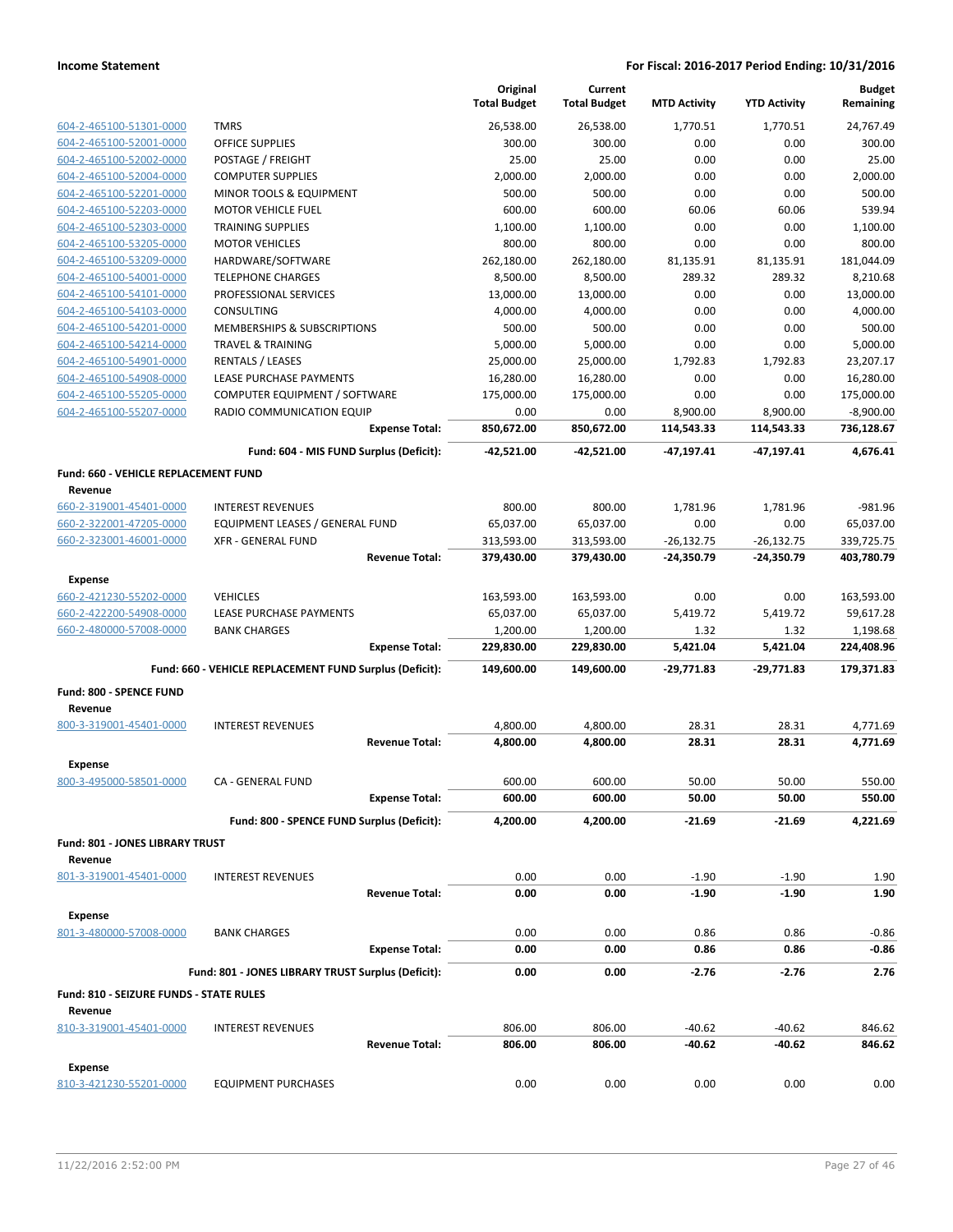|                                                    |                                                                            | Original                  | Current                  |                        |                        | <b>Budget</b>             |
|----------------------------------------------------|----------------------------------------------------------------------------|---------------------------|--------------------------|------------------------|------------------------|---------------------------|
|                                                    |                                                                            | <b>Total Budget</b>       | <b>Total Budget</b>      | <b>MTD Activity</b>    | <b>YTD Activity</b>    | Remaining                 |
| 810-3-480000-57008-0000                            | <b>BANK CHARGES</b>                                                        | 600.00                    | 600.00                   | 18.33                  | 18.33                  | 581.67                    |
|                                                    | <b>Expense Total:</b>                                                      | 600.00                    | 600.00                   | 18.33                  | 18.33                  | 581.67                    |
|                                                    | Fund: 810 - SEIZURE FUNDS - STATE RULES Surplus (Deficit):                 | 206.00                    | 206.00                   | -58.95                 | $-58.95$               | 264.95                    |
| Fund: 811 - SEIZURE FUNDS - FED RULES              |                                                                            |                           |                          |                        |                        |                           |
| Revenue<br>811-3-319001-45401-0000                 | <b>INTEREST REVENUES</b>                                                   | 709.00                    | 709.00                   | $-17.41$               | $-17.41$               | 726.41                    |
| 811-3-322001-46803-0000                            | FED SEIZURES-CONTRIBUTION                                                  | 0.00                      | 0.00                     | 7,377.32               | 7,377.32               | $-7,377.32$               |
|                                                    | <b>Revenue Total:</b>                                                      | 709.00                    | 709.00                   | 7,359.91               | 7,359.91               | $-6,650.91$               |
| <b>Expense</b>                                     |                                                                            |                           |                          |                        |                        |                           |
| 811-3-480000-57008-0000                            | <b>BANK CHARGES</b>                                                        | 300.00                    | 300.00                   | 7.86                   | 7.86                   | 292.14                    |
|                                                    | <b>Expense Total:</b>                                                      | 300.00                    | 300.00                   | 7.86                   | 7.86                   | 292.14                    |
|                                                    | Fund: 811 - SEIZURE FUNDS - FED RULES Surplus (Deficit):                   | 409.00                    | 409.00                   | 7,352.05               | 7,352.05               | $-6,943.05$               |
|                                                    | Fund: 820 - TIRZ FUND (Tax Increment Reinvestment Zone)                    |                           |                          |                        |                        |                           |
| Revenue                                            |                                                                            |                           |                          |                        |                        |                           |
| 820-3-311001-41101-0000                            | REAL PROPERTY TAXES - CITY                                                 | 335,373.00                | 335,373.00               | 392.64                 | 392.64                 | 334,980.36                |
| 820-3-311001-41111-0000                            | REAL PROPERTY TAXES - COUNTY                                               | 255,473.00                | 255,473.00               | 0.00                   | 0.00                   | 255,473.00                |
| 820-3-311002-41102-0000                            | <b>DELINQUENT TAXES</b>                                                    | 1,500.00                  | 1,500.00                 | 35.02                  | 35.02                  | 1,464.98                  |
| 820-3-319001-45401-0000                            | OTHER REVENUES / INTEREST REVENUES                                         | 3,302.00                  | 3,302.00                 | $-130.27$              | $-130.27$              | 3,432.27                  |
|                                                    | <b>Revenue Total:</b>                                                      | 595,648.00                | 595,648.00               | 297.39                 | 297.39                 | 595,350.61                |
| <b>Expense</b>                                     |                                                                            |                           |                          |                        |                        |                           |
| 820-3-416100-54101-0000                            | PROFESSIONAL SERVICES                                                      | 6,000.00                  | 6,000.00                 | 0.00                   | 0.00                   | 6,000.00                  |
| 820-3-480000-57008-0000                            | <b>BANK CHARGES</b>                                                        | 1,100.00                  | 1,100.00                 | 58.78                  | 58.78                  | 1,041.22                  |
|                                                    | <b>Expense Total:</b>                                                      | 7,100.00                  | 7,100.00                 | 58.78                  | 58.78                  | 7,041.22                  |
|                                                    | Fund: 820 - TIRZ FUND (Tax Increment Reinvestment Zone) Surplus (Deficit): | 588,548.00                | 588,548.00               | 238.61                 | 238.61                 | 588,309.39                |
| Fund: 910 - ELECTRIC OPERATING FUND                |                                                                            |                           |                          |                        |                        |                           |
| Revenue                                            |                                                                            |                           |                          |                        |                        |                           |
| 910-9-000000-49001-4400                            | METERED SALES - RESIDENTIAL                                                | 11,938,640.00             | 11,938,640.00            | 1,077,869.69           | 1,077,869.69           | 10,860,770.31             |
| 910-9-000000-49010-4421                            | METERED SALES - GS-NO DEMAND                                               | 798,475.00                | 798,475.00               | 69,651.46              | 69,651.46              | 728,823.54                |
| 910-9-000000-49020-4422                            | METERED SALES - GS-DEMAND                                                  | 18,112,510.00             | 18,112,510.00            | 1,635,736.60           | 1,635,736.60           | 16,476,773.40             |
| 910-9-000000-49030-4424                            | METERED SALES - GS-PRIMARY                                                 | 469,494.00                | 469,494.00               | 29,742.98              | 29,742.98              | 439,751.02                |
| 910-9-000000-49040-4440                            | METERED SALES - STREET LIGHTS                                              | 227,998.00                | 227,998.00               | 18,722.04              | 18,722.04              | 209,275.96                |
| 910-9-000000-49050-4400                            | FUEL ADJUSTMENT                                                            | 15,624,616.00             | 15,624,616.00            | 1,106,969.45           | 1,106,969.45           | 14,517,646.55             |
| 910-9-000000-49057-4490                            | POWER COST RECOVERY                                                        | 0.00                      | 0.00                     | 0.79                   | 0.79                   | $-0.79$                   |
| 910-9-000000-49058-4400<br>910-9-000000-49140-4490 | <b>REGULATORY CHARGE</b><br><b>VAPOR LIGHT REVENUES</b>                    | 414,863.00<br>170,000.00  | 414,863.00<br>170,000.00 | 26,556.69<br>12,786.57 | 26,556.69<br>12,786.57 | 388,306.31<br>157,213.43  |
| 910-9-000000-49201-4510                            | LATE CHARGES                                                               | 280,000.00                | 280,000.00               | 21,256.80              | 21,256.80              | 258,743.20                |
| 910-9-000000-49209-4511                            | SERVICE CHARGES - CLEARING                                                 | 0.00                      | 0.00                     | $-45.00$               | $-45.00$               | 45.00                     |
| 910-9-000000-49210-4511                            | ELECTRIC SERVICE CHARGES                                                   | 75,000.00                 | 75,000.00                | 5,943.17               | 5,943.17               | 69,056.83                 |
| 910-9-000000-49211-4511                            | VAPOR LIGHT SERVICE CHARGES                                                | 500.00                    | 500.00                   | 0.00                   | 0.00                   | 500.00                    |
| 910-9-000000-49212-4511                            | SAW POLES SERVICE CHARGES                                                  | 700.00                    | 700.00                   | 180.00                 | 180.00                 | 520.00                    |
| 910-9-000000-49213-4511                            | AMPY SERVICE CHARGES                                                       | 45,850.00                 | 45,850.00                | 2,002.70               | 2,002.70               | 43,847.30                 |
| 910-9-000000-49220-4512                            | <b>RE-READ CHARGES</b>                                                     | 10.00                     | 10.00                    | 10.00                  | 10.00                  | 0.00                      |
| 910-9-000000-49230-4512                            | <b>METER TESTING CHARGES</b>                                               | 10.00                     | 10.00                    | 0.00                   | 0.00                   | 10.00                     |
| 910-9-000000-49301-4490                            | METERED SALES - 5% XFER to GENERAL FUND                                    | 2,332,420.00              | 2,332,420.00             | 198,877.28             | 198,877.28             | 2,133,542.72              |
| 910-9-000000-49307-4490                            | METERED SALES - 1% XFER to GBOD                                            | 466,484.00                | 466,484.00               | 39,777.43              | 39,777.43              | 426,706.57                |
| 910-9-000000-49410-4564                            | <b>CUSTOMER AID TO CONSTRUCTION</b>                                        | 510,000.00                | 510,000.00               | 22,146.28              | 22,146.28              | 487,853.72                |
| 910-9-000000-49420-4564                            | UNDERGROUND SERVICE                                                        | 10,000.00                 | 10,000.00                | 0.00                   | 0.00                   | 10,000.00                 |
| 910-9-000000-49430-4564                            | <b>RELOCATION OF SERVICE</b>                                               | 100.00                    | 100.00                   | 0.00                   | 0.00                   | 100.00                    |
| 910-9-000000-49440-4564                            | <b>OVERTIME SERVICES</b>                                                   | 100.00                    | 100.00                   | 0.00                   | 0.00                   | 100.00                    |
| 910-9-000000-49450-4564                            | <b>ACCIDENTS</b>                                                           | 1,000.00                  | 1,000.00                 | 0.00                   | 0.00                   | 1,000.00                  |
| 910-9-000000-49460-4564                            | <b>METER DAMAGE</b>                                                        | 100.00                    | 100.00                   | 0.00                   | 0.00                   | 100.00                    |
| 910-9-000000-49470-4564                            | OTHER REIMBURSEMENTS                                                       | 100.00                    | 100.00                   | 0.00                   | 0.00                   | 100.00                    |
| 910-9-000000-49480-4564                            | <b>METER BASES</b>                                                         | 7,000.00                  | 7,000.00                 | 770.19                 | 770.19                 | 6,229.81                  |
| 910-9-000000-49490-4564<br>910-9-000000-49520-4470 | <b>MATERIAL SALES</b><br><b>ENERGY SALES</b>                               | 20,000.00<br>5,085,000.00 | 20,000.00                | 0.00<br>0.00           | 0.00                   | 20,000.00<br>5,085,000.00 |
| 910-9-000000-49521-4470                            | <b>RUC REVENUES</b>                                                        | 3,500.00                  | 5,085,000.00<br>3,500.00 | 0.00                   | 0.00<br>0.00           | 3,500.00                  |
| 910-9-000000-49530-4572                            | TCR AUCTION PROCEEDS                                                       | 360,000.00                | 360,000.00               | 37,076.42              | 37,076.42              | 322,923.58                |
|                                                    |                                                                            |                           |                          |                        |                        |                           |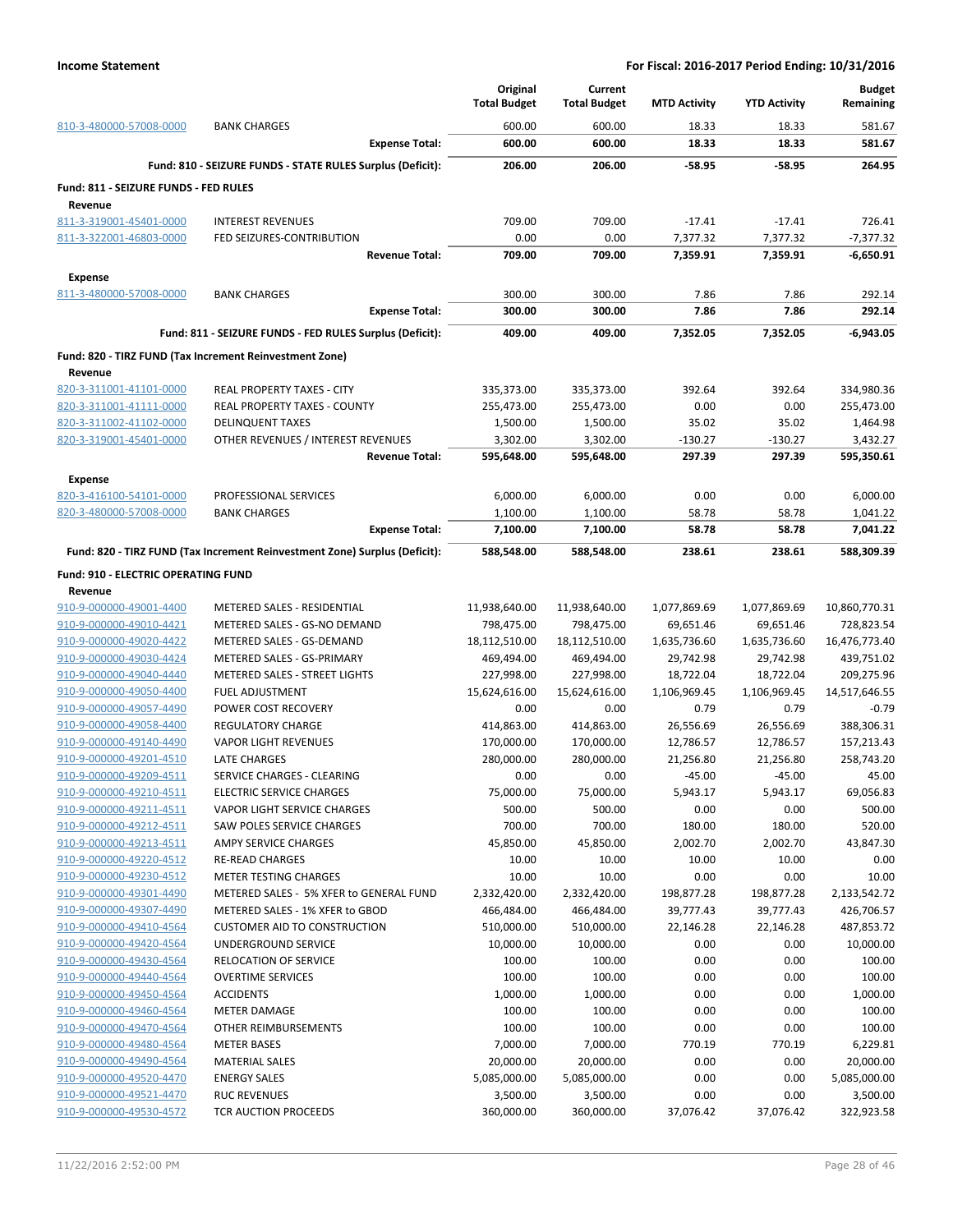|                         |                                            | Original<br><b>Total Budget</b> | Current<br><b>Total Budget</b> | <b>MTD Activity</b> | <b>YTD Activity</b> | <b>Budget</b><br>Remaining |
|-------------------------|--------------------------------------------|---------------------------------|--------------------------------|---------------------|---------------------|----------------------------|
| 910-9-000000-49540-4572 | <b>BLACK START REVENUES</b>                | 510,000.00                      | 510,000.00                     | 0.00                | 0.00                | 510,000.00                 |
| 910-9-000000-49560-4571 | <b>TCOS REVENUES</b>                       | 550,000.00                      | 550,000.00                     | 45,875.22           | 45,875.22           | 504,124.78                 |
| 910-9-000000-49601-4540 | POLE USE REVENUES                          | 27,035.00                       | 27,035.00                      | 12,190.00           | 12,190.00           | 14,845.00                  |
| 910-9-000000-49602-4118 | EPA ALLOWANCE SALES                        | 1.00                            | 1.00                           | 0.00                | 0.00                | 1.00                       |
| 910-9-000000-49700-4990 | REDEMPTION OF LONG TERM DEBT               | 475,000.00                      | 475,000.00                     | 0.00                | 0.00                | 475,000.00                 |
| 910-9-000000-49701-4567 | XFER FROM COG - GEN FUND                   | 687,973.00                      | 687,973.00                     | 57,331.09           | 57,331.09           | 630,641.91                 |
| 910-9-000000-49754-4994 | XFER FROM 950 - BILLING                    | 76,544.00                       | 76,544.00                      | 6,378.66            | 6,378.66            | 70,165.34                  |
| 910-9-000000-49755-4995 | XFER FROM 950 - CASHIERS                   | 56,882.00                       | 56,882.00                      | 4,740.16            | 4,740.16            | 52,141.84                  |
| 910-9-000000-49759-4545 | XFER FROM 950 FOR POLE USE                 | 18,800.00                       | 18,800.00                      | 0.00                | 0.00                | 18,800.00                  |
| 910-9-000000-49801-4190 | <b>INTEREST INCOME</b>                     | 58,500.00                       | 58,500.00                      | $-1,952.29$         | $-1,952.29$         | 60,452.29                  |
|                         | <b>Revenue Total:</b>                      | 59,415,205.00                   | 59,415,205.00                  | 4,430,594.38        | 4,430,594.38        | 54,984,610.62              |
| Expense                 |                                            |                                 |                                |                     |                     |                            |
| 910-9-901000-51001-5000 | <b>REGULAR SALARIES</b>                    | 488,954.00                      | 488,954.00                     | 37,330.41           | 37,330.41           | 451,623.59                 |
| 910-9-901000-51011-5000 | PART TIME TEMPORARY                        | 18,153.00                       | 18,153.00                      | 0.00                | 0.00                | 18,153.00                  |
| 910-9-901000-51020-5000 | <b>OVERTIME</b>                            | 70,000.00                       | 70,000.00                      | 3,466.61            | 3,466.61            | 66,533.39                  |
| 910-9-901000-51115-5000 | <b>CLOTHING ALLOWANCE</b>                  | 2,000.00                        | 2,000.00                       | 0.00                | 0.00                | 2,000.00                   |
| 910-9-901000-51116-5000 | <b>CAR ALLOWANCE</b>                       | 1,950.00                        | 1,950.00                       | 0.00                | 0.00                | 1,950.00                   |
| 910-9-901000-51117-5000 | <b>CELL PHONE ALLOWANCE</b>                | 623.00                          | 623.00                         | 47.92               | 47.92               | 575.08                     |
| 910-9-901000-51201-5000 | <b>FICA</b>                                | 35,902.00                       | 35,902.00                      | 2,330.82            | 2,330.82            | 33,571.18                  |
| 910-9-901000-51202-5000 | <b>MEDICARE</b>                            | 8,434.00                        | 8,434.00                       | 545.11              | 545.11              | 7,888.89                   |
| 910-9-901000-51203-5000 | <b>HEALTH INSURANCE</b>                    | 70,810.00                       | 70,810.00                      | 5,900.83            | 5,900.83            | 64,909.17                  |
| 910-9-901000-51204-5000 | <b>WORKERS COMPENSATION</b>                | 6,934.00                        | 6,934.00                       | 577.83              | 577.83              | 6,356.17                   |
| 910-9-901000-51205-5000 | <b>UNEMPLOYMENT</b>                        | 657.00                          | 657.00                         | 0.00                | 0.00                | 657.00                     |
| 910-9-901000-51301-5000 | <b>TMRS</b>                                | 62,073.00                       | 62,073.00                      | 4,187.58            | 4,187.58            | 57,885.42                  |
| 910-9-901001-59020-5010 | <b>NATURAL GAS</b>                         | 750,000.00                      | 750,000.00                     | 17,096.26           | 17,096.26           | 732,903.74                 |
| 910-9-901001-59021-5010 | <b>FUEL OIL</b>                            | 50,000.00                       | 50,000.00                      | 0.00                | 0.00                | 50,000.00                  |
| 910-9-901008-59110-5080 | <b>GEUS OPERATIONS</b>                     | 25,000.00                       | 25,000.00                      | 0.00                | 0.00                | 25,000.00                  |
| 910-9-901008-59112-5080 | SAFETY                                     | 10,500.00                       | 10,500.00                      | 0.00                | 0.00                | 10,500.00                  |
| 910-9-901008-59121-5080 | <b>MECHANICAL SUPPLIES</b>                 | 20,500.00                       | 20,500.00                      | 182.07              | 182.07              | 20,317.93                  |
| 910-9-901008-59125-5080 | <b>CHEMICAL &amp; LABORATORY SUPPLIES</b>  | 65,500.00                       | 65,500.00                      | 0.00                | 0.00                | 65,500.00                  |
| 910-9-901008-59141-5080 | <b>UTILITY BILLS</b>                       | 300,000.00                      | 300,000.00                     | 7,965.67            | 7,965.67            | 292,034.33                 |
| 910-9-901008-59144-5080 | MISCELLANEOUS SERVICES                     | 175,000.00                      | 175,000.00                     | 84.13               | 84.13               | 174,915.87                 |
| 910-9-901008-59146-5080 | <b>TRAINING AND/OR TRAVEL</b>              | 10,000.00                       | 10,000.00                      | 0.00                | 0.00                | 10,000.00                  |
| 910-9-901015-51001-5150 | <b>REGULAR SALARIES</b>                    | 356,034.00                      | 356,034.00                     | 26,766.63           | 26,766.63           | 329,267.37                 |
| 910-9-901015-51020-5150 | <b>OVERTIME</b>                            | 32,500.00                       | 32,500.00                      | 1,738.68            | 1,738.68            | 30,761.32                  |
| 910-9-901015-51115-5150 | <b>CLOTHING ALLOWANCE</b>                  | 2,400.00                        | 2,400.00                       | 0.00                | 0.00                | 2,400.00                   |
| 910-9-901015-51116-5150 | <b>CAR ALLOWANCE</b>                       | 1,950.00                        | 1,950.00                       | 0.00                | 0.00                | 1,950.00                   |
| 910-9-901015-51201-5150 | <b>FICA</b>                                | 24,359.00                       | 24,359.00                      | 1,643.85            | 1,643.85            | 22,715.15                  |
| 910-9-901015-51202-5150 | <b>MEDICARE</b>                            | 5,697.00                        | 5,697.00                       | 384.45              | 384.45              | 5,312.55                   |
| 910-9-901015-51203-5150 | <b>HEALTH INSURANCE</b>                    | 67,900.00                       | 67,900.00                      | 5,658.33            | 5,658.33            | 62,241.67                  |
| 910-9-901015-51204-5150 | <b>WORKERS COMPENSATION</b>                | 5,260.00                        | 5,260.00                       | 438.33              | 438.33              | 4,821.67                   |
| 910-9-901015-51205-5150 | UNEMPLOYMENT                               | 630.00                          | 630.00                         | 0.00                | 0.00                | 630.00                     |
| 910-9-901015-51301-5150 | <b>TMRS</b>                                | 43,276.00                       | 43,276.00                      | 3,030.32            | 3,030.32            | 40,245.68                  |
| 910-9-901015-59201-5150 | <b>BUILDING MAINTENANCE</b>                | 15,000.00                       | 15,000.00                      | 0.00                | 0.00                | 15,000.00                  |
| 910-9-901015-59205-5150 | <b>EQUIPMENT MAINTENANCE</b>               | 4,500.00                        | 4,500.00                       | 0.00                | 0.00                | 4,500.00                   |
| 910-9-901015-59290-5150 | <b>GENERAL PLANT EQUIPMENT MAINTENANCE</b> | 30,000.00                       | 30,000.00                      | 0.00                | 0.00                | 30,000.00                  |
| 910-9-901015-59291-5150 | UNIT 1 MAINTENANCE                         | 90,000.00                       | 90,000.00                      | 0.00                | 0.00                | 90,000.00                  |
| 910-9-901015-59292-5150 | UNIT 2 MAINTENANCE                         | 155,000.00                      | 155,000.00                     | 0.00                | 0.00                | 155,000.00                 |
| 910-9-901015-59293-5150 | UNIT 3 MAINTENANCE                         | 147,000.00                      | 147,000.00                     | 0.00                | 0.00                | 147,000.00                 |
| 910-9-901146-51001-5460 | <b>REGULAR SALARIES</b>                    | 488,954.00                      | 488,954.00                     | 35,389.37           | 35,389.37           | 453,564.63                 |
| 910-9-901146-51011-5460 | PART TIME TEMPORARY                        | 18,153.00                       | 18,153.00                      | 0.00                | 0.00                | 18,153.00                  |
| 910-9-901146-51020-5460 | <b>OVERTIME</b>                            | 65,000.00                       | 65,000.00                      | 3,160.13            | 3,160.13            | 61,839.87                  |
| 910-9-901146-51115-5460 | <b>CLOTHING ALLOWANCE</b>                  | 2,000.00                        | 2,000.00                       | 0.00                | 0.00                | 2,000.00                   |
| 910-9-901146-51116-5460 | CAR ALLOWANCE                              | 1,950.00                        | 1,950.00                       | 300.00              | 300.00              | 1,650.00                   |
| 910-9-901146-51117-5460 | <b>CELL PHONE ALLOWANCE</b>                | 623.00                          | 623.00                         | 47.88               | 47.88               | 575.12                     |
| 910-9-901146-51201-5460 | <b>FICA</b>                                | 35,592.00                       | 35,592.00                      | 2,393.04            | 2,393.04            | 33,198.96                  |
| 910-9-901146-51202-5460 | <b>MEDICARE</b>                            | 8,362.00                        | 8,362.00                       | 559.67              | 559.67              | 7,802.33                   |
| 910-9-901146-51203-5460 | <b>HEALTH INSURANCE</b>                    | 70,810.00                       | 70,810.00                      | 5,900.83            | 5,900.83            | 64,909.17                  |
| 910-9-901146-51204-5460 | <b>WORKERS COMPENSATION</b>                | 6,934.00                        | 6,934.00                       | 577.83              | 577.83              | 6,356.17                   |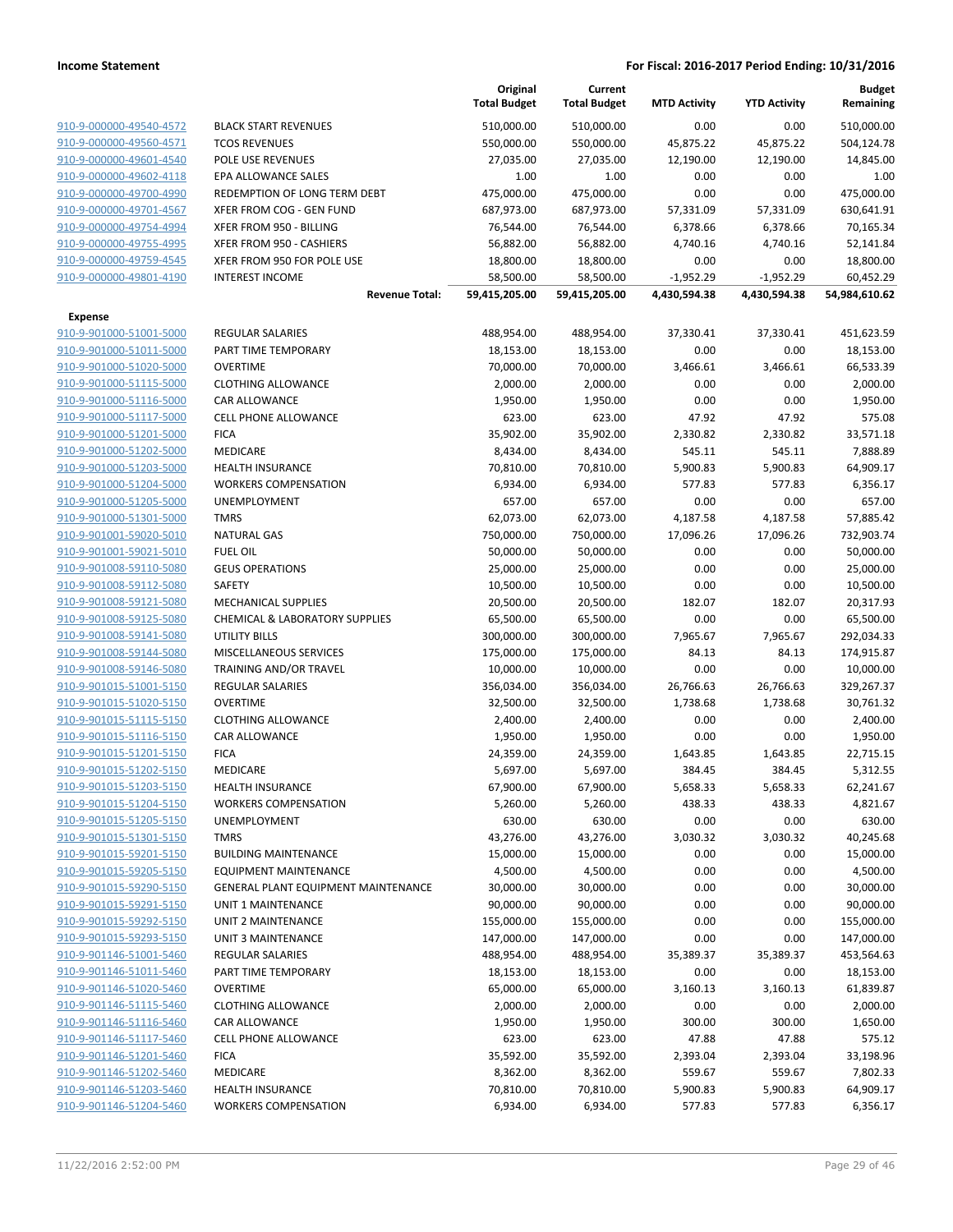| 910-9-901146-51205-5460 | <b>UNEMPLOYM</b>    |
|-------------------------|---------------------|
| 910-9-901146-51301-5460 | TMRS                |
| 910-9-901147-59020-5470 | <b>NATURAL GAS</b>  |
| 910-9-901151-59110-5501 | <b>GEUS OPERAT</b>  |
| 910-9-901151-59112-5501 | SAFETY PROGI        |
| 910-9-901151-59121-5501 | MECHANICAL          |
| 910-9-901151-59125-5501 | CHEMICAL & I        |
| 910-9-901151-59141-5501 | UTILITY BILLS       |
| 910-9-901151-59144-5501 | MISCELLANEC         |
| 910-9-901151-59146-5501 | <b>TRAINING ANI</b> |
| 910-9-901154-51001-5541 | REGULAR SAL         |
| 910-9-901154-51020-5541 | OVERTIME            |
|                         | <b>CLOTHING ALI</b> |
| 910-9-901154-51115-5541 |                     |
| 910-9-901154-51116-5541 | CAR ALLOWAI         |
| 910-9-901154-51201-5541 | FICA                |
| 910-9-901154-51202-5541 | MEDICARE            |
| 910-9-901154-51203-5541 | <b>HEALTH INSUR</b> |
| 910-9-901154-51204-5541 | <b>WORKERS COI</b>  |
| 910-9-901154-51205-5541 | <b>UNEMPLOYM</b>    |
| 910-9-901154-51301-5541 | <b>TMRS</b>         |
| 910-9-901154-59201-5541 | <b>BUILDINGS M</b>  |
| 910-9-901154-59205-5541 | <b>EQUIPMENT N</b>  |
| 910-9-901154-59290-5541 | <b>GENERAL PLA</b>  |
| 910-9-901154-59291-5541 | <b>UNIT 1 MAINT</b> |
| 910-9-901154-59292-5541 | <b>UNIT 2 MAINT</b> |
| 910-9-901154-59293-5541 | <b>UNIT 3 MAINT</b> |
| 910-9-901190-59345-9900 | EP ACCESSORY        |
| 910-9-901200-59110-5502 | <b>GEUS OPERAT</b>  |
| 910-9-901500-59040-5550 | TMPA FIXED C        |
| 910-9-901500-59041-5550 | AMORTIZE PR         |
| 910-9-901500-59043-5550 | AMORTIZE PR         |
| 910-9-901500-59045-5550 | <b>GCSES ENERG</b>  |
| 910-9-901500-59050-5550 | DUKE WIND E         |
| 910-9-901500-59051-5550 | SOLAR ENERG         |
| 910-9-901500-59052-5550 | OFF-SYSTEM N        |
| 910-9-901500-59053-5550 | <b>ERCOT BALAN</b>  |
| 910-9-901500-59054-5550 | <b>ANCILLARY SE</b> |
| 910-9-901500-59055-5550 | <b>CONTROL CEN</b>  |
| 910-9-901500-59057-5550 | <b>ERCOT UPLIFT</b> |
| 910-9-901500-59059-5550 | EILS                |
| 910-9-901500-59063-5550 | <b>ERCOT CONGE</b>  |
| 910-9-901500-59080-5550 | <b>DEMAND SIDE</b>  |
| 910-9-901500-59099-5550 | <b>GARLAND CLE</b>  |
| 910-9-901600-51001-5750 | REGULAR SAL         |
| 910-9-901600-51020-5750 | <b>OVERTIME</b>     |
| 910-9-901600-51116-5750 | CAR ALLOWAI         |
| 910-9-901600-51117-5750 | <b>CELL PHONE A</b> |
| 910-9-901600-51201-5750 | <b>FICA</b>         |
| 910-9-901600-51202-5750 | <b>MEDICARE</b>     |
| 910-9-901600-51203-5750 | <b>HEALTH INSUR</b> |
| 910-9-901600-51204-5750 | <b>WORKERS COI</b>  |
| 910-9-901600-51205-5750 | <b>UNEMPLOYM</b>    |
| 910-9-901600-51301-5750 | <b>TMRS</b>         |
|                         |                     |
| 910-9-901600-59110-5750 | <b>GEUS OPERAT</b>  |
| 910-9-901600-59146-5750 | <b>TRAINING ANI</b> |
| 910-9-910120-51001-9200 | REGULAR SAL         |
| 910-9-910120-51020-9200 | <b>OVERTIME</b>     |
| 910-9-910120-51115-9200 | <b>CLOTHING ALI</b> |
| 910-9-910120-51116-9200 | CAR ALLOWAI         |
|                         |                     |

|                         |                                     | Original<br><b>Total Budget</b> | Current<br><b>Total Budget</b> | <b>MTD Activity</b> | <b>YTD Activity</b> | <b>Budget</b><br>Remaining |
|-------------------------|-------------------------------------|---------------------------------|--------------------------------|---------------------|---------------------|----------------------------|
| 910-9-901146-51205-5460 | UNEMPLOYMENT                        | 657.00                          | 657.00                         | 0.00                | 0.00                | 657.00                     |
| 910-9-901146-51301-5460 | <b>TMRS</b>                         | 61,522.00                       | 61,522.00                      | 3,919.58            | 3,919.58            | 57,602.42                  |
| 910-9-901147-59020-5470 | <b>NATURAL GAS</b>                  | 300,000.00                      | 300,000.00                     | 0.00                | 0.00                | 300,000.00                 |
| 910-9-901151-59110-5501 | <b>GEUS OPERATIONS</b>              | 2,000.00                        | 2,000.00                       | 0.00                | 0.00                | 2,000.00                   |
| 910-9-901151-59112-5501 | SAFETY PROGRAM                      | 950.00                          | 950.00                         | 0.00                | 0.00                | 950.00                     |
| 910-9-901151-59121-5501 | <b>MECHANICAL SUPPLIES</b>          | 4,000.00                        | 4,000.00                       | 0.00                | 0.00                | 4,000.00                   |
| 910-9-901151-59125-5501 | <b>CHEMICAL &amp; LABORATORY</b>    | 6,000.00                        | 6,000.00                       | 0.00                | 0.00                | 6,000.00                   |
| 910-9-901151-59141-5501 | <b>UTILITY BILLS</b>                | 2,500.00                        | 2,500.00                       | 0.00                | 0.00                | 2,500.00                   |
| 910-9-901151-59144-5501 | MISCELLANEOUS SERVICES              | 25,000.00                       | 25,000.00                      | 0.00                | 0.00                | 25,000.00                  |
| 910-9-901151-59146-5501 | TRAINING AND/OR TRAVEL              | 6,000.00                        | 6,000.00                       | 0.00                | 0.00                | 6,000.00                   |
| 910-9-901154-51001-5541 | REGULAR SALARIES                    | 356,034.00                      | 356,034.00                     | 28,707.67           | 28,707.67           | 327,326.33                 |
| 910-9-901154-51020-5541 | <b>OVERTIME</b>                     | 40,000.00                       | 40,000.00                      | 2,045.16            | 2,045.16            | 37,954.84                  |
| 910-9-901154-51115-5541 | <b>CLOTHING ALLOWANCE</b>           | 2,500.00                        | 2,500.00                       | 0.00                | 0.00                | 2,500.00                   |
| 910-9-901154-51116-5541 | CAR ALLOWANCE                       | 1,950.00                        | 1,950.00                       | 300.00              | 300.00              | 1,650.00                   |
| 910-9-901154-51201-5541 | <b>FICA</b>                         | 24,830.00                       | 24,830.00                      | 1,906.68            | 1,906.68            | 22,923.32                  |
| 910-9-901154-51202-5541 | MEDICARE                            | 5,807.00                        | 5,807.00                       | 445.91              | 445.91              | 5,361.09                   |
| 910-9-901154-51203-5541 | <b>HEALTH INSURANCE</b>             | 67,900.00                       | 67,900.00                      | 5,658.33            | 5,658.33            | 62,241.67                  |
| 910-9-901154-51204-5541 | <b>WORKERS COMPENSATION</b>         | 5,260.00                        | 5,260.00                       | 438.33              | 438.33              | 4,821.67                   |
| 910-9-901154-51205-5541 | UNEMPLOYMENT                        | 630.00                          | 630.00                         | 0.00                | 0.00                | 630.00                     |
| 910-9-901154-51301-5541 | <b>TMRS</b>                         | 44,113.00                       | 44,113.00                      | 3,235.20            | 3,235.20            | 40,877.80                  |
| 910-9-901154-59201-5541 | <b>BUILDINGS MAINTENANCE</b>        | 15,000.00                       | 15,000.00                      | 0.00                | 0.00                | 15,000.00                  |
| 910-9-901154-59205-5541 | <b>EQUIPMENT MAINTENANCE</b>        | 1,500.00                        | 1,500.00                       | 0.00                | 0.00                | 1,500.00                   |
| 910-9-901154-59290-5541 | GENERAL PLANT EQUIPMENT MAINTENANCE | 8,000.00                        | 8,000.00                       | 0.00                | 0.00                | 8,000.00                   |
| 910-9-901154-59291-5541 | <b>UNIT 1 MAINTENANCE</b>           | 41,700.00                       | 41,700.00                      | 0.00                | 0.00                | 41,700.00                  |
| 910-9-901154-59292-5541 | UNIT 2 MAINTENANCE                  | 41,700.00                       | 41,700.00                      | 0.00                | 0.00                | 41,700.00                  |
| 910-9-901154-59293-5541 | <b>UNIT 3 MAINTENANCE</b>           | 41,700.00                       | 41,700.00                      | 0.00                | 0.00                | 41,700.00                  |
| 910-9-901190-59345-9900 | EP ACCESSORY ELEC EQUIPMENT         | 60,000.00                       | 60,000.00                      | 0.00                | 0.00                | 60,000.00                  |
| 910-9-901200-59110-5502 | <b>GEUS OPERATIONS</b>              | 5,000.00                        | 5,000.00                       | 0.00                | 0.00                | 5,000.00                   |
| 910-9-901500-59040-5550 | TMPA FIXED COST                     | 12,153,858.00                   | 12,153,858.00                  | 1,234,159.00        | 1,234,159.00        | 10,919,699.00              |
| 910-9-901500-59041-5550 | AMORTIZE PREPAID SCRUBBER           | 317,742.00                      | 317,742.00                     | 26,478.50           | 26,478.50           | 291,263.50                 |
| 910-9-901500-59043-5550 | AMORTIZE PREPAID TMPA FIXED         | 1,336,320.00                    | 1,336,320.00                   | 111,360.00          | 111,360.00          | 1,224,960.00               |
| 910-9-901500-59045-5550 | <b>GCSES ENERGY</b>                 | 5,225,000.00                    | 5,225,000.00                   | 0.00                | 0.00                | 5,225,000.00               |
| 910-9-901500-59050-5550 | DUKE WIND ENERGY                    | 2,261,250.00                    | 2,261,250.00                   | 0.00                | 0.00                | 2,261,250.00               |
| 910-9-901500-59051-5550 | <b>SOLAR ENERGY</b>                 | 1,210,000.00                    | 1,210,000.00                   | 0.00                | 0.00                | 1,210,000.00               |
| 910-9-901500-59052-5550 | OFF-SYSTEM NET PURCHASES            | 3,500.00                        | 3,500.00                       | 0.00                | 0.00                | 3,500.00                   |
| 910-9-901500-59053-5550 | <b>ERCOT BALANCING ENERGY</b>       | 10,120,000.00                   | 10,120,000.00                  | 0.00                | 0.00                | 10,120,000.00              |
| 910-9-901500-59054-5550 | <b>ANCILLARY SERVICES</b>           | 245,000.00                      | 245,000.00                     | 0.00                | 0.00                | 245,000.00                 |
| 910-9-901500-59055-5550 | <b>CONTROL CENTER COSTS</b>         | 222,000.00                      | 222,000.00                     | 0.00                | 0.00                | 222,000.00                 |
| 910-9-901500-59057-5550 | <b>ERCOT UPLIFT</b>                 | 320,000.00                      | 320,000.00                     | 0.00                | 0.00                | 320,000.00                 |
| 910-9-901500-59059-5550 | FII S                               | 80,500.00                       | 80,500.00                      | 0.00                | 0.00                | 80,500.00                  |
| 910-9-901500-59063-5550 | <b>ERCOT CONGESTION RIGHTS</b>      | $-100,000.00$                   | $-100,000.00$                  | $-23,213.57$        | -23,213.57          | $-76,786.43$               |
| 910-9-901500-59080-5550 | DEMAND SIDE RESPONSE                | 1,000.00                        | 1,000.00                       | 0.00                | 0.00                | 1,000.00                   |
| 910-9-901500-59099-5550 | <b>GARLAND CLEARING ACCOUNT</b>     | 0.00                            | 0.00                           | 277,116.57          | 277,116.57          | $-277,116.57$              |
| 910-9-901600-51001-5750 | <b>REGULAR SALARIES</b>             | 154,274.00                      | 154,274.00                     | 10,604.80           | 10,604.80           | 143,669.20                 |
| 910-9-901600-51020-5750 | <b>OVERTIME</b>                     | 10,500.00                       | 10,500.00                      | 140.63              | 140.63              | 10,359.37                  |
| 910-9-901600-51116-5750 | CAR ALLOWANCE                       | 3,000.00                        | 3,000.00                       | 230.76              | 230.76              | 2,769.24                   |
| 910-9-901600-51117-5750 | <b>CELL PHONE ALLOWANCE</b>         | 864.00                          | 864.00                         | 66.46               | 66.46               | 797.54                     |
| 910-9-901600-51201-5750 | <b>FICA</b>                         | 10,456.00                       | 10,456.00                      | 610.34              | 610.34              | 9,845.66                   |
| 910-9-901600-51202-5750 | <b>MEDICARE</b>                     | 2,445.00                        | 2,445.00                       | 142.74              | 142.74              | 2,302.26                   |
| 910-9-901600-51203-5750 | <b>HEALTH INSURANCE</b>             | 19,400.00                       | 19,400.00                      | 1,616.66            | 1,616.66            | 17,783.34                  |
| 910-9-901600-51204-5750 | <b>WORKERS COMPENSATION</b>         | 422.00                          | 422.00                         | 35.17               | 35.17               | 386.83                     |
| 910-9-901600-51205-5750 | <b>UNEMPLOYMENT</b>                 | 180.00                          | 180.00                         | 0.00                | 0.00                | 180.00                     |
| 910-9-901600-51301-5750 | <b>TMRS</b>                         | 18,575.00                       | 18,575.00                      | 1,161.68            | 1,161.68            | 17,413.32                  |
| 910-9-901600-59110-5750 | <b>GEUS OPERATIONS</b>              | 49,500.00                       | 49,500.00                      | 37.02               | 37.02               | 49,462.98                  |
| 910-9-901600-59146-5750 | TRAINING AND/OR TRAVEL              | 3,000.00                        | 3,000.00                       | 379.60              | 379.60              | 2,620.40                   |
| 910-9-910120-51001-9200 | REGULAR SALARIES                    | 329,210.00                      | 329,210.00                     | 25,735.28           | 25,735.28           | 303,474.72                 |
| 910-9-910120-51020-9200 | <b>OVERTIME</b>                     | 200.00                          | 200.00                         | 0.00                | 0.00                | 200.00                     |
| 910-9-910120-51115-9200 | <b>CLOTHING ALLOWANCE</b>           | 250.00                          | 250.00                         | 0.00                | 0.00                | 250.00                     |
| 910-9-910120-51116-9200 | CAR ALLOWANCE                       | 8,950.00                        | 8,950.00                       | 688.46              | 688.46              | 8,261.54                   |
|                         |                                     |                                 |                                |                     |                     |                            |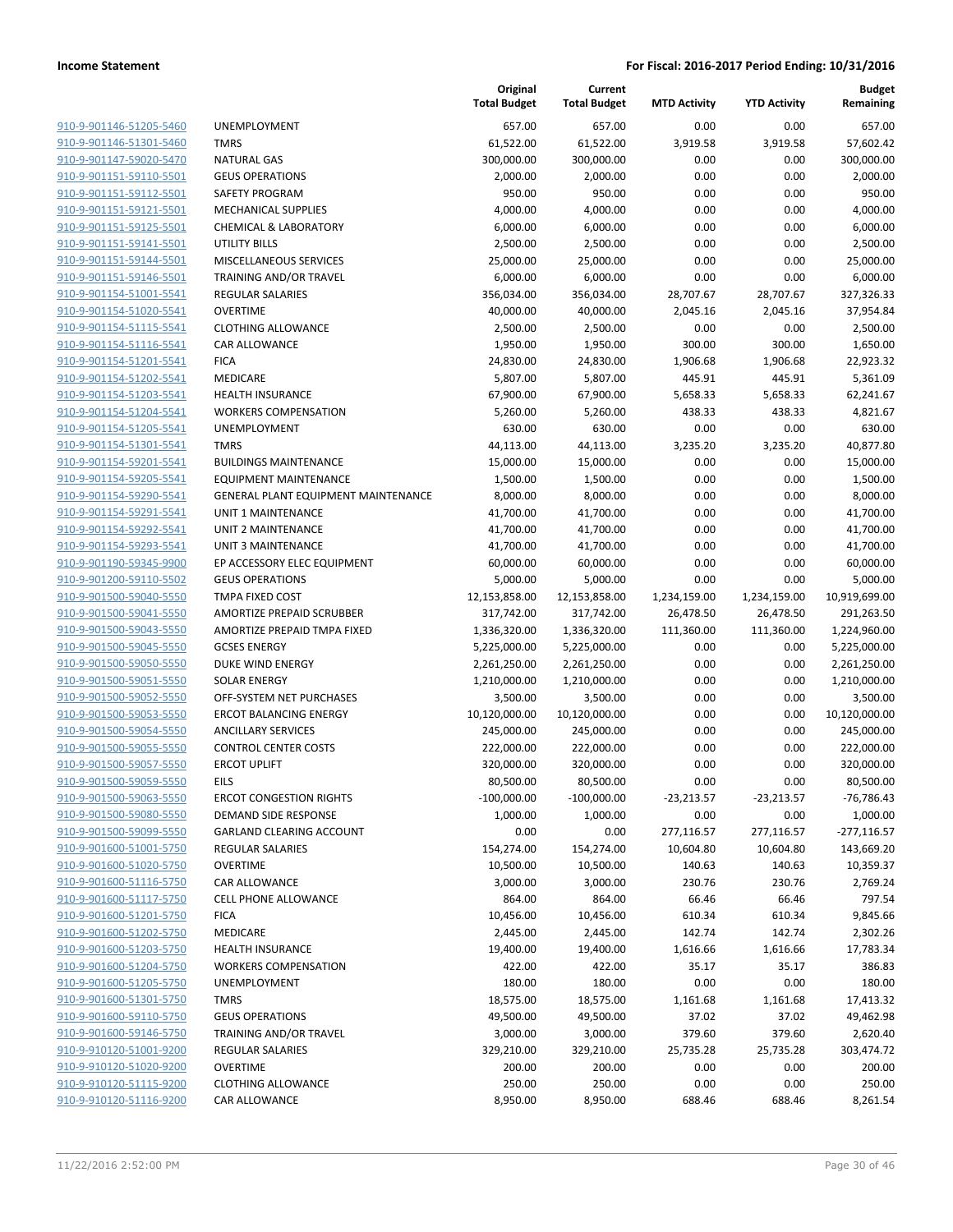|                                                    |                                      | Original<br><b>Total Budget</b> | Current<br><b>Total Budget</b> | <b>MTD Activity</b> | <b>YTD Activity</b> | <b>Budget</b><br>Remaining |
|----------------------------------------------------|--------------------------------------|---------------------------------|--------------------------------|---------------------|---------------------|----------------------------|
| 910-9-910120-51117-9200                            | <b>CELL PHONE ALLOWANCE</b>          | 1,544.00                        | 1,544.00                       | 118.74              | 118.74              | 1,425.26                   |
| 910-9-910120-51201-9200                            | <b>FICA</b>                          | 18,013.00                       | 18,013.00                      | 1,421.68            | 1,421.68            | 16,591.32                  |
| 910-9-910120-51202-9200                            | MEDICARE                             | 4,933.00                        | 4,933.00                       | 375.41              | 375.41              | 4,557.59                   |
| 910-9-910120-51203-9200                            | <b>HEALTH INSURANCE</b>              | 32,980.00                       | 32,980.00                      | 2,748.33            | 2,748.33            | 30,231.67                  |
| 910-9-910120-51204-9200                            | <b>WORKERS COMPENSATION</b>          | 1,627.00                        | 1,627.00                       | 135.58              | 135.58              | 1,491.42                   |
| 910-9-910120-51205-9200                            | UNEMPLOYMENT                         | 306.00                          | 306.00                         | 0.00                | 0.00                | 306.00                     |
| 910-9-910120-51301-9200                            | <b>TMRS</b>                          | 37,468.00                       | 37,468.00                      | 2,792.28            | 2,792.28            | 34,675.72                  |
| 910-9-910121-59110-9210                            | <b>GEUS OPERATIONS</b>               | 12,000.00                       | 12,000.00                      | 240.51              | 240.51              | 11,759.49                  |
| 910-9-910121-59116-9210                            | <b>BUILDING OPERATIONS</b>           | 6,000.00                        | 6,000.00                       | 0.00                | 0.00                | 6,000.00                   |
| 910-9-910121-59141-9210                            | UTILITY BILLS                        | 81,000.00                       | 81,000.00                      | 7,283.91            | 7,283.91            | 73,716.09                  |
| 910-9-910121-59143-9210                            | PROFESSIONAL SERVICES                | 35,000.00                       | 35,000.00                      | 0.00                | 0.00                | 35,000.00                  |
| 910-9-910121-59144-9210                            | MISCELLANEOUS SERVICES               | 14,000.00                       | 14,000.00                      | 731.66              | 731.66              | 13,268.34                  |
| 910-9-910121-59193-9210                            | <b>GEUS INTERNET SERVICE</b>         | 38,000.00                       | 38,000.00                      | 0.00                | 0.00                | 38,000.00                  |
| 910-9-910121-59198-9210                            | <b>COLOCATION CHARGES</b>            | 9,979.00                        | 9,979.00                       | 0.00                | 0.00                | 9,979.00                   |
| 910-9-910132-59110-9302                            | <b>GEUS OPERATIONS</b>               | 11,000.00                       | 11,000.00                      | 303.50              | 303.50              | 10,696.50                  |
| 910-9-910132-59142-9302                            | <b>MEMBERSHIP FEES</b>               | 56,000.00                       | 56,000.00                      | 2,000.00            | 2,000.00            | 54,000.00                  |
| 910-9-910132-59146-9302                            | TRAINING AND/OR TRAVEL               | 5,000.00                        | 5,000.00                       | 131.96              | 131.96              | 4,868.04                   |
| 910-9-910135-59200-9350                            | LANDSCAPING MAINTENANCE              | 18,500.00                       | 18,500.00                      | 0.00                | 0.00                | 18,500.00                  |
| 910-9-910135-59201-9350                            | <b>BUILDING MAINTENANCE</b>          | 35,700.00                       | 35,700.00                      | 196.91              | 196.91              | 35,503.09                  |
| 910-9-910135-59205-9350                            | <b>EQUIPMENT MAINTENANCE</b>         | 1,000.00                        | 1,000.00                       | 0.00                | 0.00                | 1,000.00                   |
| 910-9-910190-59390-9900                            | <b>STRUCTURES &amp; IMPROVEMENTS</b> | 10,000.00                       | 10,000.00                      | 0.00                | 0.00                | 10,000.00                  |
| 910-9-911120-51001-9201                            | REGULAR SALARIES                     | 346,058.00                      | 346,058.00                     | 25,241.22           | 25,241.22           | 320,816.78                 |
| 910-9-911120-51020-9201                            | <b>OVERTIME</b>                      | 750.00                          | 750.00                         | 394.12              | 394.12              | 355.88                     |
| 910-9-911120-51115-9201                            | <b>CLOTHING ALLOWANCE</b>            | 400.00                          | 400.00                         | 0.00                | 0.00                | 400.00                     |
| 910-9-911120-51117-9201                            | <b>CELL PHONE ALLOWANCE</b>          | 1,639.00                        | 1,639.00                       | 110.38              | 110.38              | 1,528.62                   |
| 910-9-911120-51201-9201<br>910-9-911120-51202-9201 | <b>FICA</b><br>MEDICARE              | 21,629.00                       | 21,629.00                      | 1,512.90            | 1,512.90            | 20,116.10                  |
| 910-9-911120-51203-9201                            | <b>HEALTH INSURANCE</b>              | 5,058.00                        | 5,058.00                       | 353.82              | 353.82              | 4,704.18                   |
| 910-9-911120-51204-9201                            | <b>WORKERS COMPENSATION</b>          | 61,110.00<br>3,970.00           | 61,110.00<br>3,970.00          | 5,092.50<br>330.83  | 5,092.50<br>330.83  | 56,017.50<br>3,639.17      |
| 910-9-911120-51205-9201                            | UNEMPLOYMENT                         | 567.00                          | 567.00                         | 0.00                | 0.00                | 567.00                     |
| 910-9-911120-51301-9201                            | <b>TMRS</b>                          | 38,425.00                       | 38,425.00                      | 2,704.14            | 2,704.14            | 35,720.86                  |
| 910-9-911121-59110-9211                            | <b>GEUS OPERATIONS</b>               | 36,800.00                       | 36,800.00                      | 234.45              | 234.45              | 36,565.55                  |
| 910-9-911121-59111-9211                            | MISCELLANEOUS OFFICE EXPENSES        | 0.00                            | 0.00                           | 1,094.99            | 1,094.99            | $-1,094.99$                |
| 910-9-911121-59187-9211                            | <b>EMPLOYEE RELATIONS</b>            | 20,000.00                       | 20,000.00                      | 0.00                | 0.00                | 20,000.00                  |
| 910-9-911135-59205-9351                            | <b>EQUIPMENT MAINTENANCE</b>         | 8,450.00                        | 8,450.00                       | 0.00                | 0.00                | 8,450.00                   |
| 910-9-913101-51001-9301                            | REGULAR(TMRS)                        | 194,126.00                      | 194,126.00                     | 14,748.80           | 14,748.80           | 179,377.20                 |
| 910-9-913101-51115-9301                            | <b>CLOTHING ALLOWANCE</b>            | 400.00                          | 400.00                         | 0.00                | 0.00                | 400.00                     |
| 910-9-913101-51117-9301                            | <b>CELL PHONE ALLOWANCE</b>          | 1,272.00                        | 1,272.00                       | 97.84               | 97.84               | 1,174.16                   |
| 910-9-913101-51201-9301                            | <b>FICA</b>                          | 12,140.00                       | 12,140.00                      | 857.38              | 857.38              | 11,282.62                  |
| 910-9-913101-51202-9301                            | MEDICARE                             | 2,839.00                        | 2,839.00                       | 200.52              | 200.52              | 2,638.48                   |
| 910-9-913101-51203-9301                            | <b>HEALTH INSURANCE</b>              | 29,100.00                       | 29,100.00                      | 2,425.00            | 2,425.00            | 26,675.00                  |
| 910-9-913101-51204-9301                            | <b>WORKERS COMPENSATION</b>          | 531.00                          | 531.00                         | 44.25               | 44.25               | 486.75                     |
| 910-9-913101-51205-9301                            | UNEMPLOYMENT                         | 270.00                          | 270.00                         | 0.00                | 0.00                | 270.00                     |
| 910-9-913101-51301-9301                            | <b>TMRS</b>                          | 21,567.00                       | 21,567.00                      | 1,561.86            | 1,561.86            | 20,005.14                  |
| 910-9-913101-59110-9301                            | <b>GEUS OPERATIONS</b>               | 33,200.00                       | 33,200.00                      | 170.49              | 170.49              | 33,029.51                  |
| 910-9-913101-59112-9301                            | <b>SAFETY</b>                        | 1,500.00                        | 1,500.00                       | 0.00                | 0.00                | 1,500.00                   |
| 910-9-913101-59131-9301                            | NON-BAD DEBT WRITE OFFS              | 4,000.00                        | 4,000.00                       | 36.68               | 36.68               | 3,963.32                   |
| 910-9-913101-59160-9301                            | ADVERTISING                          | 34,500.00                       | 34,500.00                      | 91.46               | 91.46               | 34,408.54                  |
| 910-9-913101-59164-9301                            | <b>CONSUMER INFORMATION</b>          | 6,000.00                        | 6,000.00                       | 0.00                | 0.00                | 6,000.00                   |
| 910-9-913101-59167-9301                            | <b>ENERGY EFFICIENCY OPERATIONS</b>  | 15,000.00                       | 15,000.00                      | 315.00              | 315.00              | 14,685.00                  |
| 910-9-913101-59195-9301                            | PUBLIC SERVICE BY GEUS C/I           | 15,000.00                       | 15,000.00                      | 0.00                | 0.00                | 15,000.00                  |
| 910-9-913102-51001-9020                            | REGULAR(TMRS)                        | 283,650.00                      | 283,650.00                     | 22,354.75           | 22,354.75           | 261,295.25                 |
| 910-9-913102-51020-9020                            | <b>OVERTIME</b>                      | 20,500.00                       | 20,500.00                      | 1,470.71            | 1,470.71            | 19,029.29                  |
| 910-9-913102-51115-9020                            | <b>CLOTHING ALLOWANCE</b>            | 3,100.00                        | 3,100.00                       | 207.28              | 207.28              | 2,892.72                   |
| 910-9-913102-51201-9020                            | <b>FICA</b>                          | 19,049.00                       | 19,049.00                      | 1,374.30            | 1,374.30            | 17,674.70                  |
| 910-9-913102-51202-9020                            | MEDICARE                             | 4,455.00                        | 4,455.00                       | 321.41              | 321.41              | 4,133.59                   |
| 910-9-913102-51203-9020                            | <b>HEALTH INSURANCE</b>              | 77,600.00                       | 77,600.00                      | 6,466.67            | 6,466.67            | 71,133.33                  |
| 910-9-913102-51204-9020                            | <b>WORKERS COMPENSATION</b>          | 3,722.00                        | 3,722.00                       | 310.17              | 310.17              | 3,411.83                   |
| 910-9-913102-51205-9020                            | UNEMPLOYMENT                         | 720.00                          | 720.00                         | 58.66               | 58.66               | 661.34                     |
|                                                    |                                      |                                 |                                |                     |                     |                            |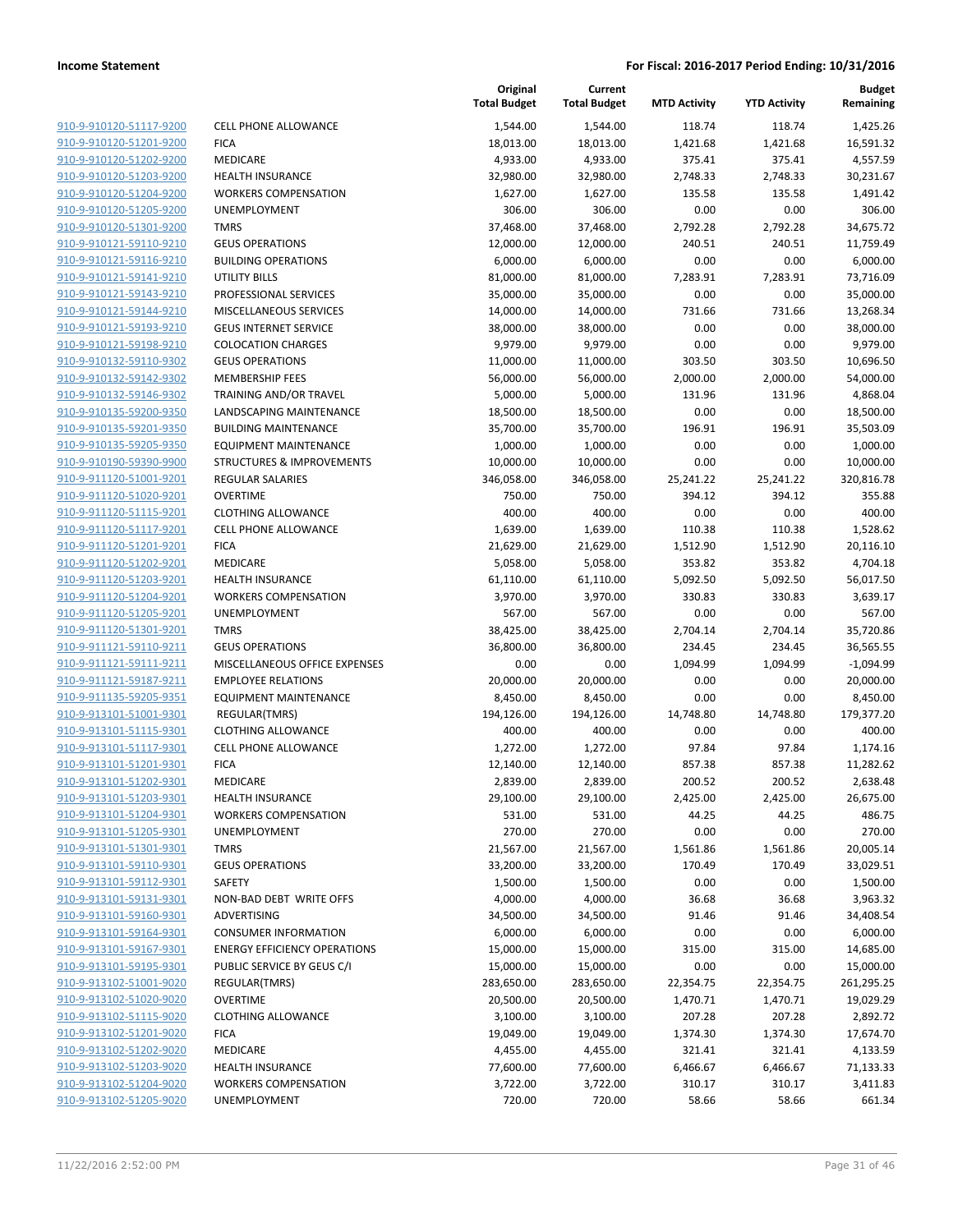| 910-9-913102-51301-9020                                   |
|-----------------------------------------------------------|
| 910-9-913102-59110-9020                                   |
| 910-9-913102-59169-9020                                   |
| 910-9-913130-51001-9030                                   |
| 910-9-913130-51010-9030                                   |
| 910-9-913130-51020-9030                                   |
| 910-9-913130-51102-9030                                   |
| <u>910-9-913130-51201-9030</u>                            |
| 910-9-913130-51202-9030                                   |
| 910-9-913130-51203-9030                                   |
| 910-9-913130-51204-9030                                   |
| 910-9-913130-51205-9030                                   |
| 910-9-913130-51301-9030                                   |
| <u>910-9-913130-59110-9030</u>                            |
| 910-9-913130-59166-9030                                   |
| 910-9-913131-51001-9031                                   |
| 910-9-913131-51020-9031                                   |
|                                                           |
| <u>910-9-913131-51102-9031</u>                            |
| <u>910-9-913131-51201-9031</u><br>910-9-913131-51202-9031 |
| 910-9-913131-51203-9031                                   |
|                                                           |
| 910-9-913131-51204-9031                                   |
| <u>910-9-913131-51205-9031</u>                            |
| <u>910-9-913131-51301-9031</u>                            |
| 910-9-913131-59110-9031                                   |
| 910-9-913134-51001-9034                                   |
| 910-9-913134-51020-9034                                   |
| 910-9-913134-51201-9034                                   |
| 910-9-913134-51202-9034                                   |
| 910-9-913134-51203-9034                                   |
| 910-9-913134-51204-9034                                   |
| 910-9-913134-51205-9034                                   |
| <u>910-9-913134-51301-9034</u>                            |
| 910-9-913134-59110-9034                                   |
| 910-9-913135-51001-9035                                   |
| 910-9-913135-51020-9035                                   |
| 910-9-913135-51102-9035                                   |
| 910-9-913135-51201-9035                                   |
| 910-9-913135-51202-9035                                   |
| 910-9-913135-51203-9035                                   |
| 910-9-913135-51204-9035                                   |
| 910-9-913135-51205-9035                                   |
| 910-9-913135-51301-9035                                   |
| 910-9-913135-59110-9035                                   |
| 910-9-913135-59170-9035                                   |
| 910-9-913135-59172-9035                                   |
| 910-9-913135-59173-9035                                   |
| 910-9-913135-59174-9035                                   |
| 910-9-913135-59175-9035                                   |
| 910-9-913135-59179-9035                                   |
| 910-9-913136-51001-9036                                   |
| 910-9-913136-51020-9036                                   |
| <u>910-9-913136-51115-9036</u>                            |
| <u>910-9-913136-51201-9036</u>                            |
| 910-9-913136-51202-9036                                   |
| 910-9-913136-51203-9036                                   |
| 910-9-913136-51204-9036                                   |
| <u>910-9-913136-51205-9036</u>                            |
| 910-9-913136-51301-9036                                   |
|                                                           |

|                         |                                  | Original<br><b>Total Budget</b> | Current<br><b>Total Budget</b> | <b>MTD Activity</b> | <b>YTD Activity</b> | <b>Budget</b><br>Remaining |
|-------------------------|----------------------------------|---------------------------------|--------------------------------|---------------------|---------------------|----------------------------|
| 910-9-913102-51301-9020 | <b>TMRS</b>                      | 33,844.00                       | 33,844.00                      | 2,506.43            | 2,506.43            | 31,337.57                  |
| 910-9-913102-59110-9020 | <b>GEUS OPERATIONS</b>           | 39,150.00                       | 39,150.00                      | 1,098.63            | 1,098.63            | 38,051.37                  |
| 910-9-913102-59169-9020 | PRE PAID METER COSTS             | 13,850.00                       | 13,850.00                      | 1,715.23            | 1,715.23            | 12,134.77                  |
| 910-9-913130-51001-9030 | REGULAR(TMRS)                    | 235,414.00                      | 235,414.00                     | 20,014.27           | 20,014.27           | 215,399.73                 |
| 910-9-913130-51010-9030 | PART TIME REGULAR                | 28,881.00                       | 28,881.00                      | 0.00                | 0.00                | 28,881.00                  |
| 910-9-913130-51020-9030 | <b>OVERTIME</b>                  | 3,200.00                        | 3,200.00                       | 85.51               | 85.51               | 3,114.49                   |
| 910-9-913130-51102-9030 | <b>BILINGUAL PAY</b>             | 3,400.00                        | 3,400.00                       | 276.96              | 276.96              | 3,123.04                   |
| 910-9-913130-51201-9030 | <b>FICA</b>                      | 16,796.00                       | 16,796.00                      | 1,196.86            | 1,196.86            | 15,599.14                  |
| 910-9-913130-51202-9030 | <b>MEDICARE</b>                  | 3,929.00                        | 3,929.00                       | 279.91              | 279.91              | 3,649.09                   |
| 910-9-913130-51203-9030 | <b>HEALTH INSURANCE</b>          | 67,900.00                       | 67,900.00                      | 5,658.33            | 5,658.33            | 62,241.67                  |
| 910-9-913130-51204-9030 | <b>WORKERS COMPENSATION</b>      | 644.00                          | 644.00                         | 53.67               | 53.67               | 590.33                     |
| 910-9-913130-51205-9030 | UNEMPLOYMENT                     | 630.00                          | 630.00                         | 23.49               | 23.49               | 606.51                     |
| 910-9-913130-51301-9030 | <b>TMRS</b>                      | 26,658.00                       | 26,658.00                      | 2,143.62            | 2,143.62            | 24,514.38                  |
| 910-9-913130-59110-9030 | <b>GEUS OPERATIONS</b>           | 39,500.00                       | 39,500.00                      | 0.00                | 0.00                | 39,500.00                  |
| 910-9-913130-59166-9030 | LOW INCOME ASSISTANCE            | 15,000.00                       | 15,000.00                      | 1,200.00            | 1,200.00            | 13,800.00                  |
| 910-9-913131-51001-9031 | REGULAR(TMRS)                    | 42,307.00                       | 42,307.00                      | 3,240.00            | 3,240.00            | 39,067.00                  |
| 910-9-913131-51020-9031 | <b>OVERTIME</b>                  | 500.00                          | 500.00                         | 0.00                | 0.00                | 500.00                     |
| 910-9-913131-51102-9031 | <b>BILINGUAL PAY</b>             | 600.00                          | 600.00                         | 46.14               | 46.14               | 553.86                     |
| 910-9-913131-51201-9031 | <b>FICA</b>                      | 2,691.00                        | 2,691.00                       | 203.74              | 203.74              | 2,487.26                   |
| 910-9-913131-51202-9031 | <b>MEDICARE</b>                  | 629.00                          | 629.00                         | 47.64               | 47.64               | 581.36                     |
| 910-9-913131-51203-9031 | <b>HEALTH INSURANCE</b>          | 9,700.00                        | 9,700.00                       | 808.33              | 808.33              | 8,891.67                   |
| 910-9-913131-51204-9031 | <b>WORKERS COMPENSATION</b>      | 116.00                          | 116.00                         | 9.67                | 9.67                | 106.33                     |
| 910-9-913131-51205-9031 | UNEMPLOYMENT                     | 90.00                           | 90.00                          | 0.00                | 0.00                | 90.00                      |
| 910-9-913131-51301-9031 | <b>TMRS</b>                      | 4,781.00                        | 4,781.00                       | 345.70              | 345.70              | 4,435.30                   |
| 910-9-913131-59110-9031 | <b>GEUS OPERATIONS</b>           | 11,200.00                       | 11,200.00                      | 0.00                | 0.00                | 11,200.00                  |
| 910-9-913134-51001-9034 | REGULAR(TMRS)                    | 127,691.00                      | 127,691.00                     | 8,266.57            | 8,266.57            | 119,424.43                 |
| 910-9-913134-51020-9034 | <b>OVERTIME</b>                  | 700.00                          | 700.00                         | 0.00                | 0.00                | 700.00                     |
| 910-9-913134-51201-9034 | <b>FICA</b>                      | 7,960.00                        | 7,960.00                       | 475.30              | 475.30              | 7,484.70                   |
| 910-9-913134-51202-9034 | MEDICARE                         | 1,862.00                        | 1,862.00                       | 111.16              | 111.16              | 1,750.84                   |
| 910-9-913134-51203-9034 | <b>HEALTH INSURANCE</b>          | 29,100.00                       | 29,100.00                      | 2,425.00            | 2,425.00            | 26,675.00                  |
| 910-9-913134-51204-9034 | <b>WORKERS COMPENSATION</b>      | 349.00                          | 349.00                         | 29.08               | 29.08               | 319.92                     |
| 910-9-913134-51205-9034 | UNEMPLOYMENT                     | 270.00                          | 270.00                         | 0.00                | 0.00                | 270.00                     |
| 910-9-913134-51301-9034 | <b>TMRS</b>                      | 14,142.00                       | 14,142.00                      | 869.66              | 869.66              | 13,272.34                  |
| 910-9-913134-59110-9034 | <b>GEUS OPERATIONS</b>           | 97,395.00                       | 97,395.00                      | 0.00                | 0.00                | 97,395.00                  |
| 910-9-913135-51001-9035 | REGULAR(TMRS)                    | 144,560.00                      | 144,560.00                     | 10,797.72           | 10,797.72           | 133,762.28                 |
| 910-9-913135-51020-9035 | <b>OVERTIME</b>                  | 2,100.00                        | 2,100.00                       | 33.74               | 33.74               | 2,066.26                   |
| 910-9-913135-51102-9035 | <b>BILINGUAL PAY</b>             | 500.00                          | 500.00                         | 46.16               | 46.16               | 453.84                     |
| 910-9-913135-51201-9035 | <b>FICA</b>                      | 9,124.00                        | 9,124.00                       | 602.97              | 602.97              | 8,521.03                   |
| 910-9-913135-51202-9035 | MEDICARE                         | 2,134.00                        | 2,134.00                       | 141.02              | 141.02              | 1,992.98                   |
| 910-9-913135-51203-9035 | <b>HEALTH INSURANCE</b>          | 38,800.00                       | 38,800.00                      | 3,233.33            | 3,233.33            | 35,566.67                  |
| 910-9-913135-51204-9035 | <b>WORKERS COMPENSATION</b>      | 396.00                          | 396.00                         | 33.00               | 33.00               | 363.00                     |
| 910-9-913135-51205-9035 | <b>UNEMPLOYMENT</b>              | 360.00                          | 360.00                         | 0.00                | 0.00                | 360.00                     |
| 910-9-913135-51301-9035 | <b>TMRS</b>                      | 16,209.00                       | 16,209.00                      | 1,144.33            | 1,144.33            | 15,064.67                  |
| 910-9-913135-59110-9035 | <b>GEUS OPERATIONS</b>           | 30,700.00                       | 30,700.00                      | 3,125.00            | 3,125.00            | 27,575.00                  |
| 910-9-913135-59170-9035 | <b>CREDIT CARD FEES</b>          | 72,000.00                       | 72,000.00                      | 6,538.16            | 6,538.16            | 65,461.84                  |
| 910-9-913135-59172-9035 | LOCKBOX OVER/SHORT               | 500.00                          | 500.00                         | 0.00                | 0.00                | 500.00                     |
| 910-9-913135-59173-9035 | <b>ONLINE PAYMENT OVER/SHORT</b> | 500.00                          | 500.00                         | 0.00                | 0.00                | 500.00                     |
| 910-9-913135-59174-9035 | <b>BANK RECS OVER/SHORT</b>      | 100.00                          | 100.00                         | $-869.28$           | $-869.28$           | 969.28                     |
| 910-9-913135-59175-9035 | <b>CASHIERS OVER/SHORT</b>       | 500.00                          | 500.00                         | 0.05                | 0.05                | 499.95                     |
| 910-9-913135-59179-9035 | <b>AMPY OVER/SHORT</b>           | 100.00                          | 100.00                         | 0.00                | 0.00                | 100.00                     |
| 910-9-913136-51001-9036 | REGULAR(TMRS)                    | 30,243.00                       | 30,243.00                      | 2,286.40            | 2,286.40            | 27,956.60                  |
| 910-9-913136-51020-9036 | <b>OVERTIME</b>                  | 100.00                          | 100.00                         | 182.20              | 182.20              | $-82.20$                   |
| 910-9-913136-51115-9036 | <b>CLOTHING ALLOWANCE</b>        | 250.00                          | 250.00                         | 0.00                | 0.00                | 250.00                     |
| 910-9-913136-51201-9036 | <b>FICA</b>                      | 1,897.00                        | 1,897.00                       | 130.58              | 130.58              | 1,766.42                   |
| 910-9-913136-51202-9036 | MEDICARE                         | 444.00                          | 444.00                         | 30.54               | 30.54               | 413.46                     |
| 910-9-913136-51203-9036 | <b>HEALTH INSURANCE</b>          | 9,700.00                        | 9,700.00                       | 808.33              | 808.33              | 8,891.67                   |
| 910-9-913136-51204-9036 | <b>WORKERS COMPENSATION</b>      | 1,015.00                        | 1,015.00                       | 84.58               | 84.58               | 930.42                     |
| 910-9-913136-51205-9036 | UNEMPLOYMENT                     | 90.00                           | 90.00                          | 0.00                | 0.00                | 90.00                      |
| 910-9-913136-51301-9036 | <b>TMRS</b>                      | 3,370.00                        | 3,370.00                       | 259.69              | 259.69              | 3,110.31                   |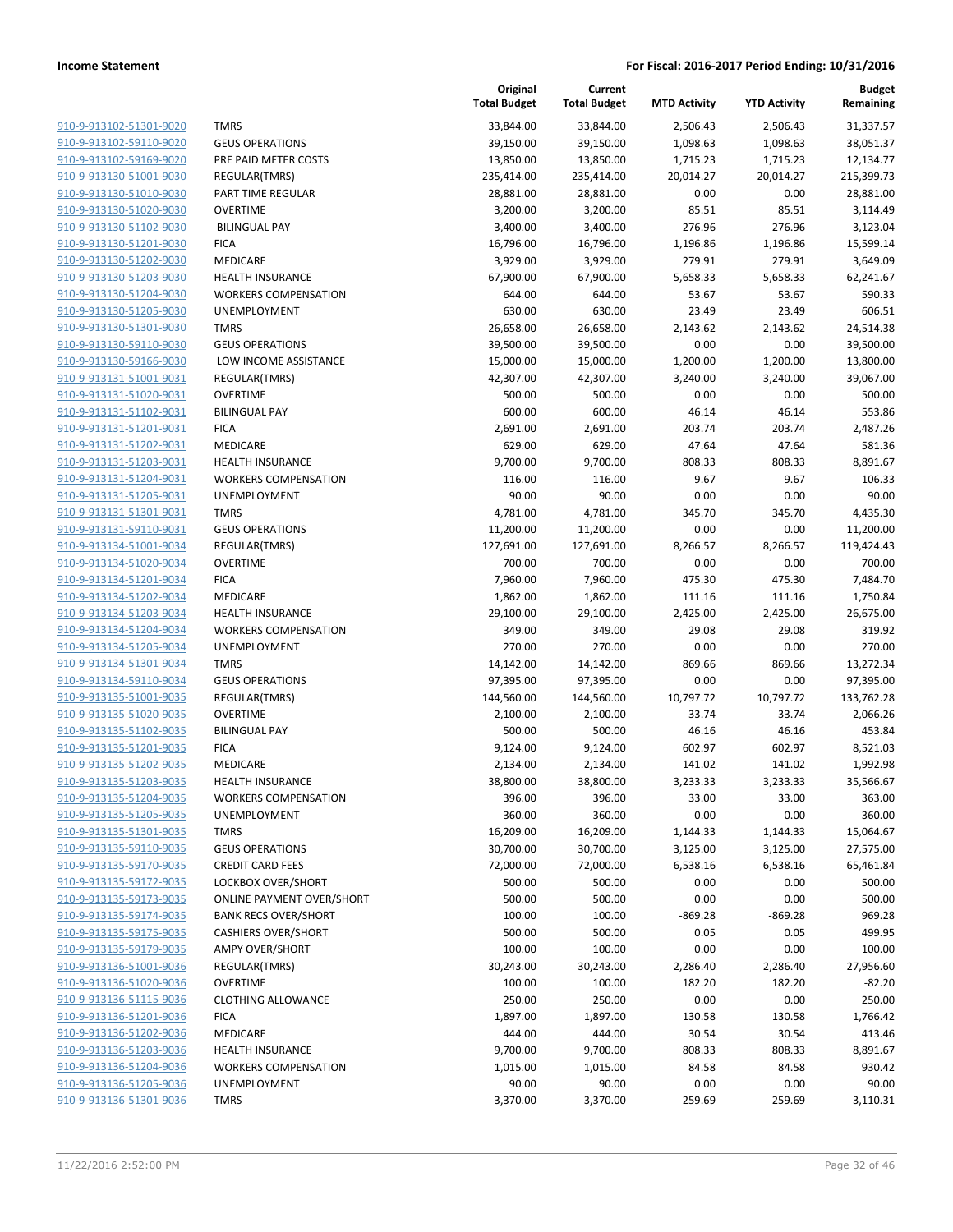|                                                    |                                                   | Original<br><b>Total Budget</b> | Current<br><b>Total Budget</b> | <b>MTD Activity</b> | <b>YTD Activity</b> | <b>Budget</b><br>Remaining |
|----------------------------------------------------|---------------------------------------------------|---------------------------------|--------------------------------|---------------------|---------------------|----------------------------|
| 910-9-913136-59110-9036                            | <b>GEUS OPERATIONS</b>                            | 22,000.00                       | 22,000.00                      | 276.30              | 276.30              | 21,723.70                  |
| 910-9-913136-59141-9036                            | UTILITY BILLS                                     | 53,000.00                       | 53,000.00                      | 3,900.42            | 3,900.42            | 49,099.58                  |
| 910-9-913139-59780-9240                            | PROPERTY INSURANCE                                | 12,400.00                       | 12,400.00                      | 7,963.29            | 7,963.29            | 4,436.71                   |
| 910-9-913139-59781-9250                            | <b>LIABILITY INSURANCE</b>                        | 7,700.00                        | 7,700.00                       | 3,302.57            | 3,302.57            | 4,397.43                   |
| 910-9-913139-59902-9301                            | XFER to COG - ADMIN EXPENSES                      | 86,942.00                       | 90,387.00                      | 7,532.33            | 7,532.33            | 82,854.67                  |
| 910-9-913139-59926-9301                            | XFER to COG - GARAGE                              | 7,949.00                        | 8,026.00                       | 668.75              | 668.75              | 7,357.25                   |
| 910-9-913139-59927-9301                            | XFER to COG - INSURANCE                           | 6,461.00                        | 5,997.00                       | 499.67              | 499.67              | 5,497.33                   |
| 910-9-913139-59928-9301                            | XFER to COG - IT                                  | 125,282.00                      | 136,407.00                     | 11,367.25           | 11,367.25           | 125,039.75                 |
| 910-9-913159-59200-9353                            | <b>LANDSCAPING MAINTENANCE</b>                    | 3,000.00                        | 3,000.00                       | 0.00                | 0.00                | 3,000.00                   |
| 910-9-913159-59201-9353                            | <b>BUILDINGS MAINTNANCE</b>                       | 23,000.00                       | 23,000.00                      | 0.00                | 0.00                | 23,000.00                  |
| 910-9-913159-59205-9353                            | <b>EQUIPMENT MAINTENANCE</b>                      | 37,000.00                       | 37,000.00                      | 0.00                | 0.00                | 37,000.00                  |
| 910-9-913190-59391-9900                            | <b>FURNITURE &amp; OFFICE EQUIPMENT</b>           | 8,000.00                        | 8,000.00                       | 0.00                | 0.00                | 8,000.00                   |
| 910-9-913190-59392-9900                            | <b>TRANSPORTATION EQUIPMENT</b>                   | 40,000.00                       | 40,000.00                      | 0.00                | 0.00                | 40,000.00                  |
| 910-9-930000-59060-5650                            | <b>TRANSMISSION COSTS</b>                         | 1,250,000.00                    | 1,250,000.00                   | 0.00                | 0.00                | 1,250,000.00               |
| 910-9-930000-59110-5600                            | <b>GEUS OPERATIONS</b>                            | 91,000.00                       | 91,000.00                      | 0.00                | 0.00                | 91,000.00                  |
| 910-9-930161-51001-5610                            | REGULAR SALARIES                                  | 234,047.00                      | 234,047.00                     | 16,756.07           | 16,756.07           | 217,290.93                 |
| 910-9-930161-51020-5610                            | <b>OVERTIME</b>                                   | 32,000.00                       | 32,000.00                      | 1,392.52            | 1,392.52            | 30,607.48                  |
| 910-9-930161-51116-5610                            | <b>CAR ALLOWANCE</b>                              | 3,000.00                        | 3,000.00                       | 230.76              | 230.76              | 2,769.24                   |
| 910-9-930161-51117-5610                            | <b>CELL PHONE ALLOWANCE</b>                       | 648.00                          | 648.00                         | 49.84               | 49.84               | 598.16                     |
| 910-9-930161-51201-5610                            | <b>FICA</b>                                       | 16,721.00                       | 16,721.00                      | 1,090.48            | 1,090.48            | 15,630.52                  |
| 910-9-930161-51202-5610                            | MEDICARE                                          | 3,911.00                        | 3,911.00                       | 255.04              | 255.04              | 3,655.96                   |
| 910-9-930161-51203-5610                            | <b>HEALTH INSURANCE</b>                           | 32,738.00                       | 32,738.00                      | 2,728.17            | 2,728.17            | 30,009.83                  |
| 910-9-930161-51204-5610                            | <b>WORKERS COMPENSATION</b>                       | 640.00                          | 640.00                         | 53.33               | 53.33               | 586.67                     |
| 910-9-930161-51205-5610                            | UNEMPLOYMENT                                      | 304.00                          | 304.00                         | 0.00                | 0.00                | 304.00                     |
| 910-9-930161-51301-5610                            | <b>TMRS</b>                                       | 29,707.00                       | 29,707.00                      | 1,938.76            | 1,938.76            | 27,768.24                  |
| 910-9-930161-59110-5610                            | <b>GEUS OPERATIONS</b>                            | 17,500.00                       | 17,500.00                      | $-265.48$           | $-265.48$           | 17,765.48                  |
| 910-9-930161-59146-5610                            | TRAINING AND/OR TRAVEL                            | 32,000.00                       | 32,000.00                      | 715.16              | 715.16              | 31,284.84                  |
| 910-9-930181-51001-5810                            | <b>REGULAR SALARIES</b>                           | 142,964.00                      | 142,964.00                     | 9,952.42            | 9,952.42            | 133,011.58                 |
| 910-9-930181-51020-5810                            | <b>OVERTIME</b>                                   | 32,100.00                       | 32,100.00                      | 1,399.03            | 1,399.03            | 30,700.97                  |
| 910-9-930181-51117-5810                            | CELL PHONE ALLOWANCE                              | 216.00                          | 216.00                         | 16.60               | 16.60               | 199.40                     |
| 910-9-930181-51201-5810                            | <b>FICA</b>                                       | 10,868.00                       | 10,868.00                      | 704.81              | 704.81              | 10,163.19                  |
| 910-9-930181-51202-5810                            | MEDICARE                                          | 2,542.00                        | 2,542.00                       | 164.84              | 164.84              | 2,377.16                   |
| 910-9-930181-51203-5810                            | <b>HEALTH INSURANCE</b>                           | 23,038.00                       | 23,038.00                      | 1,919.83            | 1,919.83            | 21,118.17                  |
| 910-9-930181-51204-5810                            | <b>WORKERS COMPENSATION</b>                       | 391.00                          | 391.00                         | 32.58               | 32.58               | 358.42                     |
| 910-9-930181-51205-5810                            | UNEMPLOYMENT                                      | 214.00                          | 214.00                         | 0.00                | 0.00                | 214.00                     |
| 910-9-930181-51301-5810                            | <b>TMRS</b>                                       | 19,307.00                       | 19,307.00                      | 1,195.93            | 1,195.93            | 18,111.07                  |
| 910-9-930181-59110-5810                            | <b>GEUS OPERATIONS</b>                            | 12,500.00                       | 12,500.00                      | 0.00                | 0.00                | 12,500.00                  |
| 910-9-931080-51001-5800                            | REGULAR SALARIES                                  | 485,140.00                      | 485,140.00                     | 37,547.88           | 37,547.88           | 447,592.12                 |
| 910-9-931080-51011-5800                            | PART TIME TEMPORARY                               | 35,120.00                       | 35,120.00                      | 0.00                | 0.00                | 35,120.00                  |
| 910-9-931080-51115-5800<br>910-9-931080-51116-5800 | <b>CLOTHING ALLOWANCE</b><br><b>CAR ALLOWANCE</b> | 500.00<br>7,900.00              | 500.00<br>3,900.00             | 0.00<br>300.00      | 0.00<br>300.00      | 500.00<br>3,600.00         |
| 910-9-931080-51117-5800                            | <b>CELL PHONE ALLOWANCE</b>                       | 3,434.00                        | 3,434.00                       | 264.16              | 264.16              | 3,169.84                   |
| 910-9-931080-51201-5800                            | <b>FICA</b>                                       | 31,031.00                       | 31,031.00                      | 2,239.37            | 2,239.37            | 28,791.63                  |
| 910-9-931080-51202-5800                            | MEDICARE                                          | 7,703.00                        | 7,703.00                       | 523.73              | 523.73              | 7,179.27                   |
| 910-9-931080-51203-5800                            | <b>HEALTH INSURANCE</b>                           | 52,380.00                       | 52,380.00                      | 4,365.00            | 4,365.00            | 48,015.00                  |
| 910-9-931080-51204-5800                            | <b>WORKERS COMPENSATION</b>                       | 1,700.00                        | 1,700.00                       | 141.67              | 141.67              | 1,558.33                   |
| 910-9-931080-51205-5800                            | UNEMPLOYMENT                                      | 486.00                          | 486.00                         | 0.00                | 0.00                | 486.00                     |
| 910-9-931080-51301-5800                            | <b>TMRS</b>                                       | 54,649.00                       | 54,649.00                      | 3,679.11            | 3,679.11            | 50,969.89                  |
| 910-9-931080-59110-5800                            | <b>GEUS OPERATIONS</b>                            | 26,000.00                       | 26,000.00                      | 703.29              | 703.29              | 25,296.71                  |
| 910-9-931080-59205-5800                            | <b>EQUIPMENT MAINTENANCE</b>                      | 5,350.00                        | 5,350.00                       | 4.80                | 4.80                | 5,345.20                   |
| 910-9-931088-51001-5880                            | <b>REGULAR SALARIES</b>                           | 82,118.00                       | 82,118.00                      | 4,698.40            | 4,698.40            | 77,419.60                  |
| 910-9-931088-51201-5880                            | <b>FICA</b>                                       | 5,091.00                        | 5,091.00                       | 315.31              | 315.31              | 4,775.69                   |
| 910-9-931088-51202-5880                            | MEDICARE                                          | 1,191.00                        | 1,191.00                       | 73.74               | 73.74               | 1,117.26                   |
| 910-9-931088-51203-5880                            | <b>HEALTH INSURANCE</b>                           | 19,400.00                       | 19,400.00                      | 1,616.66            | 1,616.66            | 17,783.34                  |
| 910-9-931088-51204-5880                            | <b>WORKERS COMPENSATION</b>                       | 225.00                          | 225.00                         | 18.75               | 18.75               | 206.25                     |
| 910-9-931088-51205-5880                            | UNEMPLOYMENT                                      | 180.00                          | 180.00                         | 0.00                | 0.00                | 180.00                     |
| 910-9-931088-51301-5880                            | <b>TMRS</b>                                       | 9,045.00                        | 9,045.00                       | 569.75              | 569.75              | 8,475.25                   |
| 910-9-931088-59110-5880                            | <b>GEUS OPERATIONS</b>                            | 4,360.00                        | 4,360.00                       | 0.00                | 0.00                | 4,360.00                   |
| 910-9-931092-51001-9202                            | REGULAR SALARIES                                  | 97,885.00                       | 97,885.00                      | 7,493.76            | 7,493.76            | 90,391.24                  |
|                                                    |                                                   |                                 |                                |                     |                     |                            |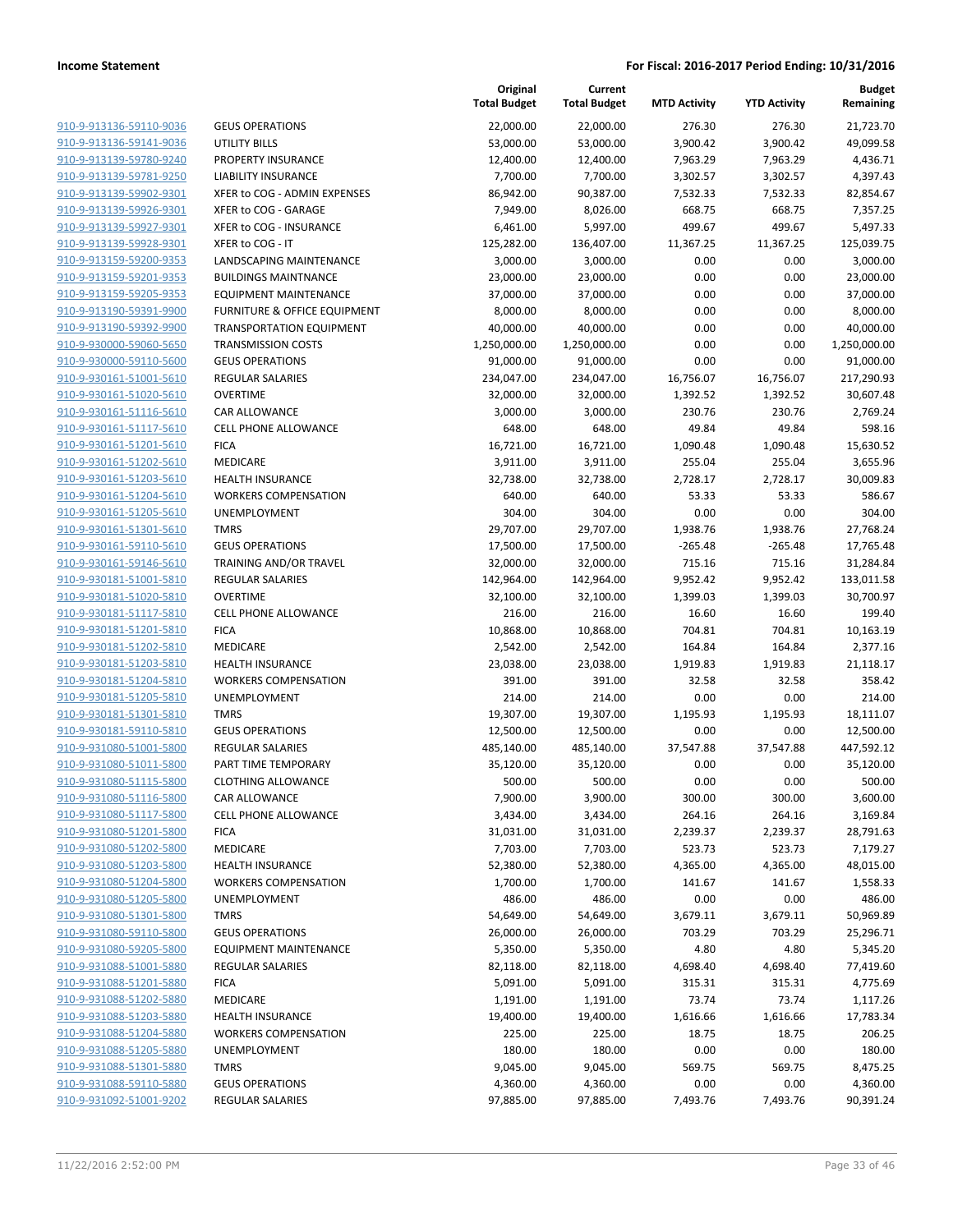|                                                    |                                      | Original<br><b>Total Budget</b> | Current<br><b>Total Budget</b> | <b>MTD Activity</b> | <b>YTD Activity</b> | <b>Budget</b><br>Remaining |
|----------------------------------------------------|--------------------------------------|---------------------------------|--------------------------------|---------------------|---------------------|----------------------------|
| 910-9-931092-51117-9202                            | <b>CELL PHONE ALLOWANCE</b>          | 1,632.00                        | 1,632.00                       | 125.54              | 125.54              | 1,506.46                   |
| 910-9-931092-51201-9202                            | <b>FICA</b>                          | 6,170.00                        | 6,170.00                       | 441.80              | 441.80              | 5,728.20                   |
| 910-9-931092-51202-9202                            | <b>MEDICARE</b>                      | 1,443.00                        | 1,443.00                       | 103.32              | 103.32              | 1,339.68                   |
| 910-9-931092-51203-9202                            | <b>HEALTH INSURANCE</b>              | 16,490.00                       | 16,490.00                      | 1,374.17            | 1,374.17            | 15,115.83                  |
| 910-9-931092-51204-9202                            | <b>WORKERS COMPENSATION</b>          | 268.00                          | 268.00                         | 22.33               | 22.33               | 245.67                     |
| 910-9-931092-51205-9202                            | UNEMPLOYMENT                         | 153.00                          | 153.00                         | 0.00                | 0.00                | 153.00                     |
| 910-9-931092-51301-9202                            | <b>TMRS</b>                          | 10,962.00                       | 10,962.00                      | 801.56              | 801.56              | 10,160.44                  |
| 910-9-931092-59110-9212                            | <b>GEUS OPERATIONS</b>               | 15,500.00                       | 15,500.00                      | 6,279.97            | 6,279.97            | 9,220.03                   |
| 910-9-931092-59130-9212                            | PHONE MANAGEMENT SERVICE             | 66,900.00                       | 66,900.00                      | 0.00                | 0.00                | 66,900.00                  |
| 910-9-931093-59205-9352                            | EQUIPMENT MAINTENANCE - IT           | 10,000.00                       | 10,000.00                      | 0.00                | 0.00                | 10,000.00                  |
| 910-9-931099-59391-9900                            | FURNITURE & OFFICE EQUIPMENT         | 15,000.00                       | 15,000.00                      | 0.00                | 0.00                | 15,000.00                  |
| 910-9-931462-51001-5620                            | <b>REGULAR SALARIES</b>              | 59,851.00                       | 59,851.00                      | 4,623.20            | 4,623.20            | 55,227.80                  |
| 910-9-931462-51115-5620                            | <b>CLOTHING ALLOWANCE</b>            | 150.00                          | 150.00                         | 0.00                | 0.00                | 150.00                     |
| 910-9-931462-51117-5620                            | <b>CELL PHONE ALLOWANCE</b>          | 480.00                          | 480.00                         | 36.92               | 36.92               | 443.08                     |
| 910-9-931462-51201-5620                            | <b>FICA</b>                          | 3,651.00                        | 3,651.00                       | 253.04              | 253.04              | 3,397.96                   |
| 910-9-931462-51202-5620<br>910-9-931462-51203-5620 | MEDICARE<br><b>HEALTH INSURANCE</b>  | 877.00                          | 877.00                         | 59.18<br>404.17     | 59.18<br>404.17     | 817.82<br>4,445.83         |
| 910-9-931462-51204-5620                            | <b>WORKERS COMPENSATION</b>          | 4,850.00<br>899.00              | 4,850.00<br>899.00             | 74.92               | 74.92               | 824.08                     |
| 910-9-931462-51205-5620                            | <b>UNEMPLOYMENT</b>                  |                                 |                                | 0.00                | 0.00                | 45.00                      |
| 910-9-931462-51301-5620                            | <b>TMRS</b>                          | 45.00<br>6,662.00               | 45.00<br>6,662.00              | 490.24              | 490.24              | 6,171.76                   |
| 910-9-931462-59110-5620                            | <b>GEUS OPERATIONS</b>               | 19,420.00                       | 19,420.00                      | 858.14              | 858.14              | 18,561.86                  |
| 910-9-931462-59198-5620                            | <b>COLOCATION CHARGES</b>            | 9,979.00                        | 9,979.00                       | 0.00                | 0.00                | 9,979.00                   |
| 910-9-931462-59199-5620                            | <b>LEASE OF DARK FIBER</b>           | 206,520.00                      | 206,520.00                     | 0.00                | 0.00                | 206,520.00                 |
| 910-9-931470-51001-5700                            | <b>REGULAR SALARIES</b>              | 70,708.00                       | 70,708.00                      | 5,476.80            | 5,476.80            | 65,231.20                  |
| 910-9-931470-51020-5700                            | <b>OVERTIME</b>                      | 2,600.00                        | 2,600.00                       | 291.46              | 291.46              | 2,308.54                   |
| 910-9-931470-51115-5700                            | <b>CLOTHING ALLOWANCE</b>            | 500.00                          | 500.00                         | 0.00                | 0.00                | 500.00                     |
| 910-9-931470-51117-5700                            | <b>CELL PHONE ALLOWANCE</b>          | 432.00                          | 432.00                         | 33.24               | 33.24               | 398.76                     |
| 910-9-931470-51201-5700                            | <b>FICA</b>                          | 4,603.00                        | 4,603.00                       | 321.65              | 321.65              | 4,281.35                   |
| 910-9-931470-51202-5700                            | MEDICARE                             | 1,077.00                        | 1,077.00                       | 75.22               | 75.22               | 1,001.78                   |
| 910-9-931470-51203-5700                            | <b>HEALTH INSURANCE</b>              | 9,700.00                        | 9,700.00                       | 808.33              | 808.33              | 8,891.67                   |
| 910-9-931470-51204-5700                            | <b>WORKERS COMPENSATION</b>          | 1,060.00                        | 1,060.00                       | 88.33               | 88.33               | 971.67                     |
| 910-9-931470-51205-5700                            | UNEMPLOYMENT                         | 90.00                           | 90.00                          | 0.00                | 0.00                | 90.00                      |
| 910-9-931470-51301-5700                            | <b>TMRS</b>                          | 8,177.00                        | 8,177.00                       | 610.33              | 610.33              | 7,566.67                   |
| 910-9-931470-59205-5700                            | <b>EQUIPMENT MAINTENANCE</b>         | 5,400.00                        | 5,400.00                       | 0.00                | 0.00                | 5,400.00                   |
| 910-9-931470-59253-5700                            | <b>TRANSMISSION SUBSTATION MAINT</b> | 43,400.00                       | 43,400.00                      | 996.60              | 996.60              | 42,403.40                  |
| 910-9-931490-59353-9900                            | <b>TRANSMISSION SUBSTATIONS</b>      | 36,250.00                       | 36,250.00                      | 0.00                | 0.00                | 36,250.00                  |
| 910-9-931491-51001-9911                            | <b>REGULAR SALARIES</b>              | 5,000.00                        | 5,000.00                       | 0.00                | 0.00                | 5,000.00                   |
| 910-9-931491-51201-9911                            | <b>FICA</b>                          | 310.00                          | 310.00                         | 0.00                | 0.00                | 310.00                     |
| 910-9-931491-51202-9911                            | MEDICARE                             | 73.00                           | 73.00                          | 0.00                | 0.00                | 73.00                      |
| 910-9-931491-51301-9911                            | TMRS                                 | 551.00                          | 551.00                         | 0.00                | 0.00                | 551.00                     |
| 910-9-931528-51001-5820                            | REGULAR SALARIES                     | 59,851.00                       | 59,851.00                      | 4,623.20            | 4,623.20            | 55,227.80                  |
| 910-9-931528-51115-5820                            | <b>CLOTHING ALLOWANCE</b>            | 150.00                          | 150.00                         | 0.00                | 0.00                | 150.00                     |
| 910-9-931528-51117-5820                            | <b>CELL PHONE ALLOWANCE</b>          | 480.00                          | 480.00                         | 36.92               | 36.92               | 443.08                     |
| 910-9-931528-51201-5820                            | <b>FICA</b>                          | 3,651.00                        | 3,651.00                       | 288.92              | 288.92              | 3,362.08                   |
| 910-9-931528-51202-5820                            | MEDICARE                             | 877.00                          | 877.00                         | 67.58               | 67.58               | 809.42                     |
| 910-9-931528-51203-5820                            | <b>HEALTH INSURANCE</b>              | 4,850.00                        | 4,850.00                       | 404.17              | 404.17              | 4,445.83                   |
| 910-9-931528-51204-5820                            | <b>WORKERS COMPENSATION</b>          | 899.00                          | 899.00                         | 74.92               | 74.92               | 824.08                     |
| 910-9-931528-51205-5820                            | UNEMPLOYMENT                         | 45.00                           | 45.00                          | 0.00                | 0.00                | 45.00                      |
| 910-9-931528-51301-5820                            | <b>TMRS</b>                          | 6,662.00                        | 6,662.00                       | 490.24              | 490.24              | 6,171.76                   |
| 910-9-931528-59110-5820                            | <b>GEUS OPERATIONS</b>               | 22,200.00                       | 22,200.00                      | 803.61              | 803.61              | 21,396.39                  |
| 910-9-931529-51001-5920                            | <b>REGULAR SALARIES</b>              | 70,708.00                       | 70,708.00                      | 5,476.80            | 5,476.80            | 65,231.20                  |
| 910-9-931529-51020-5920                            | <b>OVERTIME</b>                      | 3,200.00                        | 3,200.00                       | 291.46              | 291.46              | 2,908.54                   |
| 910-9-931529-51115-5920                            | <b>CLOTHING ALLOWANCE</b>            | 500.00                          | 500.00                         | 0.00                | 0.00                | 500.00                     |
| 910-9-931529-51117-5920                            | <b>CELL PHONE ALLOWANCE</b>          | 432.00                          | 432.00                         | 33.20               | 33.20               | 398.80                     |
| 910-9-931529-51201-5920                            | <b>FICA</b>                          | 4,640.00                        | 4,640.00                       | 359.69              | 359.69              | 4,280.31                   |
| 910-9-931529-51202-5920                            | MEDICARE                             | 1,085.00                        | 1,085.00                       | 84.12               | 84.12               | 1,000.88                   |
| 910-9-931529-51203-5920                            | <b>HEALTH INSURANCE</b>              | 9,700.00                        | 9,700.00                       | 808.33              | 808.33              | 8,891.67                   |
| 910-9-931529-51204-5920<br>910-9-931529-51205-5920 | <b>WORKERS COMPENSATION</b>          | 1,060.00                        | 1,060.00                       | 88.33               | 88.33               | 971.67                     |
|                                                    | UNEMPLOYMENT                         | 90.00                           | 90.00                          | 0.00                | 0.00                | 90.00                      |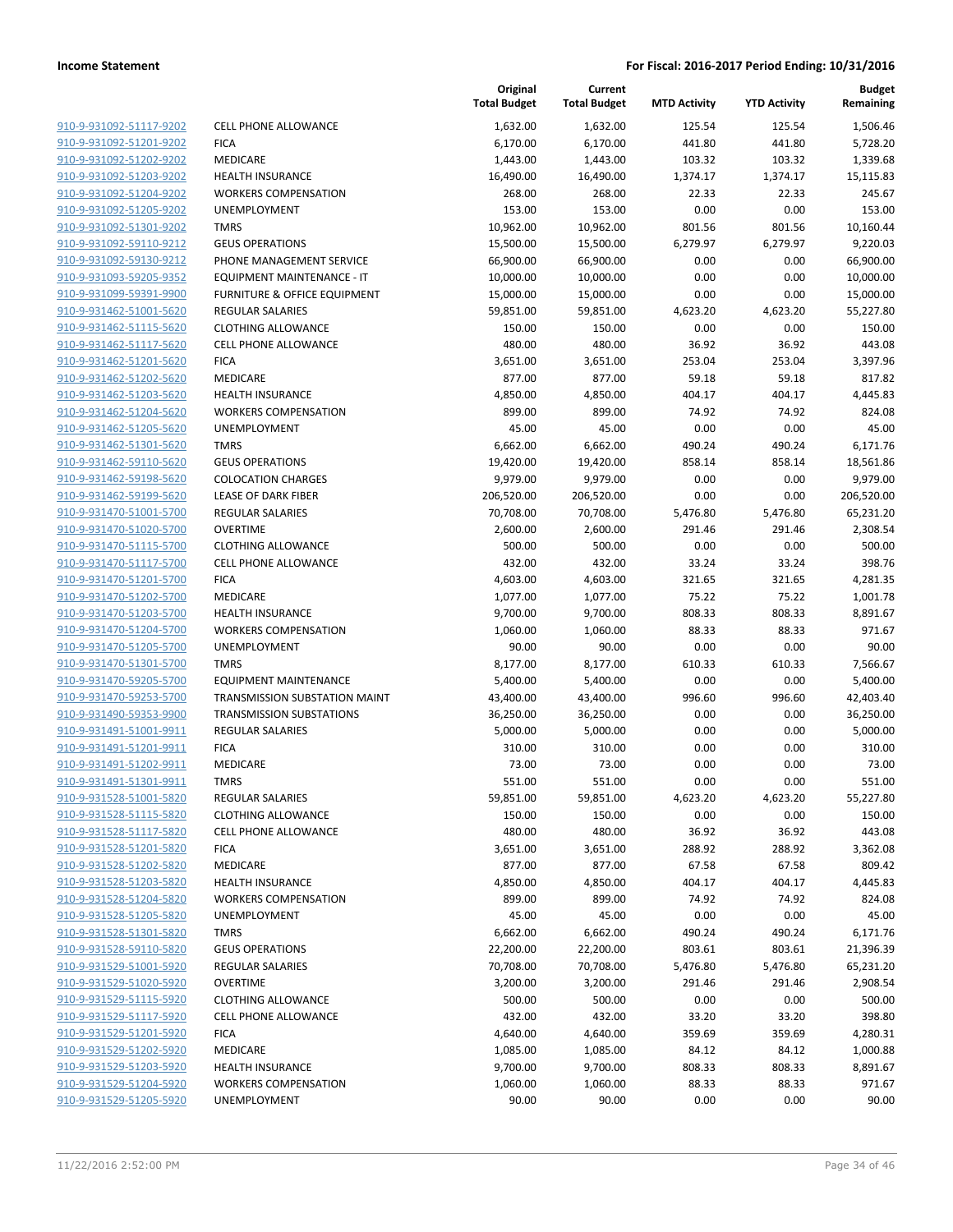|                                                    |                                                                 | Original<br><b>Total Budget</b> | Current<br><b>Total Budget</b> | <b>MTD Activity</b> | <b>YTD Activity</b> | <b>Budget</b><br>Remaining |
|----------------------------------------------------|-----------------------------------------------------------------|---------------------------------|--------------------------------|---------------------|---------------------|----------------------------|
| 910-9-931529-51301-5920                            | <b>TMRS</b>                                                     | 8,243.00                        | 8,243.00                       | 610.32              | 610.32              | 7,632.68                   |
| 910-9-931529-59205-5920                            | <b>EQUIPMENT MAINTENANCE</b>                                    | 7,300.00                        | 7,300.00                       | 122.02              | 122.02              | 7,177.98                   |
| 910-9-931529-59262-5920                            | DISTRIBUTION SUBSTATION MAINTENANCE                             | 34,000.00                       | 34,000.00                      | 114.63              | 114.63              | 33,885.37                  |
| 910-9-931590-59362-9900                            | <b>DISTRIBUTION SUBSTATIONS</b>                                 | 79,750.00                       | 79,750.00                      | 0.00                | 0.00                | 79,750.00                  |
| 910-9-931591-51001-9912                            | <b>REGULAR SALARIES</b>                                         | 10,000.00                       | 10,000.00                      | 0.00                | 0.00                | 10,000.00                  |
| 910-9-931591-51201-9912                            | <b>FICA</b>                                                     | 620.00                          | 620.00                         | 0.00                | 0.00                | 620.00                     |
| 910-9-931591-51202-9912                            | MEDICARE                                                        | 145.00                          | 145.00                         | 0.00                | 0.00                | 145.00                     |
| 910-9-931591-51301-9912                            | <b>TMRS</b>                                                     | 1,102.00                        | 1,102.00                       | 0.00                | 0.00                | 1,102.00                   |
| 910-9-932467-51001-5671                            | <b>REGULAR SALARIES</b>                                         | 65,058.00                       | 65,058.00                      | 9,049.00            | 9,049.00            | 56,009.00                  |
| 910-9-932467-51011-5670                            | PART TIME TEMPORARY                                             | 35,050.00                       | 35,050.00                      | 0.00                | 0.00                | 35,050.00                  |
| 910-9-932467-51020-5671                            | <b>OVERTIME</b>                                                 | 10,000.00                       | 10,000.00                      | 624.00              | 624.00              | 9,376.00                   |
| 910-9-932467-51115-5671                            | <b>CLOTHING ALLOWANCE</b>                                       | 550.00                          | 550.00                         | 0.00                | 0.00                | 550.00                     |
| 910-9-932467-51201-5671                            | <b>FICA</b>                                                     | 6,861.00                        | 6,861.00                       | 574.48              | 574.48              | 6,286.52                   |
| 910-9-932467-51202-5671                            | MEDICARE                                                        | 1,605.00                        | 1,605.00                       | 134.36              | 134.36              | 1,470.64                   |
| 910-9-932467-51203-5671                            | <b>HEALTH INSURANCE</b>                                         | 9,700.00                        | 9,700.00                       | 808.33              | 808.33              | 8,891.67                   |
| 910-9-932467-51204-5671                            | <b>WORKERS COMPENSATION</b>                                     | 998.00                          | 998.00                         | 83.17               | 83.17               | 914.83                     |
| 910-9-932467-51205-5671                            | UNEMPLOYMENT                                                    | 90.00                           | 90.00                          | 0.00                | 0.00                | 90.00                      |
| 910-9-932467-51301-5671                            | <b>TMRS</b>                                                     | 8,329.00                        | 8,329.00                       | 649.71              | 649.71              | 7,679.29                   |
| 910-9-932467-59110-5671                            | <b>GEUS OPERATIONS</b>                                          | 26,000.00                       | 26,000.00                      | 645.11              | 645.11              | 25,354.89                  |
| 910-9-932474-51001-5740                            | <b>REGULAR SALARIES</b>                                         | 65,058.00                       | 65,058.00                      | 4,496.00            | 4,496.00            | 60,562.00                  |
| 910-9-932474-51020-5740                            | <b>OVERTIME</b>                                                 | 9,700.00                        | 9,700.00                       | 768.00              | 768.00              | 8,932.00                   |
| 910-9-932474-51115-5740                            | <b>CLOTHING ALLOWANCE</b>                                       | 550.00                          | 550.00                         | 0.00                | 0.00                | 550.00                     |
| 910-9-932474-51201-5740                            | <b>FICA</b>                                                     | 4,670.00                        | 4,670.00                       | 302.82              | 302.82              | 4,367.18                   |
| 910-9-932474-51202-5740                            | MEDICARE                                                        | 1,092.00                        | 1,092.00                       | 70.82               | 70.82               | 1,021.18                   |
| 910-9-932474-51203-5740                            | <b>HEALTH INSURANCE</b>                                         | 9,700.00                        | 9,700.00                       | 808.33              | 808.33              | 8,891.67                   |
| 910-9-932474-51204-5740                            | <b>WORKERS COMPENSATION</b>                                     | 998.00                          | 998.00                         | 83.17               | 83.17               | 914.83                     |
| 910-9-932474-51205-5740                            | UNEMPLOYMENT                                                    | 90.00                           | 90.00                          | 0.00                | 0.00                | 90.00                      |
| 910-9-932474-51301-5740                            | <b>TMRS</b>                                                     | 8,296.00                        | 8,296.00                       | 553.77              | 553.77              | 7,742.23                   |
| 910-9-932474-59257-5740<br>910-9-932490-59356-9900 | TRANSMISSION LINE MAINTENANCE<br><b>GEUS TRANSMISSION LINES</b> | 41,700.00                       | 41,700.00                      | 542.24<br>0.00      | 542.24<br>0.00      | 41,157.76                  |
| 910-9-932491-51001-9913                            | <b>REGULAR SALARIES</b>                                         | 675,000.00<br>5,000.00          | 675,000.00<br>5,000.00         | 0.00                | 0.00                | 675,000.00<br>5,000.00     |
| 910-9-932491-51201-9913                            | <b>FICA</b>                                                     | 310.00                          | 310.00                         | 0.00                | 0.00                | 310.00                     |
| 910-9-932491-51202-9913                            | MEDICARE                                                        | 73.00                           | 73.00                          | 0.00                | 0.00                | 73.00                      |
| 910-9-932491-51301-9913                            | <b>TMRS</b>                                                     | 551.00                          | 551.00                         | 0.00                | 0.00                | 551.00                     |
| 910-9-932500-51001-5801                            | <b>REGULAR SALARIES</b>                                         | 115,232.00                      | 115,232.00                     | 8,819.20            | 8,819.20            | 106,412.80                 |
| 910-9-932500-51115-5801                            | <b>CLOTHING ALLOWANCE</b>                                       | 300.00                          | 300.00                         | 0.00                | 0.00                | 300.00                     |
| 910-9-932500-51117-5801                            | <b>CELL PHONE ALLOWANCE</b>                                     | 636.00                          | 636.00                         | 48.92               | 48.92               | 587.08                     |
| 910-9-932500-51201-5801                            | <b>FICA</b>                                                     | 7,202.00                        | 7,202.00                       | 525.42              | 525.42              | 6,676.58                   |
| 910-9-932500-51202-5801                            | MEDICARE                                                        | 1,685.00                        | 1,685.00                       | 122.88              | 122.88              | 1,562.12                   |
| 910-9-932500-51203-5801                            | <b>HEALTH INSURANCE</b>                                         | 9,700.00                        | 9,700.00                       | 808.33              | 808.33              | 8,891.67                   |
| 910-9-932500-51204-5801                            | <b>WORKERS COMPENSATION</b>                                     | 1,702.00                        | 1,702.00                       | 141.83              | 141.83              | 1,560.17                   |
| 910-9-932500-51205-5801                            | UNEMPLOYMENT                                                    | 90.00                           | 90.00                          | 0.00                | 0.00                | 90.00                      |
| 910-9-932500-51301-5801                            | <b>TMRS</b>                                                     | 12,796.00                       | 12,796.00                      | 932.92              | 932.92              | 11,863.08                  |
| 910-9-932500-59110-5801                            | <b>GEUS OPERATIONS</b>                                          | 8,900.00                        | 8,900.00                       | 173.85              | 173.85              | 8,726.15                   |
| 910-9-932500-59112-5801                            | SAFETY                                                          | 48,200.00                       | 48,200.00                      | 230.10              | 230.10              | 47,969.90                  |
| 910-9-932500-59146-5801                            | TRAINING AND/OR TRAVEL                                          | 19,500.00                       | 19,500.00                      | 4,115.00            | 4,115.00            | 15,385.00                  |
| 910-9-932503-51001-5830                            | REGULAR SALARIES                                                | 194,386.00                      | 194,386.00                     | 11,787.41           | 11,787.41           | 182,598.59                 |
| 910-9-932503-51020-5830                            | <b>OVERTIME</b>                                                 | 6,600.00                        | 6,600.00                       | 709.94              | 709.94              | 5,890.06                   |
| 910-9-932503-51115-5830                            | <b>CLOTHING ALLOWANCE</b>                                       | 700.00                          | 700.00                         | 0.00                | 0.00                | 700.00                     |
| 910-9-932503-51117-5830                            | <b>CELL PHONE ALLOWANCE</b>                                     | 318.00                          | 318.00                         | 24.46               | 24.46               | 293.54                     |
| 910-9-932503-51201-5830                            | <b>FICA</b>                                                     | 12,524.00                       | 12,524.00                      | 693.99              | 693.99              | 11,830.01                  |
| 910-9-932503-51202-5830                            | MEDICARE                                                        | 2,929.00                        | 2,929.00                       | 162.30              | 162.30              | 2,766.70                   |
| 910-9-932503-51203-5830                            | <b>HEALTH INSURANCE</b>                                         | 24,250.00                       | 24,250.00                      | 2,020.83            | 2,020.83            | 22,229.17                  |
| 910-9-932503-51204-5830                            | <b>WORKERS COMPENSATION</b>                                     | 2,976.00                        | 2,976.00                       | 248.00              | 248.00              | 2,728.00                   |
| 910-9-932503-51205-5830                            | <b>UNEMPLOYMENT</b>                                             | 225.00                          | 225.00                         | 0.00                | 0.00                | 225.00                     |
| 910-9-932503-51301-5830                            | <b>TMRS</b>                                                     | 22,251.00                       | 22,251.00                      | 1,317.29            | 1,317.29            | 20,933.71                  |
| 910-9-932503-59110-5830                            | <b>GEUS OPERATIONS</b>                                          | 74,000.00                       | 74,000.00                      | 2,613.65            | 2,613.65            | 71,386.35                  |
| 910-9-932504-51001-5840                            | REGULAR SALARIES                                                | 194,386.00                      | 194,386.00                     | 11,787.41           | 11,787.41           | 182,598.59                 |
| 910-9-932504-51020-5840                            | <b>OVERTIME</b>                                                 | 6,600.00                        | 6,600.00                       | 709.94              | 709.94              | 5,890.06                   |
|                                                    |                                                                 |                                 |                                |                     |                     |                            |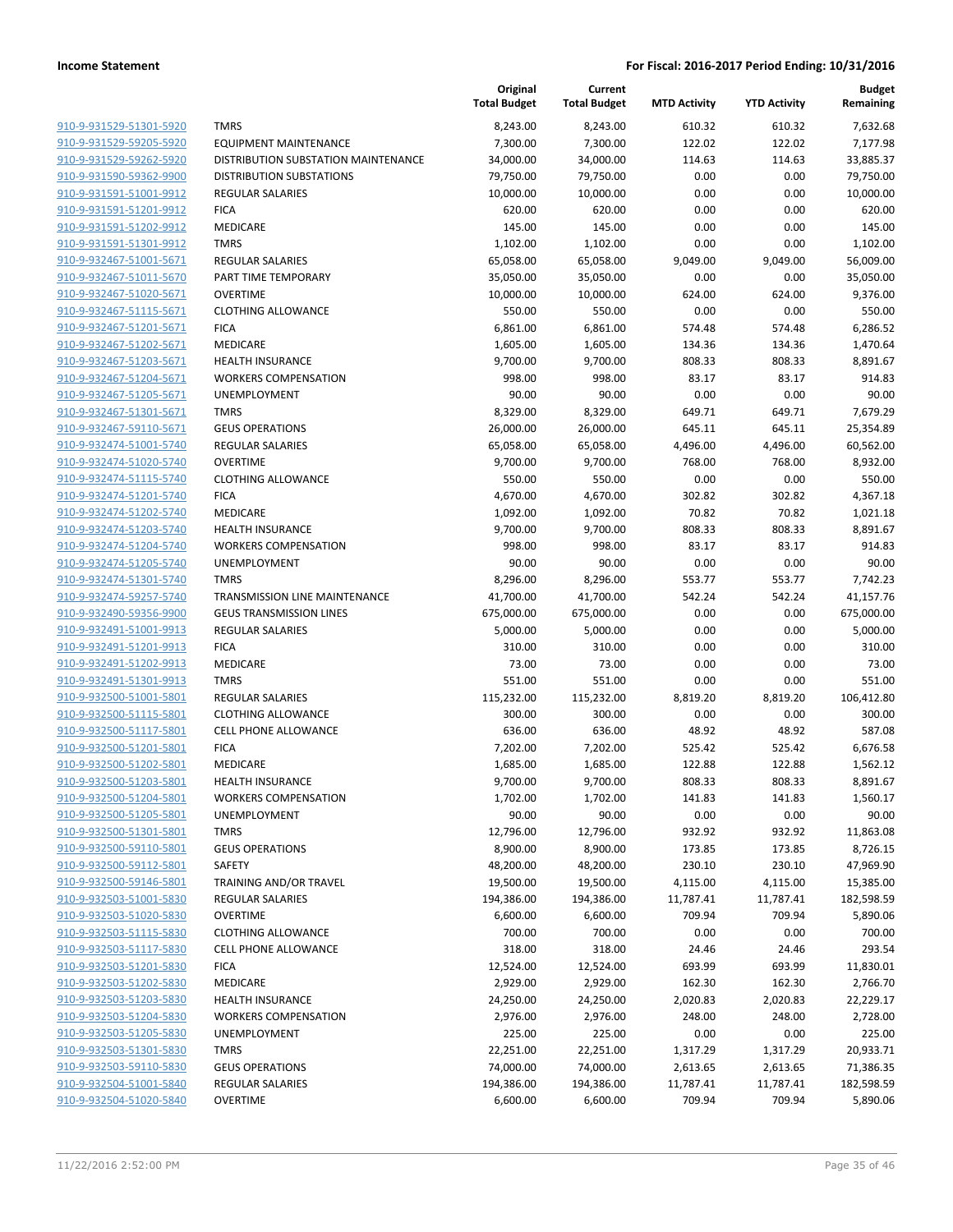| 910-9-932504-51115-5840        |
|--------------------------------|
| 910-9-932504-51117-5840        |
| 910-9-932504-51201-5840        |
| 910-9-932504-51202-5840        |
| 910-9-932504-51203-5840        |
| 910-9-932504-51204-5840        |
| 910-9-932504-51205-5840        |
| 910-9-932504-51301-5840        |
| 910-9-932504-59110-5840        |
| 910-9-932505-51001-5850        |
| 910-9-932505-51201-5850        |
| 910-9-932505-51202-5850        |
| 910-9-932505-51301-5850        |
| 910-9-932505-59110-5850        |
|                                |
| 910-9-932506-51001-5860        |
| <u>910-9-932506-51020-5860</u> |
| 910-9-932506-51115-5860        |
| 910-9-932506-51117-5860        |
| 910-9-932506-51201-5860        |
| 910-9-932506-51202-5860        |
| 910-9-932506-51203-5860        |
| 910-9-932506-51204-5860        |
| 910-9-932506-51205-5860        |
| 910-9-932506-51301-5860        |
| 910-9-932506-59110-5860        |
| 910-9-932507-51001-5870        |
| 910-9-932507-51201-5870        |
| 910-9-932507-51202-5870        |
| 910-9-932507-51301-5870        |
| 910-9-932507-59110-5870        |
|                                |
| 910-9-932509-59147-5890        |
| 910-9-932510-51001-5900        |
| 910-9-932510-51020-5900        |
| 910-9-932510-51102-5900        |
| 910-9-932510-51115-5900        |
| 910-9-932510-51201-5900        |
| 910-9-932510-51202-5900        |
| 910-9-932510-51203-5900        |
| 910-9-932510-51204-5900        |
| 910-9-932510-51205-5900        |
| 910-9-932510-51301-5900        |
| 910-9-932510-59205-5900        |
| <u>910-9-932514-51001-5941</u> |
| 910-9-932514-51020-5941        |
| 910-9-932514-51102-5941        |
| 910-9-932514-51102-5980        |
| 910-9-932514-51115-5941        |
| 910-9-932514-51201-5941        |
|                                |
| 910-9-932514-51202-5941        |
| 910-9-932514-51203-5941        |
| <u>910-9-932514-51204-5941</u> |
| <u>910-9-932514-51205-5941</u> |
| 910-9-932514-51301-5941        |
| 910-9-932514-59275-5941        |
| 910-9-932515-51001-5950        |
| 910-9-932515-51201-5950        |
| <u>910-9-932515-51202-5950</u> |
| 910-9-932515-51301-5950        |
| 910-9-932515-59282-5950        |
|                                |

|                                                    |                                                        | Original<br><b>Total Budget</b> | Current<br><b>Total Budget</b> | <b>MTD Activity</b> | <b>YTD Activity</b> | <b>Budget</b><br>Remaining |
|----------------------------------------------------|--------------------------------------------------------|---------------------------------|--------------------------------|---------------------|---------------------|----------------------------|
| 910-9-932504-51115-5840                            | <b>CLOTHING ALLOWANCE</b>                              | 700.00                          | 700.00                         | 0.00                | 0.00                | 700.00                     |
| 910-9-932504-51117-5840                            | <b>CELL PHONE ALLOWANCE</b>                            | 318.00                          | 318.00                         | 24.46               | 24.46               | 293.54                     |
| 910-9-932504-51201-5840                            | <b>FICA</b>                                            | 12,524.00                       | 12,524.00                      | 776.35              | 776.35              | 11,747.65                  |
| 910-9-932504-51202-5840                            | MEDICARE                                               | 2,929.00                        | 2,929.00                       | 181.56              | 181.56              | 2,747.44                   |
| 910-9-932504-51203-5840                            | <b>HEALTH INSURANCE</b>                                | 24,250.00                       | 24,250.00                      | 2,020.83            | 2,020.83            | 22,229.17                  |
| 910-9-932504-51204-5840                            | <b>WORKERS COMPENSATION</b>                            | 2,976.00                        | 2,976.00                       | 248.00              | 248.00              | 2,728.00                   |
| 910-9-932504-51205-5840                            | <b>UNEMPLOYMENT</b>                                    | 225.00                          | 225.00                         | 0.00                | 0.00                | 225.00                     |
| 910-9-932504-51301-5840                            | <b>TMRS</b>                                            | 22,251.00                       | 22,251.00                      | 1,317.29            | 1,317.29            | 20,933.71                  |
| 910-9-932504-59110-5840                            | <b>GEUS OPERATIONS</b>                                 | 72,000.00                       | 72,000.00                      | 2,541.68            | 2,541.68            | 69,458.32                  |
| 910-9-932505-51001-5850                            | REGULAR SALARIES                                       | 1,500.00                        | 1,500.00                       | 0.00                | 0.00                | 1,500.00                   |
| 910-9-932505-51201-5850                            | <b>FICA</b>                                            | 93.00                           | 93.00                          | 0.00                | 0.00                | 93.00                      |
| 910-9-932505-51202-5850                            | <b>MEDICARE</b>                                        | 22.00                           | 22.00                          | 0.00                | 0.00                | 22.00                      |
| 910-9-932505-51301-5850                            | <b>TMRS</b>                                            | 165.00                          | 165.00                         | 0.00                | 0.00                | 165.00                     |
| 910-9-932505-59110-5850                            | <b>GEUS OPERATIONS</b>                                 | 500.00                          | 500.00                         | 0.00                | 0.00                | 500.00                     |
| 910-9-932506-51001-5860                            | REGULAR SALARIES                                       | 72,126.00                       | 72,126.00                      | 5,556.80            | 5,556.80            | 66,569.20                  |
| 910-9-932506-51020-5860                            | <b>OVERTIME</b>                                        | 1,350.00                        | 1,350.00                       | 221.93              | 221.93              | 1,128.07                   |
| 910-9-932506-51115-5860                            | <b>CLOTHING ALLOWANCE</b>                              | 550.00                          | 550.00                         | 0.00                | 0.00                | 550.00                     |
| 910-9-932506-51117-5860                            | <b>CELL PHONE ALLOWANCE</b>                            | 432.00                          | 432.00                         | 33.22               | 33.22               | 398.78                     |
| 910-9-932506-51201-5860                            | <b>FICA</b>                                            | 4,617.00                        | 4,617.00                       | 361.28              | 361.28              | 4,255.72                   |
| 910-9-932506-51202-5860                            | MEDICARE                                               | 1,079.00                        | 1,079.00                       | 84.49               | 84.49               | 994.51                     |
| 910-9-932506-51203-5860                            | <b>HEALTH INSURANCE</b>                                | 9,700.00                        | 9,700.00                       | 808.33              | 808.33              | 8,891.67                   |
| 910-9-932506-51204-5860                            | <b>WORKERS COMPENSATION</b>                            | 1,139.00                        | 1,139.00                       | 94.92               | 94.92               | 1,044.08                   |
| 910-9-932506-51205-5860                            | <b>UNEMPLOYMENT</b>                                    | 90.00                           | 90.00                          | 0.00                | 0.00                | 90.00                      |
| 910-9-932506-51301-5860                            | <b>TMRS</b>                                            | 8,201.00                        | 8,201.00                       | 609.67              | 609.67              | 7,591.33                   |
| 910-9-932506-59110-5860                            | <b>GEUS OPERATIONS</b>                                 | 11,600.00                       | 11,600.00                      | 173.89              | 173.89              | 11,426.11                  |
| 910-9-932507-51001-5870                            | <b>REGULAR SALARIES</b>                                | 1,500.00                        | 1,500.00                       | 0.00                | 0.00                | 1,500.00                   |
| 910-9-932507-51201-5870                            | <b>FICA</b>                                            | 93.00                           | 93.00                          | 0.00                | 0.00                | 93.00                      |
| 910-9-932507-51202-5870                            | MEDICARE                                               | 22.00                           | 22.00                          | 0.00                | 0.00                | 22.00                      |
| 910-9-932507-51301-5870                            | <b>TMRS</b>                                            | 165.00                          | 165.00                         | 0.00                | 0.00                | 165.00                     |
| 910-9-932507-59110-5870                            | <b>GEUS OPERATIONS</b>                                 | 400.00                          | 400.00                         | 0.00                | 0.00                | 400.00                     |
| 910-9-932509-59147-5890                            | <b>RENT</b>                                            | 500.00                          | 500.00                         | 0.00                | 0.00                | 500.00                     |
| 910-9-932510-51001-5900                            | <b>REGULAR SALARIES</b>                                | 55,557.00                       | 55,557.00                      | 4,211.20            | 4,211.20            | 51,345.80                  |
| 910-9-932510-51020-5900                            | <b>OVERTIME</b>                                        | 10,000.00                       | 10,000.00                      | 1,115.72            | 1,115.72            | 8,884.28                   |
| 910-9-932510-51102-5900                            | <b>BILINGUAL PAY</b>                                   | 600.00                          | 600.00                         | 46.16               | 46.16               | 553.84                     |
| 910-9-932510-51115-5900                            | <b>CLOTHING ALLOWANCE</b>                              | 500.00                          | 500.00                         | 0.00                | 0.00                | 500.00                     |
| 910-9-932510-51201-5900                            | <b>FICA</b>                                            | 4,133.00                        | 4,133.00                       | 290.46              | 290.46              | 3,842.54                   |
| 910-9-932510-51202-5900                            | <b>MEDICARE</b>                                        | 967.00                          | 967.00                         | 67.94               | 67.94               | 899.06                     |
| 910-9-932510-51203-5900                            | <b>HEALTH INSURANCE</b>                                | 9,700.00                        | 9,700.00                       | 808.33              | 808.33              | 8,891.67                   |
| 910-9-932510-51204-5900                            | <b>WORKERS COMPENSATION</b>                            | 821.00                          | 821.00                         | 68.42               | 68.42               | 752.58                     |
| 910-9-932510-51205-5900                            | UNEMPLOYMENT                                           | 90.00                           | 90.00                          | 0.00                | 0.00                | 90.00                      |
| 910-9-932510-51301-5900                            | <b>TMRS</b>                                            | 7,343.00                        | 7,343.00                       | 565.24              | 565.24              | 6,777.76                   |
| 910-9-932510-59205-5900                            | EQUIPMENT MAINTENANCE                                  | 60,000.00                       | 60,000.00                      | 215.04              | 215.04              | 59,784.96                  |
| 910-9-932514-51001-5941                            | <b>REGULAR SALARIES</b>                                | 277,834.00                      | 277,834.00                     | 36,023.02           | 36,023.02           | 241,810.98                 |
| 910-9-932514-51020-5941                            | <b>OVERTIME</b>                                        | 70,000.00                       | 70,000.00                      | 4,853.33            | 4,853.33            | 65,146.67                  |
| 910-9-932514-51102-5941                            | <b>BILINGUAL PAY</b>                                   | 1,200.00                        | 1,200.00                       | 69.24               | 69.24               | 1,130.76                   |
| 910-9-932514-51102-5980                            | <b>BILINGUAL PAY</b>                                   | 0.00                            | 0.00                           | 23.08               | 23.08               | $-23.08$                   |
| 910-9-932514-51115-5941                            | <b>CLOTHING ALLOWANCE</b>                              | 5,600.00                        | 5,600.00                       | 0.00                | 0.00                | 5,600.00                   |
| 910-9-932514-51201-5941<br>910-9-932514-51202-5941 | <b>FICA</b>                                            | 21,988.00                       | 21,988.00                      | 2,403.77            | 2,403.77            | 19,584.23                  |
| 910-9-932514-51203-5941                            | MEDICARE                                               | 5,143.00                        | 5,143.00                       | 562.18              | 562.18<br>7,275.00  | 4,580.82<br>80,025.00      |
|                                                    | <b>HEALTH INSURANCE</b><br><b>WORKERS COMPENSATION</b> | 87,300.00                       | 87,300.00<br>5,759.00          | 7,275.00            |                     |                            |
| 910-9-932514-51204-5941<br>910-9-932514-51205-5941 | UNEMPLOYMENT                                           | 5,759.00                        |                                | 479.92              | 479.92              | 5,279.08                   |
|                                                    |                                                        | 810.00                          | 810.00                         | 140.83              | 140.83              | 669.17                     |
| 910-9-932514-51301-5941<br>910-9-932514-59275-5941 | <b>TMRS</b>                                            | 39,063.00                       | 39,063.00                      | 4,305.03            | 4,305.03            | 34,757.97                  |
|                                                    | POLES, OH, UG & SERVICES MAINTENANCE                   | 188,500.00                      | 188,500.00                     | 2,310.16            | 2,310.16            | 186,189.84                 |
| 910-9-932515-51001-5950                            | REGULAR SALARIES<br><b>FICA</b>                        | 5,500.00                        | 5,500.00                       | 0.00                | 0.00                | 5,500.00                   |
| 910-9-932515-51201-5950                            |                                                        | 341.00                          | 341.00                         | 0.00                | 0.00                | 341.00                     |
| 910-9-932515-51202-5950                            | MEDICARE                                               | 80.00                           | 80.00                          | 0.00                | 0.00                | 80.00                      |
| 910-9-932515-51301-5950<br>910-9-932515-59282-5950 | <b>TMRS</b>                                            | 606.00                          | 606.00                         | 0.00                | 0.00                | 606.00                     |
|                                                    | <b>TRANSFORMERS MAINTENANCE</b>                        | 20,000.00                       | 20,000.00                      | 0.00                | 0.00                | 20,000.00                  |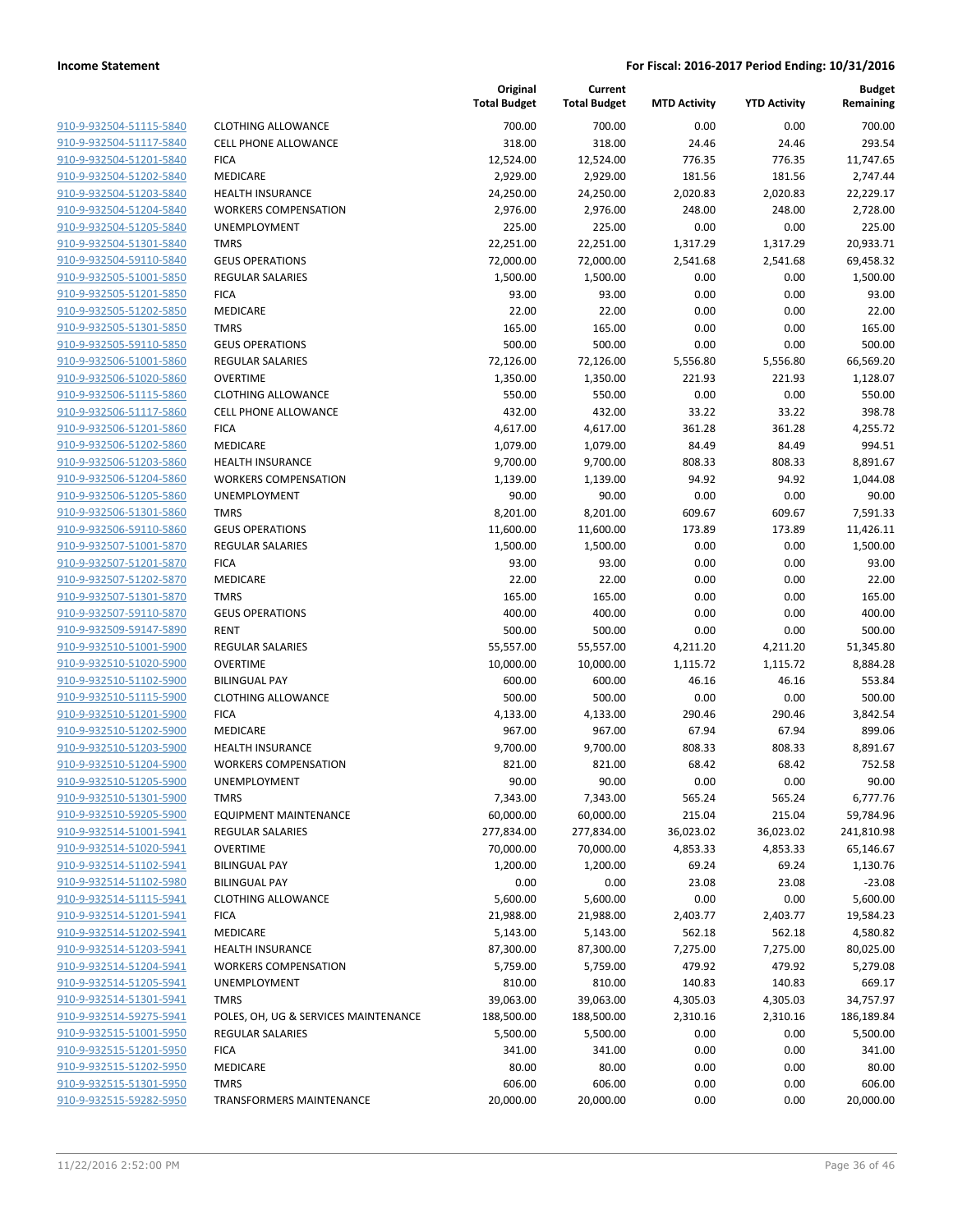| 910-9-932516-51001-5960        |
|--------------------------------|
| 910-9-932516-51020-5960        |
| 910-9-932516-51201-5960        |
| 910-9-932516-51202-5960        |
| 910-9-932516-51301-5960        |
| 910-9-932516-59284-5960        |
| <u>910-9-932517-51001-5970</u> |
| 910-9-932517-51020-5970        |
| 910-9-932517-51115-5970        |
| 910-9-932517-51201-5970        |
| 910-9-932517-51202-5970        |
|                                |
| 910-9-932517-51203-5970        |
| 910-9-932517-51204-5970        |
| 910-9-932517-51205-5970        |
| 910-9-932517-51301-5970        |
| 910-9-932517-59270-5970        |
| <u>910-9-932518-51001-5980</u> |
| 910-9-932518-51020-5980        |
| 910-9-932518-51201-5980        |
| 910-9-932518-51202-5980        |
| 910-9-932518-51301-5980        |
| 910-9-932518-59288-5980        |
| 910-9-932519-51001-5990        |
| 910-9-932519-51201-5990        |
| 910-9-932519-51202-5990        |
| 910-9-932519-51301-5990        |
| <u>910-9-932590-59364-9900</u> |
| 910-9-932590-59365-9900        |
| 910-9-932590-59366-9900        |
| 910-9-932590-59367-9900        |
| <u>910-9-932590-59368-9900</u> |
| <u>910-9-932590-59369-9900</u> |
| 910-9-932590-59370-9900        |
| 910-9-932590-59371-9900        |
| 910-9-932590-59375-9900        |
| 910-9-932590-59392-9900        |
| 910-9-932591-51001-9914        |
| 910-9-932591-51201-9914        |
| 910-9-932591-51202-9914        |
| 910-9-932591-51301-9914        |
| 910-9-932592-51001-9915        |
| <u>910-9-932592-51201-9915</u> |
| 910-9-932592-51202-9915        |
| 910-9-932592-51301-9915        |
| 910-9-932593-51001-9916        |
|                                |
| 910-9-932593-51020-9916        |
| <u>910-9-932593-51201-9916</u> |
| 910-9-932593-51202-9916        |
| 910-9-932593-51301-9916        |
| 910-9-932594-51001-9917        |
| 910-9-932594-51201-9917        |
| <u>910-9-932594-51202-9917</u> |
| 910-9-932594-51301-9917        |
| 910-9-932595-51001-9918        |
| 910-9-932595-51201-9918        |
| 910-9-932595-51202-9918        |
| 910-9-932595-51301-9918        |
| 910-9-932596-51001-9919        |
| 910-9-932596-51201-9919        |
|                                |

|                         |                                      | Original<br><b>Total Budget</b> | Current<br><b>Total Budget</b> | <b>MTD Activity</b> | <b>YTD Activity</b> | <b>Budget</b><br>Remaining |
|-------------------------|--------------------------------------|---------------------------------|--------------------------------|---------------------|---------------------|----------------------------|
| 910-9-932516-51001-5960 | <b>REGULAR SALARIES</b>              | 17,500.00                       | 17,500.00                      | 409.04              | 409.04              | 17,090.96                  |
| 910-9-932516-51020-5960 | <b>OVERTIME</b>                      | 500.00                          | 500.00                         | 77.05               | 77.05               | 422.95                     |
| 910-9-932516-51201-5960 | <b>FICA</b>                          | 1,085.00                        | 1,085.00                       | 30.14               | 30.14               | 1,054.86                   |
| 910-9-932516-51202-5960 | <b>MEDICARE</b>                      | 254.00                          | 254.00                         | 7.05                | 7.05                | 246.95                     |
| 910-9-932516-51301-5960 | <b>TMRS</b>                          | 1,928.00                        | 1,928.00                       | 51.13               | 51.13               | 1,876.87                   |
| 910-9-932516-59284-5960 | ST LIGHTING & SIGNALS MAINTENANCE    | 5,000.00                        | 5,000.00                       | 0.00                | 0.00                | 5,000.00                   |
| 910-9-932517-51001-5970 | <b>REGULAR SALARIES</b>              | 52,762.00                       | 52,762.00                      | 4,357.64            | 4,357.64            | 48,404.36                  |
| 910-9-932517-51020-5970 | <b>OVERTIME</b>                      | 500.00                          | 500.00                         | 0.00                | 0.00                | 500.00                     |
| 910-9-932517-51115-5970 | <b>CLOTHING ALLOWANCE</b>            | 500.00                          | 500.00                         | 0.00                | 0.00                | 500.00                     |
| 910-9-932517-51201-5970 | <b>FICA</b>                          | 3,333.00                        | 3,333.00                       | 249.94              | 249.94              | 3,083.06                   |
| 910-9-932517-51202-5970 | MEDICARE                             | 780.00                          | 780.00                         | 58.46               | 58.46               | 721.54                     |
| 910-9-932517-51203-5970 | <b>HEALTH INSURANCE</b>              | 9,700.00                        | 9,700.00                       | 808.33              | 808.33              | 8,891.67                   |
| 910-9-932517-51204-5970 | <b>WORKERS COMPENSATION</b>          | 853.00                          | 853.00                         | 71.08               | 71.08               | 781.92                     |
| 910-9-932517-51205-5970 | UNEMPLOYMENT                         | 90.00                           | 90.00                          | 0.00                | 0.00                | 90.00                      |
| 910-9-932517-51301-5970 | <b>TMRS</b>                          | 5,921.00                        | 5,921.00                       | 458.42              | 458.42              | 5,462.58                   |
| 910-9-932517-59270-5970 | <b>METERS MAINTENANCE</b>            | 1,000.00                        | 1,000.00                       | 0.00                | 0.00                | 1,000.00                   |
| 910-9-932518-51001-5980 | <b>REGULAR SALARIES</b>              | 2,500.00                        | 2,500.00                       | 102.26              | 102.26              | 2,397.74                   |
| 910-9-932518-51020-5980 | <b>OVERTIME</b>                      | 200.00                          | 200.00                         | 77.05               | 77.05               | 122.95                     |
| 910-9-932518-51201-5980 | <b>FICA</b>                          | 155.00                          | 155.00                         | 12.55               | 12.55               | 142.45                     |
| 910-9-932518-51202-5980 | <b>MEDICARE</b>                      | 36.00                           | 36.00                          | 2.94                | 2.94                | 33.06                      |
| 910-9-932518-51301-5980 | <b>TMRS</b>                          | 275.00                          | 275.00                         | 21.30               | 21.30               | 253.70                     |
| 910-9-932518-59288-5980 | <b>VAPOR LIGHTS MAINTENANCE</b>      | 200.00                          | 200.00                         | 0.00                | 0.00                | 200.00                     |
| 910-9-932519-51001-5990 | <b>REGULAR SALARIES</b>              | 2,500.00                        | 2,500.00                       | 128.76              | 128.76              | 2,371.24                   |
| 910-9-932519-51201-5990 | <b>FICA</b>                          | 155.00                          | 155.00                         | 7.98                | 7.98                | 147.02                     |
| 910-9-932519-51202-5990 | <b>MEDICARE</b>                      | 36.00                           | 36.00                          | 1.87                | 1.87                | 34.13                      |
| 910-9-932519-51301-5990 | <b>TMRS</b>                          | 275.00                          | 275.00                         | 13.54               | 13.54               | 261.46                     |
| 910-9-932590-59364-9900 | <b>POLES</b>                         | 298,350.00                      | 298,350.00                     | 5,935.72            | 5,935.72            | 292,414.28                 |
| 910-9-932590-59365-9900 | OH CONDUCTOR & DEVICES               | 87,650.00                       | 87,650.00                      | 0.00                | 0.00                | 87,650.00                  |
| 910-9-932590-59366-9900 | <b>UG CONDUIT</b>                    | 46,870.00                       | 46,870.00                      | 0.00                | 0.00                | 46,870.00                  |
| 910-9-932590-59367-9900 | UG CONDUCTOR & DEVICES               | 55,641.00                       | 55,641.00                      | 0.00                | 0.00                | 55,641.00                  |
| 910-9-932590-59368-9900 | <b>TRANSFORMERS &amp; CAPACITORS</b> | 170,000.00                      | 170,000.00                     | 0.00                | 0.00                | 170,000.00                 |
| 910-9-932590-59369-9900 | SERVICE CONNECTIONS                  | 20,000.00                       | 20,000.00                      | 0.00                | 0.00                | 20,000.00                  |
| 910-9-932590-59370-9900 | <b>METERS</b>                        | 125,000.00                      | 125,000.00                     | 651.03              | 651.03              | 124,348.97                 |
| 910-9-932590-59371-9900 | <b>VAPOR LIGHTS</b>                  | 5,000.00                        | 5,000.00                       | 0.00                | 0.00                | 5,000.00                   |
| 910-9-932590-59375-9900 | STREET LIGHTING & SIGNALS            | 5,000.00                        | 5,000.00                       | 0.00                | 0.00                | 5,000.00                   |
| 910-9-932590-59392-9900 | <b>TRANSPORTATION EQUIPMENT</b>      | 348,500.00                      | 348,500.00                     | 0.00                | 0.00                | 348,500.00                 |
| 910-9-932591-51001-9914 | <b>REGULAR SALARIES</b>              | 20,000.00                       | 20,000.00                      | 1,630.72            | 1,630.72            | 18,369.28                  |
| 910-9-932591-51201-9914 | <b>FICA</b>                          | 1,240.00                        | 1,240.00                       | 102.62              | 102.62              | 1,137.38                   |
| 910-9-932591-51202-9914 | MEDICARE                             | 290.00                          | 290.00                         | 24.00               | 24.00               | 266.00                     |
| 910-9-932591-51301-9914 | <b>TMRS</b>                          | 2,203.00                        | 2,203.00                       | 174.13              | 174.13              | 2,028.87                   |
| 910-9-932592-51001-9915 | <b>REGULAR SALARIES</b>              | 20,000.00                       | 20,000.00                      | 1,822.12            | 1,822.12            | 18,177.88                  |
| 910-9-932592-51201-9915 | <b>FICA</b>                          | 1,240.00                        | 1,240.00                       | 114.49              | 114.49              | 1,125.51                   |
| 910-9-932592-51202-9915 | MEDICARE                             | 290.00                          | 290.00                         | 26.78               | 26.78               | 263.22                     |
| 910-9-932592-51301-9915 | <b>TMRS</b>                          | 2,203.00                        | 2,203.00                       | 194.26              | 194.26              | 2,008.74                   |
| 910-9-932593-51001-9916 | REGULAR SALARIES                     | 20,000.00                       | 20,000.00                      | 3,913.96            | 3,913.96            | 16,086.04                  |
| 910-9-932593-51020-9916 | <b>OVERTIME</b>                      | 0.00                            | 0.00                           | 96.00               | 96.00               | $-96.00$                   |
| 910-9-932593-51201-9916 | <b>FICA</b>                          | 1,240.00                        | 1,240.00                       | 250.05              | 250.05              | 989.95                     |
| 910-9-932593-51202-9916 | <b>MEDICARE</b>                      | 290.00                          | 290.00                         | 58.48               | 58.48               | 231.52                     |
| 910-9-932593-51301-9916 | <b>TMRS</b>                          | 2,203.00                        | 2,203.00                       | 424.27              | 424.27              | 1,778.73                   |
| 910-9-932594-51001-9917 | <b>REGULAR SALARIES</b>              | 15,000.00                       | 15,000.00                      | 361.36              | 361.36              | 14,638.64                  |
| 910-9-932594-51201-9917 | <b>FICA</b>                          | 930.00                          | 930.00                         | 22.40               | 22.40               | 907.60                     |
| 910-9-932594-51202-9917 | MEDICARE                             | 218.00                          | 218.00                         | 5.24                | 5.24                | 212.76                     |
| 910-9-932594-51301-9917 | <b>TMRS</b>                          | 1,652.00                        | 1,652.00                       | 38.01               | 38.01               | 1,613.99                   |
| 910-9-932595-51001-9918 | REGULAR SALARIES                     | 15,000.00                       | 15,000.00                      | 316.64              | 316.64              | 14,683.36                  |
| 910-9-932595-51201-9918 | <b>FICA</b>                          | 930.00                          | 930.00                         | 20.66               | 20.66               | 909.34                     |
| 910-9-932595-51202-9918 | MEDICARE                             | 218.00                          | 218.00                         | 4.84                | 4.84                | 213.16                     |
| 910-9-932595-51301-9918 | <b>TMRS</b>                          | 1,652.00                        | 1,652.00                       | 35.06               | 35.06               | 1,616.94                   |
| 910-9-932596-51001-9919 | <b>REGULAR SALARIES</b>              | 10,000.00                       | 10,000.00                      | 0.00                | 0.00                | 10,000.00                  |
| 910-9-932596-51201-9919 | <b>FICA</b>                          | 620.00                          | 620.00                         | 0.00                | 0.00                | 620.00                     |
|                         |                                      |                                 |                                |                     |                     |                            |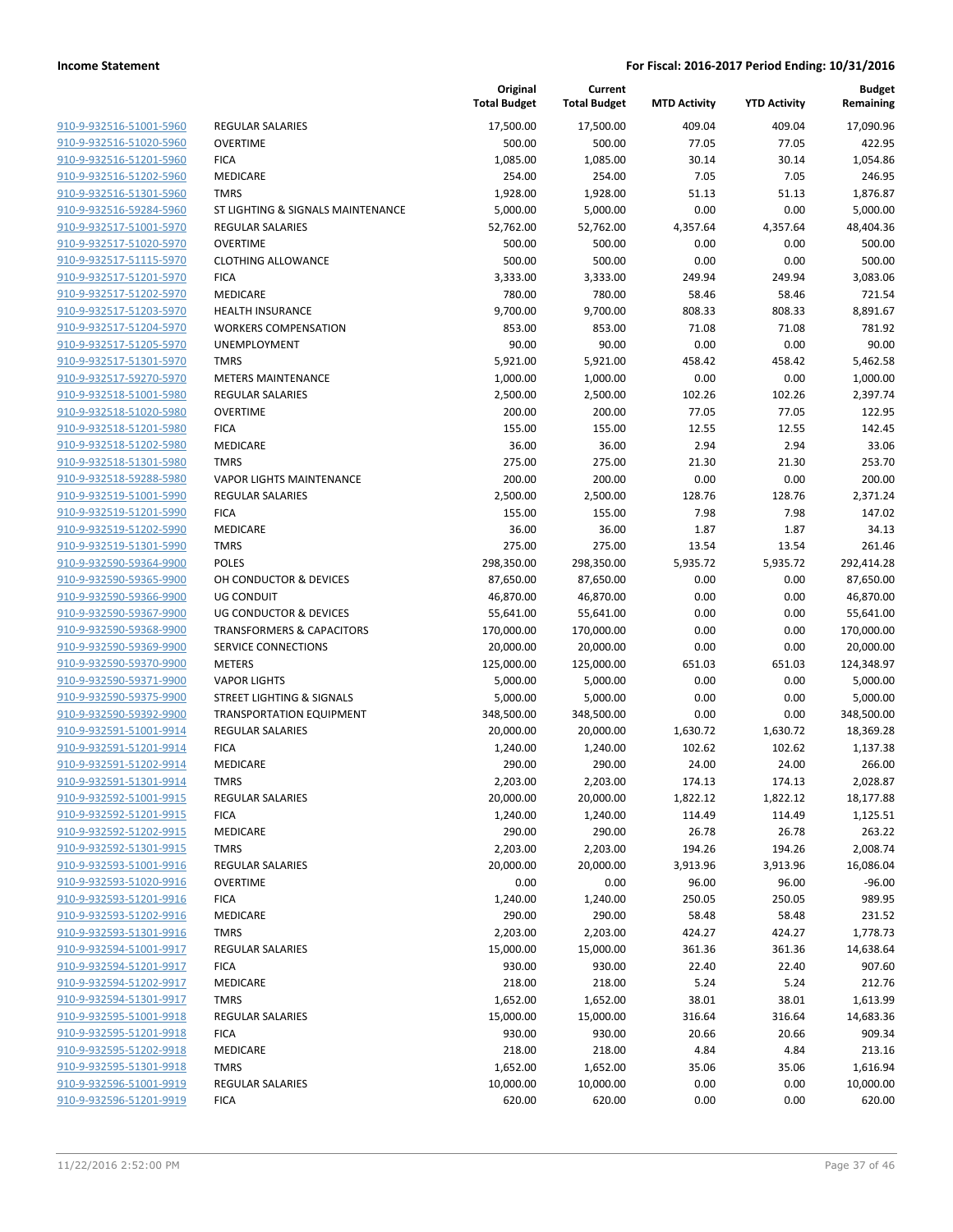|                                                    |                                                        | Original<br><b>Total Budget</b> | Current<br><b>Total Budget</b> | <b>MTD Activity</b> | <b>YTD Activity</b> | <b>Budget</b><br>Remaining |
|----------------------------------------------------|--------------------------------------------------------|---------------------------------|--------------------------------|---------------------|---------------------|----------------------------|
|                                                    |                                                        |                                 |                                |                     |                     |                            |
| 910-9-932596-51202-9919                            | MEDICARE                                               | 145.00                          | 145.00                         | 0.00                | 0.00                | 145.00                     |
| 910-9-932596-51301-9919                            | <b>TMRS</b>                                            | 1,102.00                        | 1,102.00                       | 0.00                | 0.00                | 1,102.00                   |
| 910-9-932597-51001-9920                            | <b>REGULAR SALARIES</b>                                | 10,000.00                       | 10,000.00                      | 0.00                | 0.00                | 10,000.00                  |
| 910-9-932597-51201-9920                            | <b>FICA</b>                                            | 620.00                          | 620.00                         | 0.00                | 0.00                | 620.00                     |
| 910-9-932597-51202-9920                            | <b>MEDICARE</b>                                        | 145.00                          | 145.00                         | 0.00                | 0.00                | 145.00                     |
| 910-9-932597-51301-9920                            | <b>TMRS</b>                                            | 1,102.00                        | 1,102.00                       | 0.00                | 0.00                | 1,102.00                   |
| 910-9-932598-51001-9921                            | <b>REGULAR SALARIES</b>                                | 2,500.00                        | 2,500.00                       | 0.00                | 0.00                | 2,500.00                   |
| 910-9-932598-51201-9921                            | <b>FICA</b>                                            | 155.00                          | 155.00                         | 0.00                | 0.00                | 155.00                     |
| 910-9-932598-51202-9921<br>910-9-932598-51301-9921 | MEDICARE                                               | 36.00                           | 36.00                          | 0.00                | 0.00                | 36.00<br>275.00            |
|                                                    | <b>TMRS</b><br><b>REGULAR SALARIES</b>                 | 275.00<br>2,500.00              | 275.00<br>2,500.00             | 0.00<br>0.00        | 0.00<br>0.00        | 2,500.00                   |
| 910-9-932599-51001-9922<br>910-9-932599-51201-9922 | <b>FICA</b>                                            | 155.00                          | 155.00                         | 0.00                | 0.00                | 155.00                     |
| 910-9-932599-51202-9922                            | MEDICARE                                               | 36.00                           | 36.00                          | 0.00                | 0.00                | 36.00                      |
| 910-9-932599-51301-9922                            | <b>TMRS</b>                                            | 275.00                          | 275.00                         | 0.00                | 0.00                | 275.00                     |
| 910-9-970000-51801-9260                            | PENSION EXPENSE                                        | 20,000.00                       | 20,000.00                      | 0.00                | 0.00                | 20,000.00                  |
| 910-9-970000-59701-9040                            | <b>BAD DEBT</b>                                        | 125,000.00                      | 125,000.00                     | 0.00                | 0.00                | 125,000.00                 |
| 910-9-970000-59703-4030                            | <b>DEPRECIATION EXPENSE</b>                            | 2,850,000.00                    | 2,850,000.00                   | 0.00                | 0.00                | 2,850,000.00               |
| 910-9-970000-59720-9705                            | <b>BANK FEES</b>                                       | 25,000.00                       | 25,000.00                      | 880.95              | 880.95              | 24,119.05                  |
| 910-9-970000-59730-9250                            | <b>INVENTORY LOSS/GAIN</b>                             | 5,000.00                        | 5,000.00                       | 0.00                | 0.00                | 5,000.00                   |
| 910-9-970000-59731-9250                            | <b>GASOLINE LOSSES/GAINS</b>                           | 500.00                          | 500.00                         | 65.23               | 65.23               | 434.77                     |
| 910-9-970000-59732-9250                            | FUEL OIL LOSSES/GAINS                                  | 3,500.00                        | 3,500.00                       | 0.00                | 0.00                | 3,500.00                   |
| 910-9-970000-59734-4210                            | ASSET DISPOSAL LOSSES/GAINS                            | 1,000.00                        | 1,000.00                       | 0.00                | 0.00                | 1,000.00                   |
| 910-9-970000-59750-9260                            | <b>ACCRUED PTO PAY</b>                                 | 75,000.00                       | 75,000.00                      | 717.48              | 717.48              | 74,282.52                  |
| 910-9-970000-59770-9997                            | CONTINGENCY                                            | 250,000.00                      | 239,817.00                     | 0.00                | 0.00                | 239,817.00                 |
| 910-9-970000-59780-9240                            | PROPERTY INSURANCE                                     | 175,000.00                      | 175,000.00                     | 146,905.19          | 146,905.19          | 28,094.81                  |
| 910-9-970000-59781-9250                            | <b>LIABILITY INSURANCE</b>                             | 45,000.00                       | 45,000.00                      | 59,083.72           | 59,083.72           | $-14,083.72$               |
| 910-9-970000-59790-9970                            | CAPITALIZED                                            | $-2,246,209.00$                 | $-2,246,209.00$                | 0.00                | 0.00                | $-2,246,209.00$            |
| 910-9-980000-59841-4280                            | AMORTIZATION OF DISCOUNT                               | $-41,665.00$                    | $-41,665.00$                   | 0.00                | 0.00                | $-41,665.00$               |
| 910-9-990000-59901-9270                            | XFER to COG - FRANCHISE FEES                           | 2,485,358.00                    | 2,485,358.00                   | 0.00                | 0.00                | 2,485,358.00               |
| 910-9-990000-59902-9200                            | XFER to COG- ADMIN EXPENSES                            | 234,797.00                      | 234,797.00                     | 19,566.42           | 19,566.42           | 215,230.58                 |
| 910-9-990000-59903-4082                            | XFER to COG - PILOT                                    | 312,011.00                      | 312,011.00                     | 0.00                | 0.00                | 312,011.00                 |
| 910-9-990000-59912-9999                            | XFER TO 912 - DEBT SERVICE                             | 3,840,000.00                    | 3,840,000.00                   | 320,000.00          | 320,000.00          | 3,520,000.00               |
| 910-9-990000-59926-9330                            | XFER to COG - GARAGE                                   | 71,946.00                       | 71,946.00                      | 5,995.50            | 5,995.50            | 65,950.50                  |
| 910-9-990000-59927-9200                            | XFER to COG - INSURANCE                                | 17,781.00                       | 17,781.00                      | 1,481.75            | 1,481.75            | 16,299.25                  |
| 910-9-990000-59928-9200                            | XFER to COG - IT                                       | 53,568.00                       | 53,568.00                      | 4,464.00            | 4,464.00            | 49,104.00                  |
| 910-9-990000-59930-9270                            | <b>XFER to GBOD</b>                                    | 497,072.00                      | 497,072.00                     | 0.00                | 0.00                | 497,072.00                 |
|                                                    | <b>Expense Total:</b>                                  | 59,465,034.00                   | 59,465,034.00                  | 2,983,344.94        | 2,983,344.94        | 56,481,689.06              |
|                                                    | Fund: 910 - ELECTRIC OPERATING FUND Surplus (Deficit): | -49,829.00                      | -49,829.00                     | 1,447,249.44        | 1,447,249.44        | $-1,497,078.44$            |
| <b>Fund: 911 - ELECTRIC DEBT REDUCTION</b>         |                                                        |                                 |                                |                     |                     |                            |
| Revenue                                            |                                                        |                                 |                                |                     |                     |                            |
| 911-9-000000-49801-4190                            | <b>INTEREST INCOME</b>                                 | 850.00                          | 850.00                         | $-542.37$           | $-542.37$           | 1,392.37                   |
|                                                    | <b>Revenue Total:</b>                                  | 850.00                          | 850.00                         | $-542.37$           | $-542.37$           | 1,392.37                   |
|                                                    | Fund: 911 - ELECTRIC DEBT REDUCTION Total:             | 850.00                          | 850.00                         | $-542.37$           | $-542.37$           | 1,392.37                   |
| <b>Fund: 912 - ELECTRIC DEBT SERVICE</b>           |                                                        |                                 |                                |                     |                     |                            |
| Revenue                                            |                                                        |                                 |                                |                     |                     |                            |
| 912-9-000000-49710-4999                            | TRANFSER FROM GEUS 910 - ELECTRIC OP                   | 3,840,000.00                    | 3,840,000.00                   | 320,000.00          | 320,000.00          | 3,520,000.00               |
|                                                    | <b>Revenue Total:</b>                                  | 3,840,000.00                    | 3,840,000.00                   | 320,000.00          | 320,000.00          | 3,520,000.00               |
|                                                    |                                                        |                                 |                                |                     |                     |                            |
| <b>Expense</b>                                     |                                                        |                                 |                                |                     |                     |                            |
| 912-9-980000-59801-9800                            | PAYING AGENT FEES                                      | 1,000.00                        | 1,000.00                       | 0.00                | 0.00                | 1,000.00                   |
| 912-9-980000-59810-9800                            | ARBITRAGE                                              | 3,000.00                        | 3,000.00                       | 0.00                | 0.00                | 3,000.00                   |
| 912-9-980000-59811-9800                            | <b>CONTINUING DISCLOSURE</b>                           | 1,000.00                        | 1,000.00                       | 0.00                | 0.00                | 1,000.00                   |
| 912-9-980000-59820-9800                            | <b>SURETY BOND</b>                                     | 700.00                          | 700.00                         | 0.00                | 0.00                | 700.00                     |
| 912-9-980000-59852-9800                            | PRINCIPAL 2008 ISSUE                                   | 475,000.00                      | 475,000.00                     | 0.00                | 0.00                | 475,000.00                 |
| 912-9-980000-59853-4270                            | <b>INTEREST 2008 ISSUE</b>                             | 688,213.00                      | 688,213.00                     | 0.00                | 0.00                | 688,213.00                 |
| 912-9-980000-59857-4270                            | <b>INTEREST 2010 ISSUE</b>                             | 2,585,790.00                    | 2,585,790.00                   | 0.00                | 0.00                | 2,585,790.00               |
| 912-9-980000-59859-4270                            | Interest on 2015 Tax Exempt                            | 41,844.00                       | 41,844.00                      | 0.00                | 0.00                | 41,844.00                  |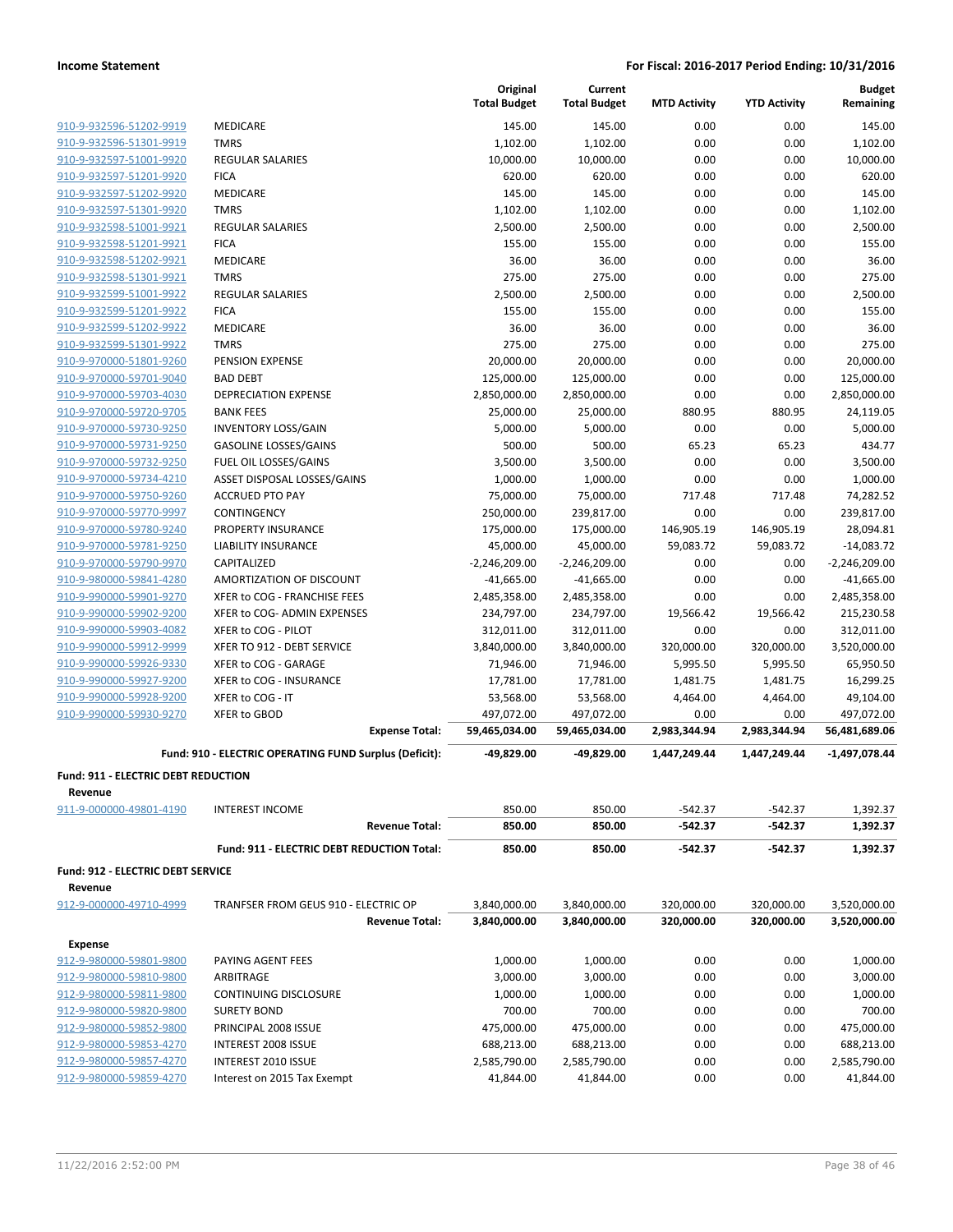|                                               |                                                      | Original<br><b>Total Budget</b> | Current<br><b>Total Budget</b> | <b>MTD Activity</b> | <b>YTD Activity</b> | <b>Budget</b><br>Remaining |
|-----------------------------------------------|------------------------------------------------------|---------------------------------|--------------------------------|---------------------|---------------------|----------------------------|
| 912-9-980000-59861-4270                       | Interest on 2015 Taxable                             | 21,333.00                       | 21,333.00                      | 0.00                | 0.00                | 21,333.00                  |
|                                               | <b>Expense Total:</b>                                | 3,817,880.00                    | 3,817,880.00                   | 0.00                | 0.00                | 3,817,880.00               |
|                                               | Fund: 912 - ELECTRIC DEBT SERVICE Surplus (Deficit): | 22,120.00                       | 22,120.00                      | 320,000.00          | 320,000.00          | -297,880.00                |
| <b>Fund: 913 - ELECTRIC CONSTRUCTION FUND</b> |                                                      |                                 |                                |                     |                     |                            |
| Revenue<br>913-9-000000-49801-4190            | <b>INTEREST INCOME</b>                               | 125.00                          | 125.00                         | $-18.10$            | $-18.10$            | 143.10                     |
|                                               | <b>Revenue Total:</b>                                | 125.00                          | 125.00                         | $-18.10$            | $-18.10$            | 143.10                     |
|                                               | Fund: 913 - ELECTRIC CONSTRUCTION FUND Total:        | 125.00                          | 125.00                         | $-18.10$            | $-18.10$            | 143.10                     |
| Fund: 950 - CABLE / INTERNET                  |                                                      |                                 |                                |                     |                     |                            |
| Revenue                                       |                                                      |                                 |                                |                     |                     |                            |
| 950-9-000000-48001-3950                       | <b>CABLE REVENUES</b>                                | 3,140,636.00                    | 3,140,636.00                   | 251,825.61          | 251,825.61          | 2,888,810.39               |
| 950-9-000000-48003-3950                       | SET-TOP                                              | 170,053.00                      | 170,053.00                     | 14,578.31           | 14,578.31           | 155,474.69                 |
| 950-9-000000-48030-3950                       | <b>CONTRACT CHANNELS</b>                             | 9,600.00                        | 9,600.00                       | 800.00              | 800.00              | 8,800.00                   |
| 950-9-000000-48101-3950                       | <b>INTERNET REVENUES</b>                             | 2,759,676.00                    | 2,759,676.00                   | 204,710.43          | 204,710.43          | 2,554,965.57               |
| 950-9-000000-48201-3950                       | <b>LATE CHARGES</b>                                  | 72,000.00                       | 72,000.00                      | 4,659.54            | 4,659.54            | 67,340.46                  |
| 950-9-000000-48202-3950                       | <b>SERVICE CHARGES</b>                               | 54,000.00                       | 54,000.00                      | 5,468.58            | 5,468.58            | 48,531.42                  |
| 950-9-000000-48203-3950                       | LOST/DAMAGED EQUIPMENT                               | 30,000.00                       | 30,000.00                      | 1,430.00            | 1,430.00            | 28,570.00                  |
| 950-9-000000-48301-3950                       | <b>TRANSFER TO COG</b>                               | 311,798.00                      | 311,798.00                     | 23,837.43           | 23,837.43           |                            |
|                                               | <b>TRANSFER TO GBOD</b>                              |                                 |                                |                     |                     | 287,960.57                 |
| 950-9-000000-48307-3950                       |                                                      | 62,360.00                       | 62,360.00                      | 4,765.16            | 4,765.16            | 57,594.84                  |
| 950-9-000000-48419-3950                       | <b>CHANNEL 19</b>                                    | 300.00                          | 300.00                         | 0.00                | 0.00                | 300.00                     |
| 950-9-000000-48434-3950                       | <b>CHANNEL 34</b>                                    | 2,700.00                        | 2,700.00                       | 300.00              | 300.00              | 2,400.00                   |
| 950-9-000000-48488-3950                       | AD INSERTIONS                                        | 55,000.00                       | 55,000.00                      | 3,684.38            | 3,684.38            | 51,315.62                  |
| 950-9-000000-48498-3950                       | PRODUCTION REVENUES                                  | 50.00                           | 50.00                          | 0.00                | 0.00                | 50.00                      |
| 950-9-000000-48501-3950                       | <b>CUSTOMER AID TO CONSTRUCTION</b>                  | 50.00                           | 50.00                          | 0.00                | 0.00                | 50.00                      |
| 950-9-000000-48502-3950                       | OTHER REIMBURSEMENTS                                 | 500.00                          | 500.00                         | 0.00                | 0.00                | 500.00                     |
| 950-9-000000-48503-3950                       | FIBER MAINTENANCE FEES                               | 2,772.00                        | 2,772.00                       | 0.00                | 0.00                | 2,772.00                   |
| 950-9-000000-48801-4190                       | <b>INTEREST INCOME</b>                               | 3,000.00                        | 3,000.00                       | $-106.90$           | $-106.90$           | 3,106.90                   |
| 950-9-000000-48991-3950                       | GEUS ELECTRIC PAYMENT FOR INTERNET                   | 37,980.00                       | 37,980.00                      | 0.00                | 0.00                | 37,980.00                  |
| 950-9-000000-48993-3950                       | GEUS ELECTRIC PAYMENT FOR PUBLIC SVC                 | 15,000.00                       | 15,000.00                      | 0.00                | 0.00                | 15,000.00                  |
| 950-9-000000-48994-3950                       | LEASE OF DARK FIBER                                  | 206,520.00                      | 206,520.00                     | 0.00                | 0.00                | 206,520.00                 |
| 950-9-000000-48995-3950                       | <b>COLOCATION FOR SCADA &amp; PHONE SYSTEM</b>       | 19,958.00                       | 19,958.00                      | 0.00                | 0.00                | 19,958.00                  |
|                                               | <b>Revenue Total:</b>                                | 6,953,953.00                    | 6,953,953.00                   | 515,952.54          | 515,952.54          | 6,438,000.46               |
| <b>Expense</b>                                |                                                      |                                 |                                |                     |                     |                            |
| 950-9-951050-51001-8500                       | <b>REGULAR SALARIES</b>                              | 58,552.00                       | 58,552.00                      | 4,462.24            | 4,462.24            | 54,089.76                  |
| 950-9-951050-51115-8500                       | <b>CLOTHING ALLOWANCE</b>                            | 130.00                          | 130.00                         | 0.00                | 0.00                | 130.00                     |
| 950-9-951050-51116-8500                       | CAR ALLOWANCE                                        | 975.00                          | 975.00                         | 75.00               | 75.00               | 900.00                     |
| 950-9-951050-51117-8500                       | <b>CELL PHONE ALLOWANCE</b>                          | 312.00                          | 312.00                         | 24.00               | 24.00               | 288.00                     |
| 950-9-951050-51201-8500                       | <b>FICA</b>                                          | 3,718.00                        | 3,718.00                       | 254.19              | 254.19              | 3,463.81                   |
| 950-9-951050-51202-8500                       | MEDICARE                                             | 870.00                          | 870.00                         | 59.45               | 59.45               | 810.55                     |
| 950-9-951050-51203-8500                       | <b>HEALTH INSURANCE</b>                              | 5,820.00                        | 5,820.00                       | 485.00              | 485.00              | 5,335.00                   |
| 950-9-951050-51204-8500                       | <b>WORKERS COMPENSATION</b>                          | 530.00                          | 530.00                         | 44.17               | 44.17               | 485.83                     |
| 950-9-951050-51205-8500                       | UNEMPLOYMENT                                         | 54.00                           | 54.00                          | 0.00                | 0.00                | 54.00                      |
| 950-9-951050-51301-8500                       | <b>TMRS</b>                                          | 6,606.00                        | 6,606.00                       | 487.74              | 487.74              | 6,118.26                   |
| 950-9-951050-59110-8500                       | <b>GEUS OPERATIONS</b>                               | 100,200.00                      | 100,200.00                     | 9,760.27            | 9,760.27            | 90,439.73                  |
| 950-9-951050-59141-8500                       | UTILITY BILLS                                        | 72,500.00                       | 72,500.00                      | 5,770.97            | 5,770.97            | 66,729.03                  |
| 950-9-951050-59191-8500                       | POLE USE                                             | 18,800.00                       | 18,800.00                      | 0.00                | 0.00                | 18,800.00                  |
| 950-9-951051-51001-8510                       | <b>REGULAR SALARIES</b>                              | 65,021.00                       | 65,021.00                      | 4,888.58            | 4,888.58            | 60,132.42                  |
| 950-9-951051-51020-8510                       | <b>OVERTIME</b>                                      | 5,700.00                        | 5,700.00                       | 490.27              | 490.27              | 5,209.73                   |
| 950-9-951051-51117-8510                       | CELL PHONE ALLOWANCE                                 | 432.00                          | 432.00                         | 33.22               | 33.22               | 398.78                     |
| 950-9-951051-51201-8510                       | <b>FICA</b>                                          | 4,411.00                        | 4,411.00                       | 332.09              | 332.09              | 4,078.91                   |
| 950-9-951051-51202-8510                       | MEDICARE                                             | 1,032.00                        | 1,032.00                       | 77.66               | 77.66               | 954.34                     |
| 950-9-951051-51203-8510                       | <b>HEALTH INSURANCE</b>                              | 19,400.00                       | 19,400.00                      | 1,616.66            | 1,616.66            | 17,783.34                  |
| 950-9-951051-51204-8510                       | <b>WORKERS COMPENSATION</b>                          | 644.00                          | 644.00                         | 53.67               | 53.67               | 590.33                     |
| 950-9-951051-51205-8510                       | UNEMPLOYMENT                                         | 180.00                          | 180.00                         | 0.00                | 0.00                | 180.00                     |
|                                               |                                                      |                                 |                                |                     |                     |                            |
| 950-9-951051-51301-8510                       | <b>TMRS</b>                                          | 7,837.00                        | 7,837.00                       | 569.35              | 569.35              | 7,267.65                   |
| 950-9-951051-59110-8510                       | <b>GEUS OPERATIONS</b>                               | 14,150.00                       | 14,150.00                      | 0.00                | 0.00                | 14,150.00                  |
| 950-9-951051-59151-8510                       | <b>BASIC PROGRAM EXPENSE</b>                         | 2,750,331.00                    | 2,750,331.00                   | $-369.43$           | $-369.43$           | 2,750,700.43               |
| 950-9-951051-59152-8510                       | PREMIUM PROGRAM EXPENSE                              | 118,126.00                      | 118,126.00                     | 0.00                | 0.00                | 118,126.00                 |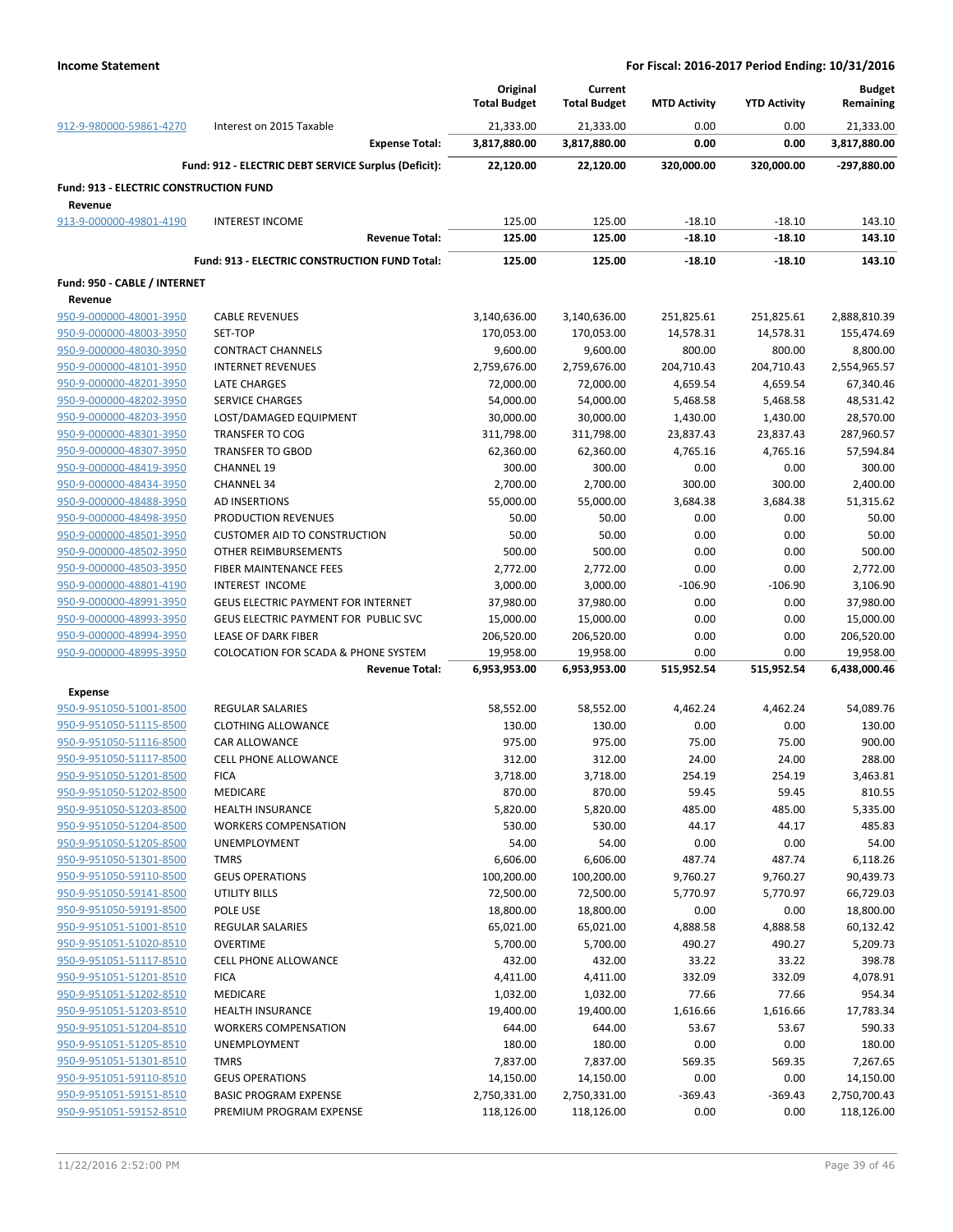| 950-9-951051-59154-8510                                   |
|-----------------------------------------------------------|
| 950-9-951051-59155-8510                                   |
| 950-9-951052-51001-8520                                   |
| <u>950-9-951052-51115-8520</u>                            |
| 950-9-951052-51116-8520                                   |
| 950-9-951052-51117-8520                                   |
| 950-9-951052-51201-8520                                   |
| 950-9-951052-51202-8520                                   |
| <u>950-9-951052-51203-8520</u>                            |
| 950-9-951052-51204-8520                                   |
| 950-9-951052-51205-8520                                   |
| 950-9-951052-51301-8520                                   |
| 950-9-951052-59110-8520                                   |
| <u>950-9-951052-59150-8520</u>                            |
|                                                           |
| <u>950-9-951053-51001-8530</u>                            |
| 950-9-951053-51020-8530                                   |
| 950-9-951053-51117-8530                                   |
| 950-9-951053-51201-8530                                   |
| 950-9-951053-51202-8530                                   |
| <u>950-9-951053-51203-8530</u>                            |
| 950-9-951053-51204-8530                                   |
| 950-9-951053-51205-8530                                   |
| 950-9-951053-51301-8530                                   |
| <u>950-9-951053-59110-8530</u>                            |
| 950-9-951053-59160-8530                                   |
| 950-9-951053-59164-8530                                   |
| 950-9-951054-51001-8540                                   |
| 950-9-951054-51020-8540                                   |
| 950-9-951054-51117-8540                                   |
| 950-9-951054-51201-8540                                   |
| 950-9-951054-51202-8540                                   |
| 950-9-951054-51203-8540                                   |
| 950-9-951054-51204-8540                                   |
| 950-9-951054-51205-8540                                   |
| <u>950-9-951054-51301-8540</u>                            |
| 950-9-951054-59110-8540                                   |
| 950-9-951055-51001-8550                                   |
| 950-9-951055-51020-8550                                   |
|                                                           |
| <u>950-9-951055-51115-8550</u>                            |
| 950-9-951055-51117-8550                                   |
| 950-9-951055-51201-8550                                   |
| <u>950-9-951055-51202-8550</u>                            |
| 950-9-951055-51203-8550                                   |
| 950-9-951055-51204-8550                                   |
| <u>950-9-951055-51205-8550</u>                            |
| <u>950-9-951055-51301-8550</u>                            |
| <u>950-9-951055-59110-8550</u>                            |
| 950-9-951055-59112-8550                                   |
| <u>950-9-951055-59156-8550</u>                            |
| 950-9-951055-59158-8550                                   |
| 950-9-951060-51001-8600                                   |
| 950-9-951060-51011-8600                                   |
| 950-9-951060-51020-8600                                   |
| <u>950-9-951060-51102-8600</u>                            |
| 950-9-951060-51115-8600                                   |
| 950-9-951060-51116-8600                                   |
| 950-9-951060-51117-8600                                   |
|                                                           |
|                                                           |
| 950-9-951060-51201-8600<br><u>950-9-951060-51202-8600</u> |

|                                                    |                                     | Original<br><b>Total Budget</b> | Current<br><b>Total Budget</b> | <b>MTD Activity</b> | <b>YTD Activity</b> | <b>Budget</b><br>Remaining |
|----------------------------------------------------|-------------------------------------|---------------------------------|--------------------------------|---------------------|---------------------|----------------------------|
| 950-9-951051-59154-8510                            | <b>TIVO Fees</b>                    | 39,127.00                       | 39,127.00                      | 0.00                | 0.00                | 39,127.00                  |
| 950-9-951051-59155-8510                            | OTHER PROGRAM EXPENSE               | 7,500.00                        | 7,500.00                       | 0.00                | 0.00                | 7,500.00                   |
| 950-9-951052-51001-8520                            | REGULAR SALARIES                    | 60,174.00                       | 60,174.00                      | 4,586.40            | 4,586.40            | 55,587.60                  |
| 950-9-951052-51115-8520                            | <b>CLOTHING ALLOWANCE</b>           | 130.00                          | 130.00                         | 0.00                | 0.00                | 130.00                     |
| 950-9-951052-51116-8520                            | <b>CAR ALLOWANCE</b>                | 975.00                          | 975.00                         | 75.00               | 75.00               | 900.00                     |
| 950-9-951052-51117-8520                            | <b>CELL PHONE ALLOWANCE</b>         | 408.00                          | 408.00                         | 31.36               | 31.36               | 376.64                     |
| 950-9-951052-51201-8520                            | <b>FICA</b>                         | 3,825.00                        | 3,825.00                       | 286.30              | 286.30              | 3,538.70                   |
| 950-9-951052-51202-8520                            | MEDICARE                            | 895.00                          | 895.00                         | 66.96               | 66.96               | 828.04                     |
| 950-9-951052-51203-8520                            | <b>HEALTH INSURANCE</b>             | 6,790.00                        | 6,790.00                       | 565.83              | 565.83              | 6,224.17                   |
| 950-9-951052-51204-8520                            | <b>WORKERS COMPENSATION</b>         | 534.00                          | 534.00                         | 44.50               | 44.50               | 489.50                     |
| 950-9-951052-51205-8520                            | <b>UNEMPLOYMENT</b>                 | 63.00                           | 63.00                          | 0.00                | 0.00                | 63.00                      |
| 950-9-951052-51301-8520                            | <b>TMRS</b>                         | 6,795.00                        | 6,795.00                       | 485.80              | 485.80              | 6,309.20                   |
| 950-9-951052-59110-8520                            | <b>GEUS OPERATIONS</b>              | 104,700.00                      | 104,700.00                     | 381.02              | 381.02              | 104,318.98                 |
| 950-9-951052-59150-8520                            | <b>ISP SERVICE EXPENSE</b>          | 710,640.00                      | 710,640.00                     | 69,766.80           | 69,766.80           | 640,873.20                 |
| 950-9-951053-51001-8530                            | <b>REGULAR SALARIES</b>             | 45,282.00                       | 45,282.00                      | 3,441.60            | 3,441.60            | 41,840.40                  |
| 950-9-951053-51020-8530                            | <b>OVERTIME</b>                     | 1,800.00                        | 1,800.00                       | 73.64               | 73.64               | 1,726.36                   |
| 950-9-951053-51117-8530                            | <b>CELL PHONE ALLOWANCE</b>         | 432.00                          | 432.00                         | 33.22               | 33.22               | 398.78                     |
| 950-9-951053-51201-8530                            | <b>FICA</b>                         | 2,945.00                        | 2,945.00                       | 219.57              | 219.57              | 2,725.43                   |
| 950-9-951053-51202-8530                            | MEDICARE                            | 689.00                          | 689.00                         | 51.35               | 51.35               | 637.65                     |
| 950-9-951053-51203-8530                            | <b>HEALTH INSURANCE</b>             | 9,700.00                        | 9,700.00                       | 808.33              | 808.33              | 8,891.67                   |
| 950-9-951053-51204-8530                            | <b>WORKERS COMPENSATION</b>         | 449.00                          | 449.00                         | 37.42               | 37.42               | 411.58                     |
| 950-9-951053-51205-8530                            | <b>UNEMPLOYMENT</b>                 | 90.00                           | 90.00                          | 0.00                | 0.00                | 90.00                      |
| 950-9-951053-51301-8530                            | <b>TMRS</b>                         | 5,234.00                        | 5,234.00                       | 373.29              | 373.29              | 4,860.71                   |
| 950-9-951053-59110-8530                            | <b>GEUS OPERATIONS</b>              | 4,000.00                        | 4,000.00                       | 0.00                | 0.00                | 4,000.00                   |
| 950-9-951053-59160-8530                            | ADVERTISING                         | 32,800.00                       | 32,800.00                      | 827.38              | 827.38              | 31,972.62                  |
| 950-9-951053-59164-8530                            | <b>CONSUMER INFORMATION</b>         | 7,500.00                        | 7,500.00                       | 0.00                | 0.00                | 7,500.00                   |
| 950-9-951054-51001-8540                            | <b>REGULAR SALARIES</b>             | 158,850.00                      | 158,850.00                     | 12,057.20           | 12,057.20           | 146,792.80                 |
| 950-9-951054-51020-8540                            | <b>OVERTIME</b>                     | 3,800.00                        | 3,800.00                       | 167.03              | 167.03              | 3,632.97                   |
| 950-9-951054-51117-8540                            | <b>CELL PHONE ALLOWANCE</b>         | 216.00                          | 216.00                         | 16.62               | 16.62               | 199.38                     |
| 950-9-951054-51201-8540                            | <b>FICA</b>                         | 10,098.00                       | 10,098.00                      | 725.03              | 725.03              | 9,372.97                   |
| 950-9-951054-51202-8540                            | MEDICARE                            | 2,361.00                        | 2,361.00                       | 169.56              | 169.56              | 2,191.44                   |
| 950-9-951054-51203-8540                            | <b>HEALTH INSURANCE</b>             | 43,650.00                       | 43,650.00                      | 3,637.50            | 3,637.50            | 40,012.50                  |
| 950-9-951054-51204-8540                            | <b>WORKERS COMPENSATION</b>         | 435.00                          | 435.00                         | 36.25               | 36.25               | 398.75                     |
| 950-9-951054-51205-8540                            | UNEMPLOYMENT                        | 405.00                          | 405.00                         | 0.00                | 0.00                | 405.00                     |
| 950-9-951054-51301-8540                            | <b>TMRS</b>                         | 17,939.00                       | 17,939.00                      | 1,287.73            | 1,287.73            | 16,651.27                  |
| 950-9-951054-59110-8540                            | <b>GEUS OPERATIONS</b>              | 16,600.00                       | 16,600.00                      | 570.18              | 570.18              | 16,029.82                  |
| 950-9-951055-51001-8550                            | <b>REGULAR SALARIES</b>             | 139,717.00                      | 139,717.00                     | 9,268.70            | 9,268.70            | 130,448.30                 |
| 950-9-951055-51020-8550                            | OVERTIME                            | 2,700.00                        | 2,700.00                       | 231.71              | 231.71              | 2,468.29                   |
| 950-9-951055-51115-8550                            | <b>CLOTHING ALLOWANCE</b>           | 50.00                           | 50.00                          | 0.00                | 0.00                | 50.00                      |
| 950-9-951055-51117-8550                            | CELL PHONE ALLOWANCE                | 657.00                          | 657.00                         | 33.90               | 33.90               | 623.10                     |
| 950-9-951055-51201-8550                            | <b>FICA</b>                         | 8,330.00                        | 8,330.00                       | 538.54              | 538.54              | 7,791.46                   |
| 950-9-951055-51202-8550<br>950-9-951055-51203-8550 | MEDICARE<br><b>HEALTH INSURANCE</b> | 2,075.00                        | 2,075.00                       | 138.84              | 138.84              | 1,936.16                   |
| 950-9-951055-51204-8550                            | <b>WORKERS COMPENSATION</b>         | 19,885.00<br>846.00             | 19,885.00<br>846.00            | 1,657.08<br>70.50   | 1,657.08<br>70.50   | 18,227.92<br>775.50        |
| 950-9-951055-51205-8550                            | <b>UNEMPLOYMENT</b>                 | 185.00                          | 185.00                         | 0.00                | 0.00                | 185.00                     |
| 950-9-951055-51301-8550                            | <b>TMRS</b>                         | 15,765.00                       | 15,765.00                      | 1,007.34            | 1,007.34            | 14,757.66                  |
| 950-9-951055-59110-8550                            | <b>GEUS OPERATIONS</b>              | 18,300.00                       | 18,300.00                      | 149.88              | 149.88              | 18,150.12                  |
| 950-9-951055-59112-8550                            | SAFETY                              | 3,000.00                        | 3,000.00                       | 0.00                | 0.00                | 3,000.00                   |
| 950-9-951055-59156-8550                            | APARTMENT C/I FACILITIES            | 1,000.00                        | 1,000.00                       | 0.00                | 0.00                | 1,000.00                   |
| 950-9-951055-59158-8550                            | C/I BILLING                         | 54,000.00                       | 54,000.00                      | 40,843.50           | 40,843.50           | 13,156.50                  |
| 950-9-951060-51001-8600                            | REGULAR SALARIES                    | 182,236.00                      | 182,236.00                     | 10,998.10           | 10,998.10           | 171,237.90                 |
| 950-9-951060-51011-8600                            | PART TIME TEMPORARY                 | 16,276.00                       | 16,276.00                      | 0.00                | 0.00                | 16,276.00                  |
| 950-9-951060-51020-8600                            | <b>OVERTIME</b>                     | 8,600.00                        | 8,600.00                       | 431.45              | 431.45              | 8,168.55                   |
| 950-9-951060-51102-8600                            | <b>BILINGUAL PAY</b>                | 550.00                          | 550.00                         | 0.00                | 0.00                | 550.00                     |
| 950-9-951060-51115-8600                            | <b>CLOTHING ALLOWANCE</b>           | 1,500.00                        | 1,500.00                       | 0.00                | 0.00                | 1,500.00                   |
| 950-9-951060-51116-8600                            | CAR ALLOWANCE                       | 975.00                          | 975.00                         | 0.00                | 0.00                | 975.00                     |
| 950-9-951060-51117-8600                            | <b>CELL PHONE ALLOWANCE</b>         | 1,728.00                        | 1,728.00                       | 132.88              | 132.88              | 1,595.12                   |
| 950-9-951060-51201-8600                            | <b>FICA</b>                         | 13,136.00                       | 13,136.00                      | 667.32              | 667.32              | 12,468.68                  |
| 950-9-951060-51202-8600                            | MEDICARE                            | 3,072.00                        | 3,072.00                       | 156.07              | 156.07              | 2,915.93                   |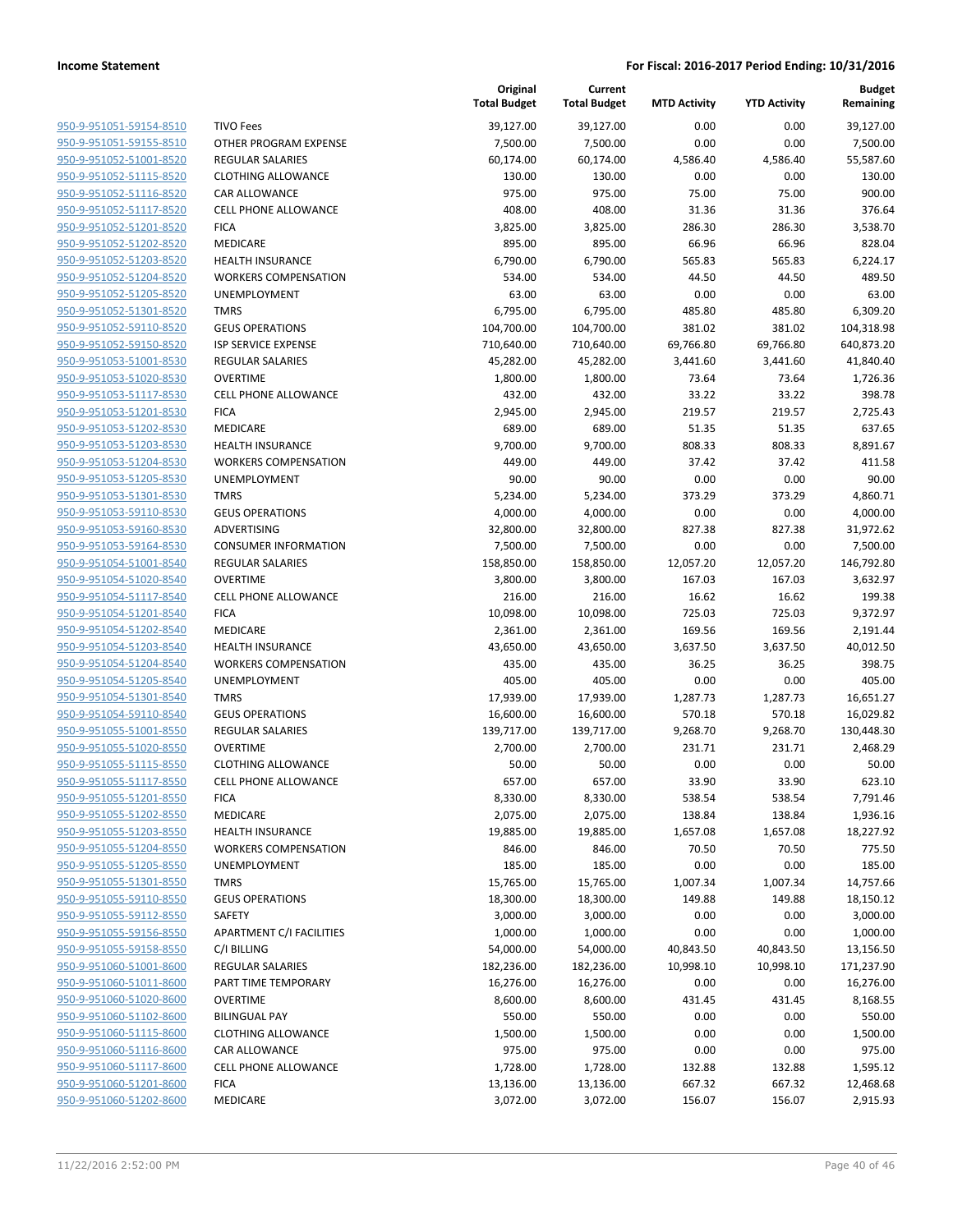|                                                           |                                                       | Original<br><b>Total Budget</b> | Current<br><b>Total Budget</b> | <b>MTD Activity</b> | <b>YTD Activity</b> | Budget<br>Remaining       |
|-----------------------------------------------------------|-------------------------------------------------------|---------------------------------|--------------------------------|---------------------|---------------------|---------------------------|
| 950-9-951060-51203-8600                                   | <b>HEALTH INSURANCE</b>                               | 38,800.00                       | 38,800.00                      | 3,233.33            | 3,233.33            | 35,566.67                 |
| 950-9-951060-51204-8600                                   | <b>WORKERS COMPENSATION</b>                           | 1,947.00                        | 1,947.00                       | 162.25              | 162.25              | 1,784.75                  |
| 950-9-951060-51205-8600                                   | <b>UNEMPLOYMENT</b>                                   | 360.00                          | 360.00                         | 0.00                | 0.00                | 360.00                    |
| 950-9-951060-51301-8600                                   | <b>TMRS</b>                                           | 21,544.00                       | 21,544.00                      | 1,186.18            | 1,186.18            | 20,357.82                 |
| 950-9-951060-59201-8600                                   | <b>BUILDINGS MAINTNANCE</b>                           | 29,500.00                       | 29,500.00                      | 0.00                | 0.00                | 29,500.00                 |
| 950-9-951060-59205-8600                                   | <b>EQUIPMENT MAINTENANCE</b>                          | 31,250.00                       | 31,250.00                      | 9.11                | 9.11                | 31,240.89                 |
| 950-9-951060-59231-8600                                   | <b>CABLE PLANT MAINTENANCE</b>                        | 75,000.00                       | 75,000.00                      | 35.92               | 35.92               | 74,964.08                 |
| 950-9-951060-59235-8600                                   | FIBER OPTICS PLANT MAINTENANCE                        | 45,000.00                       | 45,000.00                      | 0.00                | 0.00                | 45,000.00                 |
| 950-9-951061-51001-8610                                   | <b>REGULAR SALARIES</b>                               | 182,236.00                      | 182,236.00                     | 18,624.06           | 18,624.06           | 163,611.94                |
| 950-9-951061-51011-8610                                   | PART TIME TEMPORARY                                   | 16,276.00                       | 16,276.00                      | 0.00                | 0.00                | 16,276.00                 |
| 950-9-951061-51020-8610                                   | <b>OVERTIME</b>                                       | 12,000.00                       | 12,000.00                      | 1,232.55            | 1,232.55            | 10,767.45                 |
| 950-9-951061-51115-8610                                   | <b>CLOTHING ALLOWANCE</b>                             | 1,900.00                        | 1,900.00                       | 0.00                | 0.00                | 1,900.00                  |
| 950-9-951061-51116-8610                                   | CAR ALLOWANCE                                         | 975.00                          | 975.00                         | 300.00              | 300.00              | 675.00                    |
| 950-9-951061-51117-8610                                   | <b>CELL PHONE ALLOWANCE</b>                           | 1,728.00                        | 1,728.00                       | 132.88              | 132.88              | 1,595.12                  |
| 950-9-951061-51201-8610                                   | <b>FICA</b>                                           | 13,337.00                       | 13,337.00                      | 1,203.32            | 1,203.32            | 12,133.68                 |
| 950-9-951061-51202-8610                                   | MEDICARE                                              | 3,119.00                        | 3,119.00                       | 281.43              | 281.43              | 2,837.57                  |
| 950-9-951061-51203-8610                                   | <b>HEALTH INSURANCE</b>                               | 38,800.00                       | 38,800.00                      | 3,233.33            | 3,233.33            | 35,566.67                 |
| 950-9-951061-51204-8610                                   | <b>WORKERS COMPENSATION</b>                           | 1,947.00                        | 1,947.00                       | 162.25              | 162.25              | 1,784.75                  |
| 950-9-951061-51205-8610                                   | <b>UNEMPLOYMENT</b>                                   | 360.00                          | 360.00                         | 0.00                | 0.00                | 360.00                    |
| 950-9-951061-51301-8610                                   | <b>TMRS</b>                                           | 21,902.00                       | 21,902.00                      | 2,050.07            | 2,050.07            | 19,851.93                 |
| 950-9-951061-59205-8610                                   | <b>EQUIPMENT MAINTENANCE</b>                          | 2,500.00                        | 2,500.00                       | 0.00                | 0.00                | 2,500.00                  |
| 950-9-951061-59233-8610                                   | <b>INTERNET PLANT MAINTENANCE</b>                     | 9,000.00                        | 9,000.00                       | 0.00                | 0.00                | 9,000.00                  |
| 950-9-951090-59510-9900                                   | HEADEND, TRUNK & DISTRIBUTION SYSTEM                  | 100,000.00                      | 100,000.00                     | 0.00                | 0.00                | 100,000.00                |
| 950-9-951090-59511-9900                                   |                                                       |                                 | 100,000.00                     |                     |                     | 100,000.00                |
| 950-9-951090-59512-9900                                   | <b>HEADEND EQUIPMENT</b><br><b>DROPS</b>              | 100,000.00<br>100,000.00        | 100,000.00                     | 0.00<br>0.00        | 0.00<br>0.00        | 100,000.00                |
| 950-9-951090-59513-9900                                   | <b>CUSTOMER PREMISES EQUIPMENT</b>                    | 50,000.00                       | 50,000.00                      | 0.00                | 0.00                | 50,000.00                 |
| 950-9-951090-59522-9900                                   | INTERNET CUSTOMER INTERFACE EQUIPMENT                 | 40,000.00                       | 40,000.00                      | 0.00                | 0.00                | 40,000.00                 |
| 950-9-951091-51001-9958                                   |                                                       |                                 |                                |                     |                     |                           |
| 950-9-951091-51020-9958                                   | <b>REGULAR SALARIES</b>                               | 28,482.00                       | 28,482.00                      | 2,292.26            | 2,292.26            | 26,189.74                 |
| 950-9-951091-51102-9958                                   | <b>OVERTIME</b><br><b>BILINGUAL PAY</b>               | 3,000.00<br>100.00              | 3,000.00<br>100.00             | 240.26<br>0.00      | 240.26<br>0.00      | 2,759.74<br>100.00        |
| 950-9-951091-51201-9958                                   | <b>FICA</b>                                           | 1,958.00                        | 1,958.00                       | 158.56              | 158.56              | 1,799.44                  |
| 950-9-951091-51202-9958                                   | MEDICARE                                              | 458.00                          | 458.00                         | 37.08               | 37.08               | 420.92                    |
| 950-9-951091-51301-9958                                   | <b>TMRS</b>                                           | 3,478.00                        | 3,478.00                       | 269.03              | 269.03              | 3,208.97                  |
| 950-9-970000-51801-9260                                   | PENSION EXPENSE                                       | 10,000.00                       | 10,000.00                      | 0.00                | 0.00                | 10,000.00                 |
| 950-9-970000-59701-9040                                   | <b>BAD DEBT</b>                                       | 70,000.00                       | 70,000.00                      | 0.00                | 0.00                | 70,000.00                 |
| 950-9-970000-59703-4030                                   | <b>DEPRECIATION EXPENSE</b>                           | 1,200,000.00                    | 1,200,000.00                   | 0.00                | 0.00                | 1,200,000.00              |
| 950-9-970000-59720-9705                                   | <b>CREDIT CARD &amp; BANK FEES</b>                    | 15,000.00                       | 15,000.00                      | 826.09              | 826.09              | 14,173.91                 |
| 950-9-970000-59730-9250                                   |                                                       |                                 |                                | 0.00                |                     |                           |
| 950-9-970000-59734-4210                                   | <b>INVENTORY LOSS/GAIN</b>                            | 1,000.00                        | 1,000.00<br>1,000.00           | 0.00                | 0.00                | 1,000.00<br>1,000.00      |
|                                                           | ASSET DISPOSAL LOSSES/GAINS<br><b>ACCRUED PTO PAY</b> | 1,000.00<br>5,000.00            | 5,000.00                       | 0.00                | 0.00<br>0.00        |                           |
| <u>950-9-970000-59750-9260</u><br>950-9-970000-59770-9970 | CONTINGENCY                                           |                                 |                                | 0.00                | 0.00                | 5,000.00                  |
| 950-9-970000-59780-9240                                   | PROPERTY INSURANCE                                    | 100,000.00<br>4,000.00          | 100,000.00<br>4,000.00         |                     |                     | 100,000.00<br>$-8,184.31$ |
| 950-9-970000-59781-9250                                   | <b>LIABILITY INSURANCE</b>                            |                                 |                                | 12,184.31           | 12,184.31           |                           |
| 950-9-970000-59790-9970                                   |                                                       | 7,000.00                        | 7,000.00                       | 9,546.70            | 9,546.70            | $-2,546.70$               |
| 950-9-990000-59901-9270                                   | CAPITALIZED<br>TRANSFER to COG - FRANCHISE FEES       | $-427,477.00$                   | $-427,477.00$                  | 0.00<br>0.00        | 0.00<br>0.00        | $-427,477.00$             |
|                                                           |                                                       | 311,798.00                      | 311,798.00                     |                     |                     | 311,798.00                |
| 950-9-990000-59902-9200<br>950-9-990000-59903-4082        | TRANSFER to COG - ADMIN EXPENSES                      | 39,785.00                       | 39,785.00                      | 3,315.42            | 3,315.42            | 36,469.58<br>44,089.00    |
|                                                           | TRANSFER to COG - PILOT                               | 44,089.00                       | 44,089.00                      | 0.00                | 0.00                |                           |
| 950-9-990000-59926-9330                                   | TRANSFER to COG - GARAGE                              | 17,227.00                       | 17,227.00                      | 1,435.58            | 1,435.58            | 15,791.42                 |
| 950-9-990000-59927-9200                                   | TRANSFER to COG - INSURANCE                           | 4,446.00                        | 4,446.00                       | 370.50              | 370.50              | 4,075.50                  |
| 950-9-990000-59928-9200                                   | XFER to COG - IT                                      | 15,254.00                       | 15,254.00                      | 1,271.17            | 1,271.17            | 13,982.83                 |
| 950-9-990000-59930-9270                                   | TRANSFER to GBOD                                      | 62,360.00                       | 62,360.00                      | 0.00                | 0.00                | 62,360.00                 |
| 950-9-990000-59954-8559                                   | TRANSFER TO 910 - BILLING                             | 76,544.00                       | 76,544.00                      | 6,378.66            | 6,378.66            | 70,165.34                 |
| 950-9-990000-59955-8559                                   | TRANSFER TO 910 - CASHIERING                          | 56,882.00                       | 56,882.00                      | 4,740.16            | 4,740.16            | 52,141.84                 |
|                                                           | <b>Expense Total:</b>                                 | 7,649,610.00                    | 7,649,610.00                   | 271,176.24          | 271,176.24          | 7,378,433.76              |
|                                                           | Fund: 950 - CABLE / INTERNET Surplus (Deficit):       | -695,657.00                     | -695,657.00                    | 244,776.30          | 244,776.30          | -940,433.30               |
|                                                           | <b>Total Surplus (Deficit):</b>                       | -255,353.39                     | -355,353.39                    | 1,798,306.26        | 1,798,306.26        | -2,153,659.65             |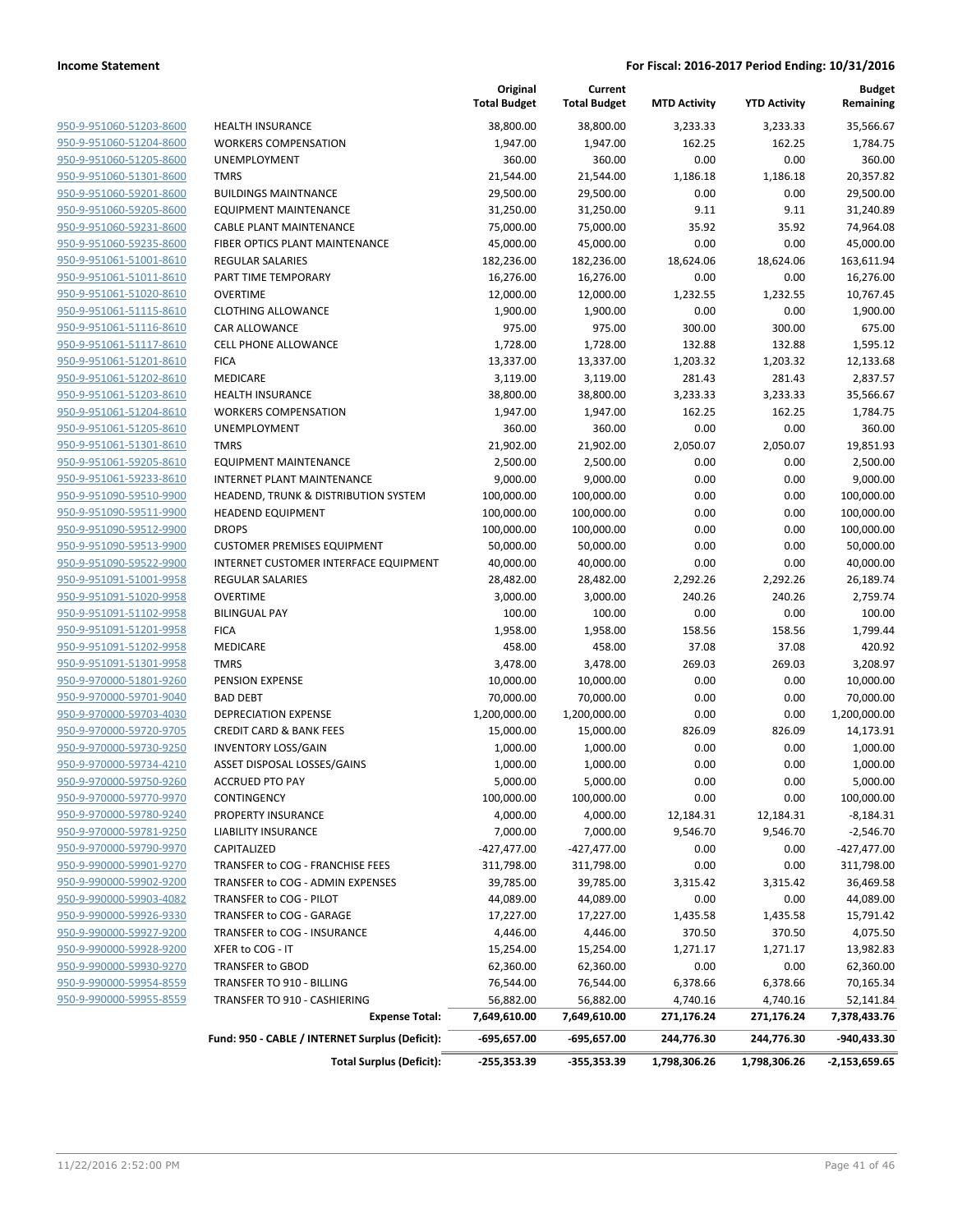# **Group Summary**

|                                                                            | Original                       | Current                        |                            |                            | <b>Budget</b>                  |
|----------------------------------------------------------------------------|--------------------------------|--------------------------------|----------------------------|----------------------------|--------------------------------|
| <b>Account Type</b>                                                        | <b>Total Budget</b>            | <b>Total Budget</b>            | <b>MTD Activity</b>        | <b>YTD Activity</b>        | Remaining                      |
| Fund: 100 - GENERAL FUND                                                   |                                |                                |                            |                            |                                |
| Revenue<br>Expense                                                         | 22,345,380.25<br>23,436,084.83 | 22,345,380.25<br>23,436,084.83 | 995,232.58<br>1,555,629.92 | 995,232.58<br>1,555,629.92 | 21,350,147.67<br>21,880,454.91 |
| Fund: 100 - GENERAL FUND Surplus (Deficit):                                | $-1,090,704.58$                | -1,090,704.58                  | -560,397.34                | -560,397.34                | -530,307.24                    |
| Fund: 101 - MUNICIPAL COURT BUILDING SECURITY FEES                         |                                |                                |                            |                            |                                |
| Revenue                                                                    | 0.00                           | 0.00                           | 595.33                     | 595.33                     | $-595.33$                      |
| Expense                                                                    | 0.00                           | 0.00                           | 2.25                       | 2.25                       | $-2.25$                        |
| Fund: 101 - MUNICIPAL COURT BUILDING SECURITY FEES Surplus (Deficit):      | 0.00                           | 0.00                           | 593.08                     | 593.08                     | $-593.08$                      |
| Fund: 102 - MUNICIPAL COURT TECH FUND                                      |                                |                                |                            |                            |                                |
| Revenue                                                                    | 0.00                           | 0.00                           | 799.17                     | 799.17                     | $-799.17$                      |
| Expense                                                                    | 0.00                           | 0.00                           | 0.61                       | 0.61                       | $-0.61$                        |
| Fund: 102 - MUNICIPAL COURT TECH FUND Surplus (Deficit):                   | 0.00                           | 0.00                           | 798.56                     | 798.56                     | $-798.56$                      |
| <b>Fund: 103 - MUNICIPAL COURT CHILD SAFETY FUND</b>                       |                                |                                |                            |                            |                                |
| Revenue                                                                    | 29,760.00                      | 29,760.00                      | 230.52                     | 230.52                     | 29,529.48                      |
| Expense                                                                    | 27,020.00                      | 27,020.00                      | 0.64                       | 0.64                       | 27,019.36                      |
| Fund: 103 - MUNICIPAL COURT CHILD SAFETY FUND Surplus (Deficit):           | 2,740.00                       | 2,740.00                       | 229.88                     | 229.88                     | 2,510.12                       |
| <b>Fund: 111 - RECREATION ACTIVITIES FUND</b>                              |                                |                                |                            |                            |                                |
| Revenue                                                                    | 261,265.00                     | 261,265.00                     | 6,411.45                   | 6,411.45                   | 254,853.55                     |
| Expense                                                                    | 254,267.00                     | 254,267.00                     | 11,024.77                  | 11,024.77                  | 243,242.23                     |
| Fund: 111 - RECREATION ACTIVITIES FUND Surplus (Deficit):                  | 6,998.00                       | 6,998.00                       | $-4,613.32$                | $-4,613.32$                | 11,611.32                      |
| Fund: 112 - GUN RANGE FUND                                                 |                                |                                |                            |                            |                                |
| Revenue                                                                    | 5,124.00                       | 5,124.00                       | 76.75                      | 76.75                      | 5,047.25                       |
| Expense                                                                    | 1.040.00                       | 1,040.00                       | 71.47                      | 71.47                      | 968.53                         |
| Fund: 112 - GUN RANGE FUND Surplus (Deficit):                              | 4,084.00                       | 4,084.00                       | 5.28                       | 5.28                       | 4,078.72                       |
| Fund: 113 - HOTEL / MOTEL OCCUPANCY TAX FUND                               |                                |                                |                            |                            |                                |
| Revenue                                                                    | 541,200.00<br>470,205.00       | 541,200.00<br>470,205.00       | 57,614.20<br>29,841.11     | 57,614.20<br>29,841.11     | 483,585.80<br>440,363.89       |
| Expense<br>Fund: 113 - HOTEL / MOTEL OCCUPANCY TAX FUND Surplus (Deficit): | 70,995.00                      | 70,995.00                      | 27,773.09                  | 27,773.09                  | 43,221.91                      |
|                                                                            |                                |                                |                            |                            |                                |
| Fund: 114 - VENUE MANAGEMENT FUND<br>Revenue                               | 252,443.00                     | 252,443.00                     | 52,770.81                  | 52,770.81                  | 199,672.19                     |
| Expense                                                                    | 246,577.00                     | 246,577.00                     | 58,309.73                  | 58,309.73                  | 188,267.27                     |
| Fund: 114 - VENUE MANAGEMENT FUND Surplus (Deficit):                       | 5,866.00                       | 5,866.00                       | $-5,538.92$                | $-5,538.92$                | 11,404.92                      |
| Fund: 116 - ROADWAY IMPACT FEE 1                                           |                                |                                |                            |                            |                                |
| Revenue                                                                    | 0.00                           | 0.00                           | $-1.62$                    | $-1.62$                    | 1.62                           |
| Expense                                                                    | 0.00                           | 0.00                           | 0.73                       | 0.73                       | $-0.73$                        |
| Fund: 116 - ROADWAY IMPACT FEE 1 Surplus (Deficit):                        | 0.00                           | 0.00                           | $-2.35$                    | $-2.35$                    | 2.35                           |
| Fund: 117 - ROADWAY IMPACT FEE 2                                           |                                |                                |                            |                            |                                |
| Revenue                                                                    | 0.00                           | 0.00                           | $-0.01$                    | $-0.01$                    | 0.01                           |
| Fund: 117 - ROADWAY IMPACT FEE 2 Total:                                    | 0.00                           | 0.00                           | $-0.01$                    | $-0.01$                    | 0.01                           |
| Fund: 118 - ROADWAY IMPACT FEE 3                                           |                                |                                |                            |                            |                                |
| Revenue                                                                    | 0.00                           | 0.00                           | $-0.01$                    | $-0.01$                    | 0.01                           |
| Expense                                                                    | 0.00                           | 0.00                           | 0.01                       | 0.01                       | $-0.01$                        |
| Fund: 118 - ROADWAY IMPACT FEE 3 Surplus (Deficit):                        | 0.00                           | 0.00                           | $-0.02$                    | $-0.02$                    | 0.02                           |
| Fund: 123 - PTRAIN - POLICE REIMBURSEMENT GRANTS & CONT EDUCAT             |                                |                                |                            |                            |                                |
| Revenue                                                                    | 0.00                           | 0.00                           | $-0.81$                    | $-0.81$                    | 0.81                           |
| Expense                                                                    | 0.00                           | 0.00                           | 250.37                     | 250.37                     | -250.37                        |
| Fund: 123 - PTRAIN - POLICE REIMBURSEMENT GRANTS & CONT EDUCAT Surp        | 0.00                           | 0.00                           | -251.18                    | -251.18                    | 251.18                         |
| Fund: 140 - DEBT SERVICE FUND                                              |                                |                                |                            |                            |                                |
| Revenue                                                                    | 6,115,875.00                   | 6,115,875.00                   | 199,343.14                 | 199,343.14                 | 5,916,531.86                   |
| Expense                                                                    | 6,081,646.00                   | 6,081,646.00                   | 41.42                      | 41.42                      | 6,081,604.58                   |
| Fund: 140 - DEBT SERVICE FUND Surplus (Deficit):                           | 34,229.00                      | 34,229.00                      | 199,301.72                 | 199,301.72                 | -165,072.72                    |
| Fund: 160 - GENERAL CAPITAL IMPROVEMENT FUND                               |                                |                                |                            |                            |                                |
| Revenue                                                                    | 2,090,400.00                   | 2,090,400.00                   | 175,866.76                 | 175,866.76                 | 1,914,533.24                   |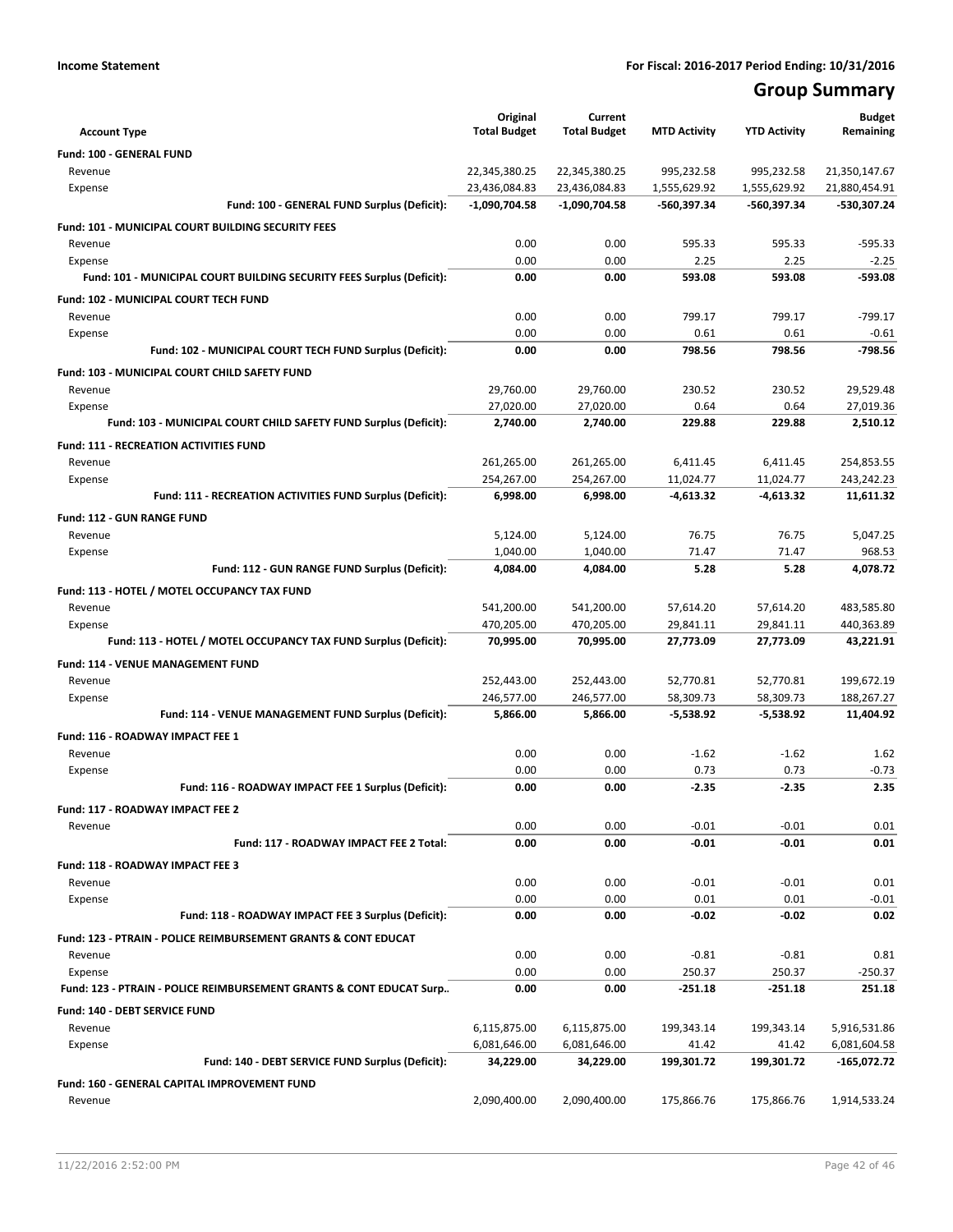| <b>Account Type</b>                                             | Original<br><b>Total Budget</b> | Current<br><b>Total Budget</b> | <b>MTD Activity</b> | <b>YTD Activity</b> | <b>Budget</b><br>Remaining |
|-----------------------------------------------------------------|---------------------------------|--------------------------------|---------------------|---------------------|----------------------------|
| Expense                                                         | 1,761,300.00                    | 1,861,300.00                   | 357,113.21          | 357,113.21          | 1,504,186.79               |
| Fund: 160 - GENERAL CAPITAL IMPROVEMENT FUND Surplus (Deficit): | 329,100.00                      | 229,100.00                     | -181,246.45         | -181,246.45         | 410,346.45                 |
| <b>Fund: 161 - STREET CONSTRUCTION FUND</b>                     |                                 |                                |                     |                     |                            |
| Revenue                                                         | 0.00                            | 0.00                           | $-104.41$           | $-104.41$           | 104.41                     |
| Fund: 161 - STREET CONSTRUCTION FUND Total:                     | 0.00                            | 0.00                           | $-104.41$           | $-104.41$           | 104.41                     |
| Fund: 164 - 2013 CO CAPITAL FUND                                |                                 |                                |                     |                     |                            |
| Revenue                                                         | 0.00                            | 0.00                           | 13.31               | 13.31               | $-13.31$                   |
| Fund: 164 - 2013 CO CAPITAL FUND Total:                         | 0.00                            | 0.00                           | 13.31               | 13.31               | $-13.31$                   |
| <b>Fund: 165 - 2014 GO FUND</b>                                 |                                 |                                |                     |                     |                            |
| Revenue                                                         | 0.00                            | 0.00                           | 2,173.63            | 2,173.63            | $-2,173.63$                |
| Expense                                                         | 0.00                            | 0.00                           | 47.11               | 47.11               | -47.11                     |
| Fund: 165 - 2014 GO FUND Surplus (Deficit):                     | 0.00                            | 0.00                           | 2,126.52            | 2,126.52            | $-2,126.52$                |
| <b>Fund: 171 - MAIN STREET SPECIAL REVENUE</b>                  |                                 |                                |                     |                     |                            |
| Expense                                                         | 0.00                            | 0.00                           | 5,000.00            | 5,000.00            | $-5,000.00$                |
| Fund: 171 - MAIN STREET SPECIAL REVENUE Total:                  | 0.00                            | 0.00                           | 5,000.00            | 5,000.00            | $-5,000.00$                |
| <b>Fund: 172 - MINOR GRANTS FUND</b>                            |                                 |                                |                     |                     |                            |
| Revenue                                                         | 0.00                            | 25,000.00                      | 0.00                | 0.00                | 25,000.00                  |
| Expense                                                         | 0.00                            | 25,000.00                      | 351.18              | 351.18              | 24,648.82                  |
| Fund: 172 - MINOR GRANTS FUND Surplus (Deficit):                | 0.00                            | 0.00                           | $-351.18$           | $-351.18$           | 351.18                     |
|                                                                 |                                 |                                |                     |                     |                            |
| Fund: 174 - FEMA GRANT                                          |                                 |                                |                     |                     |                            |
| Expense                                                         | 0.00<br>0.00                    | 0.00<br>0.00                   | 0.00<br>0.00        | 0.00<br>0.00        | 0.00<br>0.00               |
| Fund: 174 - FEMA GRANT Total:                                   |                                 |                                |                     |                     |                            |
| Fund: 175 - JUSTICE ASSISTANCE GRANT - JAG                      |                                 |                                |                     |                     |                            |
| Revenue                                                         | 0.00                            | 0.00                           | 6,165.00            | 6,165.00            | $-6,165.00$                |
| Expense                                                         | 0.00                            | 0.00                           | 0.00                | 0.00                | 0.00                       |
| Fund: 175 - JUSTICE ASSISTANCE GRANT - JAG Surplus (Deficit):   | 0.00                            | 0.00                           | 6,165.00            | 6,165.00            | $-6,165.00$                |
| Fund: 200 - WATER / WASTEWATER FUND                             |                                 |                                |                     |                     |                            |
| Revenue                                                         | 12,628,222.00                   | 12,628,222.00                  | 1,137,580.55        | 1,137,580.55        | 11,490,641.45              |
| Expense                                                         | 14,820,349.08                   | 14,820,349.08                  | 900,041.93          | 900,041.93          | 13,920,307.15              |
| Fund: 200 - WATER / WASTEWATER FUND Surplus (Deficit):          | $-2,192,127.08$                 | -2,192,127.08                  | 237,538.62          | 237,538.62          | -2,429,665.70              |
| <b>Fund: 211 - WASTEWATER IMPACT FEES</b>                       |                                 |                                |                     |                     |                            |
| Revenue                                                         | 0.00                            | 0.00                           | $-0.25$             | $-0.25$             | 0.25                       |
| Expense                                                         | 0.00                            | 0.00                           | 0.11                | 0.11                | $-0.11$                    |
| Fund: 211 - WASTEWATER IMPACT FEES Surplus (Deficit):           | 0.00                            | 0.00                           | $-0.36$             | -0.36               | 0.36                       |
| <b>Fund: 216 - UTILIITY CIP FUND</b>                            |                                 |                                |                     |                     |                            |
| Revenue                                                         | 2,967,447.00                    | 2,967,447.00                   | 246,320.98          | 246,320.98          | 2,721,126.02               |
| Expense                                                         | 225,000.00                      | 225,000.00                     | 210.40              | 210.40              | 224,789.60                 |
| Fund: 216 - UTILIITY CIP FUND Surplus (Deficit):                | 2,742,447.00                    | 2,742,447.00                   | 246,110.58          | 246,110.58          | 2,496,336.42               |
| <b>Fund: 217 - WASTEWATER RECLAMATION FUND</b>                  |                                 |                                |                     |                     |                            |
| Revenue                                                         | 0.00                            | 0.00                           | 292.28              | 292.28              | $-292.28$                  |
| Fund: 217 - WASTEWATER RECLAMATION FUND Total:                  | 0.00                            | 0.00                           | 292.28              | 292.28              | $-292.28$                  |
| <b>Fund: 300 - AIRPORT FUND</b>                                 |                                 |                                |                     |                     |                            |
| Revenue                                                         | 655,344.00                      | 655,344.00                     | 4,885.26            | 4,885.26            | 650,458.74                 |
| Expense                                                         | 181,200.00                      | 181,200.00                     | 13,888.97           | 13,888.97           | 167,311.03                 |
| Fund: 300 - AIRPORT FUND Surplus (Deficit):                     | 474,144.00                      | 474,144.00                     | $-9,003.71$         | $-9,003.71$         | 483,147.71                 |
| <b>Fund: 320 - AIRPORT TXDOT GRANT</b>                          |                                 |                                |                     |                     |                            |
| Revenue                                                         | 0.00                            | 0.00                           | 200,000.00          | 200,000.00          | $-200,000.00$              |
| Fund: 320 - AIRPORT TXDOT GRANT Total:                          | 0.00                            | 0.00                           | 200,000.00          | 200,000.00          | $-200,000.00$              |
| Fund: 360 - AIRPORT CAPITAL FUND                                |                                 |                                |                     |                     |                            |
| Revenue                                                         | 301,500.00                      | 301,500.00                     | $-106.66$           | $-106.66$           | 301,606.66                 |
| Expense                                                         | 501,200.00                      | 501,200.00                     | 48.13               | 48.13               | 501,151.87                 |
| Fund: 360 - AIRPORT CAPITAL FUND Surplus (Deficit):             | -199,700.00                     | -199,700.00                    | -154.79             | -154.79             | -199,545.21                |
| Fund: 362 - AIRPORT FBO FUEL                                    |                                 |                                |                     |                     |                            |
| Revenue                                                         | 0.00                            | 0.00                           | 33,077.07           | 33,077.07           | $-33,077.07$               |
|                                                                 |                                 |                                |                     |                     |                            |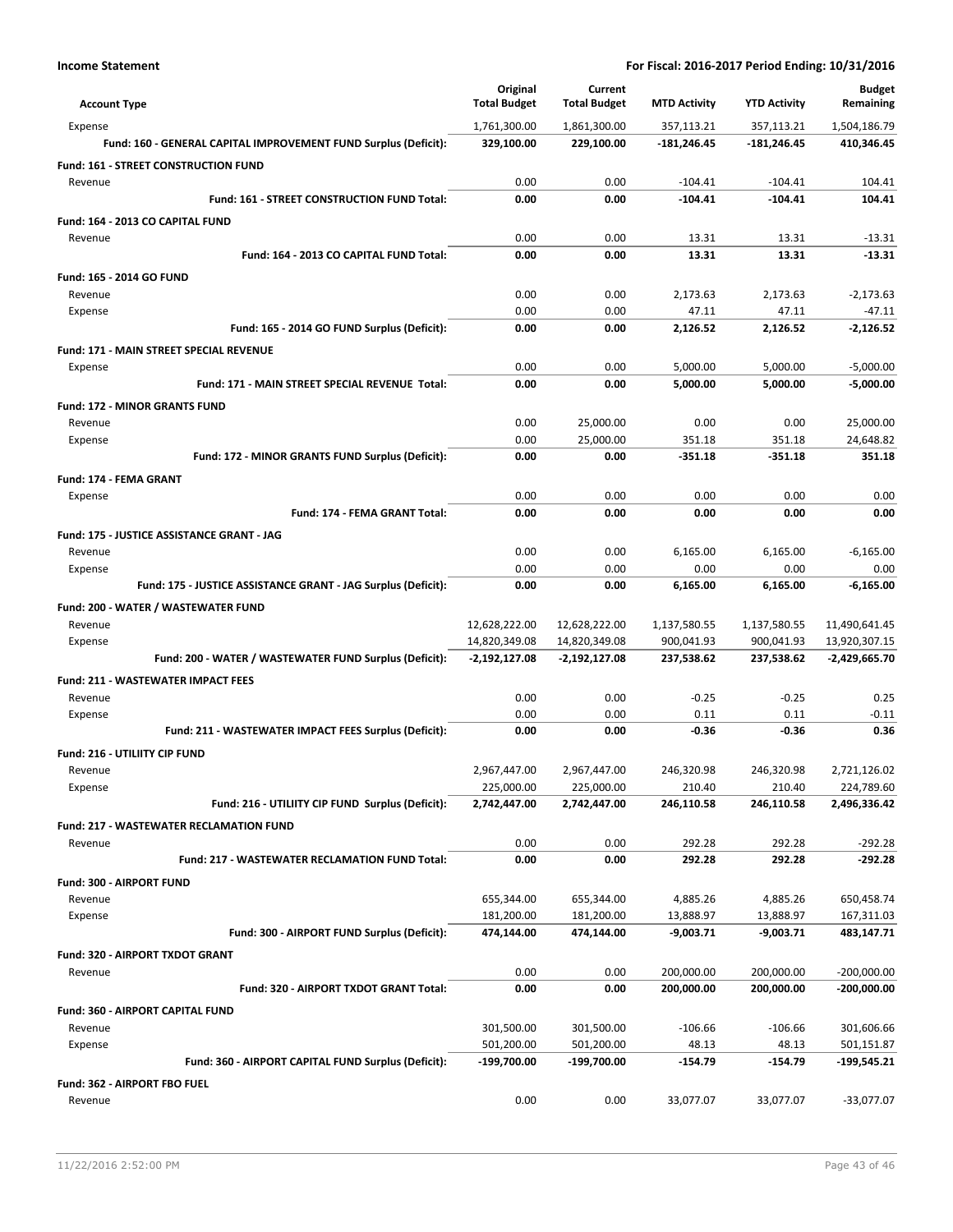| <b>Account Type</b>                                                        | Original<br><b>Total Budget</b> | Current<br><b>Total Budget</b> | <b>MTD Activity</b>      | <b>YTD Activity</b>      | <b>Budget</b><br>Remaining |
|----------------------------------------------------------------------------|---------------------------------|--------------------------------|--------------------------|--------------------------|----------------------------|
| Expense                                                                    | 0.00                            | 0.00                           | 1,037.94                 | 1,037.94                 | $-1.037.94$                |
| Fund: 362 - AIRPORT FBO FUEL Surplus (Deficit):                            | 0.00                            | 0.00                           | 32,039.13                | 32,039.13                | $-32,039.13$               |
| Fund: 400 - GOLF FUND                                                      |                                 |                                |                          |                          |                            |
| Revenue                                                                    | 272,528.00                      | 272,528.00                     | 29,192.63                | 29,192.63                | 243,335.37                 |
| Expense                                                                    | 238,612.00                      | 238,612.00                     | 12,592.31                | 12,592.31                | 226,019.69                 |
| Fund: 400 - GOLF FUND Surplus (Deficit):                                   | 33,916.00                       | 33,916.00                      | 16,600.32                | 16,600.32                | 17,315.68                  |
| <b>Fund: 500 - SANITATION FUND</b>                                         |                                 |                                |                          |                          |                            |
| Revenue                                                                    | 3,783,204.00                    | 3,783,204.00                   | 338,377.87               | 338,377.87               | 3,444,826.13               |
| Expense                                                                    | 3,514,606.33                    | 3,514,606.33                   | 67,667.88                | 67,667.88                | 3,446,938.45               |
| Fund: 500 - SANITATION FUND Surplus (Deficit):                             | 268,597.67                      | 268,597.67                     | 270,709.99               | 270,709.99               | $-2,112.32$                |
| Fund: 601 - CENTRAL SERVICE FUND                                           |                                 |                                |                          |                          |                            |
| Revenue                                                                    | 813,206.00                      | 813,206.00                     | 67,767.17                | 67,767.17                | 745,438.83                 |
| Expense                                                                    | 875,620.40                      | 875,620.40                     | 72,453.69                | 72,453.69                | 803,166.71                 |
| Fund: 601 - CENTRAL SERVICE FUND Surplus (Deficit):                        | $-62,414.40$                    | $-62,414.40$                   | $-4,686.52$              | $-4,686.52$              | -57,727.88                 |
| <b>Fund: 602 - INSURANCE FUND</b>                                          |                                 |                                |                          |                          |                            |
| Revenue                                                                    | 4,921,219.00                    | 4,921,219.00                   | 412,298.01               | 412,298.01               | 4,508,920.99               |
| Expense                                                                    | 5,582,794.00                    | 5,582,794.00                   | 1,024,941.84             | 1,024,941.84             | 4,557,852.16               |
| Fund: 602 - INSURANCE FUND Surplus (Deficit):                              | -661,575.00                     | $-661,575.00$                  | $-612,643.83$            | -612,643.83              | -48,931.17                 |
| Fund: 604 - MIS FUND                                                       |                                 |                                |                          |                          |                            |
| Revenue                                                                    | 808,151.00                      | 808,151.00                     | 67,345.92                | 67,345.92                | 740,805.08                 |
| Expense                                                                    | 850,672.00                      | 850,672.00                     | 114,543.33               | 114,543.33               | 736,128.67                 |
| Fund: 604 - MIS FUND Surplus (Deficit):                                    | -42,521.00                      | -42,521.00                     | -47,197.41               | -47,197.41               | 4,676.41                   |
|                                                                            |                                 |                                |                          |                          |                            |
| Fund: 660 - VEHICLE REPLACEMENT FUND                                       |                                 |                                |                          |                          |                            |
| Revenue                                                                    | 379,430.00<br>229,830.00        | 379,430.00<br>229,830.00       | $-24,350.79$<br>5,421.04 | $-24,350.79$<br>5,421.04 | 403,780.79<br>224,408.96   |
| Expense<br>Fund: 660 - VEHICLE REPLACEMENT FUND Surplus (Deficit):         | 149,600.00                      | 149,600.00                     | $-29,771.83$             | $-29,771.83$             | 179,371.83                 |
|                                                                            |                                 |                                |                          |                          |                            |
| Fund: 800 - SPENCE FUND                                                    |                                 |                                |                          |                          |                            |
| Revenue                                                                    | 4,800.00                        | 4,800.00                       | 28.31                    | 28.31                    | 4,771.69                   |
| Expense                                                                    | 600.00                          | 600.00                         | 50.00                    | 50.00                    | 550.00                     |
| Fund: 800 - SPENCE FUND Surplus (Deficit):                                 | 4,200.00                        | 4,200.00                       | $-21.69$                 | -21.69                   | 4,221.69                   |
| Fund: 801 - JONES LIBRARY TRUST                                            |                                 |                                |                          |                          |                            |
| Revenue                                                                    | 0.00                            | 0.00                           | $-1.90$                  | $-1.90$                  | 1.90                       |
| Expense                                                                    | 0.00                            | 0.00                           | 0.86                     | 0.86                     | $-0.86$                    |
| Fund: 801 - JONES LIBRARY TRUST Surplus (Deficit):                         | 0.00                            | 0.00                           | $-2.76$                  | $-2.76$                  | 2.76                       |
| Fund: 810 - SEIZURE FUNDS - STATE RULES                                    |                                 |                                |                          |                          |                            |
| Revenue                                                                    | 806.00                          | 806.00                         | $-40.62$                 | -40.62                   | 846.62                     |
| Expense                                                                    | 600.00                          | 600.00                         | 18.33                    | 18.33                    | 581.67                     |
| Fund: 810 - SEIZURE FUNDS - STATE RULES Surplus (Deficit):                 | 206.00                          | 206.00                         | $-58.95$                 | -58.95                   | 264.95                     |
| Fund: 811 - SEIZURE FUNDS - FED RULES                                      |                                 |                                |                          |                          |                            |
| Revenue                                                                    | 709.00                          | 709.00                         | 7,359.91                 | 7,359.91                 | $-6,650.91$                |
| Expense                                                                    | 300.00                          | 300.00                         | 7.86                     | 7.86                     | 292.14                     |
| Fund: 811 - SEIZURE FUNDS - FED RULES Surplus (Deficit):                   | 409.00                          | 409.00                         | 7,352.05                 | 7,352.05                 | -6,943.05                  |
| Fund: 820 - TIRZ FUND (Tax Increment Reinvestment Zone)                    |                                 |                                |                          |                          |                            |
| Revenue                                                                    | 595,648.00                      | 595,648.00                     | 297.39                   | 297.39                   | 595,350.61                 |
| Expense                                                                    | 7,100.00                        | 7,100.00                       | 58.78                    | 58.78                    | 7,041.22                   |
| Fund: 820 - TIRZ FUND (Tax Increment Reinvestment Zone) Surplus (Deficit): | 588,548.00                      | 588,548.00                     | 238.61                   | 238.61                   | 588,309.39                 |
| <b>Fund: 910 - ELECTRIC OPERATING FUND</b>                                 |                                 |                                |                          |                          |                            |
| Revenue                                                                    | 59,415,205.00                   | 59,415,205.00                  | 4,430,594.38             | 4,430,594.38             | 54,984,610.62              |
| Expense                                                                    | 59,465,034.00                   | 59,465,034.00                  | 2,983,344.94             | 2,983,344.94             | 56,481,689.06              |
| Fund: 910 - ELECTRIC OPERATING FUND Surplus (Deficit):                     | -49,829.00                      | -49,829.00                     | 1,447,249.44             | 1,447,249.44             | -1,497,078.44              |
| Fund: 911 - ELECTRIC DEBT REDUCTION                                        |                                 |                                |                          |                          |                            |
| Revenue                                                                    | 850.00                          | 850.00                         | $-542.37$                | -542.37                  | 1,392.37                   |
| Fund: 911 - ELECTRIC DEBT REDUCTION Total:                                 | 850.00                          | 850.00                         | -542.37                  | -542.37                  | 1,392.37                   |
|                                                                            |                                 |                                |                          |                          |                            |
| <b>Fund: 912 - ELECTRIC DEBT SERVICE</b>                                   |                                 |                                |                          |                          |                            |
| Revenue                                                                    | 3,840,000.00                    | 3,840,000.00                   | 320,000.00               | 320,000.00               | 3,520,000.00               |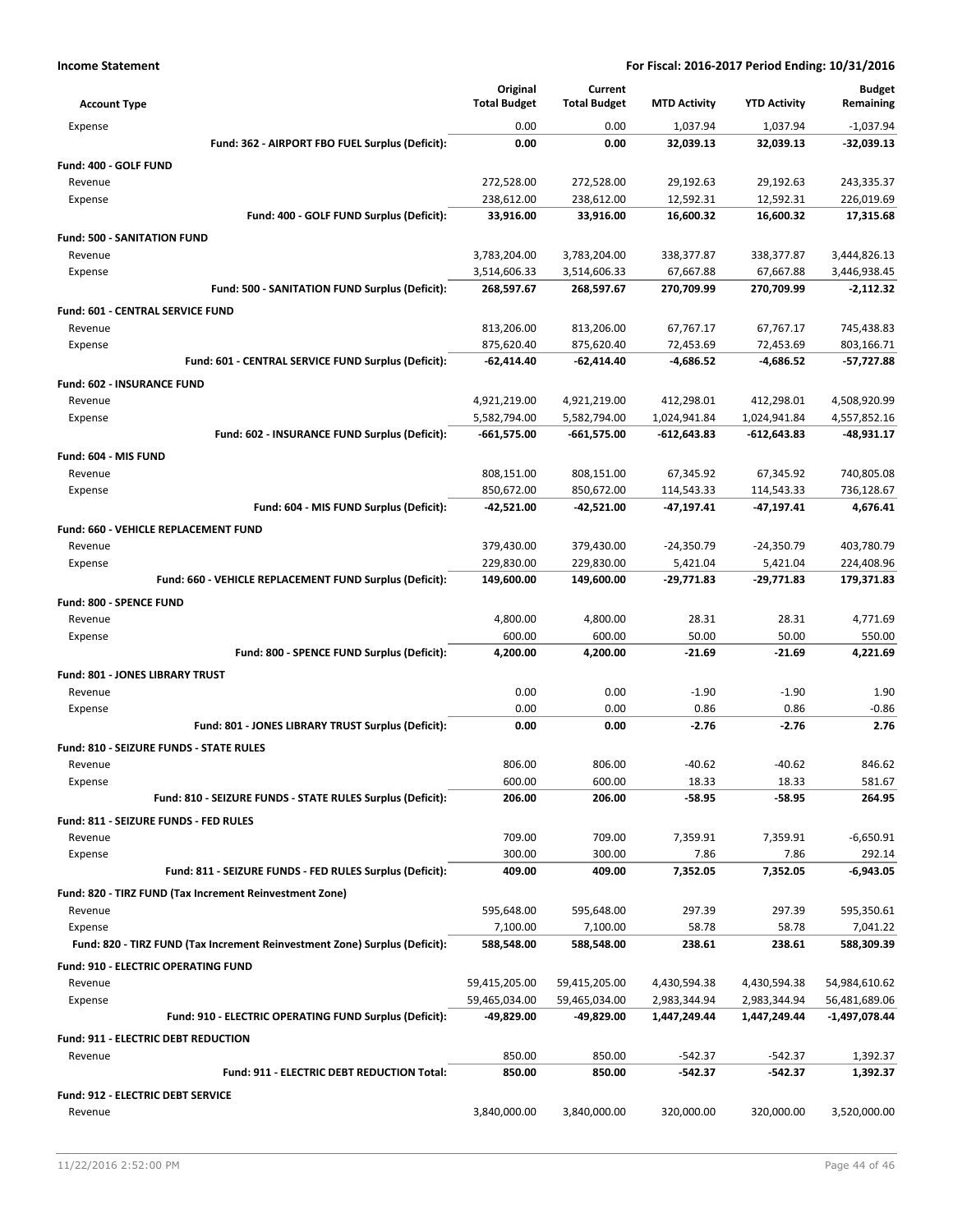|                                               |                                                      | Original            | Current             |                     |                     | <b>Budget</b>   |
|-----------------------------------------------|------------------------------------------------------|---------------------|---------------------|---------------------|---------------------|-----------------|
| <b>Account Type</b>                           |                                                      | <b>Total Budget</b> | <b>Total Budget</b> | <b>MTD Activity</b> | <b>YTD Activity</b> | Remaining       |
| Expense                                       |                                                      | 3,817,880.00        | 3,817,880.00        | 0.00                | 0.00                | 3,817,880.00    |
|                                               | Fund: 912 - ELECTRIC DEBT SERVICE Surplus (Deficit): | 22,120.00           | 22,120.00           | 320.000.00          | 320.000.00          | -297,880.00     |
| <b>Fund: 913 - ELECTRIC CONSTRUCTION FUND</b> |                                                      |                     |                     |                     |                     |                 |
| Revenue                                       |                                                      | 125.00              | 125.00              | $-18.10$            | $-18.10$            | 143.10          |
|                                               | <b>Fund: 913 - ELECTRIC CONSTRUCTION FUND Total:</b> | 125.00              | 125.00              | $-18.10$            | $-18.10$            | 143.10          |
| Fund: 950 - CABLE / INTERNET                  |                                                      |                     |                     |                     |                     |                 |
| Revenue                                       |                                                      | 6,953,953.00        | 6,953,953.00        | 515,952.54          | 515.952.54          | 6,438,000.46    |
| Expense                                       |                                                      | 7,649,610.00        | 7,649,610.00        | 271,176.24          | 271,176.24          | 7,378,433.76    |
|                                               | Fund: 950 - CABLE / INTERNET Surplus (Deficit):      | $-695,657.00$       | $-695,657.00$       | 244.776.30          | 244.776.30          | $-940.433.30$   |
|                                               | <b>Total Surplus (Deficit):</b>                      | $-255.353.39$       | -355.353.39         | 1,798,306.26        | 1.798.306.26        | $-2,153,659.65$ |